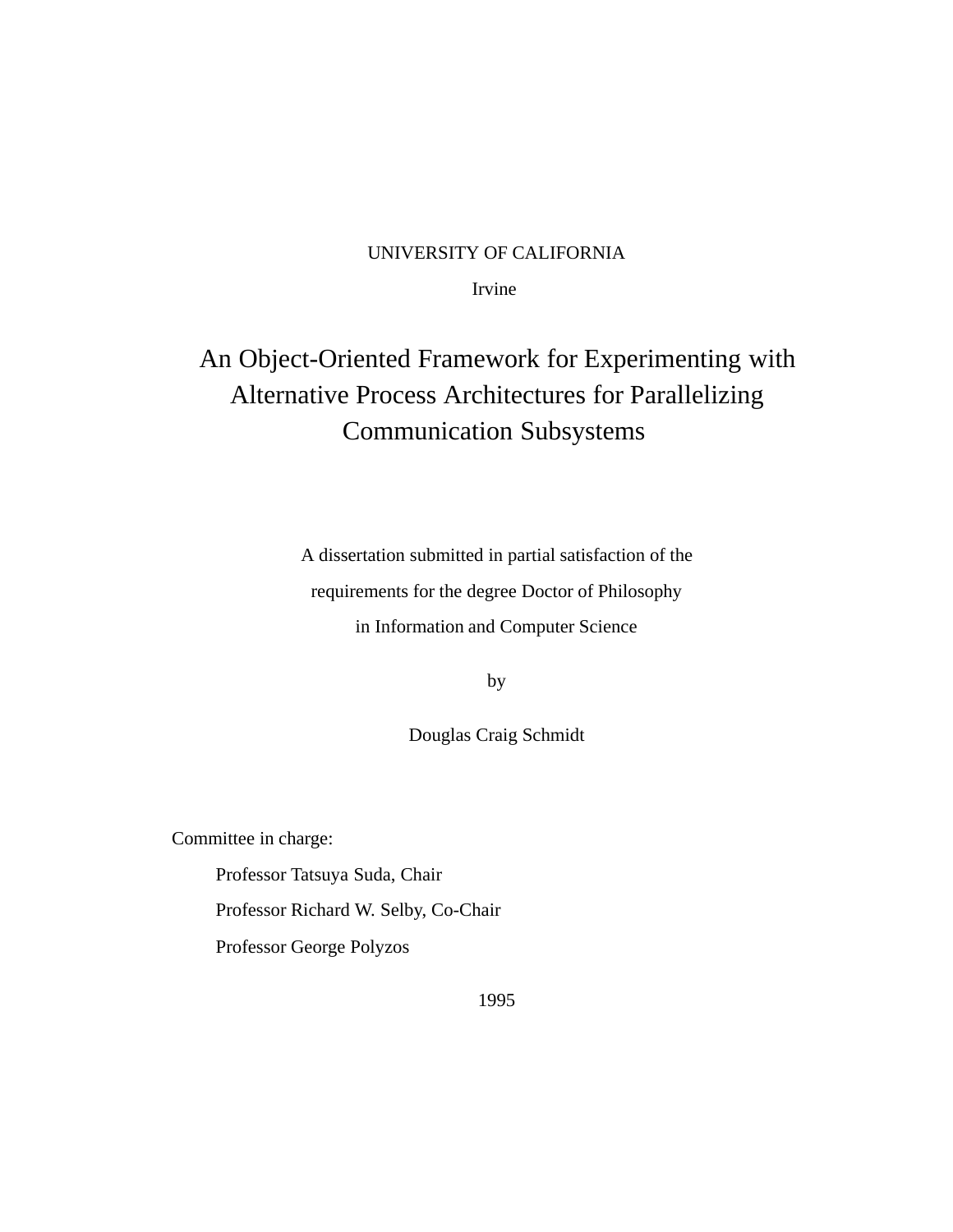c 1995

DOUGLAS CRAIG SCHMIDT ALL RIGHTS RESERVED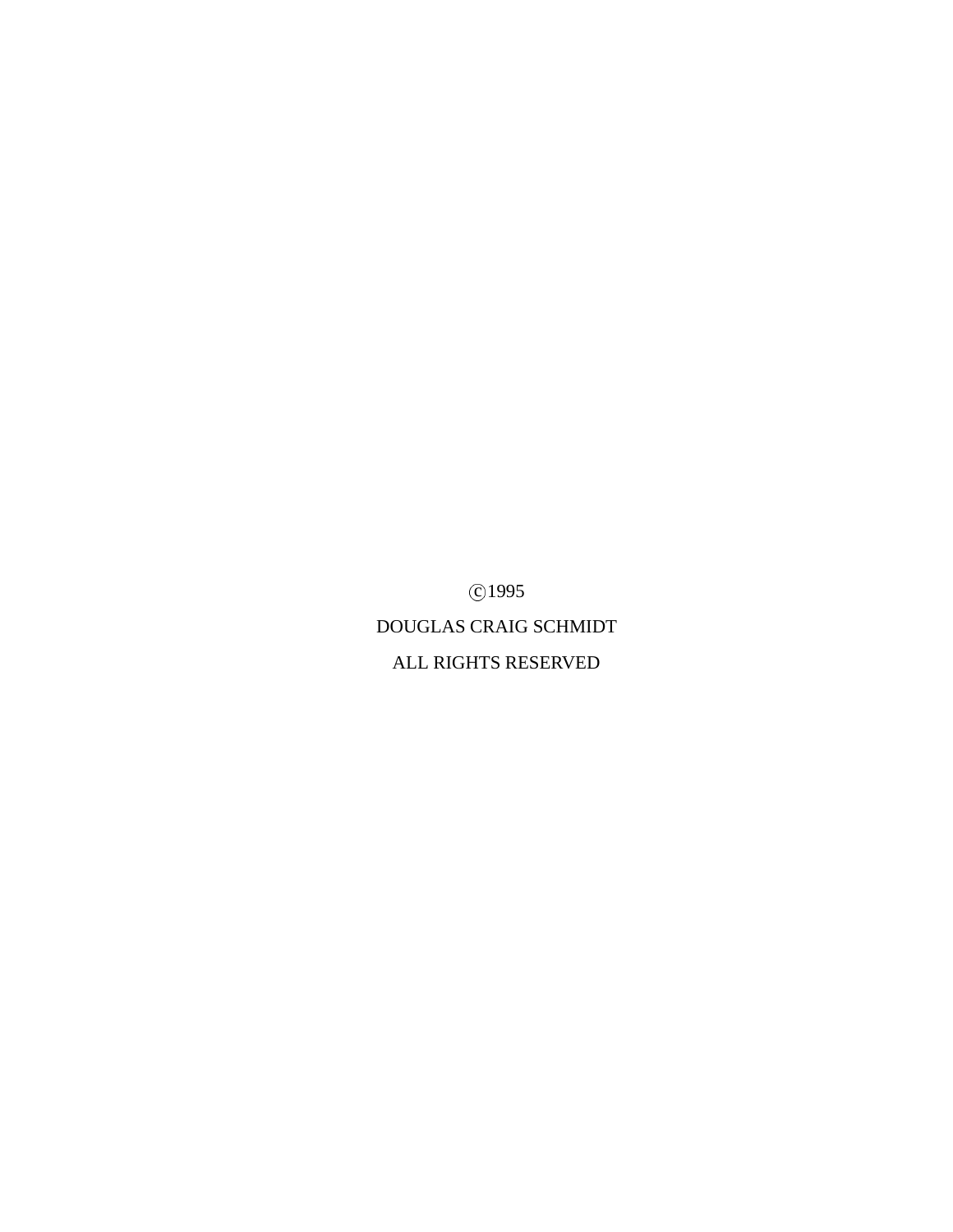The dissertation of Douglas C. Schmidt is approved, and is acceptable in quality and form for publication on microfilm:

Committee Chair

University of California, Irvine

1995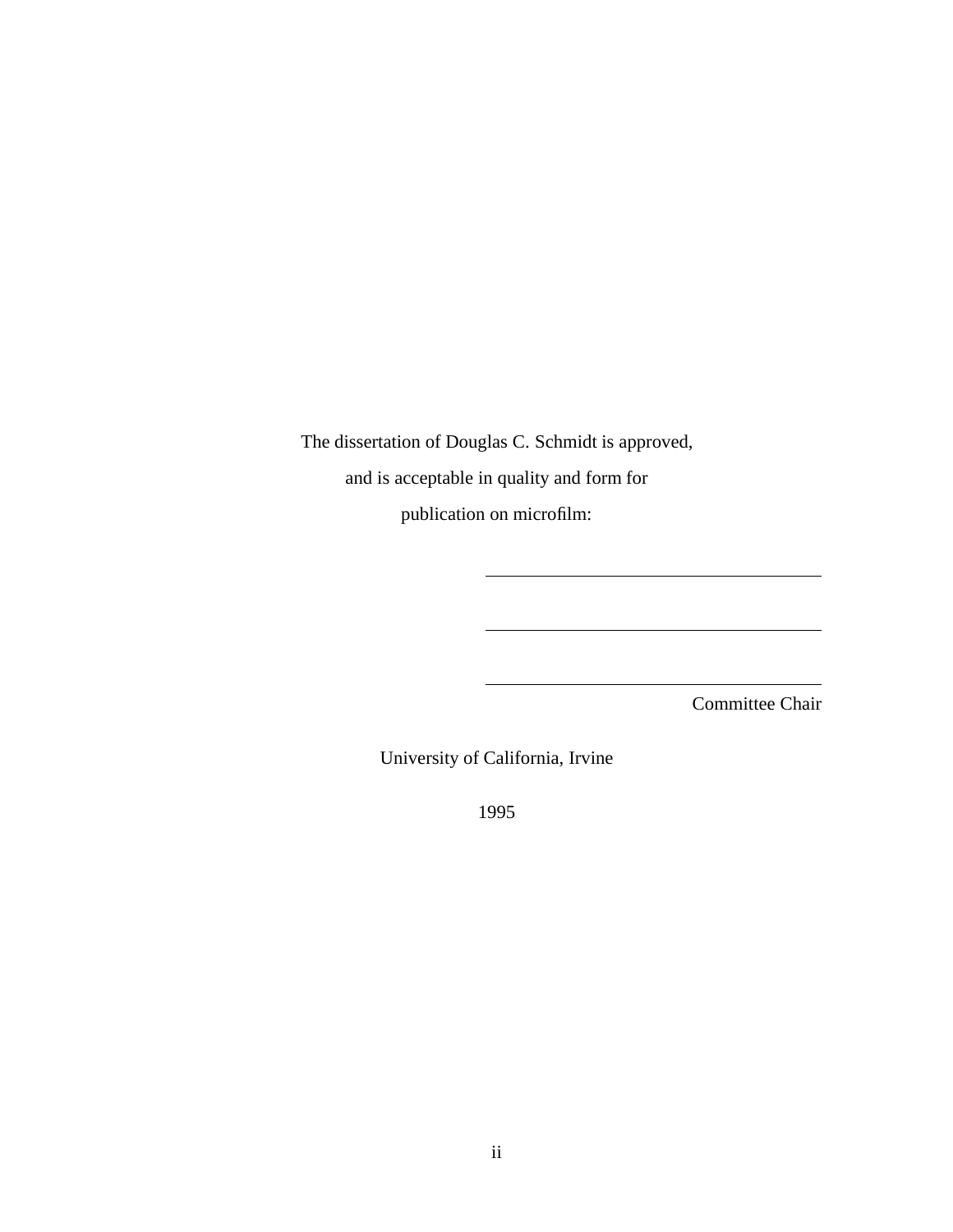# **Dedication**

This dissertation is dedicated to the memory of Terry Williams (1971–1991). Terry was my friend and weight-lifting partner, who was killed in a tragic airplane accident in February, 1991. In the words of Marcus Antonius from Shakespeare's *Julius Caesar*:

> "His life was gentle, and the elements so Mixed in him that nature might stand up And say to all the world: this was a man."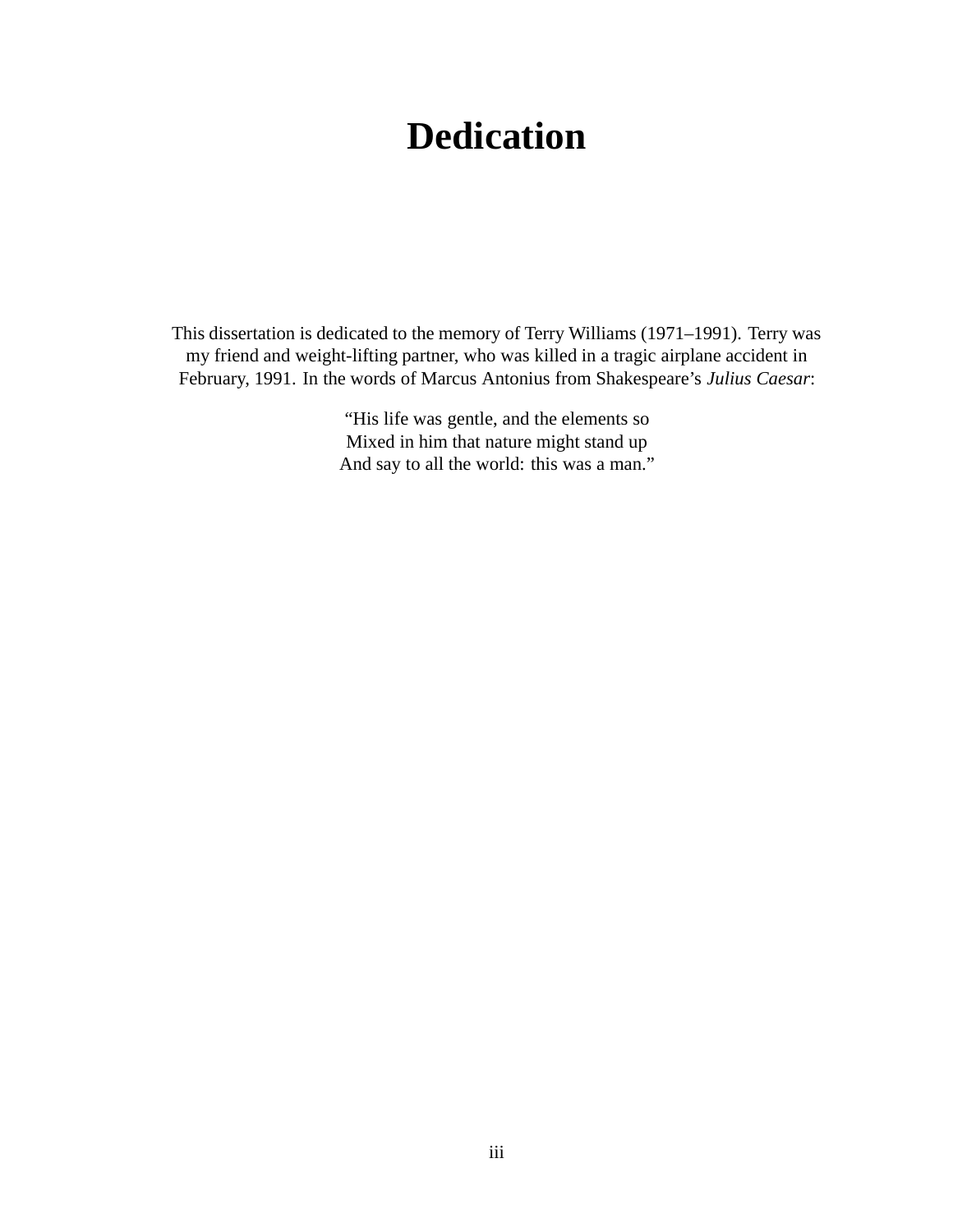# **Contents**

|                                                            |                                                                                                                                                                                                                                | iii                           |  |  |  |  |
|------------------------------------------------------------|--------------------------------------------------------------------------------------------------------------------------------------------------------------------------------------------------------------------------------|-------------------------------|--|--|--|--|
|                                                            | List of Figures and a series are a series and a series and a series and a series of the series of the series of the series of the series of the series of the series of the series of the series of the series of the series o | $\mathbf{v}$                  |  |  |  |  |
|                                                            |                                                                                                                                                                                                                                |                               |  |  |  |  |
|                                                            |                                                                                                                                                                                                                                |                               |  |  |  |  |
|                                                            |                                                                                                                                                                                                                                | $\mathbf{X}$                  |  |  |  |  |
|                                                            |                                                                                                                                                                                                                                |                               |  |  |  |  |
| Chapter 1                                                  |                                                                                                                                                                                                                                | $\mathbf 1$                   |  |  |  |  |
| <b>Chapter 2</b>                                           | A Survey of Software Components in Communication Subsystem                                                                                                                                                                     |                               |  |  |  |  |
| 2.1<br>2.2<br>2.3<br>2.4<br>2.5                            | Levels of Abstraction in a Communication Subsystem Architecture<br>A Taxonomy of Communication Subsystem Architecture Mechanisms .<br>Survey of Existing OS Communication Subsystem Architectures                              | 5<br>5<br>8<br>14<br>39<br>60 |  |  |  |  |
| Chapter 3<br>3.1<br>3.2<br>3.3<br>3.4                      | The ADAPTIVE Service eXecutive Framework<br>The Object-Oriented Architectures of the ASX Framework<br>Summary                                                                                                                  | 62<br>62<br>63<br>65<br>98    |  |  |  |  |
| Chapter 4<br>4.1<br>4.2<br>4.3<br>4.4<br>4.5<br>4.6<br>4.7 | <b>Communication Subsystem Performance Experiments Algebra</b><br>Functionality of the Communication Protocol Stacks 103<br>Structure of the Process Architectures 105                                                         | 99<br>99                      |  |  |  |  |
| Chapter 5                                                  | <b>Conclusions and Future Research Problems</b> 132                                                                                                                                                                            |                               |  |  |  |  |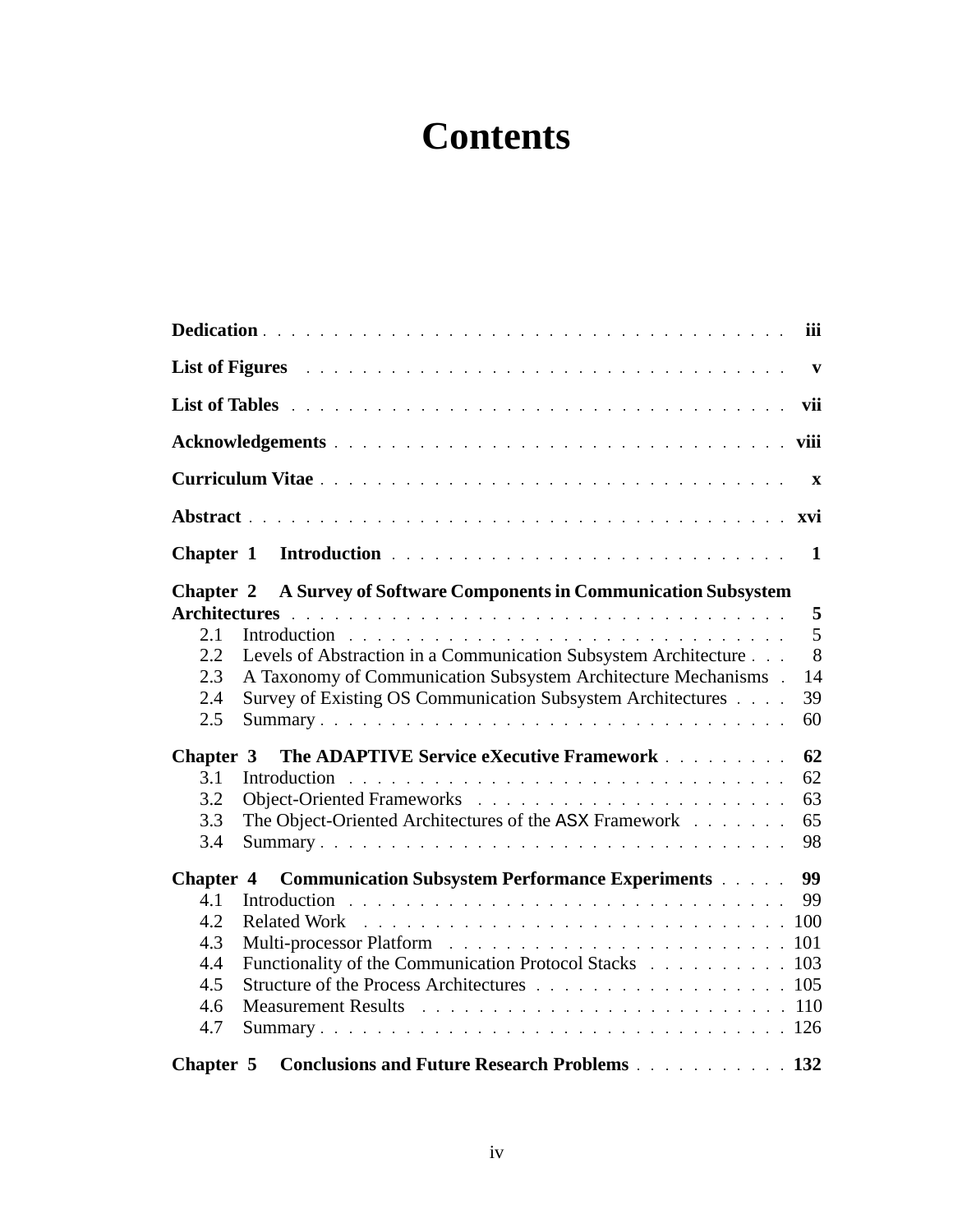# **List of Figures**

| 2.1  | 9<br>Protocol Graph for Internet and OSI Communication Models          |
|------|------------------------------------------------------------------------|
| 2.2  | 10<br>Architectural Components in a Communication Subsystem            |
| 2.3  | 18<br>Process Architecture Components and Interrelationships           |
| 2.4  | 19                                                                     |
| 2.5  | 23                                                                     |
| 2.6  | External and Internal Factors Influencing Process Architecture Perfor- |
|      | 24<br>mance                                                            |
| 2.7  | Layered and De-layered Multiplexing and Demultiplexing<br>34           |
| 2.8  | 41                                                                     |
| 3.1  | 64                                                                     |
| 3.2  | 65                                                                     |
| 3.3  | 68<br>Components in the Stream Class Category                          |
| 3.4  | 74<br>Alternative Methods for Invoking put and svc Methods             |
| 3.5  | 76<br>Components in the Reactor Class Category                         |
| 3.6  | Components in the Service Configurator Class Category<br>78            |
| 3.7  | EBNF Format for a Service Config Entry<br>83                           |
| 3.8  | State Transition Diagram for Service Configuration, Execution, and Re- |
|      | 85                                                                     |
| 3.9  | 91                                                                     |
| 3.10 | 93                                                                     |
| 4.1  | Connectional Parallelism Process Architecture 106                      |
| 4.2  | Message Parallelism Process Architecture 107                           |
| 4.3  | Layer Parallelism Process Architecture 109                             |
| 4.4  | Connection-oriented Connectional Parallelism Throughput 112            |
| 4.5  | Connection-oriented Message Parallelism Throughput 113                 |
| 4.6  | Connection-oriented Layer Parallelism Throughput 114                   |
| 4.7  | Relative Speedup for Connection-oriented Connectional Parallelism 115  |
| 4.8  | Relative Speedup for Connection-oriented Message Parallelism 116       |
| 4.9  | Relative Speedup for Connection-oriented Layer Parallelism 117         |
| 4.10 | Comparison of Connectional Parallelism and Message Parallelism 118     |
| 4.11 | Connectionless Message Parallelism Throughput 119                      |
|      | 4.12 Connectionless Layer Parallelism Throughput 120                   |
|      | 4.13 Relative Speedup for Connectionless Message Parallelism 121       |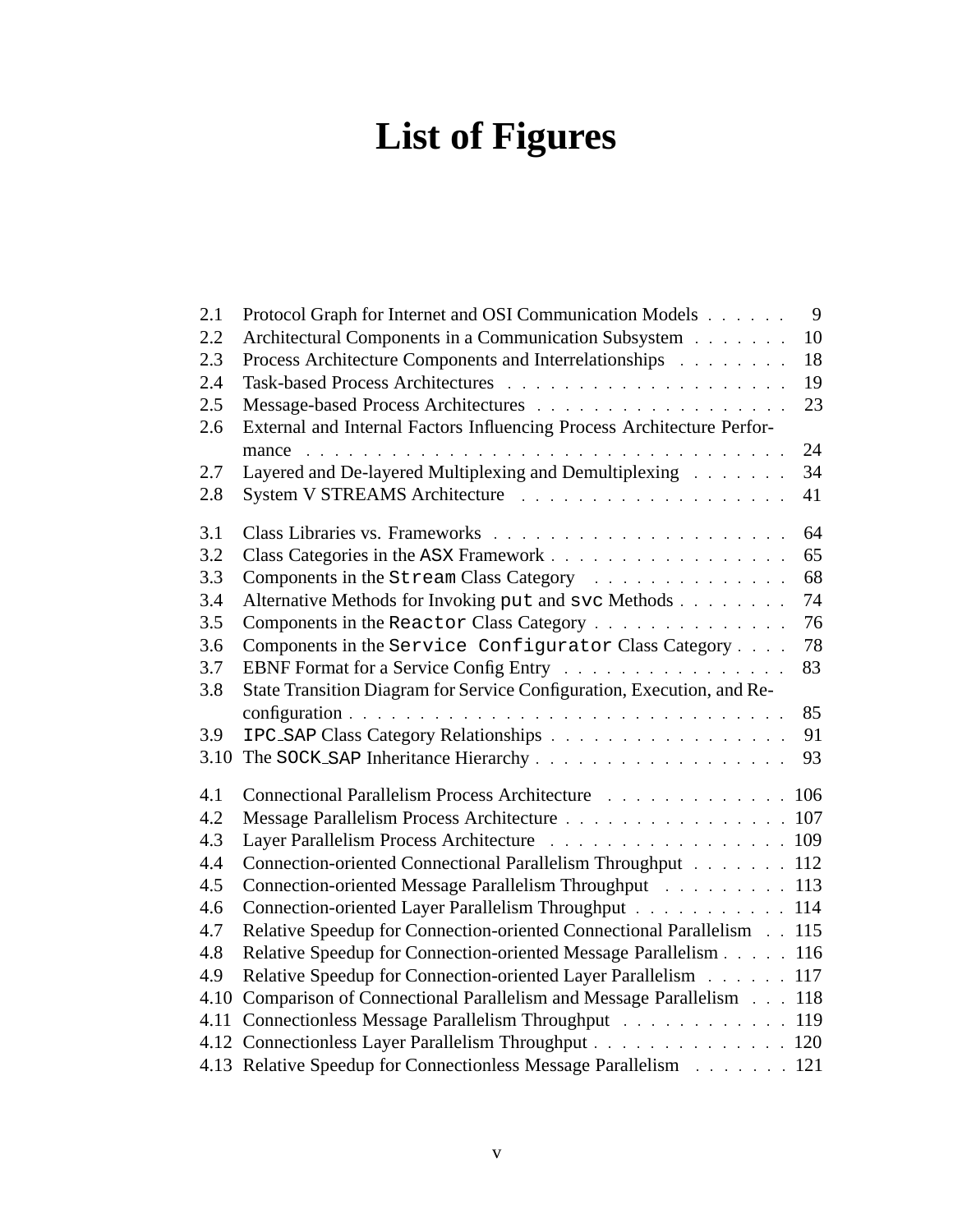| 4.14 Relative Speedup of Connectionless Layer Parallelism 122                  |
|--------------------------------------------------------------------------------|
| 4.15 Connection-oriented Connectional Parallelism Context Switching 1.1.123    |
| 4.16 Connection-oriented Message Parallelism Context Switching 124             |
| 4.17 Connectionless Message Parallelism Context Switching 125                  |
| 4.18 Connection-oriented Layer Parallelism Context Switching 126               |
| 4.19 Connectionless Layer Parallelism Context Switching 127                    |
| 4.20 Connection-oriented Connectional Parallelism Synchronization Overhead 128 |
| 4.21 Connection-oriented Message Parallelism Synchronization Overhead 129      |
| 4.22 Connection-oriented Layer Parallelism Synchronization Overhead 1.130      |
| 4.23 Connectionless Message Parallelism Synchronization Overhead 130           |
| 4.24 Connectionless Layer Parallelism Synchronization Overhead 131             |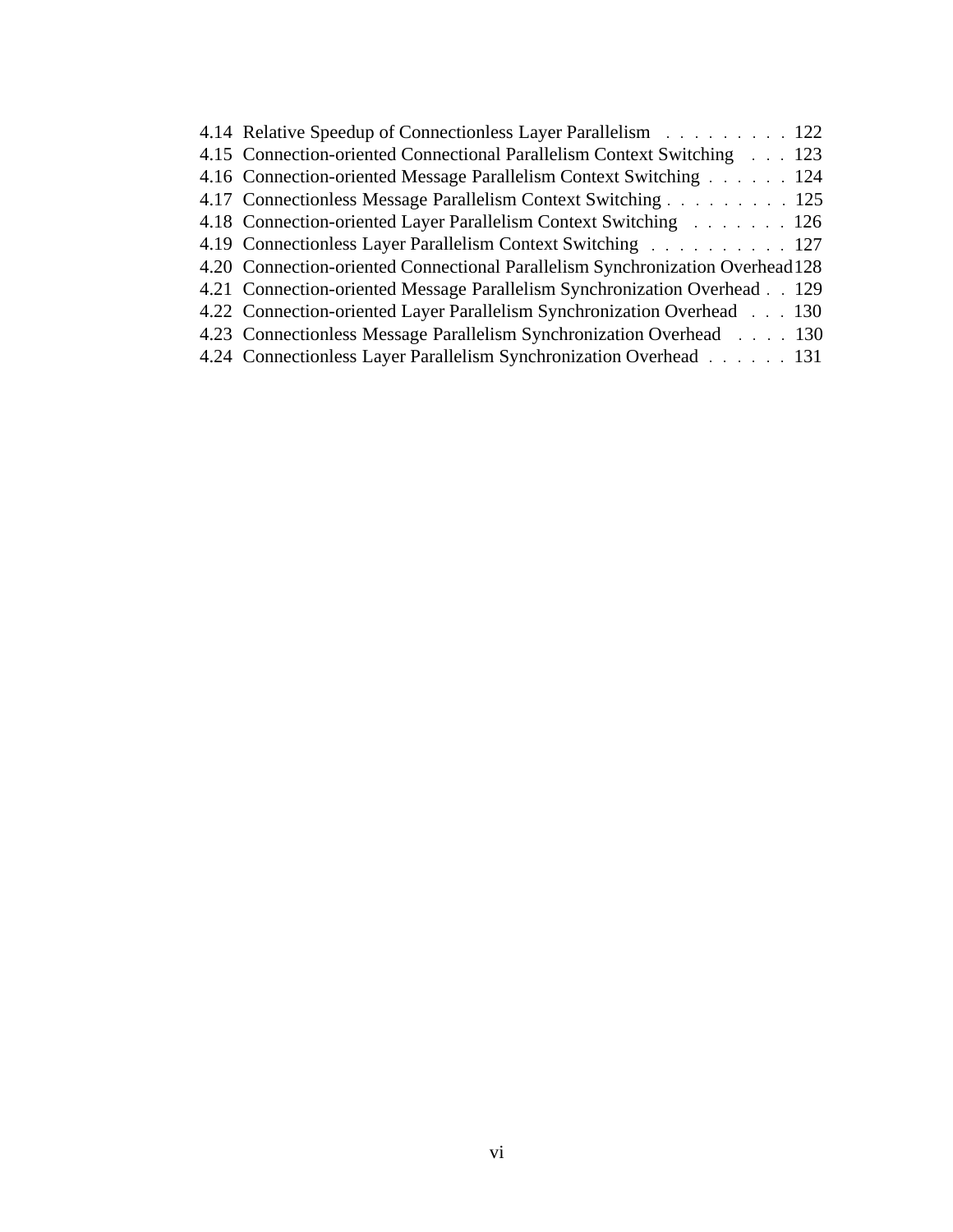# **List of Tables**

| 2.3 BSD UNIX Profile expansion of the contract of the state of the state of the state of the state of the state of the state of the state of the state of the state of the state of the state of the state of the state of the |  |
|--------------------------------------------------------------------------------------------------------------------------------------------------------------------------------------------------------------------------------|--|
| 2.4 x-kernel Profile entertainment and the state of the state of the state of the state of the state of the state of the state of the state of the state of the state of the state of the state of the state of the state of t |  |
|                                                                                                                                                                                                                                |  |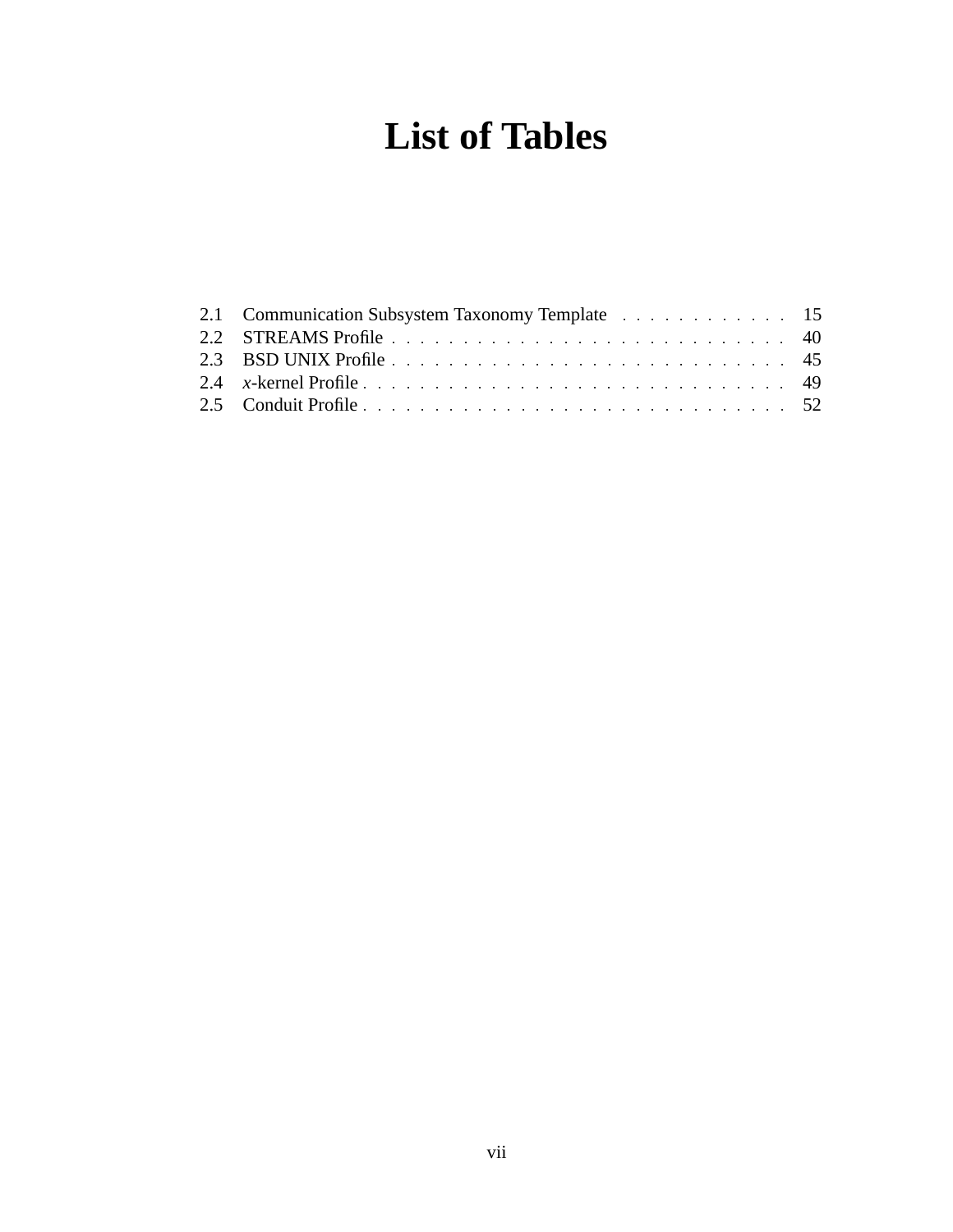## **Acknowledgements**

I would like to express my gratitude to my advisor, Professor Tatsuya Suda, for his guidance and support during my Ph.D. dissertation project. It has been very rewarding to have him as my advisor. My gratitude also goes to my co-advisor Professor Richard Selby, who has supported and counseled me throughout the course of my Ph.D. research. I would also like to thank Professor George Polyzos for serving on my thesis committee.

I would especially like to thank my girlfriend Christine D. Burgeson for her support and love during the past two years. She has been a constant source of inspiration, a wonderful dance partner, and a reluctant convert to viewing Arnold movies!

I would like to deeply thank my fellow UCI grad student friends: Dr. Adam Porter, Clark Savage Turner, and Dr. Kent Madsen. They filled my world with the sound of music and liberated me from the clutches of political correctness. Likewise, I would like to thank my weight-lifting partners: Dr. David Levine, Rich Mellon, and especially Terry Williams. They pumped up my endurance with their dedication to fitness.

I also gratefully acknowledge the contributions of Paul Stephenson of Ericsson/GE Mobile Communication. Paul dedicated countless hours to discuss techniques for developing object-oriented distributed system frameworks.

I would like to express my sincere appreciation to Dr. Dennis and Bea Volper, Dr. Steve Franklin, Dr. John King, and Dr. Jo Mahoney for their support and friendship during the time I have lived in Irvine, California.

I would also like to thank my research colleagues in Germany, Dr. Burkhard Stiller and Dr. Martina Zitterbart, for their friendship, encouragement, and earnest discussions during crucial stages of my Ph.D. project.

Finally, I would like to express very special thanks to my parents for their love, encouragement, endurance, and understanding during the past 14 years of my higher education experience.

Financial support has been provided by a number of sources throughout the years: NSF (NCR-8907909); University of California MICRO grants with Hitachi Ltd. and Hitachi America, NEC, Nippon Steel Information and Communication Systems Inc.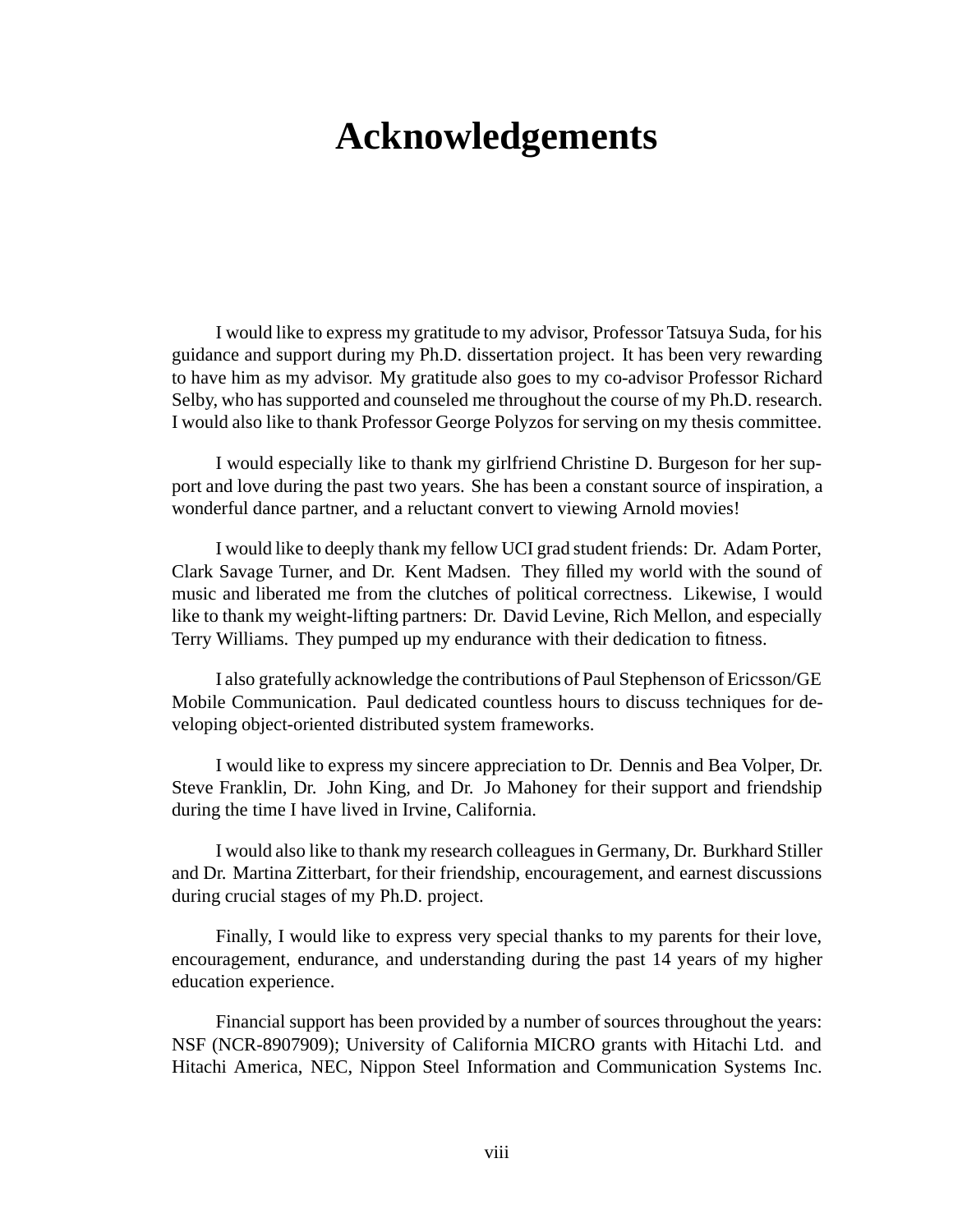(ENICOM), Canon, Omron, Hughes Aircraft, and Hewlett Packard (HP); UCI Extension; Ericsson/GE Mobile Communications; and the Motorola IRIDIUM project.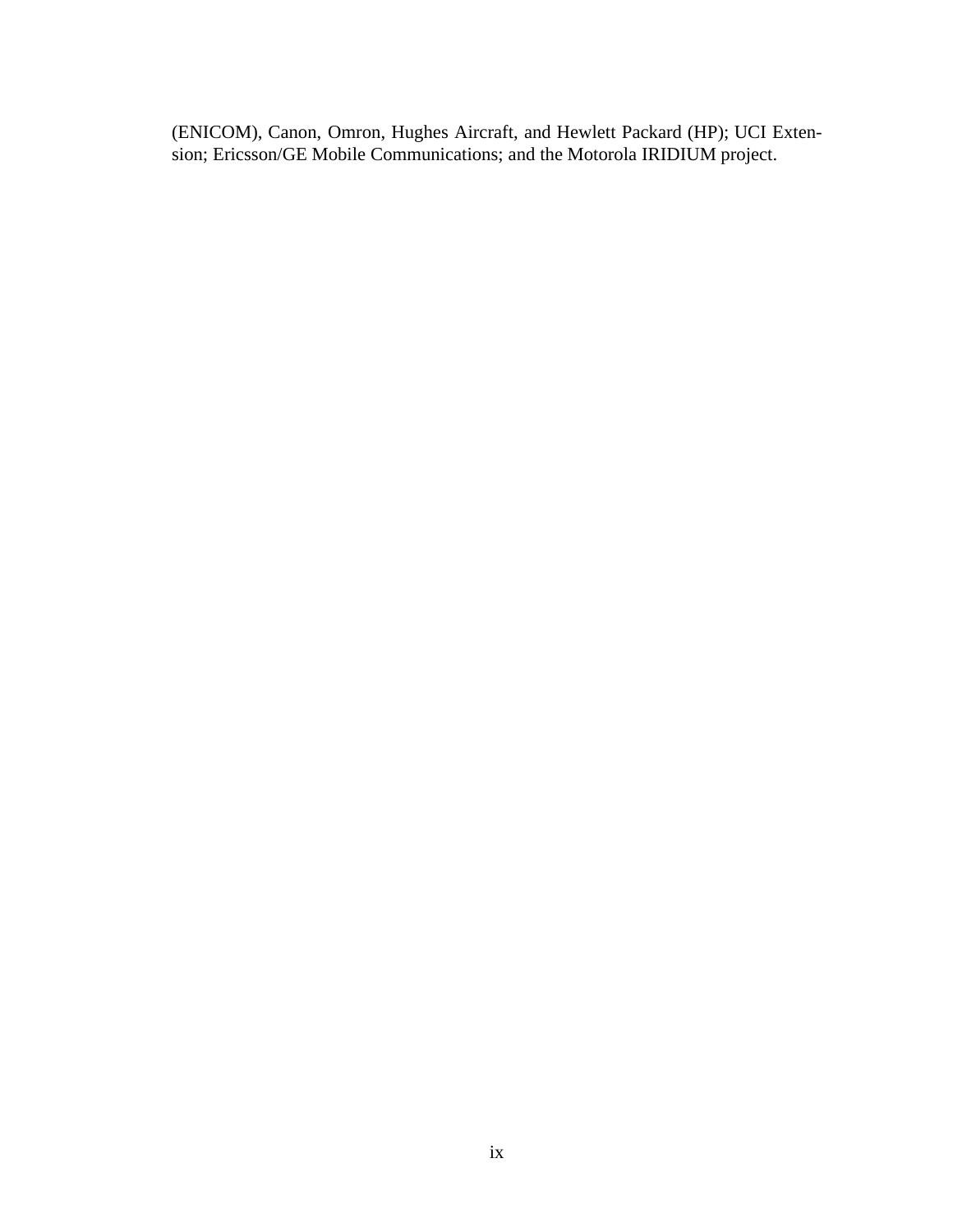# **Curriculum Vitae**

- 1984 B.A. in Sociology, College of William and Mary, Williamsburg, VA
- 1986 M.A. in Sociology, College of William and Mary, Williamsburg, VA

Thesis: *A Statistical Analysis of University Resource Allocation Policies.*

- 1990 M.S. in Information and Computer Science, University of California, Irvine
- 1994 Ph.D. in Information and Computer Science, University of California, Irvine

Dissertation: *An Object-Oriented Framework for Experimenting with Alternative Process Architectures for Parallelizing Communication Subsystems.*

### **Publications**

#### **Refereed Academic Journal Publications**

- 1. Douglas C. Schmidt and Tatsuya Suda, "An Object-Oriented Framework for Dynamically Configuring Extensible Distributed Communication Systems," *Special issue on Configurable Distributed Systems in the Distributed Systems Engineering Journal*, BCS/IEE, January, 1995.
- 2. Douglas C. Schmidt, Donald F. Box, and Tatsuya Suda, "ADAPTIVE: A Dynamically Assembled Protocol Transformation, Integration, and eValuation Environment," *Journal of Concurrency: Practice and Experience*, Wiley and Sons, Ltd., Vol. 5, No. 4, June, 1993, pp. 269–286.
- 3. Douglas C. Schmidt and Tatsuya Suda, "Transport System Architecture Services for High-Performance Communication Systems," *Journal of Selected Areas of Communications special-issue on Protocols for Gigabit Networks*, IEEE, Vol. 11, No. 4, May, 1993, pp. 489–506.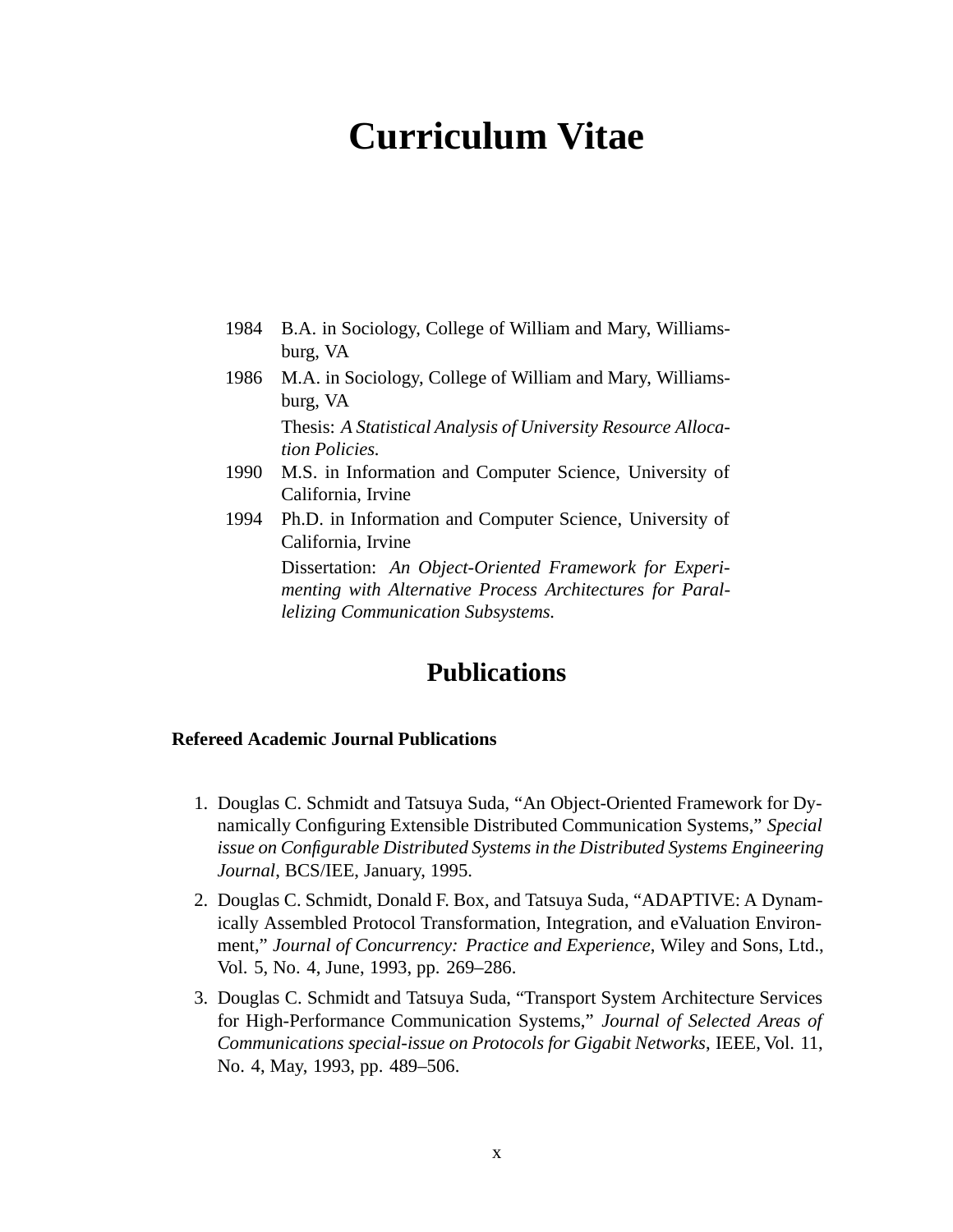#### **Refereed Academic Conference Publications**

- 4. "Performance Experiments on Alternative Methods for Structuring Active Objects in High-Performance Parallel Communication Systems," 9th *OOPSLA Conference, poster session*, ACM, Portland, Oregon, October, 1994.
- 5. Douglas C. Schmidt, "Reactor: An Object Behavioral Pattern for Concurrent Event Demultiplexing and Dispatching," *Proceedings of the* 1<sup>st</sup> *Annual Conference on the Pattern Languages of Programs*, Monticello, Illinois, August, 1994.
- 6. Douglas C. Schmidt and Tatsuya Suda, "Experiences with an Object-Oriented Architecture for Developing Dynamically Extensible Network Management Software," *Proceedings of the Globecom Conference*, IEEE, San Francisco, California, November, 1994.
- 7. Douglas C. Schmidt, Burkhard Stiller, Tatsuya Suda, and Martina Zitterbart, "Configuring Function-based Communication Protocols for Distributed Applications," *Proceedings of the*  $8^{th}$  *International Working Conference on Upper Layer Protocols, Architectures, and Applications*, IFIP, Barcelona, Spain, June 1-3, 1994, pp. 1–13.
- 8. Douglas C. Schmidt and Tatsuya Suda, "The ADAPTIVE Service Executive: An Object-Oriented Architecture for Configuring Concurrent Distributed Communication Systems," *Proceedings of the* 8th *International Working Conference on Upper Layer Protocols, Architectures, and Applications*, IFIP, Barcelona, Spain, June 1-3, 1994, pp. 1–14.
- 9. Douglas C. Schmidt, "ASX: An Object-Oriented Framework for Developing Distributed Applications," *Proceedings of the*  $6^{th}$   $C++$  Conference, USENIX, Cambridge, Massachusetts, April, 1994.
- 10. Douglas C. Schmidt, Burkhard Stiller, Tatsuya Suda, Ahmed Tantawy, and Martina Zitterbart, "Configuration Support for Flexible Function-Based Communication Systems," *Proceedings of the* 18th *Conference on Local Computer Networks*, IEEE, Minneapolis, Minnesota, September 20-22, 1993, pp. 369–378.
- 11. Douglas C. Schmidt and Tatsuya Suda, "ADAPTIVE: a Framework for Experimenting with High-Performance Transport System Process Architectures," *Proceedings of the* 2nd *International Conference on Computer Communications and Networks*, ISCA, San Diego, California, June 28-30, 1993, pp. 1–8.
- 12. Donald F. Box, Douglas C. Schmidt, and Tatsuya Suda, "ADAPTIVE: An Object-Oriented Framework for Flexible and Adaptive Communication Protocols," *Proceedings of the*  $4^{th}$  *Conference on High Performance Networking*, IFIP, Liege, Belgium, December 14-18, 1992, pp. 367–382.
- 13. Douglas C. Schmidt, Donald F. Box, and Tatsuya Suda, "ADAPTIVE: A Flexible and Adaptive Transport System Architecture to Support Lightweight Protocols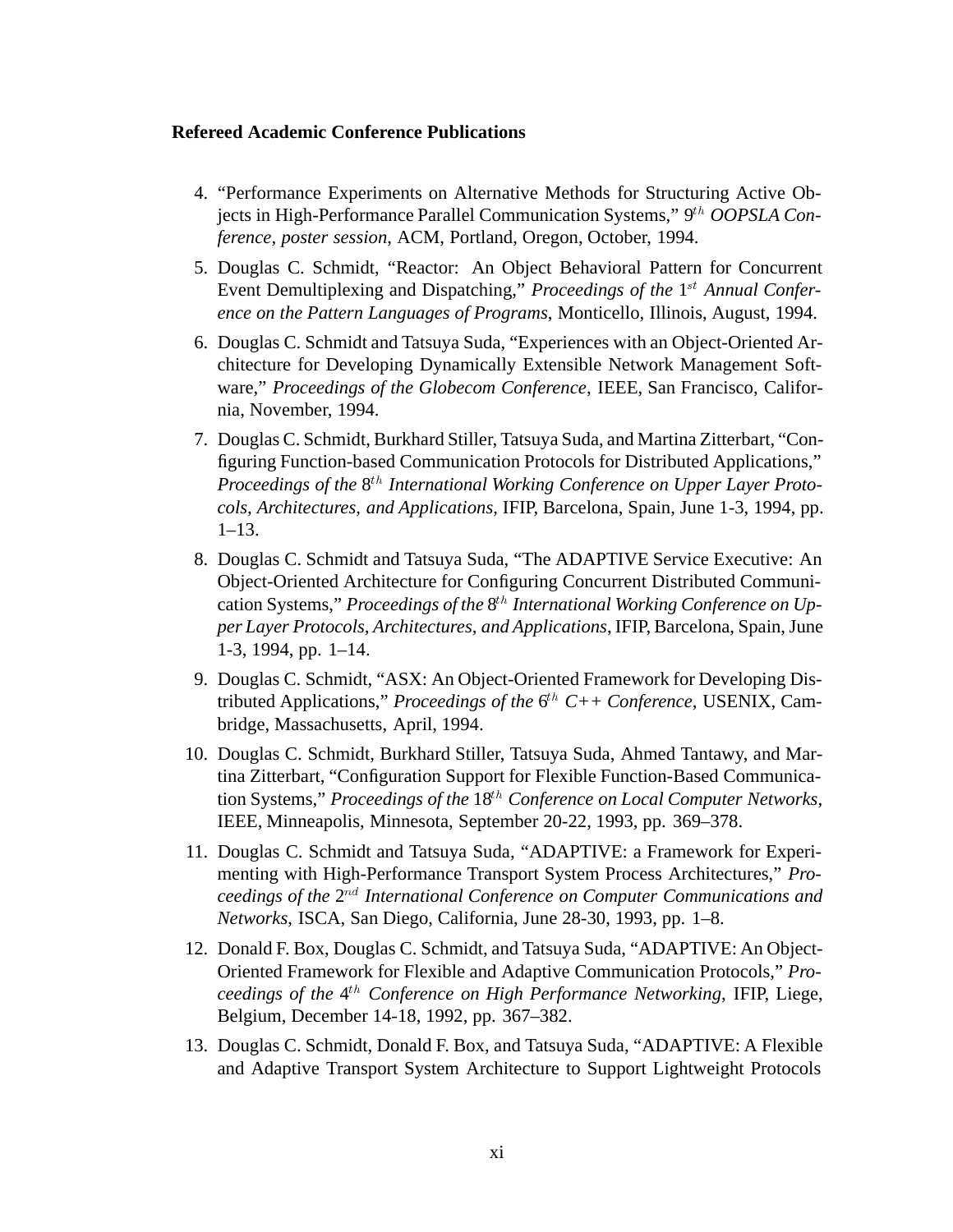for Multimedia Applications on High-Speed Networks," *Proceedings of the* 1st *Symposium on High Performance Distributed Computing*, IEEE, Syracuse, New York, September 9-11, 1992, pp. 174–186.

- 14. Richard W. Selby, Adam A. Porter, Douglas C. Schmidt, and James Berney, "Metric-Driven Analysis and Feedback Systems for Enabling Empirically Guided Software Development," *Proceedings of the* 13th *Annual International Conference on Software Engineering*, IEEE, Austin, Texas, May, 1991, pp. 430–443.
- 15. Douglas C. Schmidt "GPERF: A Perfect Hash Function Generator," *Proceedings of the* 2nd *C++ Conference*, USENIX, San Francisco, California, April 9-11, 1990, pp. 87–102.

#### **Refereed Academic Workshop Publications**

- 16. Douglas C. Schmidt and Tatsuya Suda, "Measuring the Impact of Alternative Parallel Process Architectures on Communication Subsystem Performance," *Proceedings of the Proceedings of the* 4th *International Workshop on Protocols for High-Speed Networks*, IFIP, Vancouver, British Columbia, August, 1994, pp. 1– 17.
- 17. Douglas C. Schmidt and Tatsuya Suda, "The Service Configurator Framework: An Extensible Architecture for Dynamically Configuring Concurrent, Multi-service Network Daemons," *Proceedings of the*  $2^{nd}$  *International Workshop on Configurable Distributed Systems*, IEEE, Pittsburgh, PA, March 21-23, 1994, pp. 190– 201.
- 18. Douglas C. Schmidt, Burkhard Stiller, Tatsuya Suda, and Martina Zitterbart, "Tools for Generating Application-Tailored Multimedia Protocols on Heterogeneous Multi-Processor Platforms," *Proceedings of the* 2nd *Workshop on High-Performance Communications Subsystems*, IEEE, Williamsburg, Virginia, September 1-3, 1993, pp. 1–7.
- 19. Douglas C. Schmidt and Tatsuya Suda, "A Framework for Developing and Experimenting with Parallel Process Architectures to Support High-Performance Transport Systems," *Proceedings of the* 2nd *Workshop on High-Performance Communications Subsystems*, IEEE, Williamsburg, Virginia, September 1-3, 1993, pp. 1–8.
- 20. Tatsuya Suda, Douglas C. Schmidt, Donald F. Box, Duke Hong and Hung Huang, "High Speed Networks," *Proceedings of the International Computer World Symposium '92*, Kobe, Japan, November, 1992.
- 21. Hung K. Huang, Douglas C. Schmidt, Donald F. Box, Kazu Shimono, Girish Kotmire, Unmesh Rathi, and Tatsuya Suda, "ADAPTIVE: A Prototyping Environment for Transport Systems." *Proceedings of the* 4<sup>th</sup> *International Workshop on*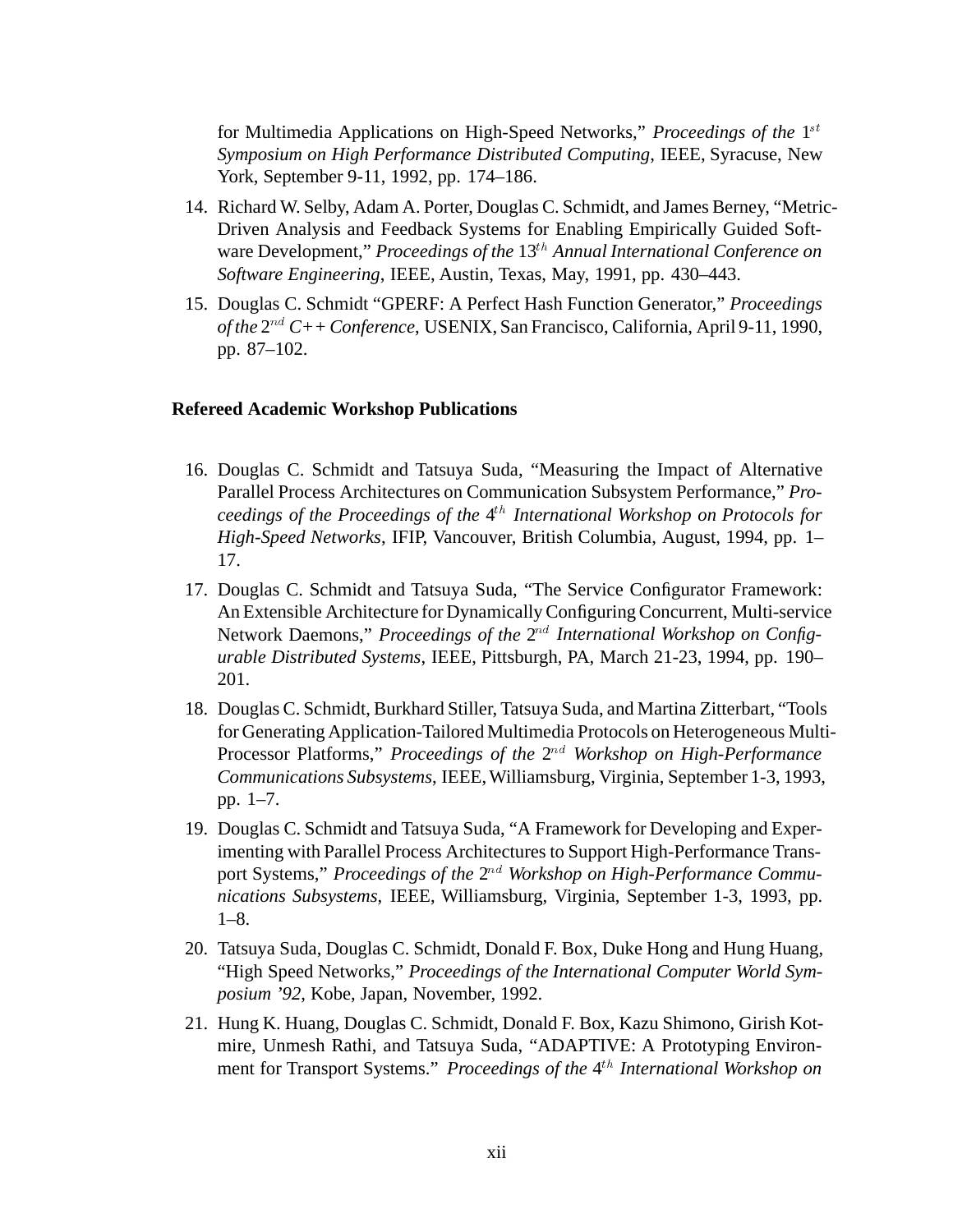*Computer Aided Modeling, Analysis, and Design of Communication Links and Networks (CAMAD)*, IEEE, Montreal, Canada, September, 1992.

- 22. Donald F. Box, Douglas C. Schmidt, and Tatsuya Suda, "Alternative Approaches to ATM/Internet Interoperation," *Proceedings of the* 1<sup>st</sup> *Workshop on the Architecture and Implementation of High-Performance Communication Subsystems*, IEEE, Tucson, Arizona, February 17-19, 1992, pp. 1–5.
- 23. Douglas C. Schmidt and Richard Selby "Modeling Software Interconnectivity," *Proceedings of the*  $22^{nd}$  *Symposium on the Interface: Computer Science and Statistics*, East Lansing, MI, May, 1990.
- 24. Richard W. Selby, Greg James, Kent Madsen, Joan Mahoney, Adam A. Porter, and Douglas C. Schmidt "Classification Tree Analysis Using the Amadeus Measurement and Empirical Analysis System," *Proceedings of the* 14th *Annual Software Engineering Workshop at NASA Software Engineering Laboratory*, College Park, Maryland, November, 1989, pp. 239–250.

#### **Refereed Trade Journal Publications**

- 25. Douglas C. Schmidt, "Transparently Parameterizing Synchronization Mechanisms into a Concurrent Distributed Application," *C++ Report*, SIGS, Vol. 6, No. 5, July/August 1994, pp. 1–10.
- 26. Douglas C. Schmidt, "A Domain Analysis of Network Daemon Design Dimensions," *C++ Report*, SIGS, Vol. 6, No. 3, March/April, 1994, pp. 1–12.
- 27. Douglas C. Schmidt, "The Object-Oriented Design and Implementation of the Reactor: A C++ Wrapper for UNIX I/O Multiplexing," *C++ Report*, SIGS, Vol. 5, No. 7, September, 1993, pp. 1–14.
- 28. Douglas C. Schmidt, "The Reactor: An Object-Oriented Interface for Event-Driven UNIX I/O Multiplexing," *C++ Report*, SIGS, Vol. 5, No. 2, February, 1993, pp. 1–12.
- 29. Douglas C. Schmidt, "IPC SAP: An Object-Oriented Interface to Operating System Interprocess Communication Services," *C++ Report*, SIGS, Vol. 4, No. 8, November/December, 1992, pp. 1–10.
- 30. Douglas C. Schmidt, "Systems Programming with C++ Wrappers: Encapsulating Interprocess Communication Services with Object-Oriented Interfaces," *C++ Report*, SIGS, Vol. 4, No. 7, September/October, 1992, pp 1–6.

#### **Refereed Trade Conference Publications**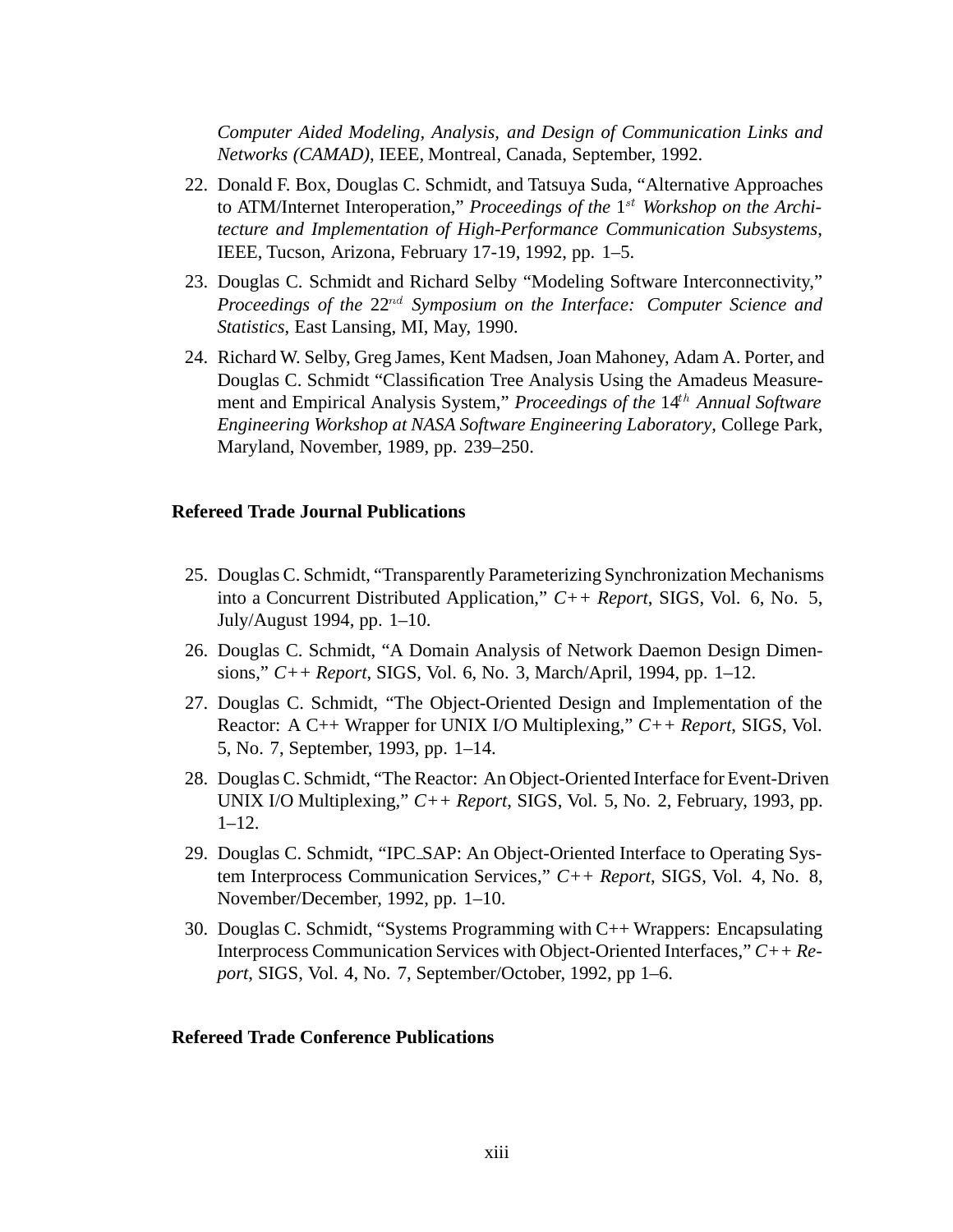- 31. Douglas C. Schmidt and Paul Stephenson, "Achieving Reuse Through Design Patterns," *Proceedings of the* 3<sup>rd</sup> Annual C++ World Conference, SIGS, Austin, Texas, November 14-18, 1994.
- 32. Douglas C. Schmidt, "The ADAPTIVE Communication Environment: Object-Oriented Network Programming Components for Developing Distributed Applications," *Proceedings of the* 12th *Annual Sun Users Group Conference*, SUG, San Francisco, June 16-17, 1994. This paper won the "best student paper" award at the conference.
- 33. Douglas C. Schmidt, "The ADAPTIVE Communication Environment: Object-Oriented Network Programming Components for Developing Client/Server Applications," *Proceedings of the* 11th *Annual Sun Users Group Conference*, SUG, San Jose, December 7-9, 1993, pp. 214–225. This paper won the "best student paper" award at the conference.
- 34. Douglas C. Schmidt and Paul Stephenson, "An Object-Oriented Framework for Developing Network Server Daemons," *Proceedings of the* 2nd *Annual C++ World Conference*, SIGS, Dallas, Texas, October 18-22, 1993, pp. 73–85.

### **Honors and Awards**

- Invited to join the faculty at Washington University, in St. Louis, Missouri as an assistant faculty member from August, 1994 to present.
- Selected to participate in the ACM OOPSLA '94 Doctoral Symposium.
- Invited by Dr. Martina Zitterbart to participate in a 4-week international exchange program at the Universität Karlsruhe Institut für Telematik in Karlsruhe, Germany, April, 1993.
- Invited to write a column on distributed object computing for the *C++ Report* magazine from July, 1994 to present.
- Invited contributor to the  $C++$  *Report* magazine from July 1992 to present.
- Served as elected representative to the Associated Graduate Student organization at the University of California, Irvine from May, 1991 to June, 1992.
- Served as elected graduate student representative to the Computer Science Computing Resource Committee at the University of California, Irvine from August, 1988 to August, 1990.
- Invited to work with Dr. Peter G. W. Keen at the International Center for Information Technology, Washington D.C. on a project assessing techniques for improving software productivity in the summer of 1987.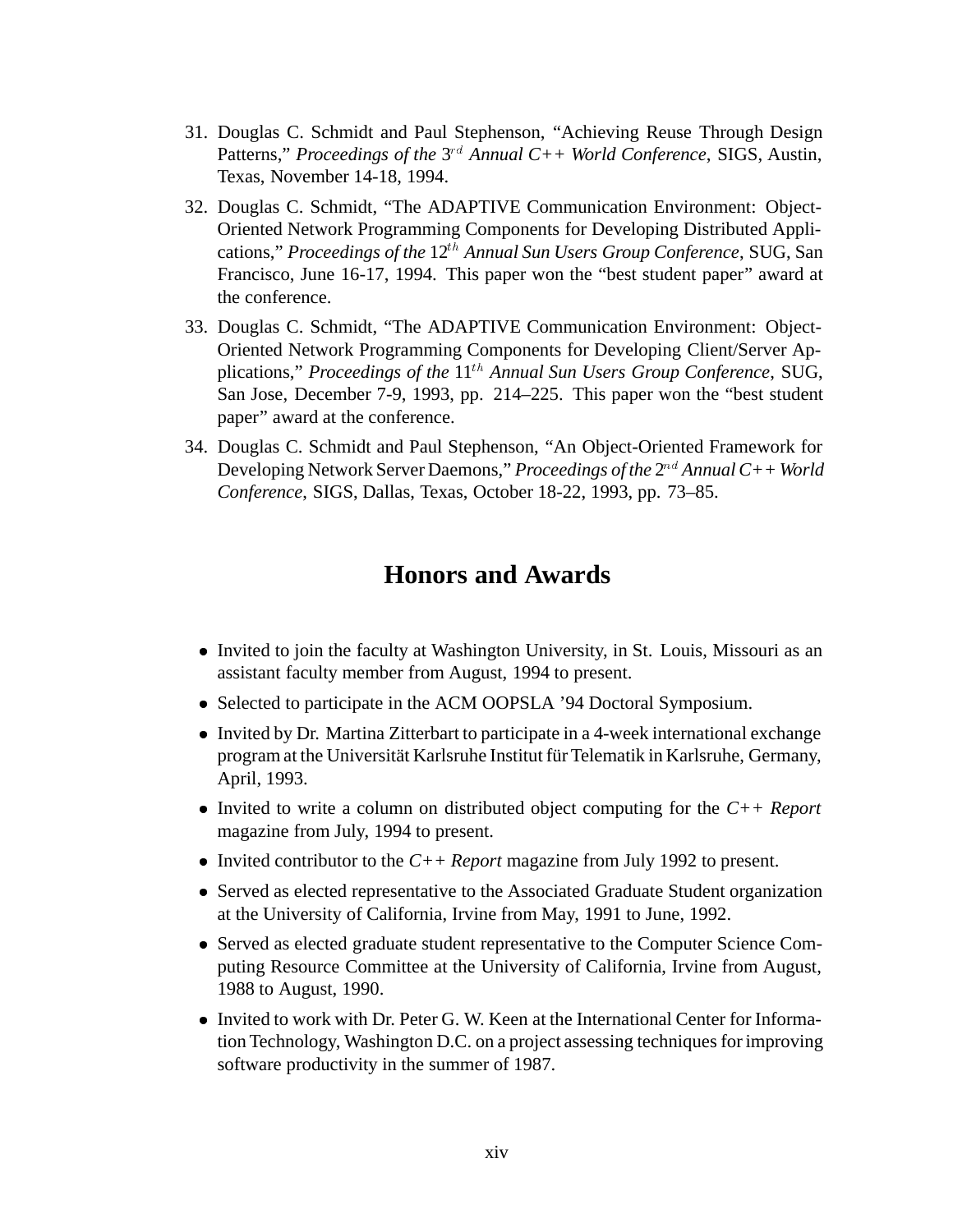- Awarded Teaching and Research Assistantships in Computer Science at University of California, Irvine during 1986-1994.
- Awarded Research Assistantship in Sociology at the College of William and Mary during 1985-1986.

### **Fields of Study**

Distributed systems Parallel processing High-performance communication subsystems and protocols Object-oriented design and programming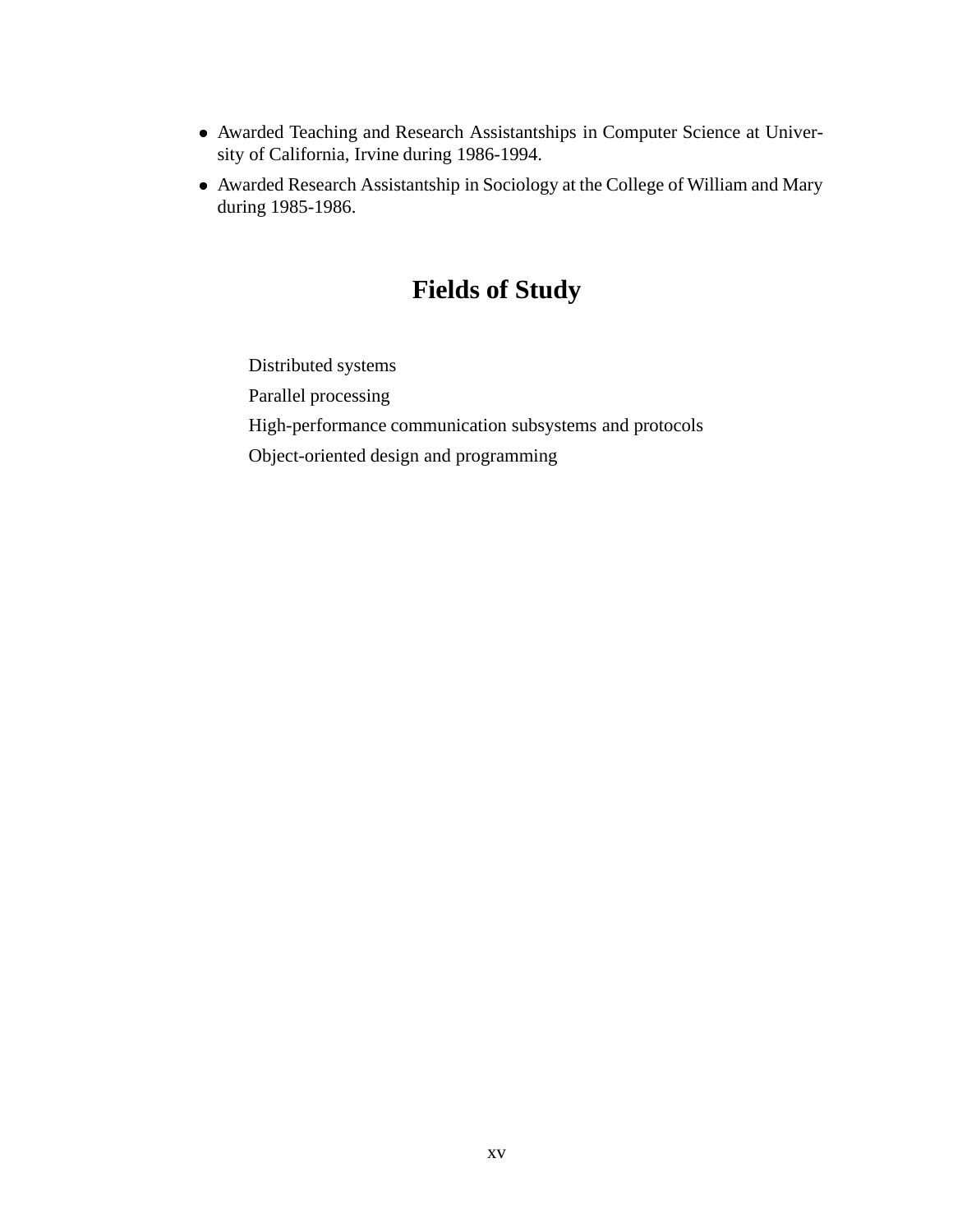## **Abstract of the Dissertation**

### An Object-Oriented Framework for Experimenting with Alternative Process Architectures for Parallelizing Communication Subsystems

by

Douglas C. Schmidt

Doctor of Philosophy in Information and Computer Science University of California, Irvine, 1995 Professor Tatsuya Suda, Chair Professor Richard Selby, Co-chair

The demand for high-performance distributed communication systems (such as video-on-demand servers, global personal communication systems, and the underlying communication protocol stacks) is increasing dramatically. Distributing communication services throughout high-speed computer networks offers many potential benefits by increasing performance, scalability, and functionality. In particular, performing communication services in parallel helps to improve performance by increasing processing rates and reducing latency. To improve performance significantly, however, the speed-up obtained from parallel processing must outweigh the major sources of overhead associated with parallel processing. On multi-processor platforms based on shared memory (rather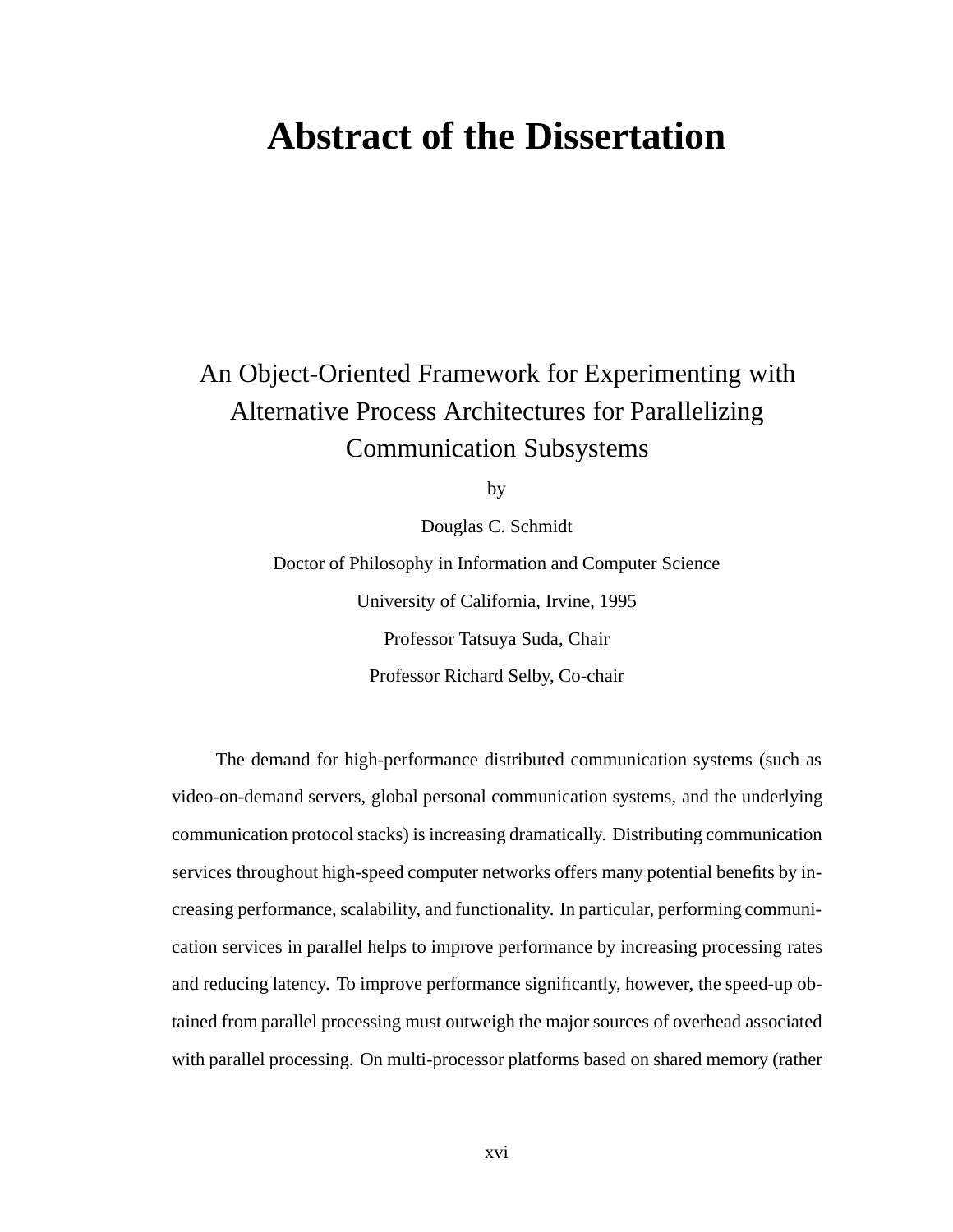than message passing), these sources of overhead primarily involve context switching, synchronization, and data movement.

Many communication systems (such as the layered protocol stacks specified by the TCP/IP and the ISO OSI reference models) decompose naturally into a series of hierarchically-related tasks. A number of process architectures have been proposed as the basis for parallelizing these types of communication systems in order to improve performance. There are two fundamental types of process architectures: task-based and message-based. Task-based process architectures are formed by binding one or more processing elements to the layers of tasks in a communication system. In contrast, message-based process architectures are formed by binding the processing elements to the data messages and control messages that flow through the layers of tasks. Each type of process architecture incurs different levels of context switching, synchronization, and data movement overhead. This overhead is affected by factors such as the application requirements, OS and hardware platform, and network characteristics.

This dissertation describes parallel process architecture performance experiments conducted using the ADAPTIVE Service eXecutive (ASX) framework. The purpose of this research is to identify architectures for structuring parallelism to reduce the overhead incurred on shared memory multi-processing platforms. The ASX framework facilitates the flexible configuration of high-performance distributed communication systems that effectively utilize parallelism on shared memory multi-processor platforms. The ASX framework controls for a number of relevant confounding factors (such as application and protocol functionality, concurrency control schemes, and application traffic characteristics). By controlling these factors, the ASX framework enables precise measurement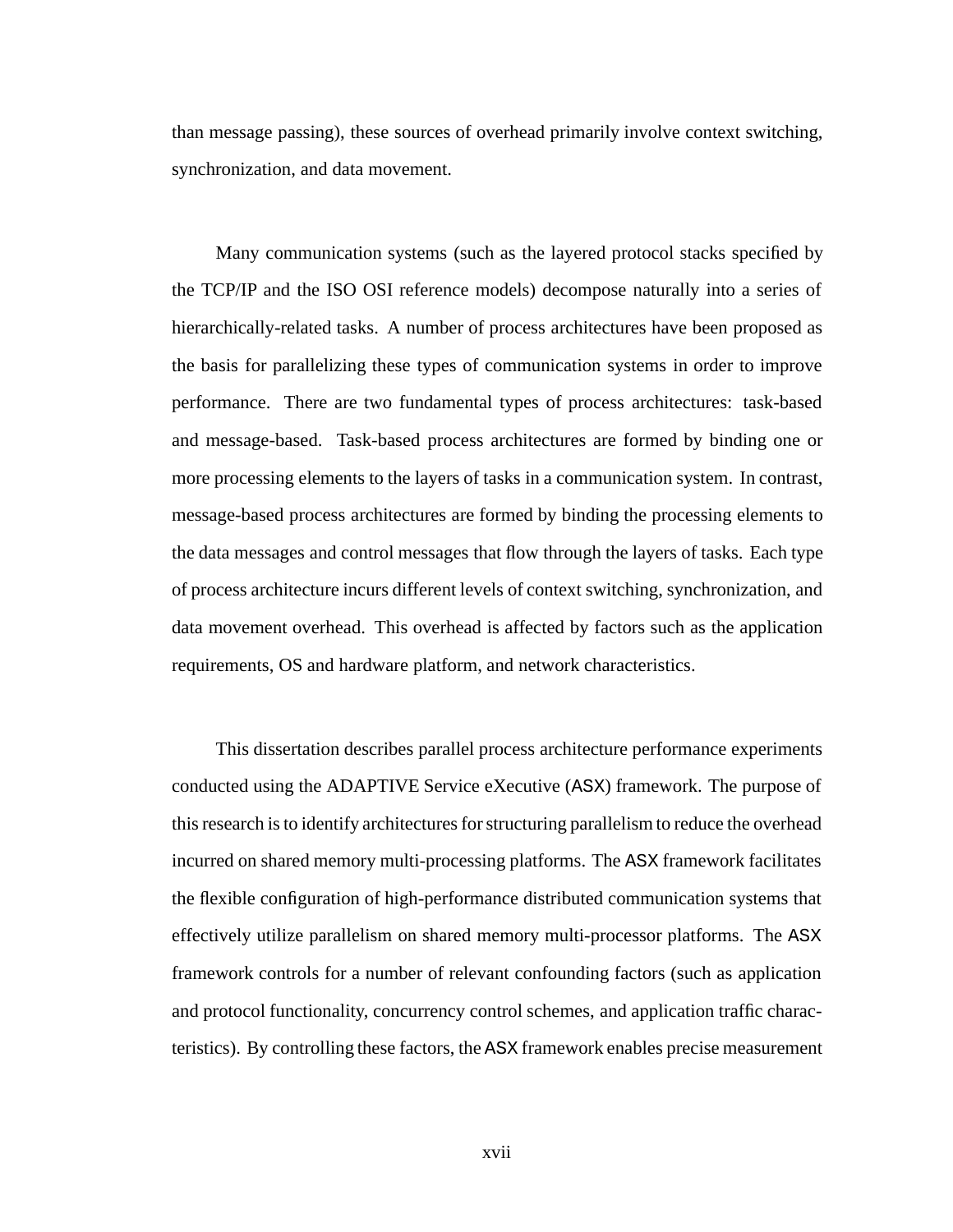of the performance impact of alternative process architectures for parallelizing communication protocol stacks. The dissertation describes the object-oriented architecture of the ASX framework and presents results from the process architecture performance experiments.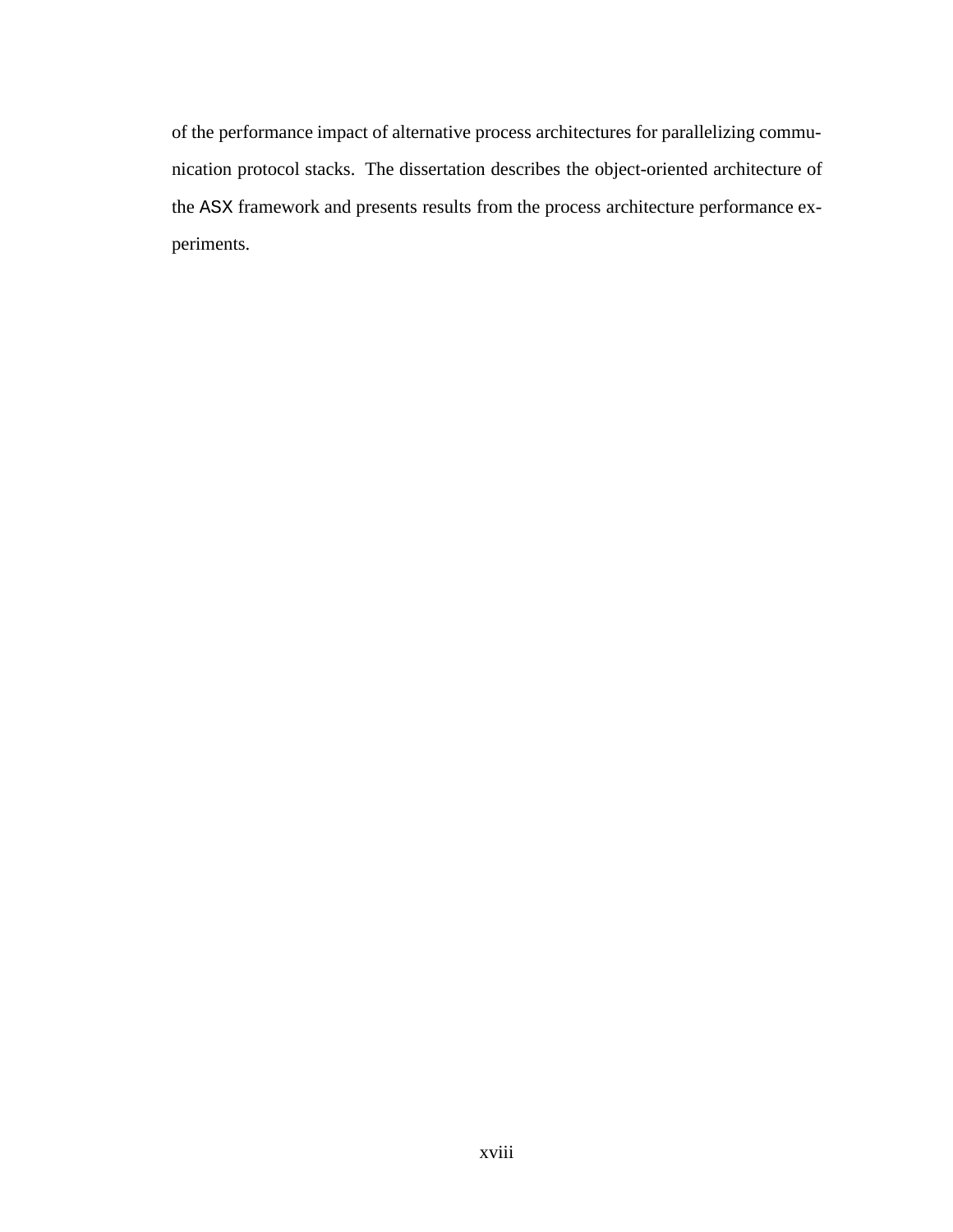# **Chapter 1 Introduction**

Advances in VLSI and fiber optic technology are shifting performance bottlenecks from the underlying networks to the communication subsystem. A communication subsystem consists of *protocol tasks* and *operating system mechanisms*. Protocol tasks include connection establishment and termination, end-to-end flow control, remote context management, segmentation/reassembly, demultiplexing, error protection, session control, and presentation conversions. Operating system mechanisms include process management, timer-based and I/O-based event invocation, message buffering, and layerto-layer flow control. Together, protocol tasks and operating system mechanisms support the implementation and execution of communication protocol stacks composed of protocol tasks [SS93].

Executing protocol stacks in parallel on multi-processor platforms is a promising technique for increasing protocol processing performance [ZST93]. Significant increases in performance are possible, however, only if the speed-up obtained from parallelism outweights the context switching and synchronization overhead associated with parallel processing. A context switch is triggered when an executing process relinquishes its associated processing element (PE) voluntarily or involuntarily. Depending on the underlying OS and hardware platform, a context switch may require dozens to hundreds of instructions to flush register windows, memory caches, instruction pipelines,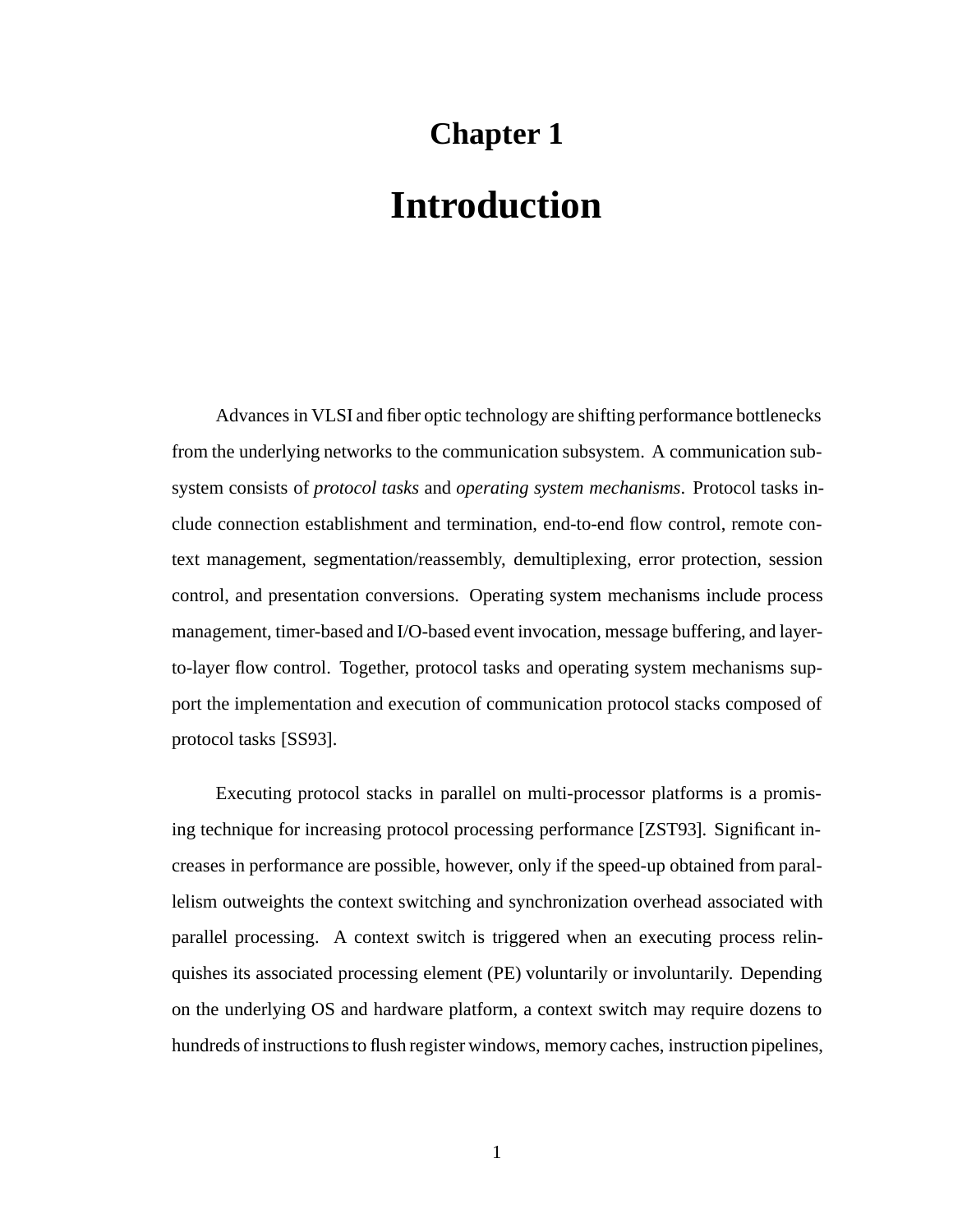2

and translation look-aside buffers [MB91]. Synchronization overhead arises from locking mechanisms that serialize access to shared objects (such as message buffers, message queues, protocol connection records, and demultiplexing maps) used during protocol processing [Mat93].

A number of *process architectures* have been proposed as the basis for parallelizing communication subsystems [Mat93, Zit91, GNI92, PS93, JSB90]. There are two fundamental types of process architectures: *task-based* and *message-based*. Task-based process architectures are formed by binding one or more PEs to units of protocol functionality (such as presentation layer formatting, transport layer end-to-end flow control, and network layer fragmentation and reassembly). In this architecture, parallelism is achieved by executing protocol tasks in separate PEs, and passing data messages and control messages between the tasks/PEs. In contrast, message-based process architectures are formed by binding the PEs to data messages and control messages received from applications and network interfaces. In this architecture, parallelism is achieved by simultaneously escorting multiple data messages and control messages on separate PEs through a stack of protocol tasks.

Protocol stacks (such as the TCP/IP protocol stack and the ISO OSI 7 layer protocol stack) may be implemented using either task-based or message-based process architectures. However, these two types of process architectures exhibit significantly different performance characteristics that vary across operating system and hardware platforms. For instance, on shared memory multi-processor platforms, task-based process architectures exhibit high context switching and data movement overhead due to scheduling and caching properties of the OS and hardware [WF93]. In contrast, in a message-passing multi-processor environment, message-based process architectures exhibit high levels of synchronization overhead due to high latency access to global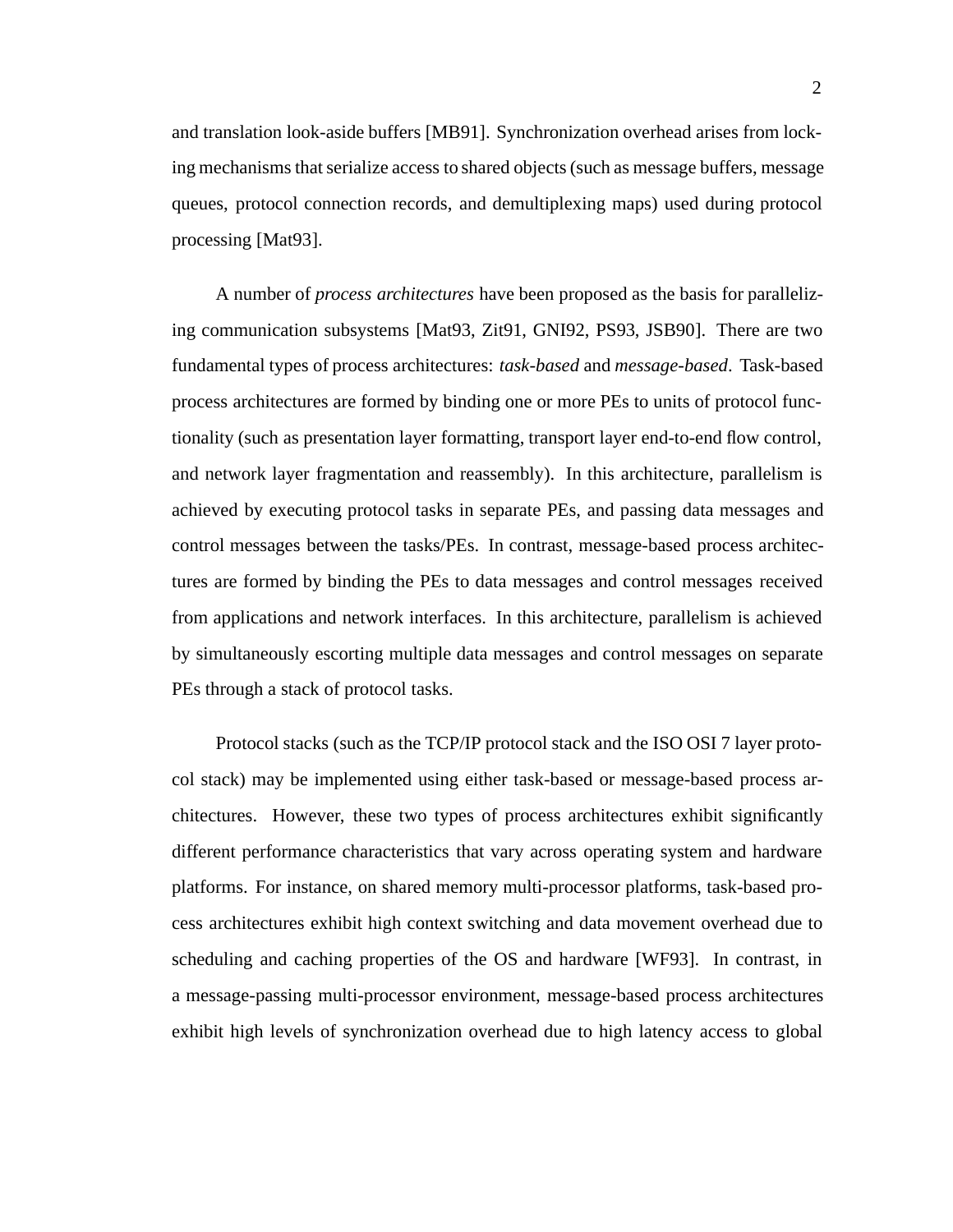resources such as shared memory, synchronization objects, or connection context information [Zit91].

Existing studies have generally selected a single task-based or message-based process architecture and studied it in isolation. Moreover, these studies have been conducted on different OS and hardware platforms, using different protocol stacks and implementation techniques, which makes it difficult to meaningfully compare results. In this paper, we describe the design and implementation of an object-oriented framework that supports controlled experiments with several alternative parallel process architectures. The framework controls for a number of relevant confounding factors (such as protocol functionality, concurrency control strategies, application traffic characteristics, and network interfaces), which enables precise measurement of the performance impact of using different process architectures to parallelize communication protocol stacks. This paper reports the results of systematic, empirical comparisons of the performance of several message-based and task-based process architectures implemented on a widely-available shared memory multi-processor platform.

The organization of this dissertation is as follows. Chapter 2 presents a survey of software mechanisms that comprise the architecture of communication subsystems. This chapter also outlines the two fundamental types of process architectures and classifies related work accordingly.

Chapter 3 describes the structure and functionality of the ADAPTIVE Service eXecutive ASX framework. The ASX framework provides an integrated set of objectoriented components that facilitate the development of, and experimentation with, parallel process architectures on multi-processor platforms.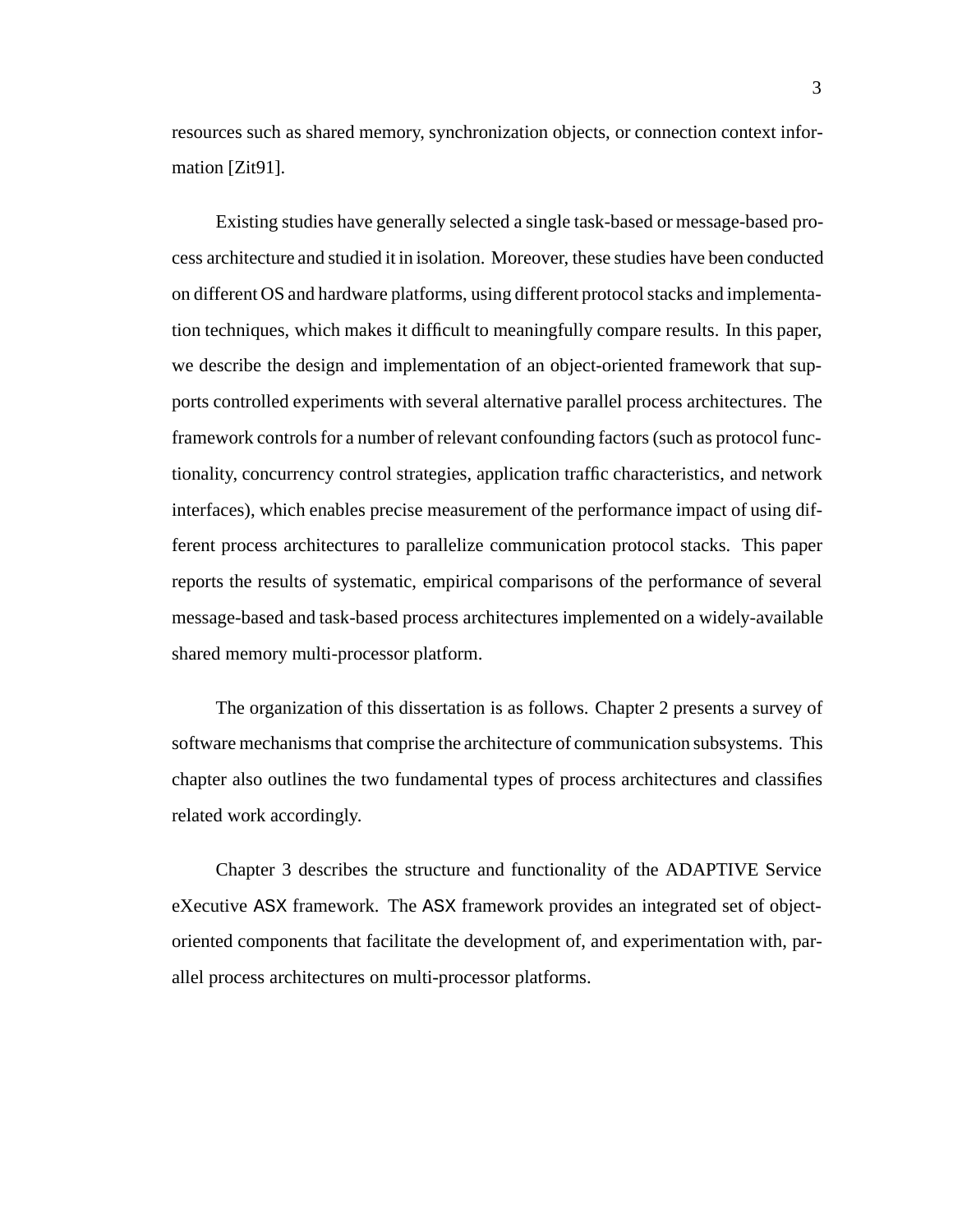Chapter 4 examines empirical results from parallel process architecture experiments conducted using the ASX framework. These experiments demonstrate the extent to which different process architectures affect protocol stack performance.

Chapter 5 presents concluding remarks and outlines future research directions.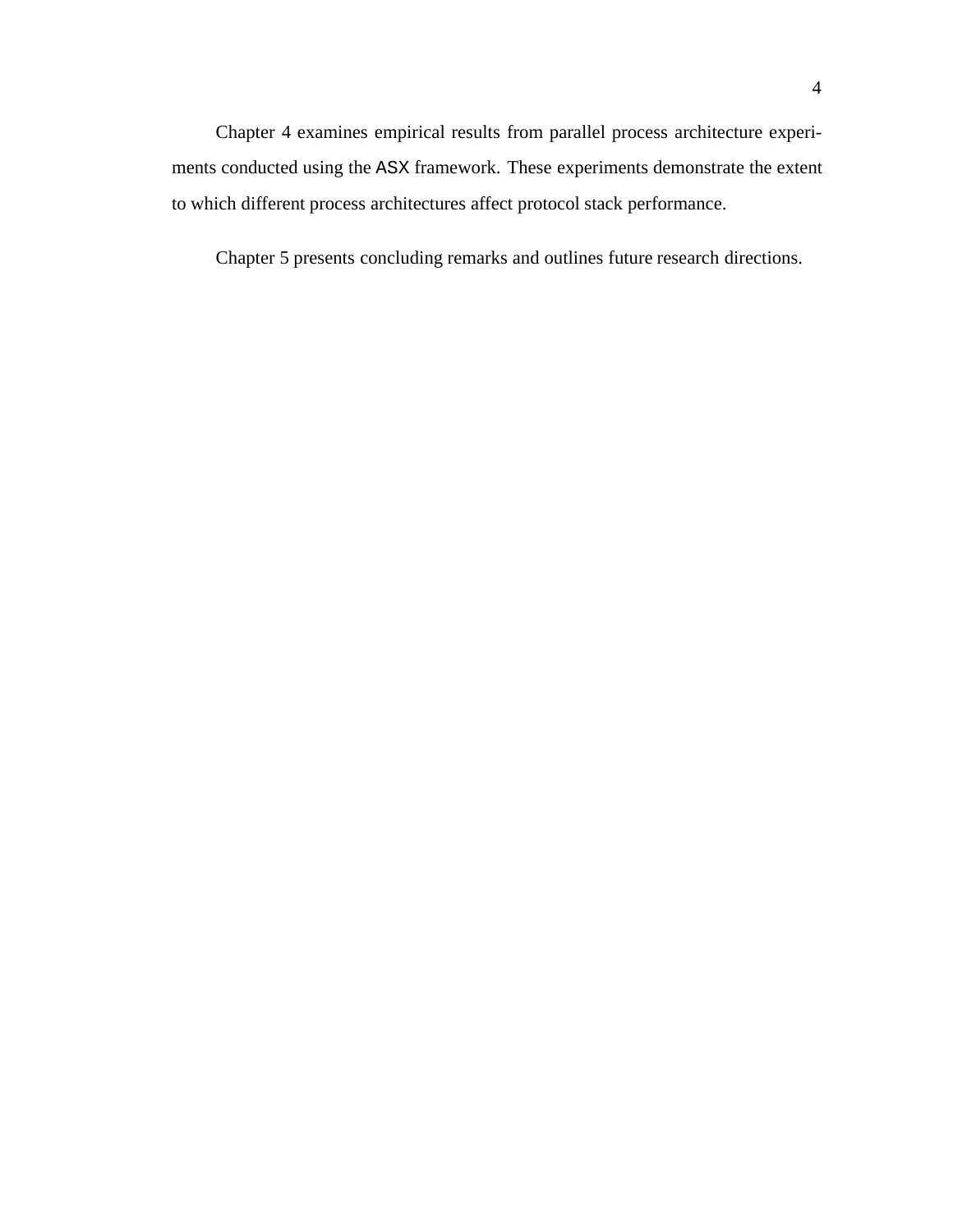### **Chapter 2**

# **A Survey of Software Components in Communication Subsystem Architectures**

### **2.1 Introduction**

The demand for many types of distributed applications is expanding rapidly, and application requirements and usage patterns are undergoing significant changes. When coupled with the increased channel speeds and services offered by high-performance networks, these changes make it difficult for existing communication subsystems to process application data at network channel speeds. This chapter examines communication subsystem mechanisms that support bandwidth-intensive multimedia applications such as medical imaging, scientific visualization, full-motion video, and tele-conferencing. These applications possess quality-of-service requirements that are significantly different from conventional data-oriented applications such as remote login, email, and file transfer.

Multimedia applications involve combinations of requirements such as extremely high throughput (full-motion video), strict real-time delivery (manufacturing control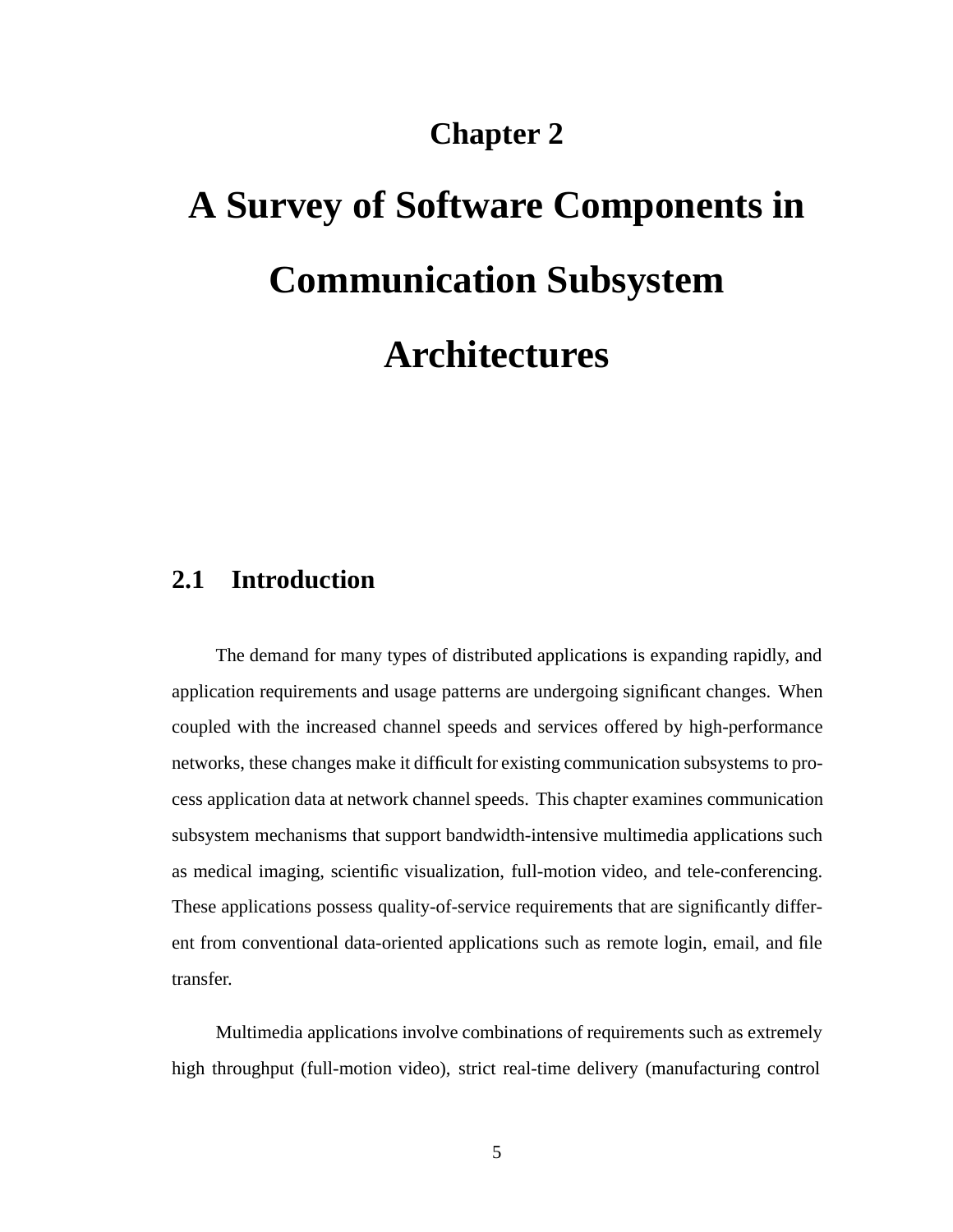systems), low latency (on-line transaction processing), low delay jitter (voice conversation), capabilities for multicast (collaborative work activities) and broadcast (distributed name resolution), high-reliability (medical image transfer), temporal synchronization (tele-conferencing), and some degree of loss tolerance (hierarchically-coded video). Applications also impose different network traffic patterns. For instance, some applications generate highly bursty traffic (variable bit-rate video), some generate continuous traffic (constant bit-rate video), and others generate short-duration, interactive, requestresponse traffic (network file systems using remote procedure calls (RPC)).

Application performance is affected by a variety of network and communication subsystem factors. Networks provide a transmission framework for exchanging various types of information (such as voice, video, text, and images) between gateways, bridges, and hosts. Example networks include the Fiber Distributed Data Interface (FDDI), the Distributed Queue Dual Bus (DQDB), the Asynchronous Transfer Mode (ATM), X.25 networks, and IEEE 802 LANs. In general, the lower-layer, link-to-link network protocols are implemented in hardware.

Communication subsystems integrate higher-layer, end-to-end communication protocols such as TCP, TP4, VMTP, XTP, RPC/XDR, and ASN.1/BER together with the operating system (OS) mechanisms provided by end systems. The tasks performed by the communication subsystem may be classified into several levels of abstraction. The highest level provides an application interface that mediates access to end-to-end communication protocols. These protocols represent an intermediate level of abstraction that provides presentation and transport mechanisms for various connectionless, connectionoriented, and request-response protocols. These mechanisms are implemented via protocol tasks such as connection management, flow control, error detection, retransmission, encryption, and compression schemes. Both the application interface and the protocols operate within an OS framework that orchestrates various hardware resources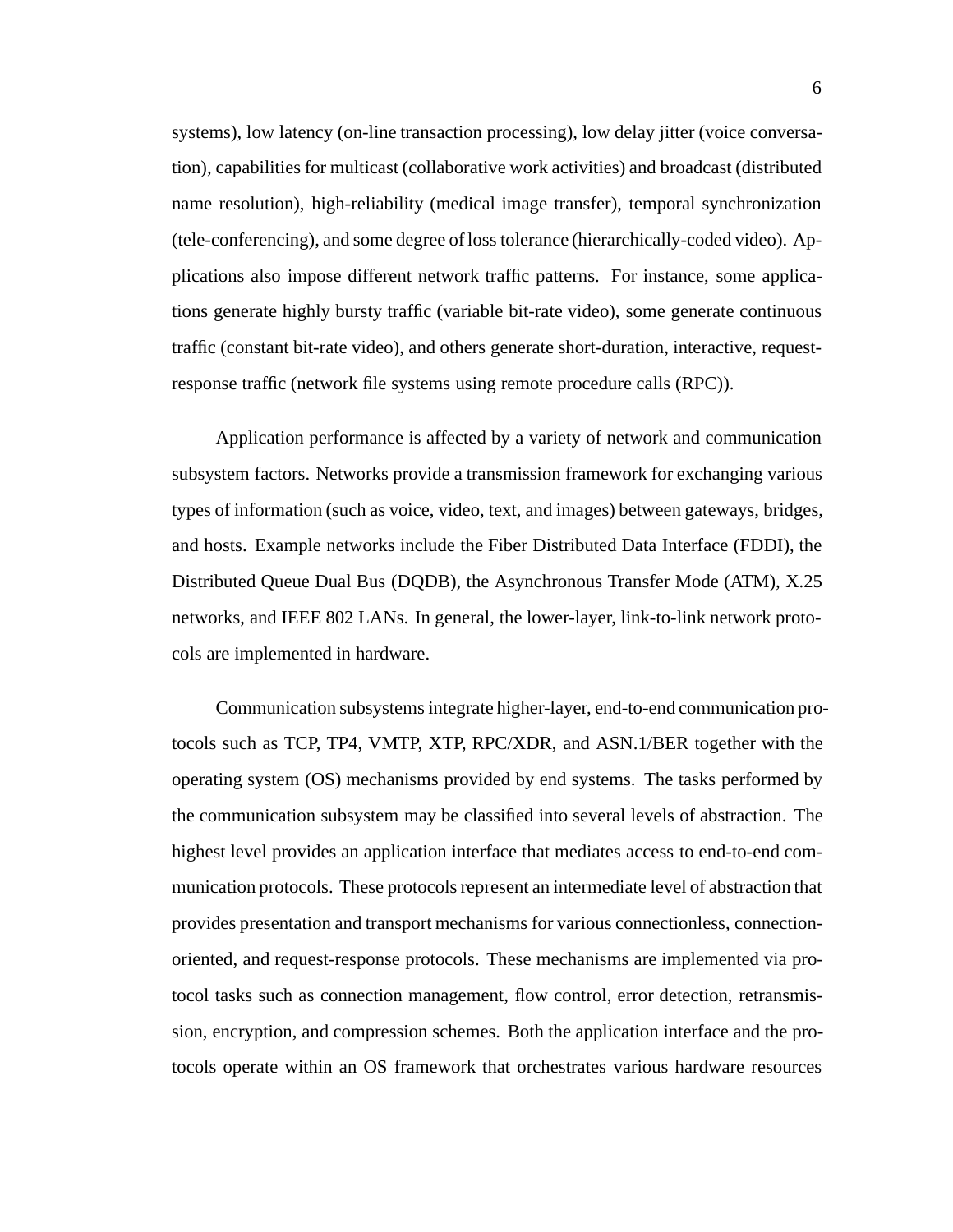(*e.g.,* CPU(s), primary and secondary storage, and network adapters) and software components (*e.g.,* virtual memory, process architectures, message managers, and protocol graphs) to support the execution of distributed applications.

Performance bottlenecks are shifting from the underlying networks to the communication subsystem. This shift is occurring due to advances in VLSI technology and fiber optic transmission techniques that have increased network channel speeds by several orders of magnitude. Increasing channel speeds accentuate certain sources of communication subsystem overhead such as memory-to-memory copying and process management operations like context switching and scheduling. This mismatch between the performance of networks and the communication subsystem constitutes a *throughput preservation problem* [MS92], where only a portion of the available network bandwidth is actually delivered to applications on an end-to-end basis.

In general, sources of communication subsystem overhead are not decreasing as rapidly as network channel speeds are increasing. This results from factors such as improperly layered communication subsystem architectures [CWWS92, HP91]. It is also exacerbated by the widespread use of operating systems that are not well-suited to asynchronous, interrupt-driven network communication. For example, many network adapters generate interrupts for every transmitted and received packet, which increases the number of CPU context switches [Haa91, KC88]. Despite increasing total MIPS, RISC-based computer architectures exhibiting high context switching overhead that penalizes interrupt-driven network communication. This overhead results from the cost of flushing pipelines, invalidating CPU instruction/data caches and virtual memory translation-lookaside buffers, and managing register windows [JSB90].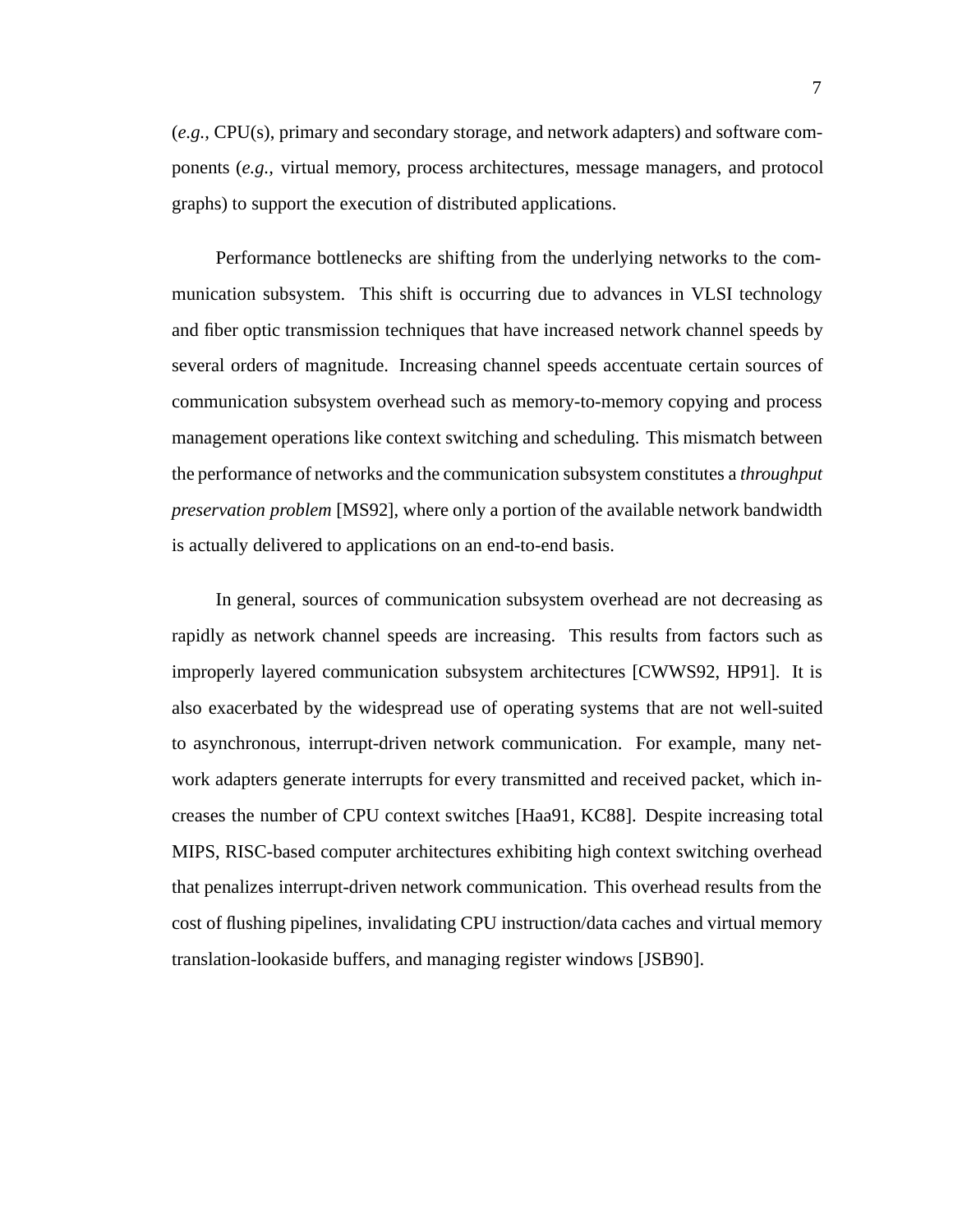Alleviating the throughput preservation problem and providing very high data rates to applications requires the modification of conventional communication subsystem architectures [SP90]. To help system researchers navigate through the communication subsystem design space, this chapter presents a taxonomy of six key communication subsystem mechanisms including the process architecture, virtual remapping, and event management dimensions, as well as the message management, multiplexing and demultiplexing, and layer-to-layer flow control dimensions. The taxonomy is used to compare and contrast four general-purpose commercial and experimental communication subsystems (System V STREAMS [Rag93], the BSD UNIX network subsystem [LMKQ89], the *x*-kernel [HP91], and the Conduit framework from the Choices operating system [Zwe90]). The intent of the chapter is to explore communication subsystem design alternatives that support distributed applications effectively.

This chapter is organized as follows: Section 2.2 outlines the general architectural components in a communication subsystem; Section 2.3 describes a taxonomy for classifying communication subsystems according to their kernel and protocol family architecture dimensions; Section 2.4 provides a comparison of four representative communication subsystems; and Section 2.5 presents concluding remarks.

# **2.2 Levels of Abstraction in a Communication Subsystem Architecture**

Communication subsystem architectures provide a framework for implementing end-to-end protocols that support distributed applications operating over local and wide area networks. This framework integrates hardware resources and software components used to implement *protocol graphs* [OP92]. A protocol graph characterizes hierarchical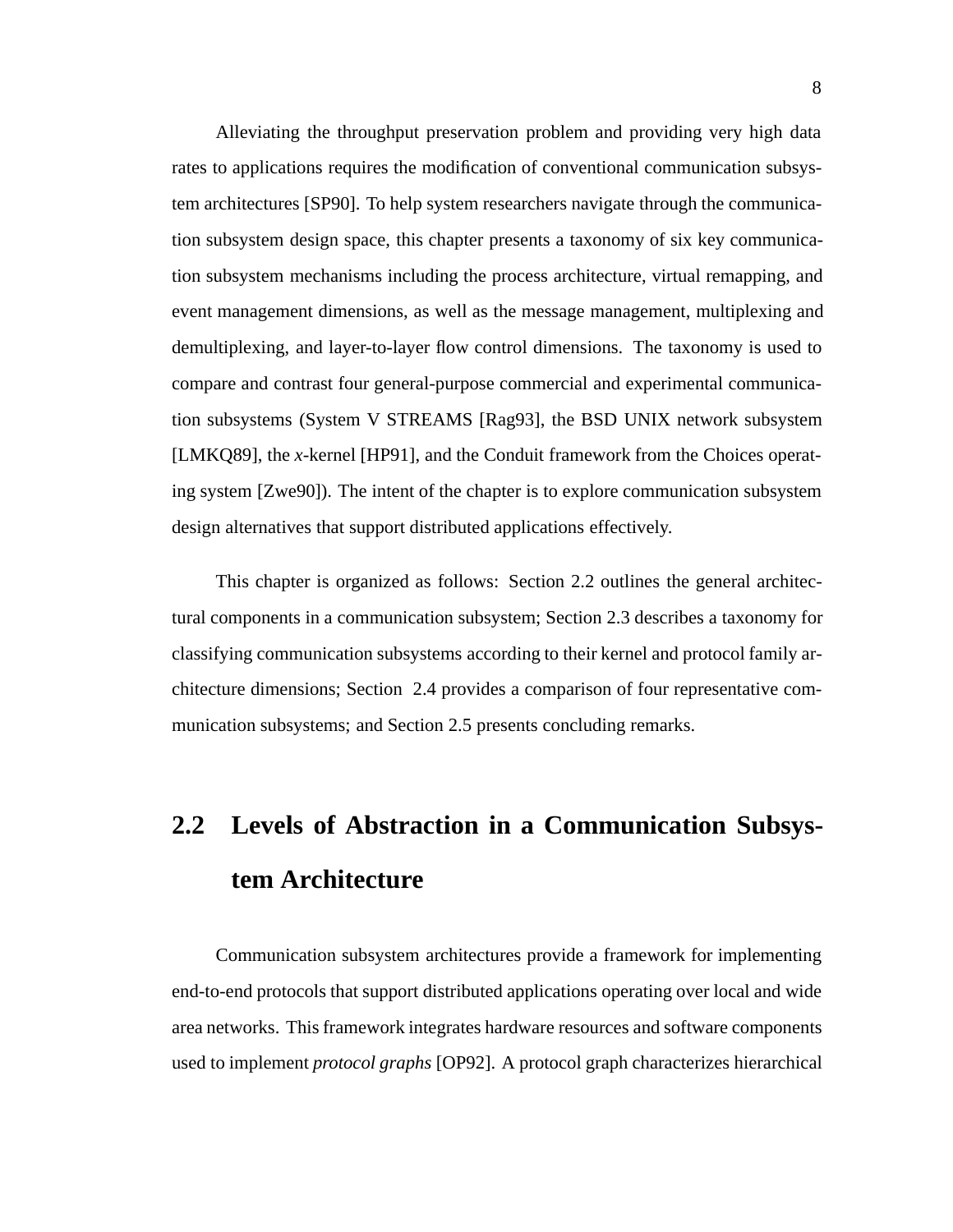

Figure 2.1: Protocol Graph for Internet and OSI Communication Models

relations between protocols in communication models such as the Internet, OSI, XNS, and SNA. Figure 2.1 depicts protocol graphs for the Internet and OSI communication models. Each node in a protocol graph represents a protocol such as RPC/XDR, TCP, IP, TP4, or CLNP.

Protocol graphs are implemented via mechanisms provided by the communication subsystem architecture. Communication subsystems may be modeled as nested virtual machines that constitute different levels of abstraction. Each level of virtual machine is characterized by the mechanisms it exports to the surrounding levels. The model depicted in Figure 2.2 represents an abstraction of hardware and software mechanisms found in conventional communication subsystems. Although certain communication subsystems bypass or combine adjacent levels for performance reasons [CT90, Ten89], Figure 2.2 provides a concise model of the relationships between major communication subsystem components.

The hierarchical relationships illustrated by the protocol graph in Figure 2.1 are generally orthogonal to the levels of abstraction depicted by the communication subsystem virtual machines shown in Figure 2.2. In particular, protocol graphs in Figure 2.1 are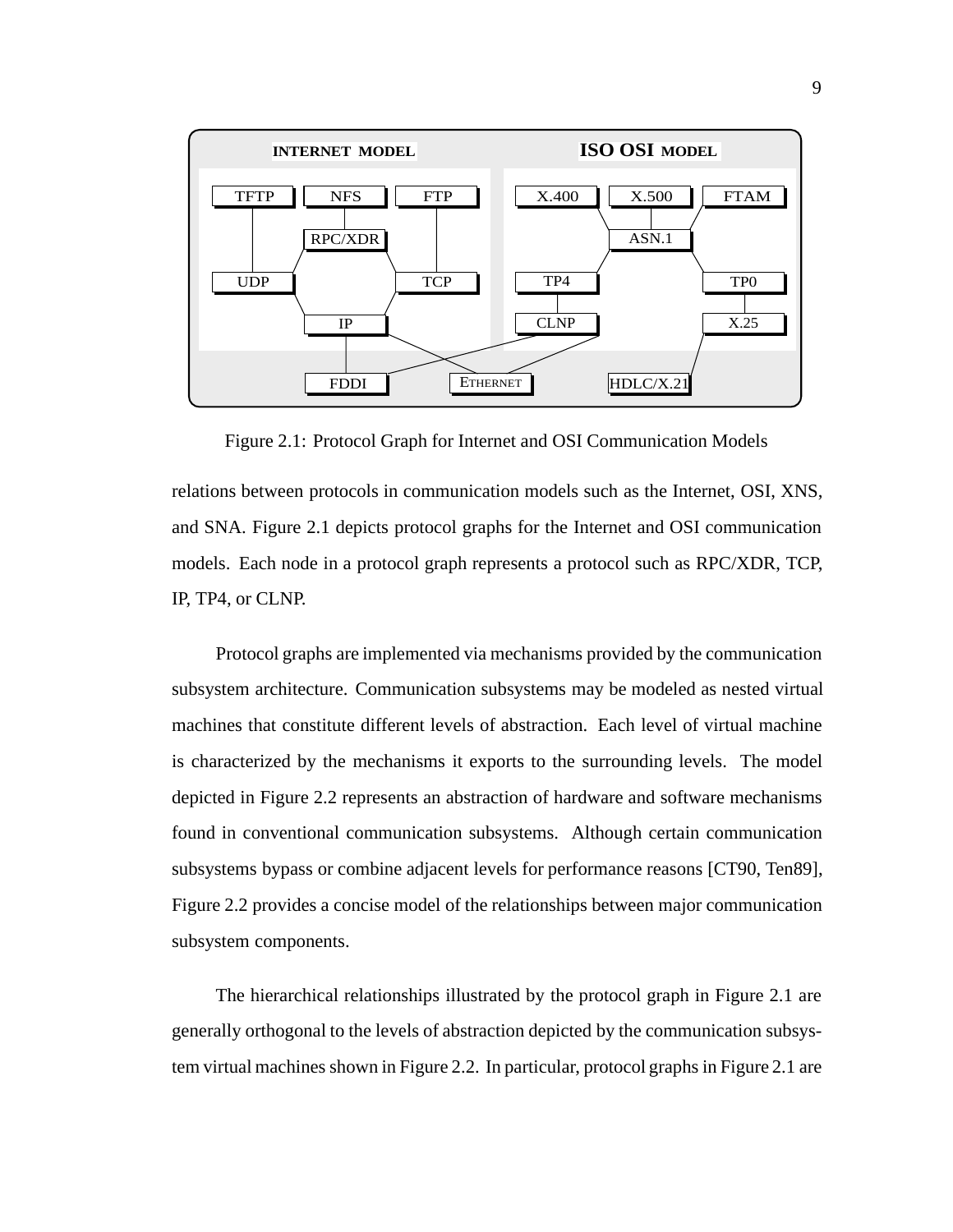

Figure 2.2: Architectural Components in a Communication Subsystem

implemented via the communication subsystem mechanisms shown in Figure 2.2. The following paragraphs summarize the key levels in the communication subsystem, which consist of the *application interface*, *session architecture*, *protocol family architecture*, and *kernel architecture*.

As shown by the shaded portions of Figure 2.2, this chapter focuses on the kernel architecture (described in Section 2.3.1) and the protocol family architecture (described in Section 2.3.2). A thorough discussion of the application interface is beyond the scope of this chapter and topics involving the session architecture are discussed further in [SSS<sup>+</sup> 93]. These two components are briefly outlined below for completeness and to provide a context for discussing the other levels.

### **2.2.1 Application Interface**

The *application interface* is the outermost-level of a communication subsystem. Since protocol software often resides within the protected address space of an operating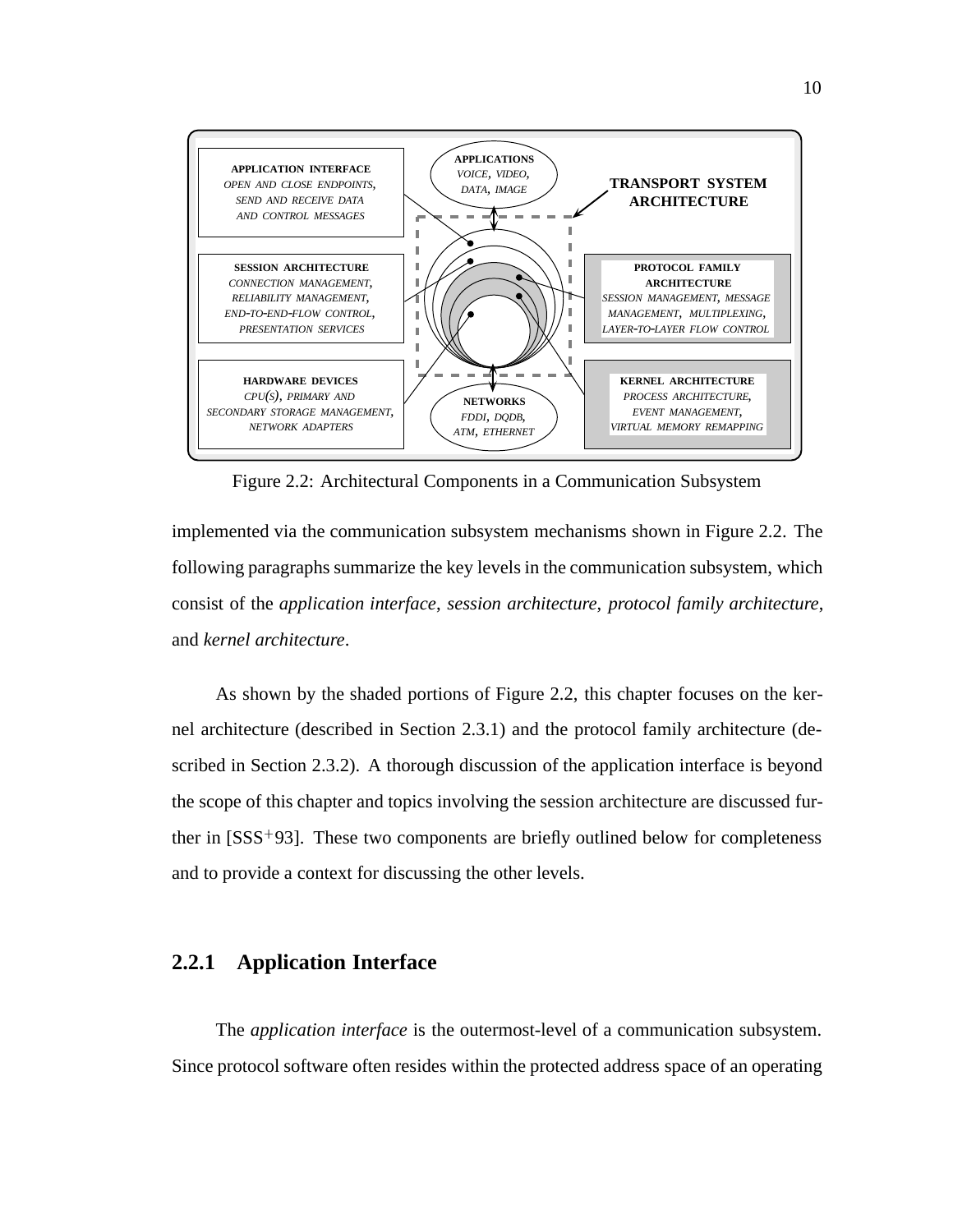system kernel, programs utilize this application interface to interact with inner-level communication subsystem mechanisms. The application interface transfers data and control information between user processes and the session architecture mechanisms that perform connection management, option negotiation, data transmission control, and error protection. BSD UNIX sockets [LMKQ89] and System V UNIX TLI [Sun92] are widely available examples of application interfaces.

Performance measurements indicate that conventional application interfaces constitute 30 to 40 percent of the overall communication subsystem overhead [HP91, ACR88]. Much of this overhead results from the memory-to-memory copying and process synchronization that occurs between application programs and the inner-level communication subsystem mechanisms. The functionality and performance of several application interfaces is evaluated in [Che87, MK91].

#### **2.2.2 Session Architecture**

The next level of the communication subsystem is the *session architecture*, which performs "end-to-end" network tasks. Session architecture mechanisms are associated with local end-points of network communication, often referred to as protocol *sessions*. 1 A session consists of data structures that store context information and subroutines that implement the end-to-end protocol state machine operations.

Session architecture mechanisms help satisfy end-to-end application quality-ofservice requirements involving throughput, latency, and reliability [JBB92]. In particular, quality-of-service is affected by session architecture mechanisms that manage *connections* (*e.g.,* opening and closing end-to-end network connections, and reporting

<sup>&</sup>lt;sup>1</sup>The term "session" is used in this chapter in a manner not equivalent to the ISO OSI term "session" layer."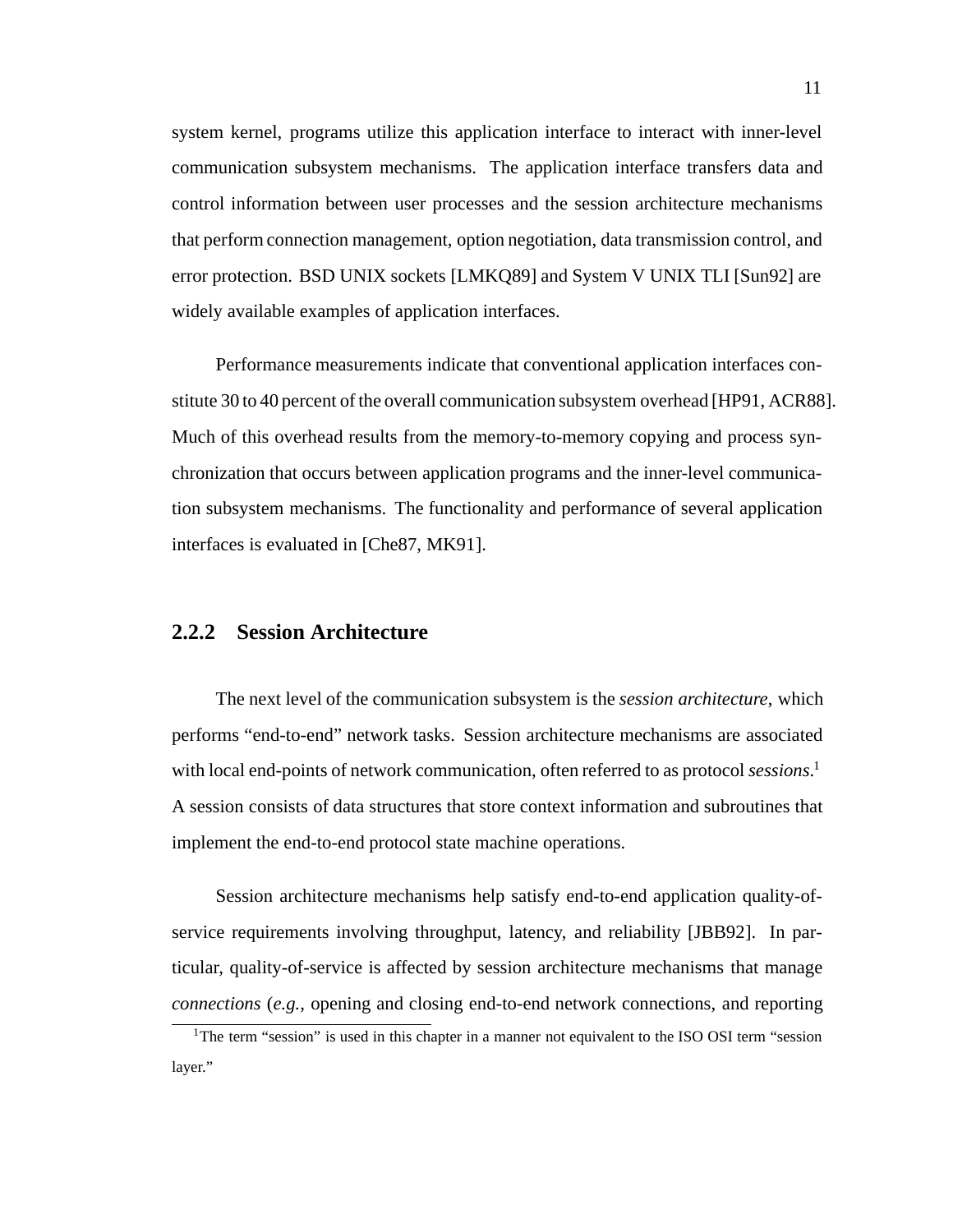and updating connection context information), *reliability* (*e.g.,* computing checksums, detecting mis-sequenced or duplicated messages, and performing acknowledgments and retransmissions), and *end-to-end flow and congestion* (*e.g.,* advertizing available window sizes and tracking round-trip packet delays). In addition, session architecture mechanisms also manage per-connection *protocol interpreters* (*e.g.,* controlling transitions in a transport protocol's state machine) and *presentation services* (*e.g.,* encryption, compression, and network byte-ordering conversions). Various session architecture issues are examined in [PS91, DDK<sup>+</sup> 90, Svo89, SSS<sup>+</sup> 93].

#### **2.2.3 Protocol Family Architecture**

The *protocol family architecture*<sup>2</sup> provides *intra-* and *inter-protocol* mechanisms that operate within and between nodes in a protocol graph, respectively. Intra-protocol mechanisms manage the creation and destruction of sessions that are managed by the session architecture described above. Inter-protocol mechanisms provide message management, multiplexing and demultiplexing, and layer-to-layer flow control.

The primary difference between the session architecture and the protocol family architecture is that session architecture mechanisms manage the *end-to-end* processing activities for network connections, whereas protocol family architecture mechanisms manage the *layer-to-layer* processing activities that occur within multi-layer protocol graphs. In some cases, these activities are entirely different (*e.g.,* the presentation services provided by the session architecture such as encryption, compression, and network

<sup>2</sup>A protocol family is a collection of network protocols that share related *communications syntax* (*e.g.,* addressing formats), *semantics* (*e.g.,* interpretation of standard control messages), and *operations* (*e.g.,* demultiplexing schemes and checksum computation algorithms). A wide range of protocol families exist such as SNA, TCP/IP, XNS, and OSI.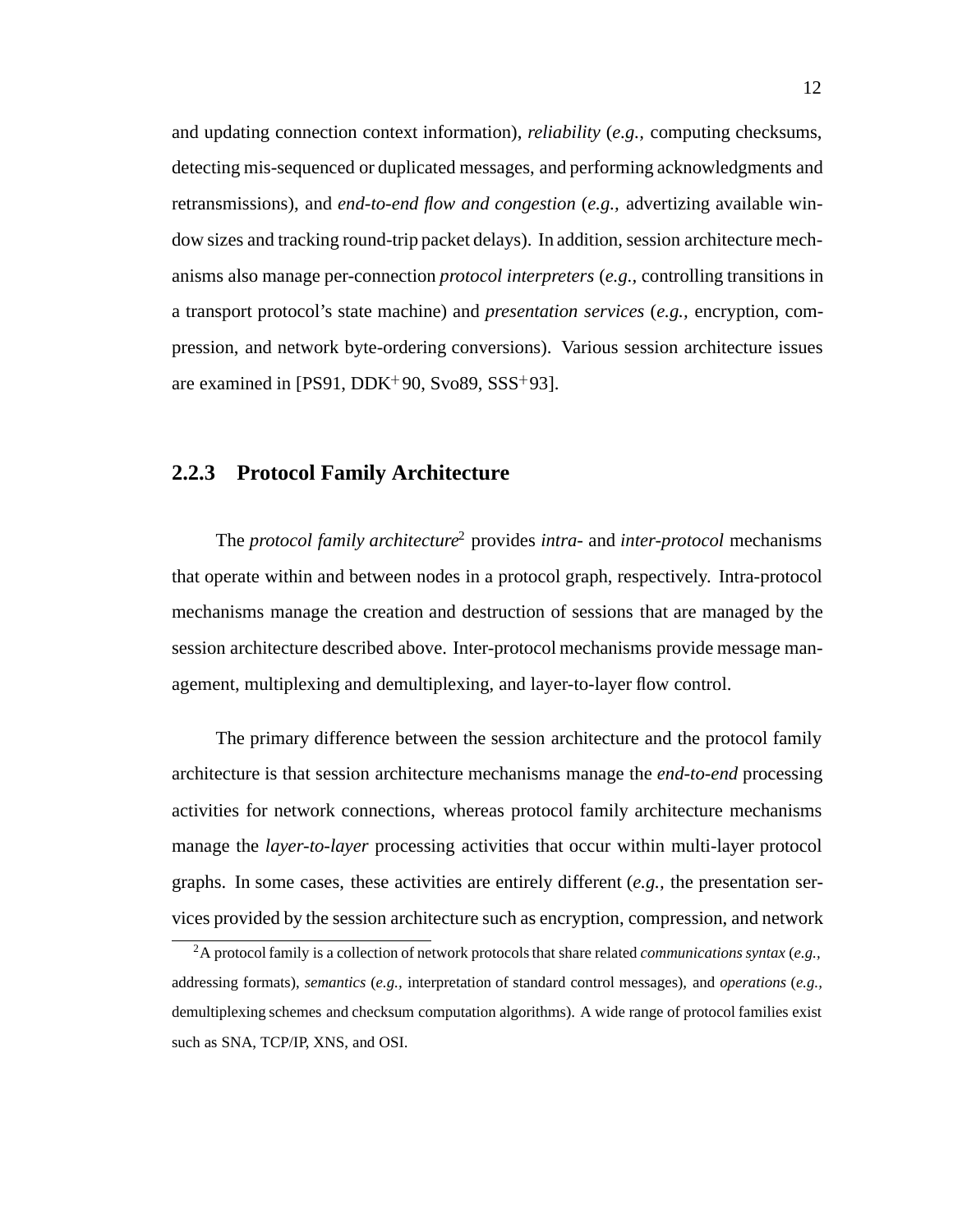byte-ordering are unnecessary in the protocol family architecture). In other cases, different mechanisms are used to implement the same abstract task.

The latter point is exemplified by examining several mechanisms commonly used to implement flow control. *End-to-end* flow control is a session architecture mechanism that employs sliding window or rate control schemes to synchronize the amount of data exchanged between sender(s) and receiver(s) communicating at the same protocol layer (*e.g.,* between two TCP connection end-points residing on different hosts). *Layer-tolayer* flow control, on the other hand, is a protocol family architecture mechanism that regulates the amount of data exchanged between adjacent layers in a protocol graph (*e.g.,* between the TCP and IP STREAM modules in System V STREAMS). In general, end-to-end flow control requires distributed context information, whereas layer-to-layer flow control does not.

Mechanisms in the protocol family architecture are often reusable across a widerange of communication protocols. In contrast, session architecture mechanisms tend to be reusable mostly within a particular class of protocols. For instance, most communication protocols require some form of message buffering support (which is a protocol family architecture mechanism). However, not all communication protocols require retransmission, flow control, or connection management support. In addition, certain protocols may only work with specific session architecture mechanisms (such as the standard TCP specification that requires sliding-window flow control and cumulative acknowledgment).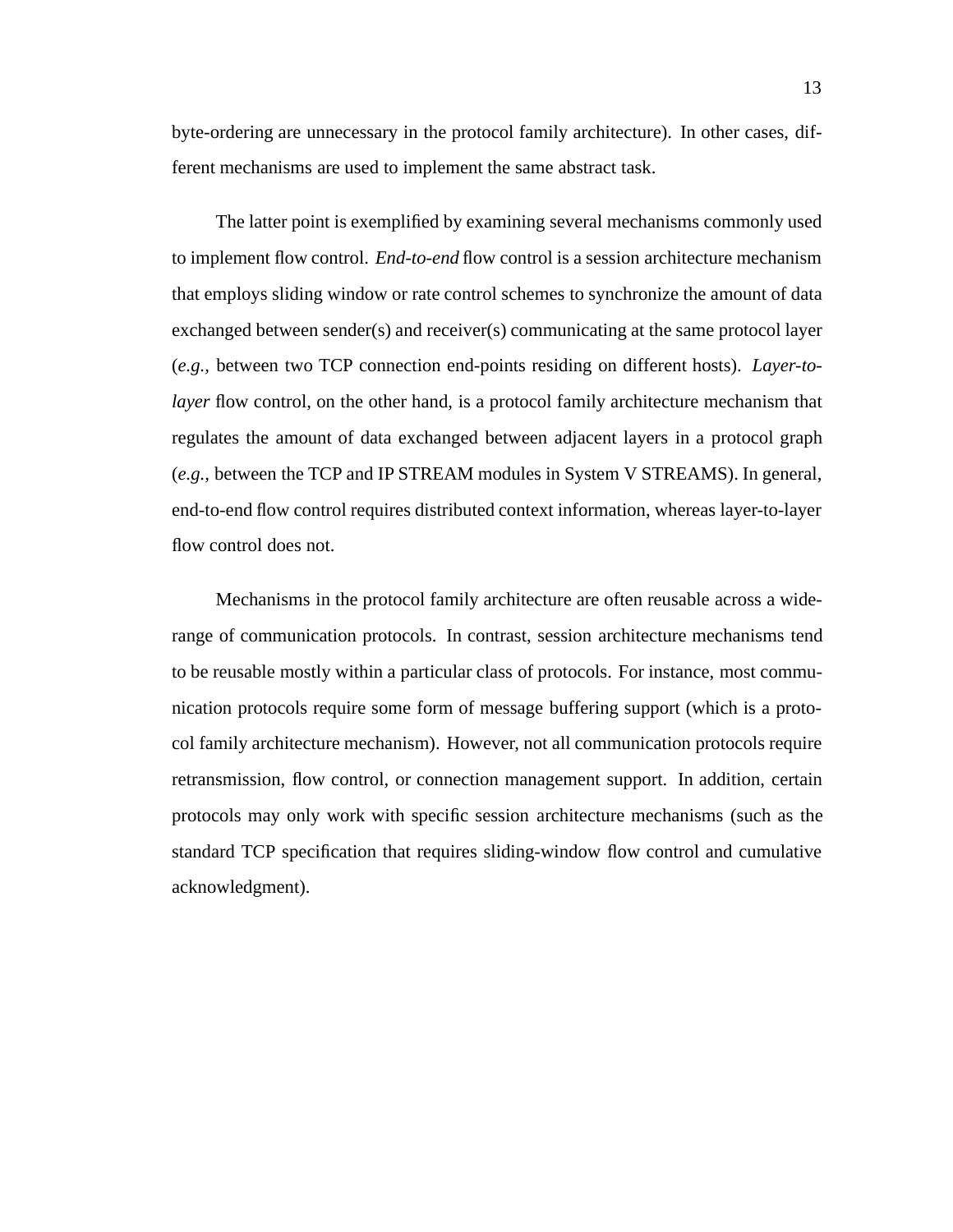### **2.2.4 Kernel Architecture**

The *kernel architecture*<sup>3</sup> provides mechanisms that manage hardware resources such as CPU(s), primary and secondary storage, and various I/O devices and network adapters. These mechanisms support concurrent execution of multiple protocol tasks on uni- and multi-processors, virtual memory management, and event handling. It is crucial to implement kernel architecture mechanisms efficiently since the application interface and session and protocol family architectures ultimately operate by using these mechanisms. The primary distinction between the protocol family architecture and the kernel architecture is that kernel mechanisms are also utilized by user applications and other OS subsystems such as the graphical user interface or file subsystems. In contrast, protocol family architecture mechanisms are concerned primarily with the communication subsystem.

# **2.3 A Taxonomy of Communication Subsystem Architecture Mechanisms**

Table 2.1 presents a taxonomy of six key kernel architecture and protocol family architecture mechanisms that support the layer-to-layer computing requirements of protocol graphs end systems. The following section describes the communication subsystem mechanisms presented in Table 2.1.

<sup>&</sup>lt;sup>3</sup>The term "kernel architecture" is used within this chapter to identify mechanisms that form the "nucleus" of the communication subsystem. However, protocol and session architecture components may reside within an OS kernel (BSD UNIX [LMKQ89], and System V UNIX [Rag93]), in user-space (Mach [ABG<sup>+</sup> 86] and the Conduit framework [Zwe90]), in either location (the *x*-kernel [HP91]), or in off-board processors (Nectar [CSSZ90] and VMP [KC88]).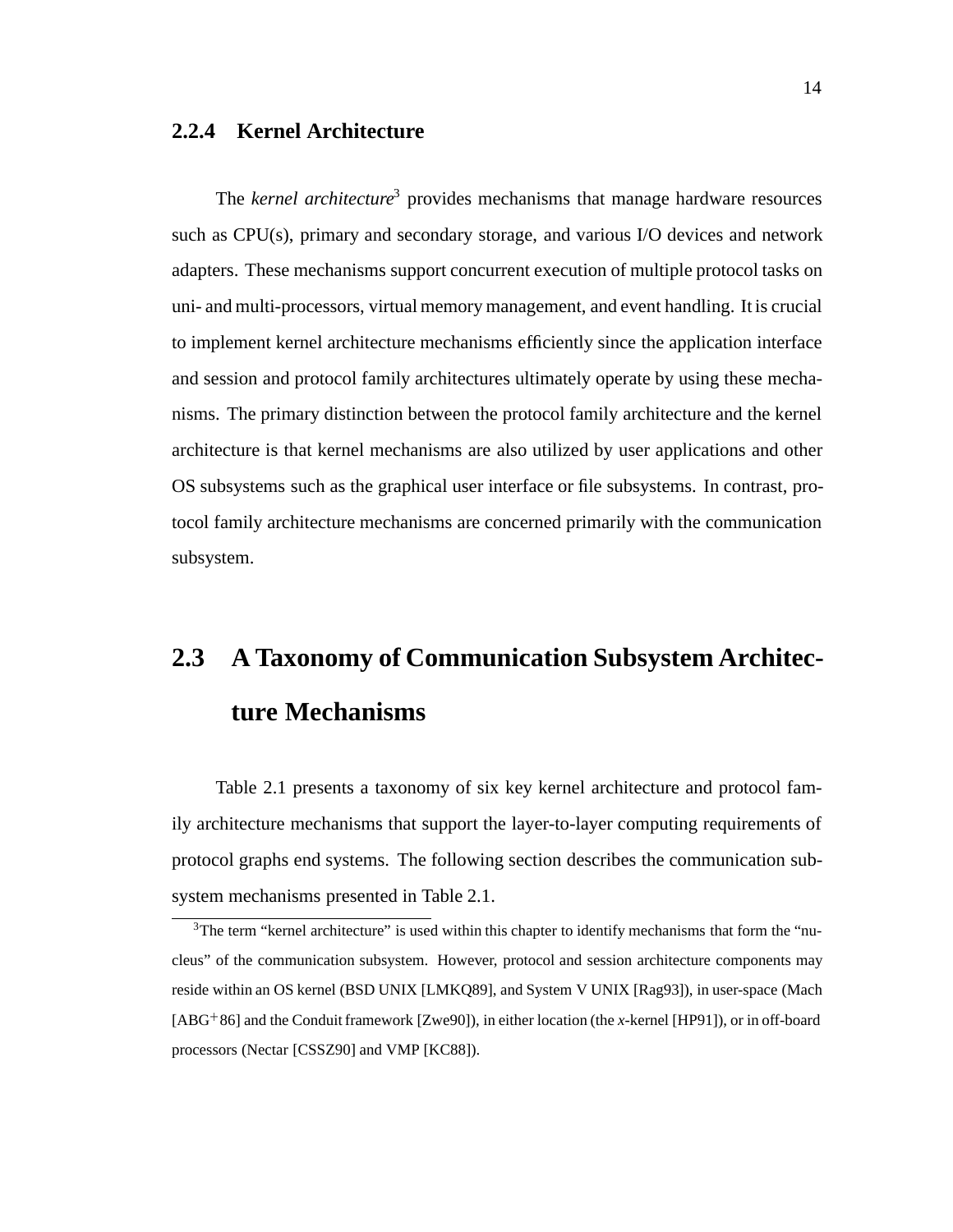| Category          | <b>Dimension</b>            | <b>Subdimension</b>       | <b>Alternatives</b>                   |
|-------------------|-----------------------------|---------------------------|---------------------------------------|
|                   | Process                     | (1) Concurrency Models    | single-threaded, HWP, LWP, coroutines |
| <b>Kernel</b>     | Architecture                | (2) Process Architectures | message-based, task-based, hybrid     |
| Architecture      | <b>VM</b> Remapping         |                           | outgoing and/or incoming              |
| <b>Dimensions</b> | Event                       | (1) Search Structure      | array, linked list, heap              |
|                   | Management                  | (2) Time Relationships    | relative, absolute                    |
|                   | Message Management          | (1) Memory Management     | uniform, non-uniform performance      |
| <b>Protocol</b>   |                             | (2) Memory Copy Avoidance | list-based, DAG-based data structure  |
| <b>Family</b>     | Muxing and                  | (1) Synchronization       | synchronous, asynchronous             |
| Architecture      | Demuxing                    | $(2)$ Layering            | layered, de-layered                   |
| <b>Dimensions</b> |                             | (3) Searching             | indexing, sequential search, hashing  |
|                   |                             | $(4)$ Caching             | single-item, multiple-item            |
|                   | Layer-to-layer Flow Control |                           | per-queue, per-process                |

Table 2.1: Communication Subsystem Taxonomy Template

### **2.3.1 Kernel Architecture Dimensions**

As described below, the kernel architecture provides the *process architecture*, *virtual memory remapping*, and *event management* mechanisms utilized by the session and protocol family architectures.

### **2.3.1.1 The Process Architecture Dimension**

A process is a collection of resources (such as file descriptors, signal handlers, a run-time stack, etc.) that may support the execution of instructions within an address space. This address space may be shared with other processes. Other terms (such as threads [TRG<sup>+</sup> 87] or light-weight processes [EKB<sup>+</sup> 92]) are often used to denote the same basic concept. Our use of the term process is consistent with the definition adopted in [Pre93, Gar90].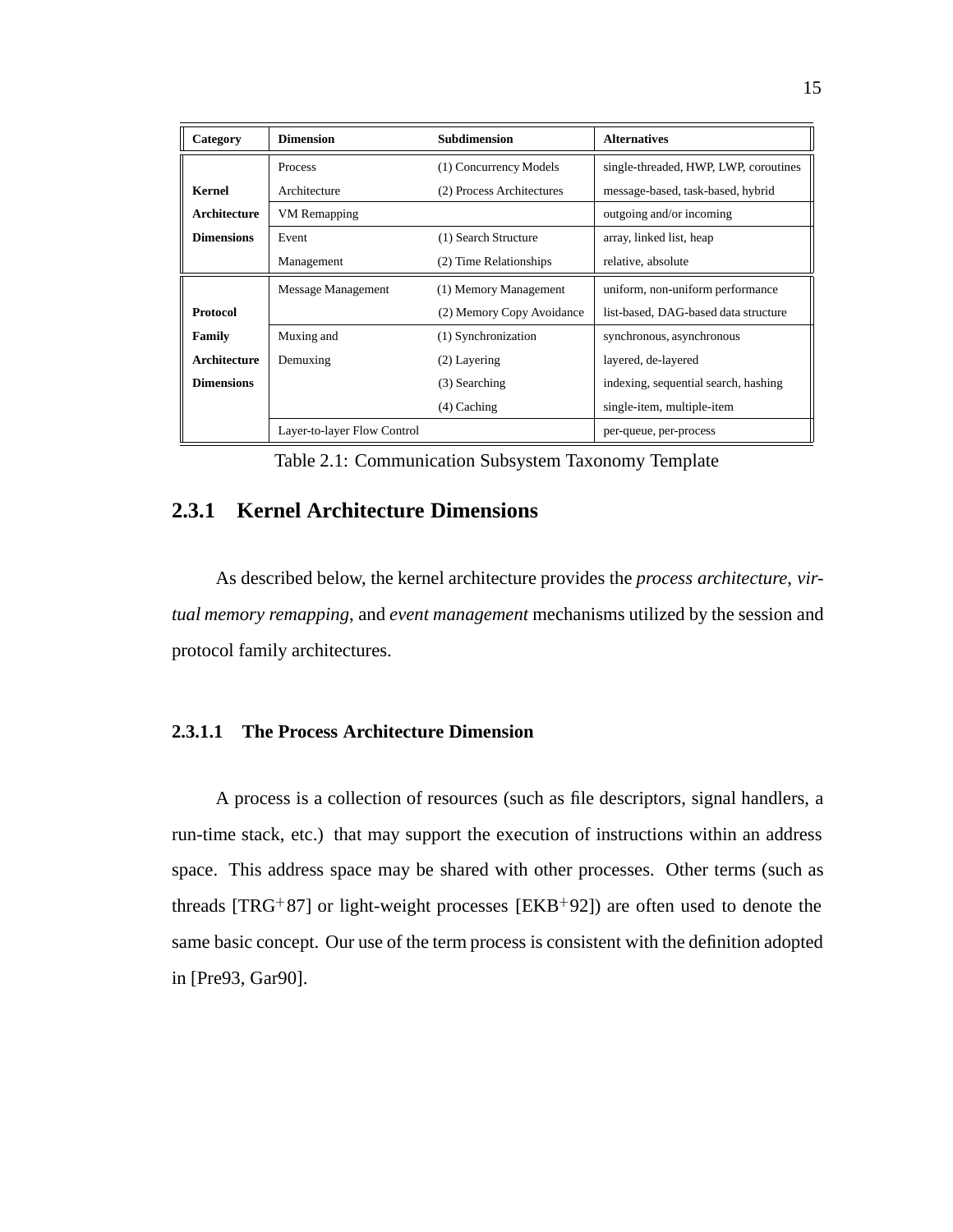A process architecture represents a binding between various units of communication protocol processing (such as layers, functions, connections, and messages) and various structural configurations of processes. The process architecture selected for a communication subsystem is one of several factors (along with protocol designs/implementations and bus, memory, and network interface characteristics) that impact overall application performance. In addition, the choice of process architecture also influences demultiplexing strategies [Fel90] and protocol programming techniques [HP91, Atk88].

Several concurrency models are outlined below. These models form the basis for implementing the alternative process architectures that are examined in detail following concurrency model discussion. In order to produce efficient communication subsystems, it is important to match the selected process architecture with the appropriate concurrency model.

**(1) Concurrency Models:** *Heavy-weight processes*, *light-weight processes*, and *coroutines* are concurrency models used to implement process architectures. Each model exhibits different performance characteristics and allows different levels of control over process management activities such as scheduling and synchronization. The following paragraphs describe key characteristics of each concurrency model:

 **Heavy-Weight Processes:** A heavy-weight process (HWP) typically resides in a separate virtual address space managed by the OS kernel and the hardware memory management unit. Synchronizing, scheduling, and exchanging messages between HWPs involves context switching, which is a relatively expensive operation in many operating systems. Therefore, HWPs may not be an appropriate choice for executing multiple interacting protocol processing activities concurrently.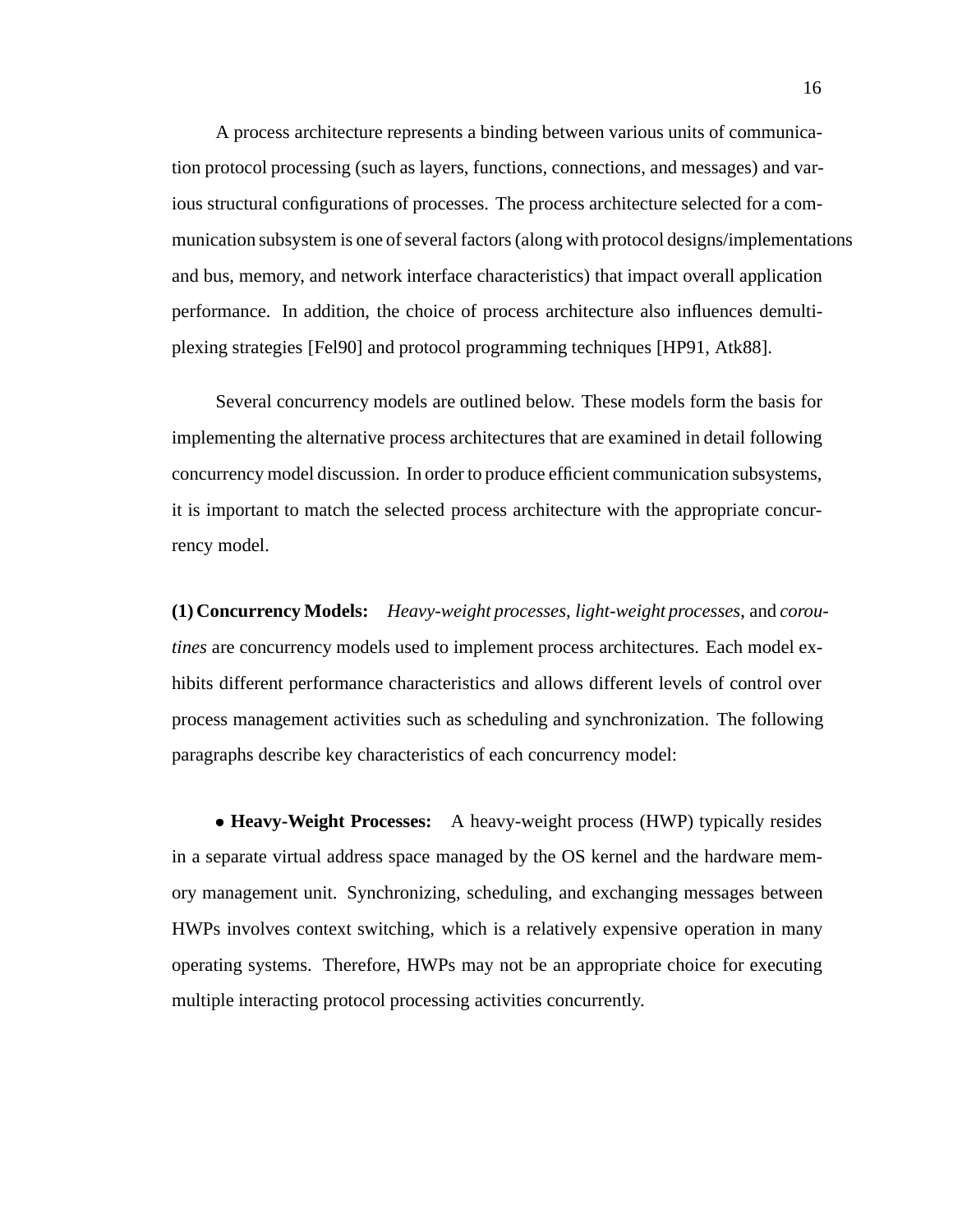**Light-Weight Processes:** Light-weight processes (LWPs) differ from HWPs since multiple LWPs generally *share* an address space by default. This sharing reduces the overhead of LWP creation, scheduling, synchronization, and communication for the following reasons:

- Context switching between LWPs is less time consuming than HWPs since there is less context information to store and retrieve
- It may not be necessary to perform a "mode switch" between kernel- and usermode when scheduling and executing an LWP [EKB<sup>+</sup> 92]
- Communication between LWPs may use shared memory rather than message passing

Note that LWPs may be implemented in kernel-space, user-space, or some hybrid configuration [ABLL92].

• **Coroutines:** In the coroutine model, a developer (rather than an OS scheduler) explicitly chooses the next coroutine to run at a particular synchronization point. When a synchronization point is reached, the coroutine suspends its activities to allow another coroutine to execute. At some later point, the second coroutine may resume control back to the first coroutine. Coroutines provide developers with the flexibility to schedule and execute tasks in any desired manner. However, developers also assume responsibility for handling all scheduling details, as well as avoiding starvation and deadlock.

Executing protocol and session mechanisms via multiple processes is often less complicated and error-prone than synchronizing and scheduling these mechanisms manually via coroutines. In addition, coroutines support only interleaved process execution, which limits the benefits of multi-processing since only one process may run at any given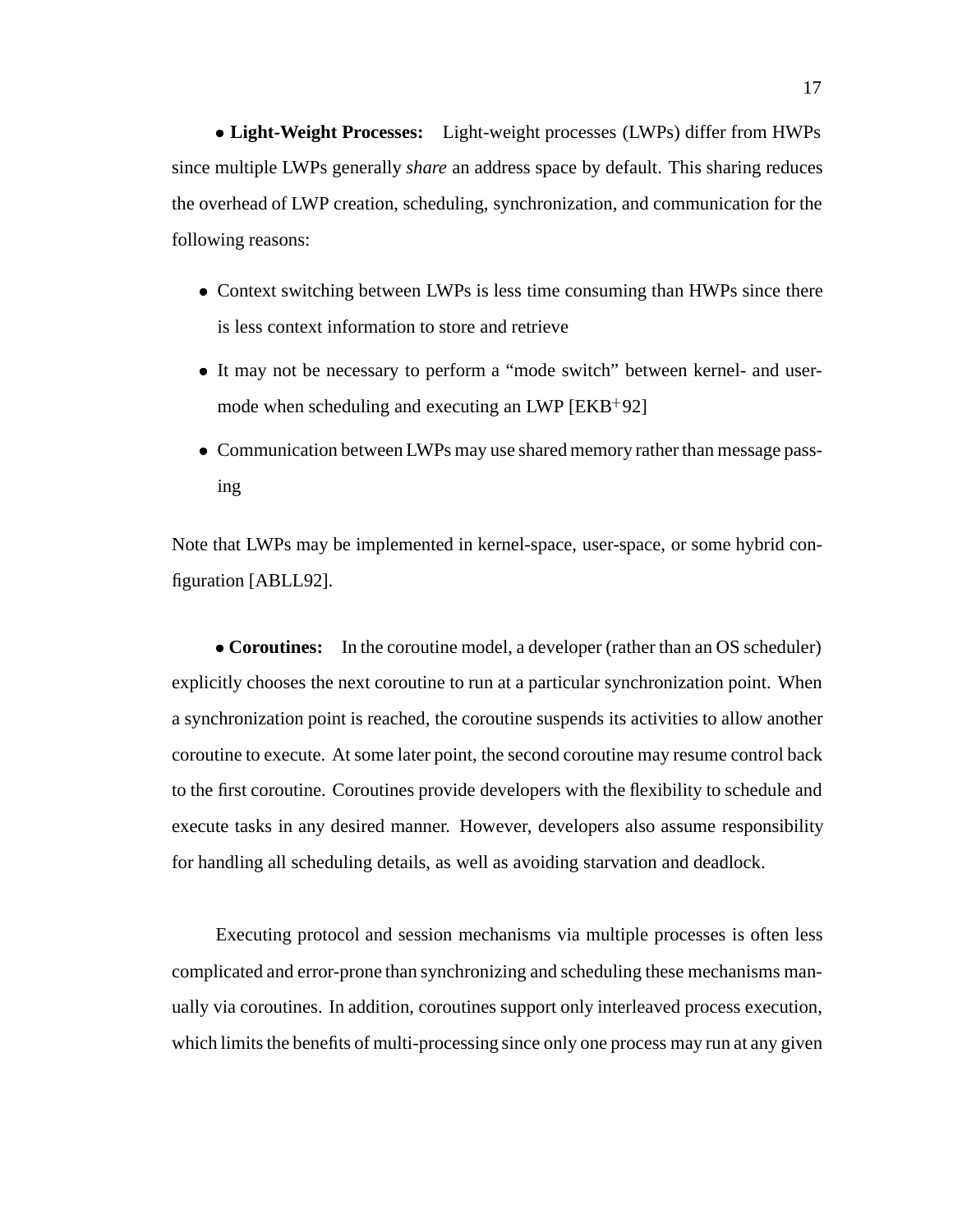

Figure 2.3: Process Architecture Components and Interrelationships

time. In general, it appears that LWPs are a more appropriate mechanism for implementing process architectures than HWPs since minimizing context switching overhead is essential for high-performance [HP91]. Even with LWPs, however, to it is still important to perform concurrent processing efficiently to reduce the overhead from (1) preempting, rescheduling, and synchronizing executing processes and (2) serializing access to shared resources must be minimized.

**(2) Process Architecture Alternatives:** Figure 2.3 illustrates the following basic elements of a process architecture:

- *Data messages and control messages* which are sent and received from one or more applications and network devices
- *Protocol tasks* which are the units of protocol functionality that process the control messages and data messages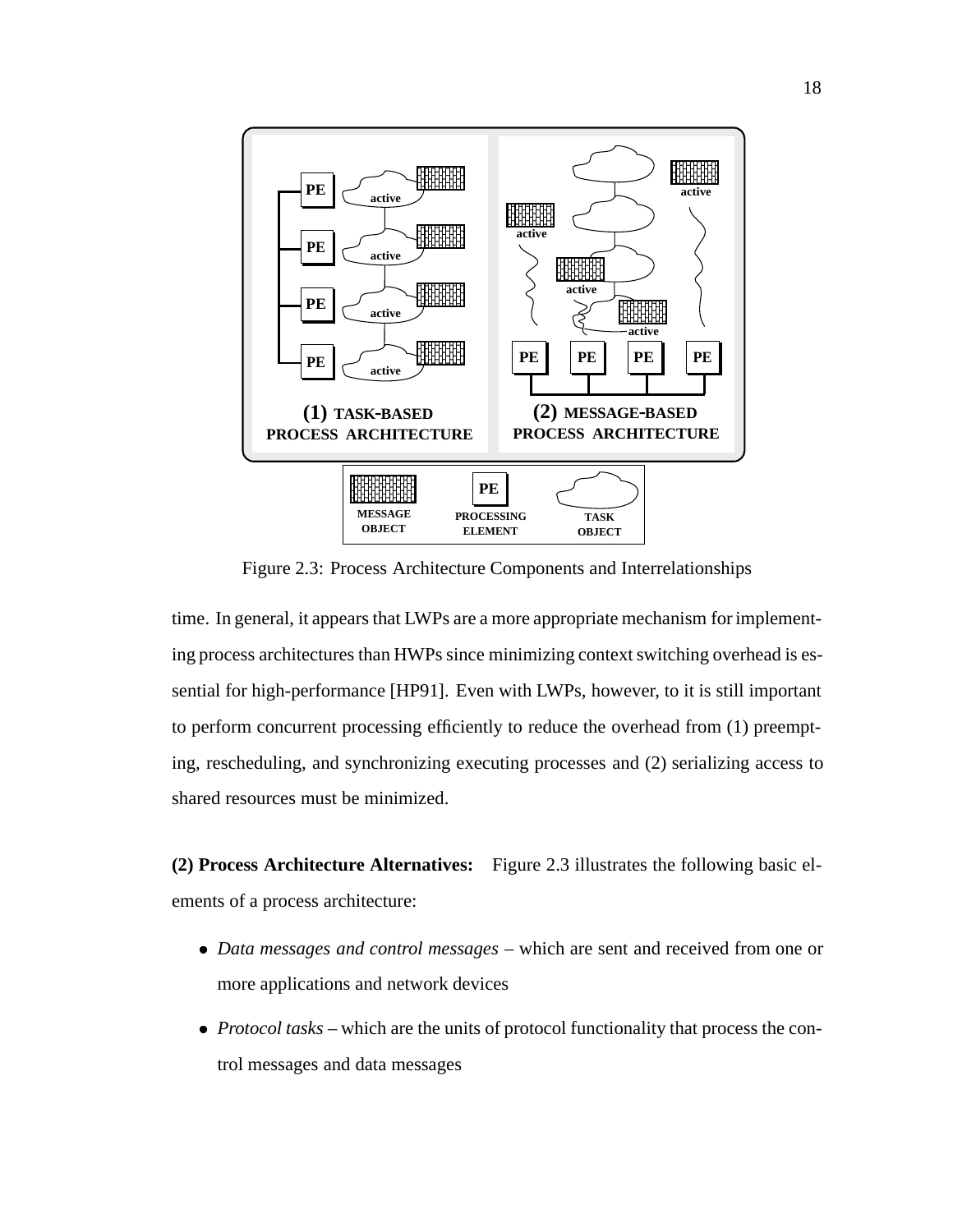

Figure 2.4: Task-based Process Architectures

*Processing elements* (PEs) – which execute protocol tasks

There are two fundamental types of process architectures that structure these basic elements in different ways:

- *Task-based process architectures* which bind one or more PEs to protocol processing tasks (shown in Figure 2.3 (1)). In this architecture, tasks are the active elements, whereas messages processed by the tasks are the passive elements.
- *Message-based process architectures* which bind the PEs to the control messages and the data messages received from applications and network interfaces (shown in Figure 2.3 (2)). In this architecture, messages are the active elements, whereas tasks that process the messages are the passive elements.

In terms of functionality, protocol suites (such as the Internet and ISO OSI reference models) may be implemented using either task-based or message-based process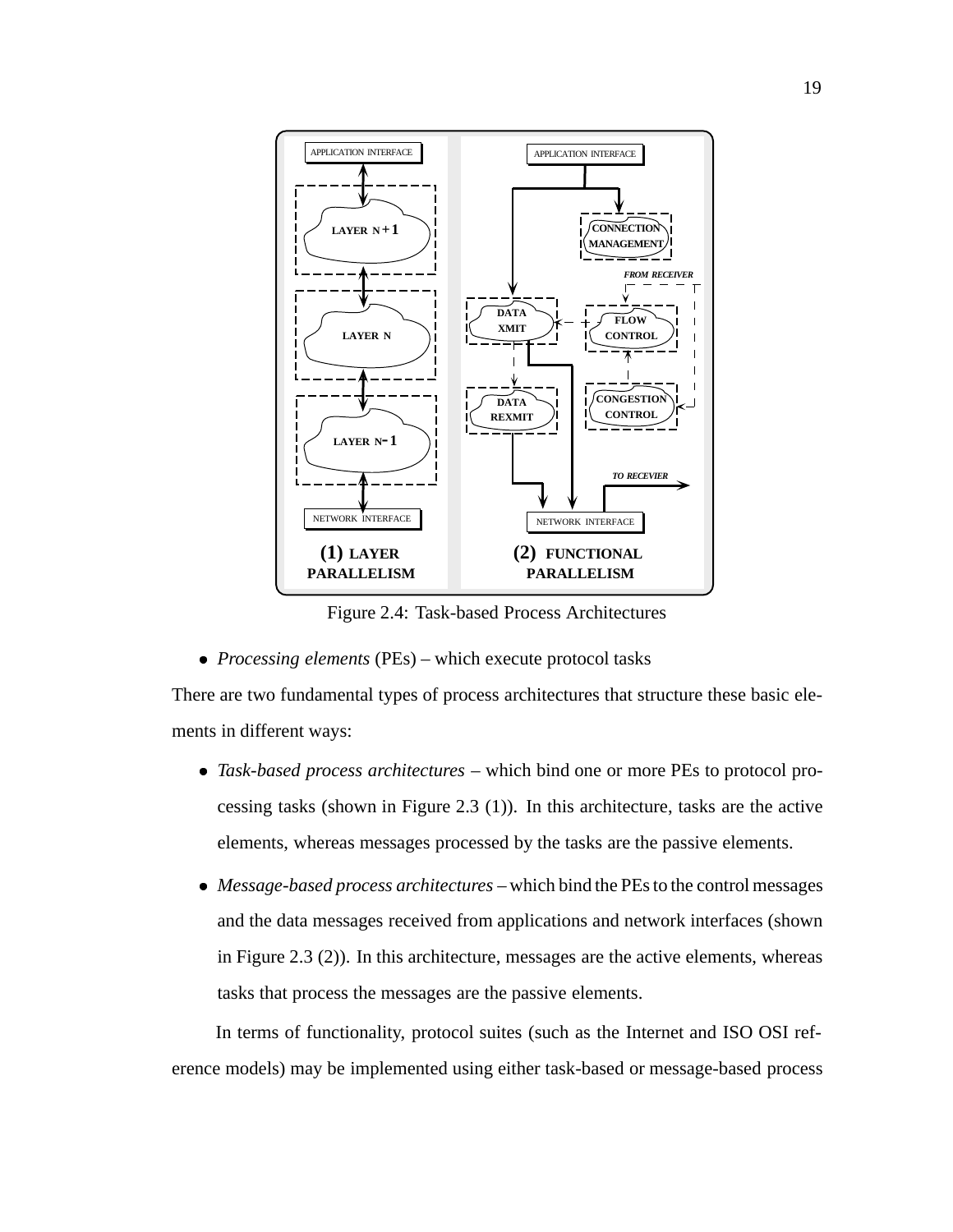architectures. However, each category of process architecture exhibits different structural and performance characteristics. The structural characteristics differ according to (1) the granularity of the unit(s) of protocol processing (*e.g.,* layer or function vs. connection or message) that execute in parallel, (2) the degree of CPU scalability (*i.e.,* the ability to effectively use only a fixed number of CPUs vs. a dynamically scalable amount), (3) task invocation semantics (*e.g.,* synchronous vs. asynchronous execution) and (4) the effort required to design and implement conventional and experimental protocols and services via a particular process architecture [Atk88]. In addition, different configurations of application requirements, operating system (OS) and hardware platforms, and network characteristics interact with the structural characteristics of process architectures to yield significantly different performance results. For instance, on certain general-purpose OS platforms (such as the System V STREAMS framework on multi-processor versions of UNIX), fine-grained task-based parallelism results in prohibitively high levels of synchronization overhead [SPY<sup>+</sup> 93]. Likewise, asynchronous, rendezvous-based task invocation semantics often result in high data movement and context switching overhead [WF93].

The remainder of this section summarizes the basic process architecture categories, classifies related work accordingly to these categories, and identifies several key factors that influence process architecture performance.

 **Task-based Process Architectures:** Task-based process architectures associate processes with clusters of one or more protocol tasks. Two common examples of task-based process architectures are *Layer Parallelism* and *Functional Parallelism*. The primary difference between these two process architectures involves the granularity of the protocol processing tasks. Protocol layers are generally more coarse-grained than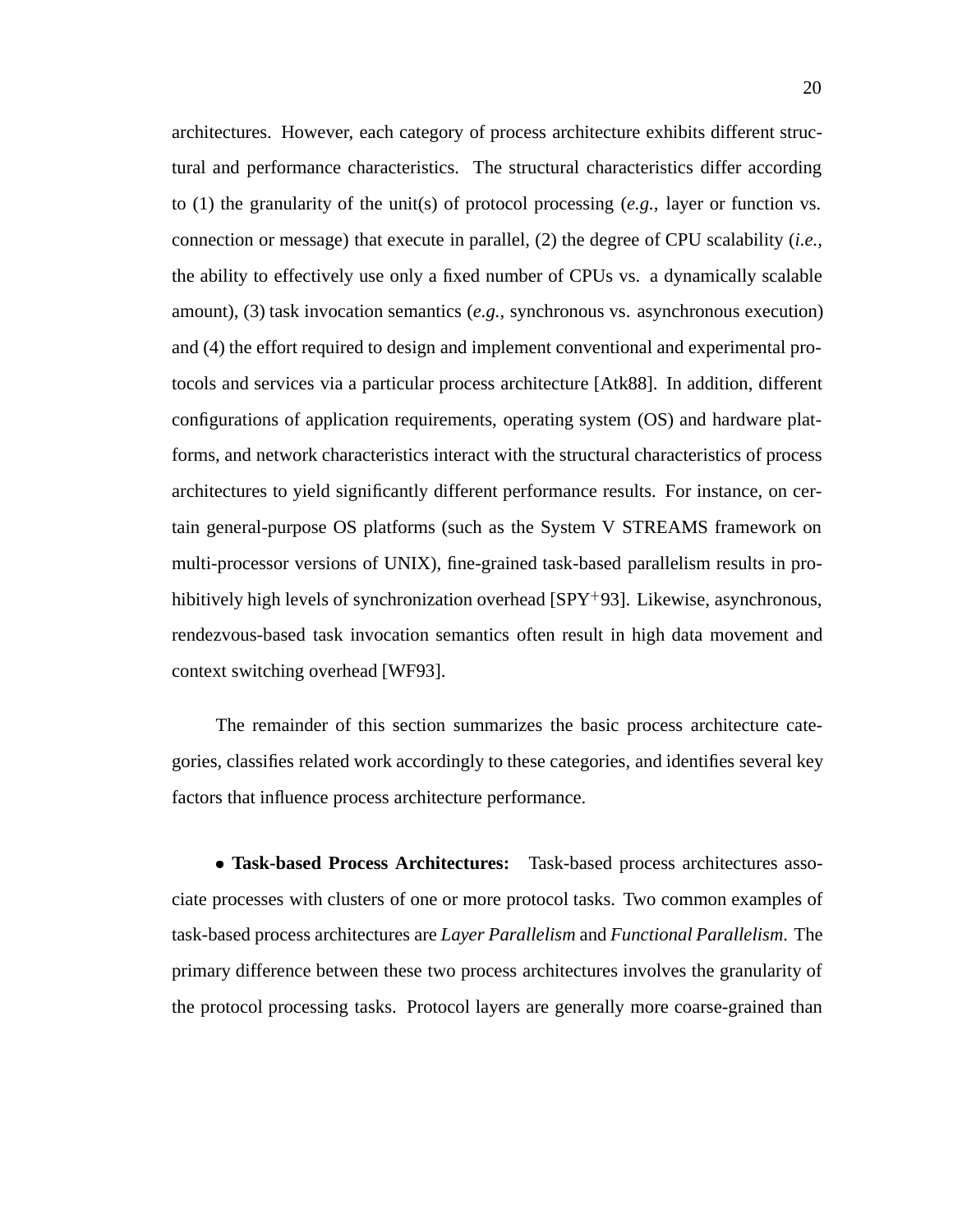protocol tasks since they cluster multiple tasks together to form a composite service (such as the end-to-end transport service provided by the ISO OSI transport layer).

 *Layer Parallelism* – Layer Parallelism is a relatively coarse-grained task-based process architecture that associates a separate process with each layer (*e.g.,* the presentation, transport, and network layers) in a protocol stack. Certain protocol header and data fields in outgoing and incoming messages may be processed in parallel as they flow through the "layer pipeline" (shown in Figure 2.4 (1)). Intra-layer buffering, inter-layer flow control, and stage balancing are generally necessary since processing activities in each layer may execute at different rates. In general, strict adherence to the layer boundaries specified by conventional communication models (such as the ISO OSI reference model) complicates stage balancing.

An empirical study of the performance characteristics of several software architectures for implementing Layer Parallelism is presented in [WF93]. Likewise, the XINU TCP/IP implementation [CS91] uses a variant of this approach to simplify the design and implementation of its communication subsystem.

 *Functional Parallelism* – Functional Parallelism is a more fine-grained task-based process architecture that applies one or more processes to execute protocol functions (such as header composition, acknowledgement, retransmission, segmentation, reassembly, and routing) in parallel. Figure 2.4 (2) illustrates a typical Functional Parallelism design [BZ93], where protocol functions are encapsulated within parallel finite-state machines that communicate by passing control and data messages to each other. Functional Parallelism is often associated with "delayered" communication models [Haa91, Zit91, PS93] that simplify stage balancing by relaxing conventional layering boundaries in order to minimize queueing delays and "pipeline stalls" within a protocol stack.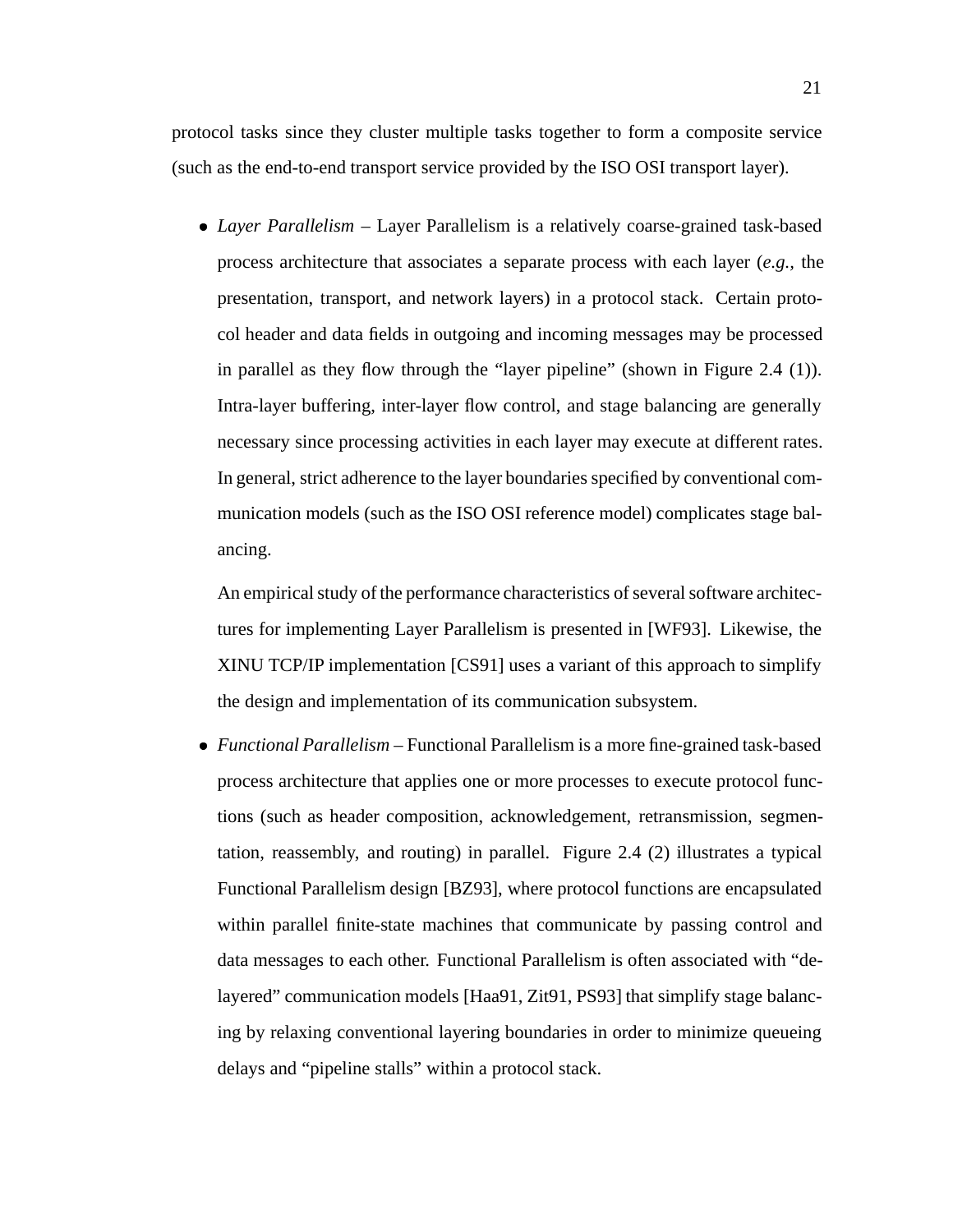Implementing pipelined, task-based process architectures is relatively straightforward since they typically map onto conventional layered communication models using well-structured "producer/consumer" designs [Atk88]. Moreover, minimal concurrency control mechanisms are necessary *within* a layer or function since multi-processing is typically serialized at a service access point (such as the transport or application layer interface).

 **Message-based Process Architectures:** Message-based process architectures associate processes with messages, rather than with protocol layers or protocol tasks. Two common examples of message-based process architectures are *Connectional Parallelism* and *Message Parallelism*. The primary difference between these process architectures involves the point at which messages are demultiplexed onto a process. Connectional Parallelism demultiplexes all messages bound for the same connection onto the same process, whereas Message Parallelism demultiplexes messages onto any available process.

 *Connectional Parallelism* – Connectional Parallelism is a relatively coarse-grained message-based process architecture that associates a separate process with every open connection. Figure 2.5 (1) illustrates this approach, where connections  $C_1, C_2, C_3$ , and  $C_4$  execute in separate processes that perform the requisite protocol functions on all messages associated with their connection. Within a connection, multiple protocol processing functions are invoked serially on each message as it flows through a protocol stack. Outgoing messages typically borrow the thread of control from the application process and use it to shepard one or more messages down a protocol stack [Gar90]. For incoming messages, a device driver or packet filter [MJ93] typically performs demultiplexing operations to determine the correct process for each message. In general, Connectional Parallelism is well-suited for protocols that demultiplex early in their protocol stack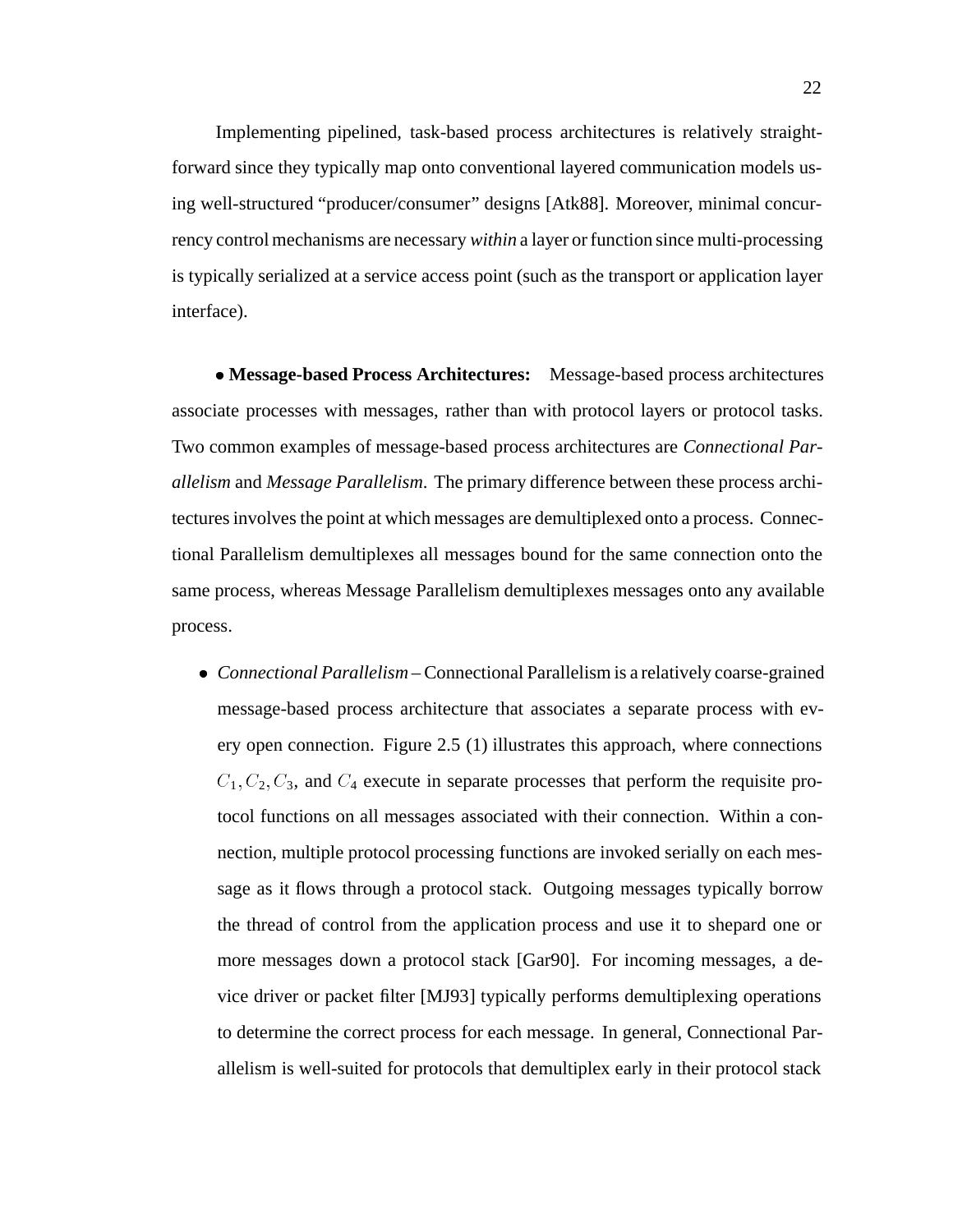

Figure 2.5: Message-based Process Architectures

since it is difficult to maintain a strict process-per-connection association across demultiplexing boundaries [Fel90].

Connectional Parallelism is relatively simple to implement if an OS allows multiple independent system calls, device interrupts, and daemon processes to operate in parallel [Gar90]. Moreover, if the number of CPUs is greater than or equal to the number of active connections, Connectional Parallelism also exhibits low communication, synchronization, and process management overhead [SPY<sup>+</sup> 93] since all connection context information is localized within a particular process address space. This localization is beneficial since (1) pointers to messages may be passed between protocol layers via simple procedure calls (rather than using more complicated and costly interprocess communication mechanisms) and (2) cache affinity properties may be preserved since messages are processed largely within a single CPU cache. The primary limitation of Connectional Parallelism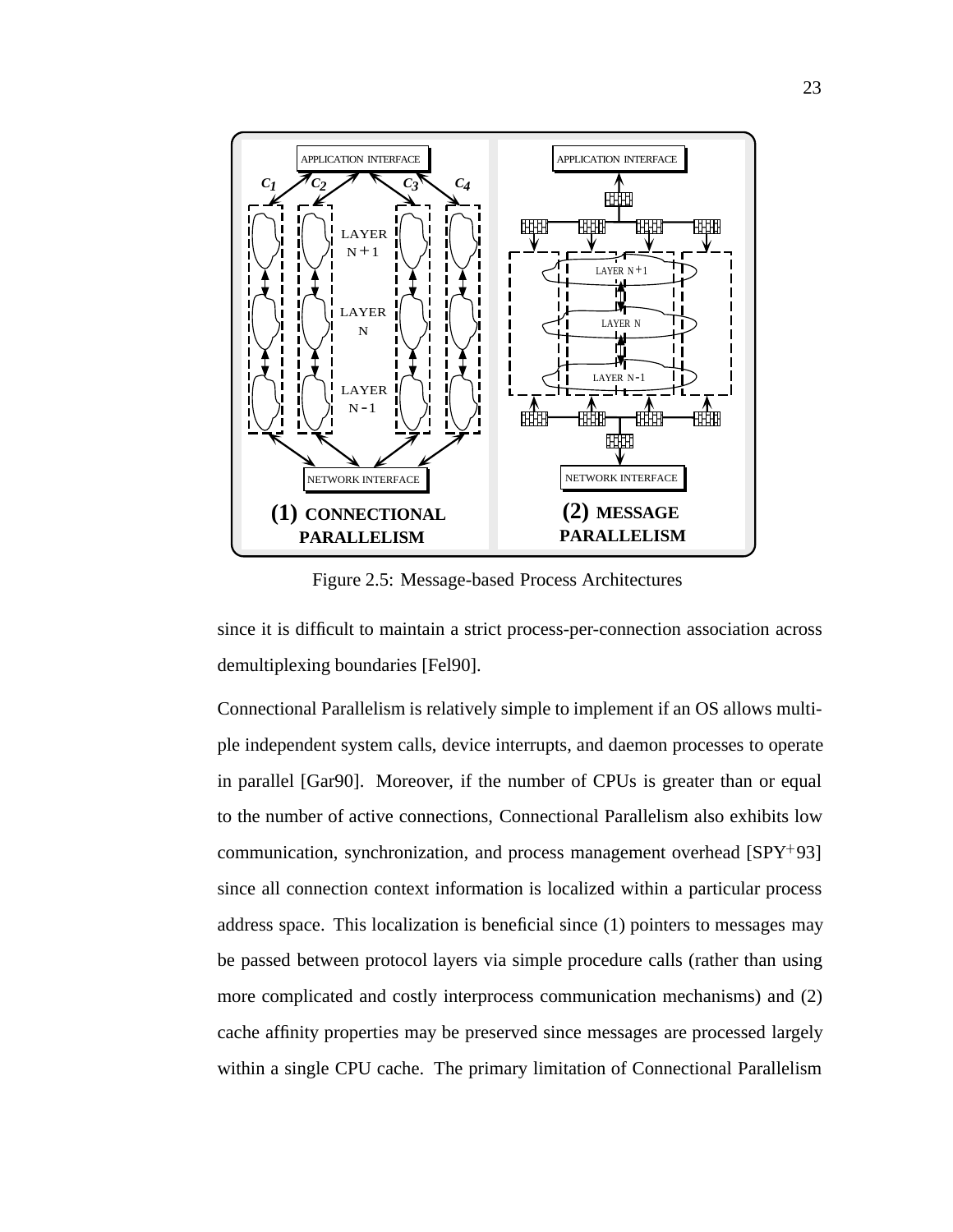

Figure 2.6: External and Internal Factors Influencing Process Architecture Performance

is that it only utilizes multi-processing to improve *aggregate* end-system performance since each individual connection still executes sequentially.

 *Message Parallelism* – Message Parallelism is a fine-grained message-based process architecture that associates a separate process with every incoming or outgoing message. As illustrated in Figure 2.5 (2), a process receives a message from an application or network interface and performs most or all of the protocol processing functions on that message. As with Connectional Parallelism, outgoing messages typically borrow the thread of control from the application that initiated the message transfer. A number of projects have discussed, simulated, or utilized Message Parallelism as the basis for their process architecture [JSB90, GNI92, HP91, Mat93, Pre93].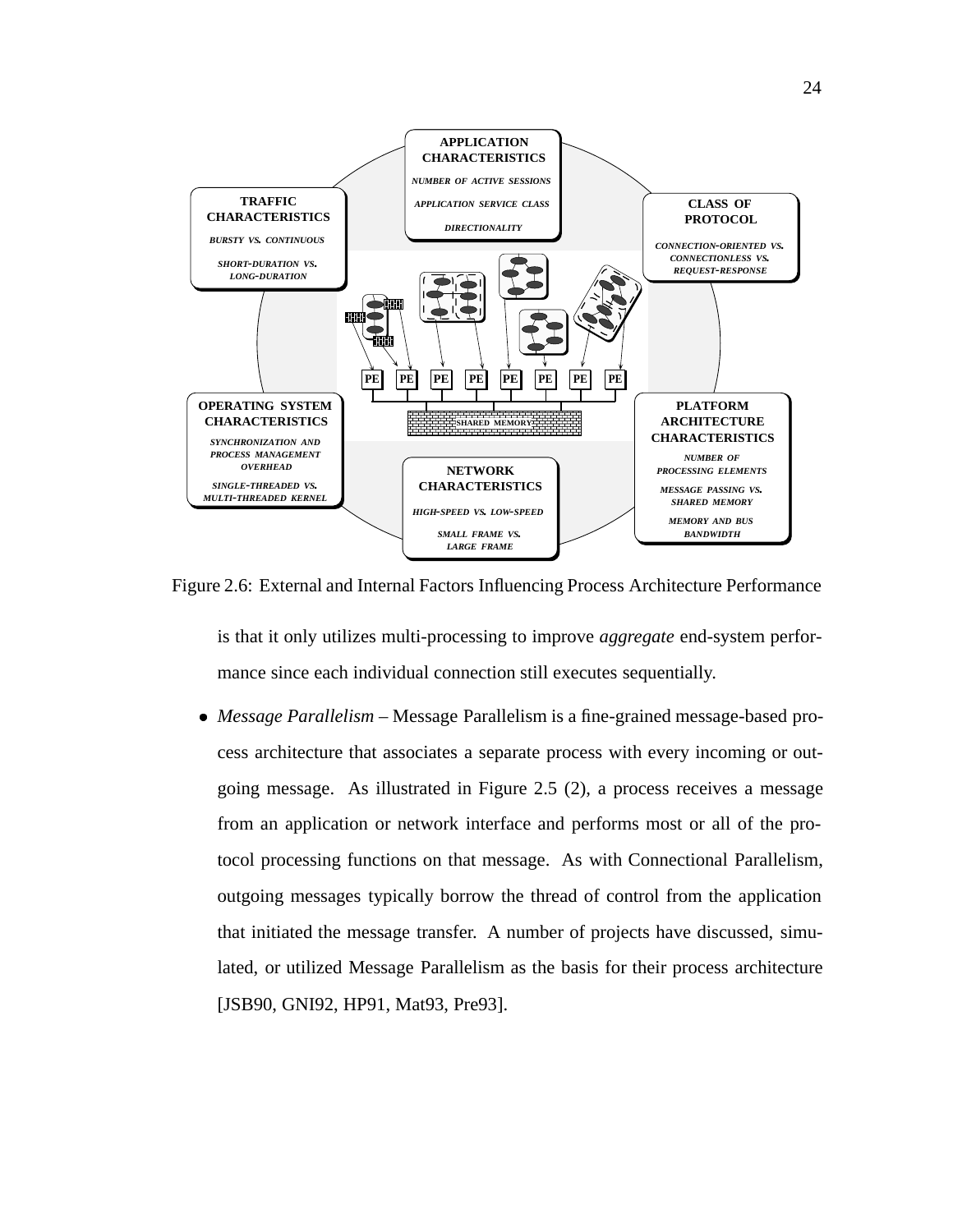**Process Architecture Performance Factors:** The performance of the process architectures described above is influenced by various *external* and *internal* factors (shown in Figure 2.6). External factors include (1) *application characteristics* – *e.g.,* the number of simultaneously active connections, the class of service required by applications (such as reliable/non-reliable and real-time/non-real-time), the direction of data flow (*i.e.,* unidirectional vs. bi-directional), and the type of traffic generated by applications (*e.g.,* bursty vs. continuous), (2) *protocol characteristics* – *e.g.*, the class of protocol (such as connectionless, connection-oriented, and request/response) used to implement application and communication subsystem services, and (3) *network characteristics* – *e.g.,* attributes of the underlying network environment (such as the delivery of mis-ordered data due to multipath routing [FM92]). Internal factors, on the other hand, represent hardware- and software-dependent communication subsystem implementation characteristics such as:

 *Process Management Overhead* – Process architectures exhibit different context switching and scheduling costs related to (1) the type of scheduling policies employed (*e.g.,* preemptive vs. non-preemptive), (2) the protection domain (*e.g.,* user-mode vs. kernel-mode) in which tasks within a protocol stack execute, and (3) the number of available CPUs. In general, a context switch is triggered when (1) one or more processes must sleep awaiting certain resources (such as memory buffers or I/O devices) to be come available, (2) preemptive scheduling is used and a higher priority process becomes runnable, or (3) when a currently executing process exceeds its time slice. Depending on the underlying OS and hardware platform, a context switch may be relatively time consuming due to the flushing of register windows, instruction and data caches, instruction pipelines, and translation look-aside buffers [MB91].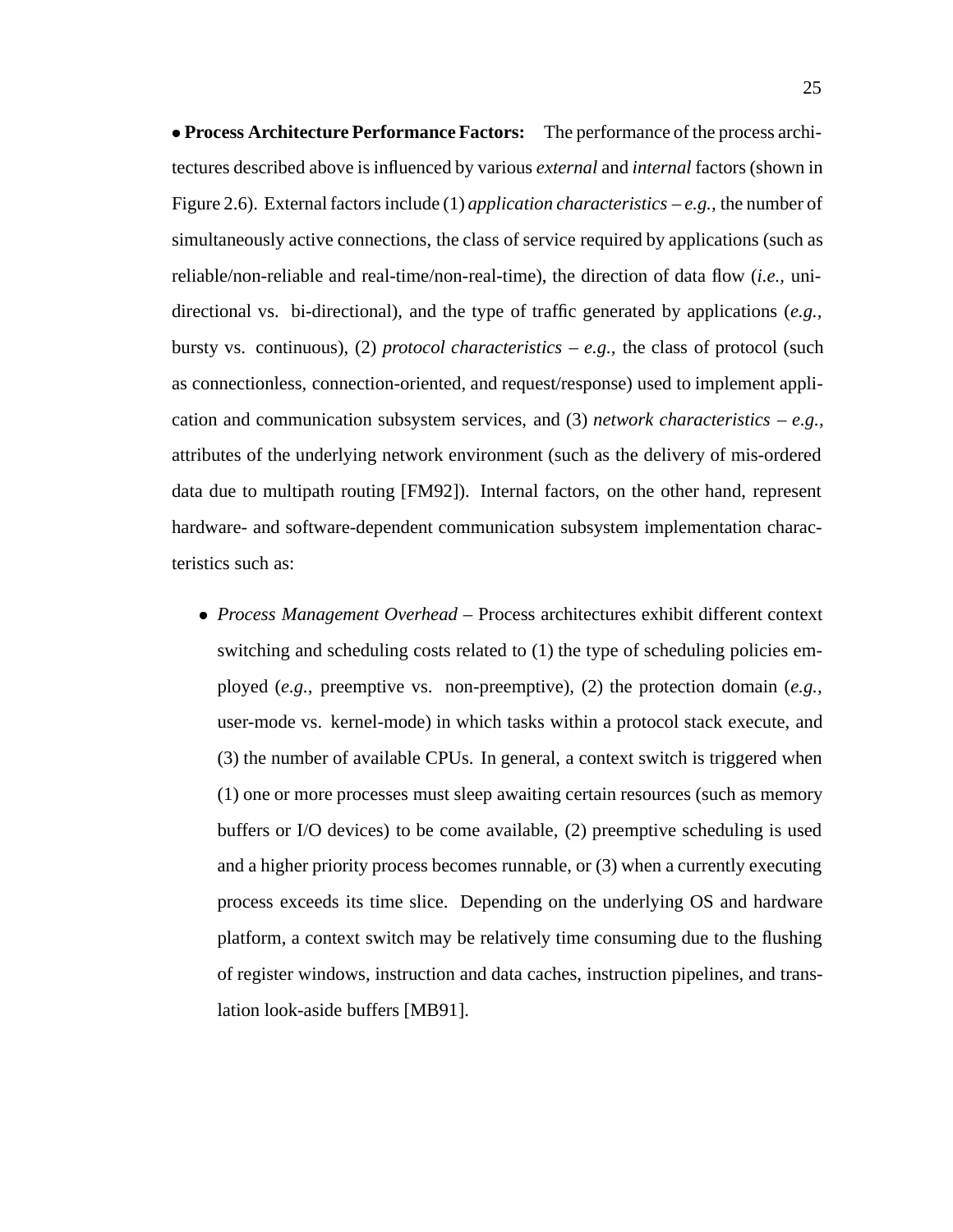- *Synchronization Overhead* Implementing communication protocols that execute correctly on multi-processor platforms requires synchronization mechanisms that serialize access to shared objects such as messages, message queues, protocol context records, and demultiplexing tables. Certain protocol and process architecture combinations (such as implementing connection-oriented protocols via Message Parallelism) may incur significant synchronization overhead from managing locks associated with these shared objects [Mat93]. In addition to reducing overall throughput, synchronization bottlenecks resulting from lock contention lead to unpredictable response times that complicate the delivery of constrained-latency applications. Other sources of synchronization overhead involve contention for shared hardware resources such as I/O buses and global memory [DAPP93]. In general, hardware contention represents an upper limit on the benefits that may accrue from multi-processing [WF93].
- *Communication Overhead* Task-based process architectures generally require some form of interprocess communication to exchange messages between protocol processing components executing on separate CPUs. Communication costs are incurred by memory-to-memory copying, message manipulation operations (such as checksum calculations and compression), and general message passing overhead resulting from synchronization and process management operations. Common techniques for minimizing communication overhead involve (1) buffer management schemes that minimize data copying [HMPT89] and attempt to preserve cache affinity properties when exchanging messages between CPUs with separate instruction and data caches, (2) integrated layer processing techniques [CT90], and (3) single-copy network/host interface adapters [WBC<sup>+</sup> 93].
- *Load Balancing* Certain process architectures (such as Message Parallelism) have the potential for utilizing multiple CPUs equitably, whereas others (such as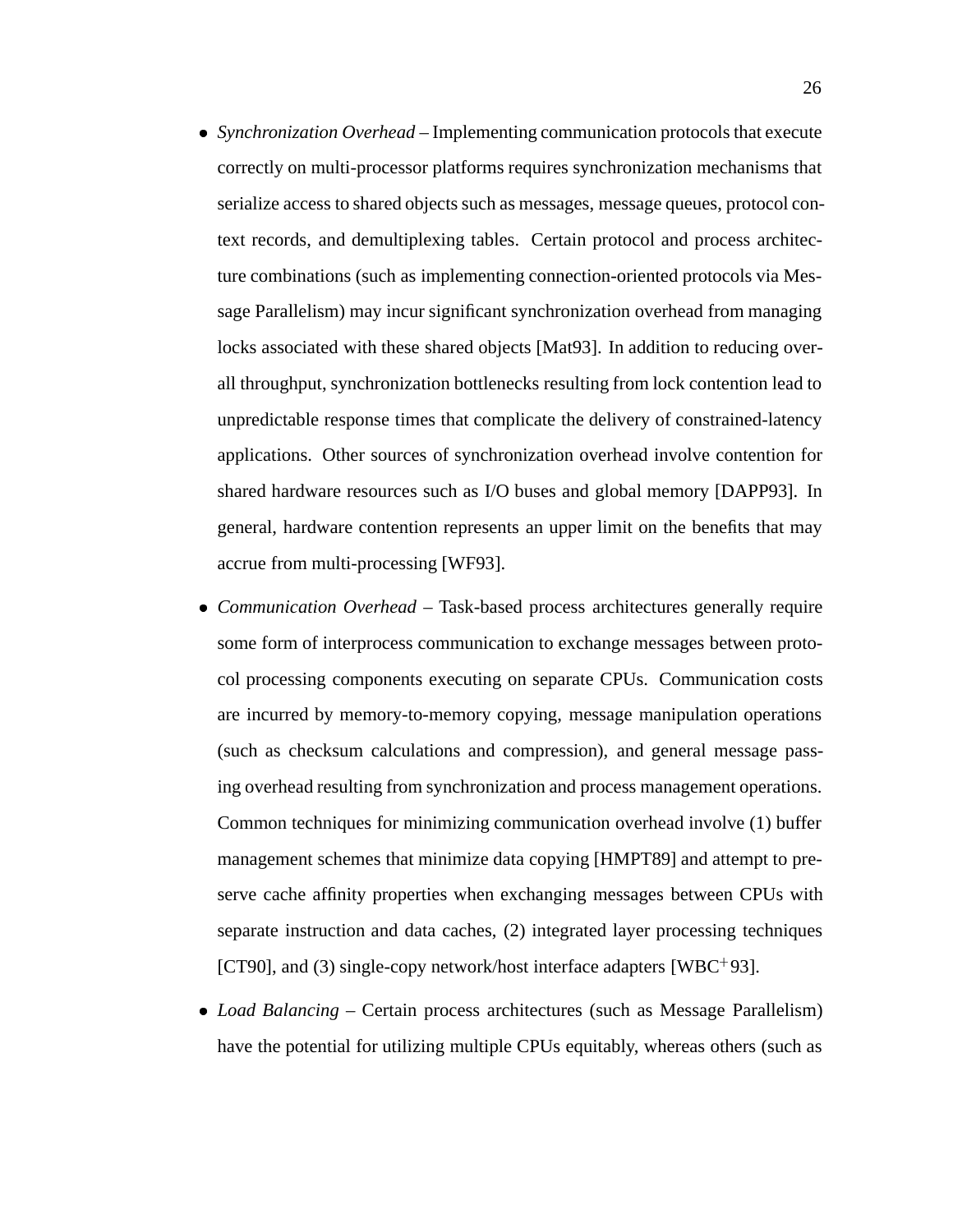Connectional, Layer, and Functional Parallelism) may under- or over-utilize the available CPUs under certain circumstances (such as bursty network and application traffic patterns or improper stage balancing).

## **2.3.1.2 The Virtual Memory (VM) Remapping Dimension**

Regardless of the process architecture, minimizing the amount of memory-tomemory copying in a communication subsystem is essential to achieve high performance [WM87]. In general, data copying costs provide an upper bound on application throughput [CT90]. As described in Section 2.3.2.1 below, selecting an efficient message management mechanism is one method for reducing data copying overhead. A related approach described in this section uses virtual memory optimizations to avoid copying data altogether. For example, in situations where data must be transferred from one address space to another, the kernel architecture may remap the virtual memory pages by marking their page table entries as being "copy-on-write." Copy-on-write schemes physically copy memory only if a sender or receiver changes a page's contents.

Page remapping techniques are particularly useful for transferring large quantities of data between separate address spaces on the same host machine. An operation that benefits from this technique involves data transfer between user-space and kernel-space at the application interface. Rather than physically copying data from application buffers to kernel buffers, the OS may remap application pages into kernel-space instead.

Page remapping schemes are often difficult to implement efficiently in the context of communication protocols, however. For example, most remapping schemes require the alignment of data in contiguous buffers that begin on page boundaries. These alignment constraints are complicated by protocol operations that significantly enlarge or shrink the size of messages. This operations include message de-encapsulation (*i.e.,*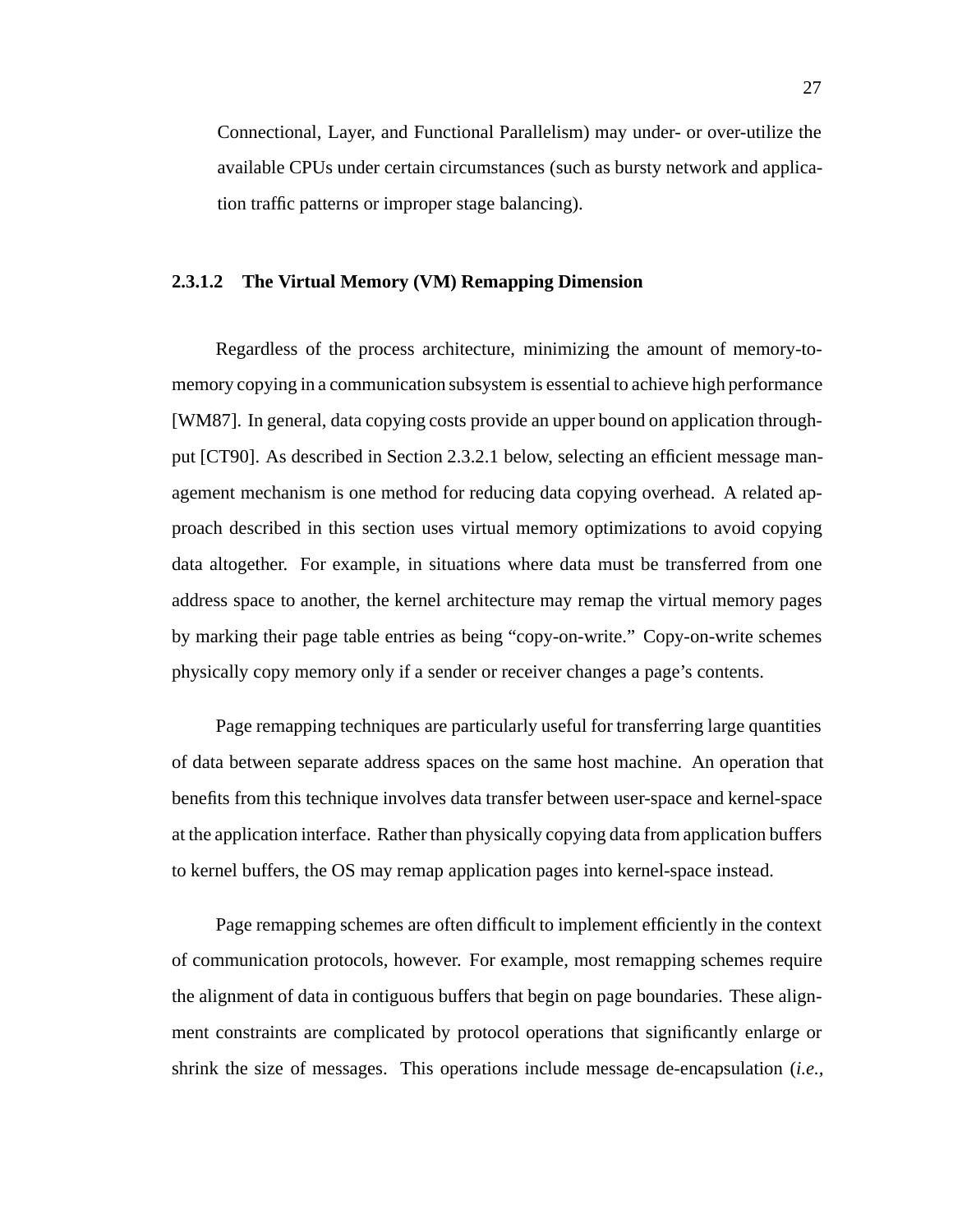stripping headers and trailers as messages ascend through a protocol graph), presentation layer expansion [CT90] (*e.g.,* uncompressing or decrypting an incoming message), and variable-size header options (such as those proposed to handle TCP window scaling for long-delay paths [JBB92]). Moreover, remapping may not be useful if the sender or receiver writes on the page immediately since a separate copy must be generated anyway [LMKQ89]. In addition, for small messages, more overhead may be incurred by remapping and adjusting page table entries, compared with simply copying the data in the first place.

## **2.3.1.3 The Event Management Dimension**

Event management mechanisms provided by the kernel architecture support timerelated services for user applications and other mechanisms in a communication subsystem. In general, three basic operations are exported by an event manager:

- 1. Registering subroutines (called "event handlers") that will be executed at some user-specified time in the future
- 2. Canceling a previously registered event handler
- 3. Invoking an event handler when its expiration time occurs

The data structures and algorithms that implement an event manager must be selected carefully so that all three types of operations are performed efficiently. In addition, the variance among different event handler invocation times should be minimized. Reducing variance is important for constrained latency applications, as well as for communication subsystems that register and execute a large number of event handlers during a given time period.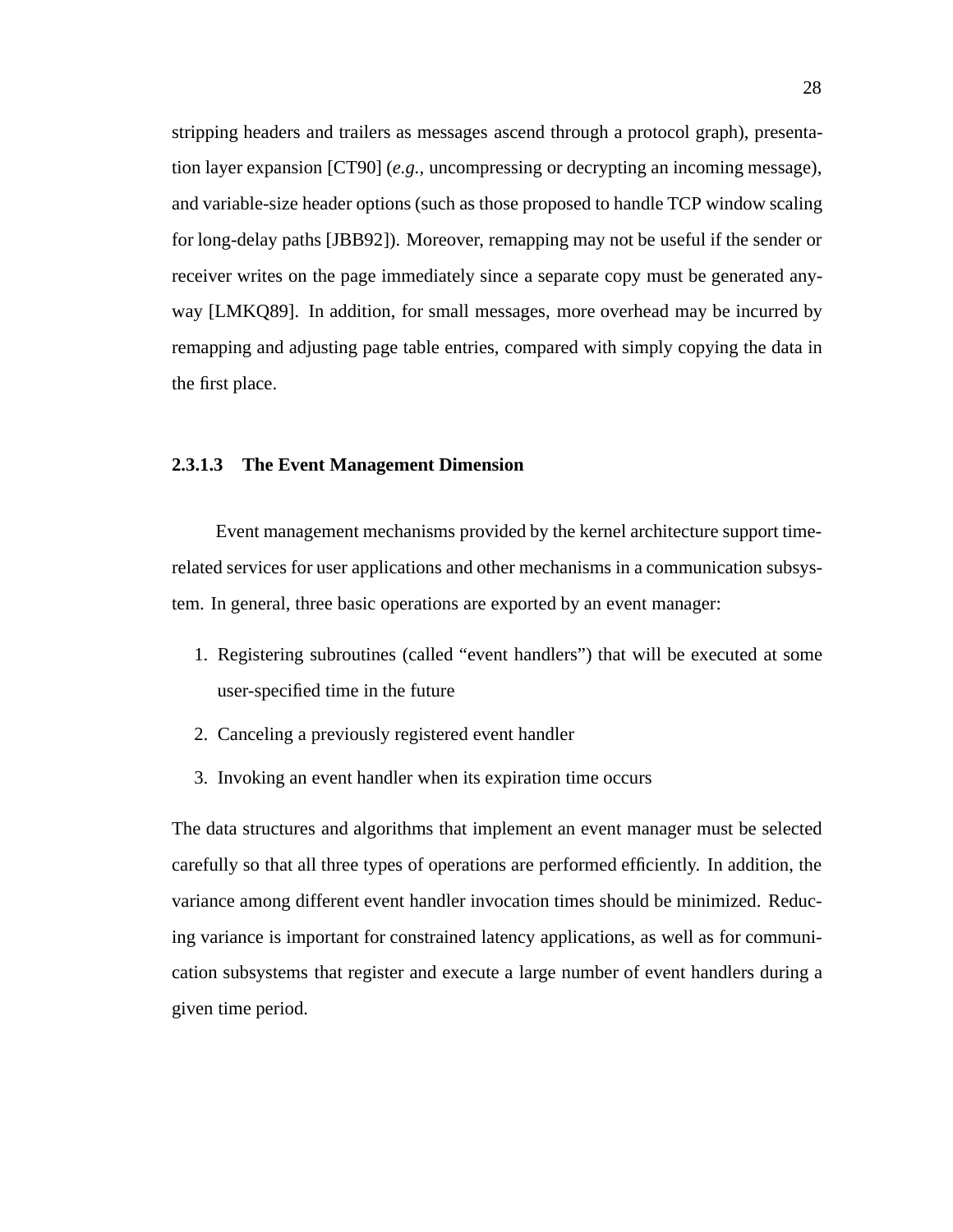At the session architecture level, protocol implementations may use an event manager to perform certain time-related activities on network connections. In this case, a reliable connection-oriented protocol implementation registers a "retransmission-handler" with the event manager when a protocol segment is sent. The expiration time for this event is usually based on a time interval calculated from the round-trip packet estimate for that connection. If the timer expires, the event manager invokes the handler to retransmit the segment. The retransmission event handler will be canceled if an acknowledgement for the segment arrives before the timer expires.

Mechanisms for implementing event managers include *delta lists* [CS91], *timing wheels* [VL87], and heap-based [BL88] and list-based [LMKQ89] *callout queues*. These mechanisms are built atop a hardware clock mechanism. On each "clock-tick" the event manager checks whether it is time to execute any of its registered events. If one or more events must be run, the event manager invokes the associated event handler. The different event manager mechanisms may be distinguished by the following two dimensions:

**(1) Search Structure:** Several search structures are commonly used to implement different event management mechanisms. One approach is to sort the events by their timeto-execute value and store them in an array. A variant on this approach (used by *delta lists* and list-based *callout queues*) replaces the array with a sorted linked list to reduce the overhead of adding or deleting an event [CS91]. Another approach is to use a heapbased priority queue [BL88] instead of a sorted list or array. In this case, the averageand worst-case time complexity for inserting or deleting an entry is reduced from  $O(n)$ to  $O(\lg n)$ . In addition to improving average-case performance, heaps also reduce the variance of event manager operations.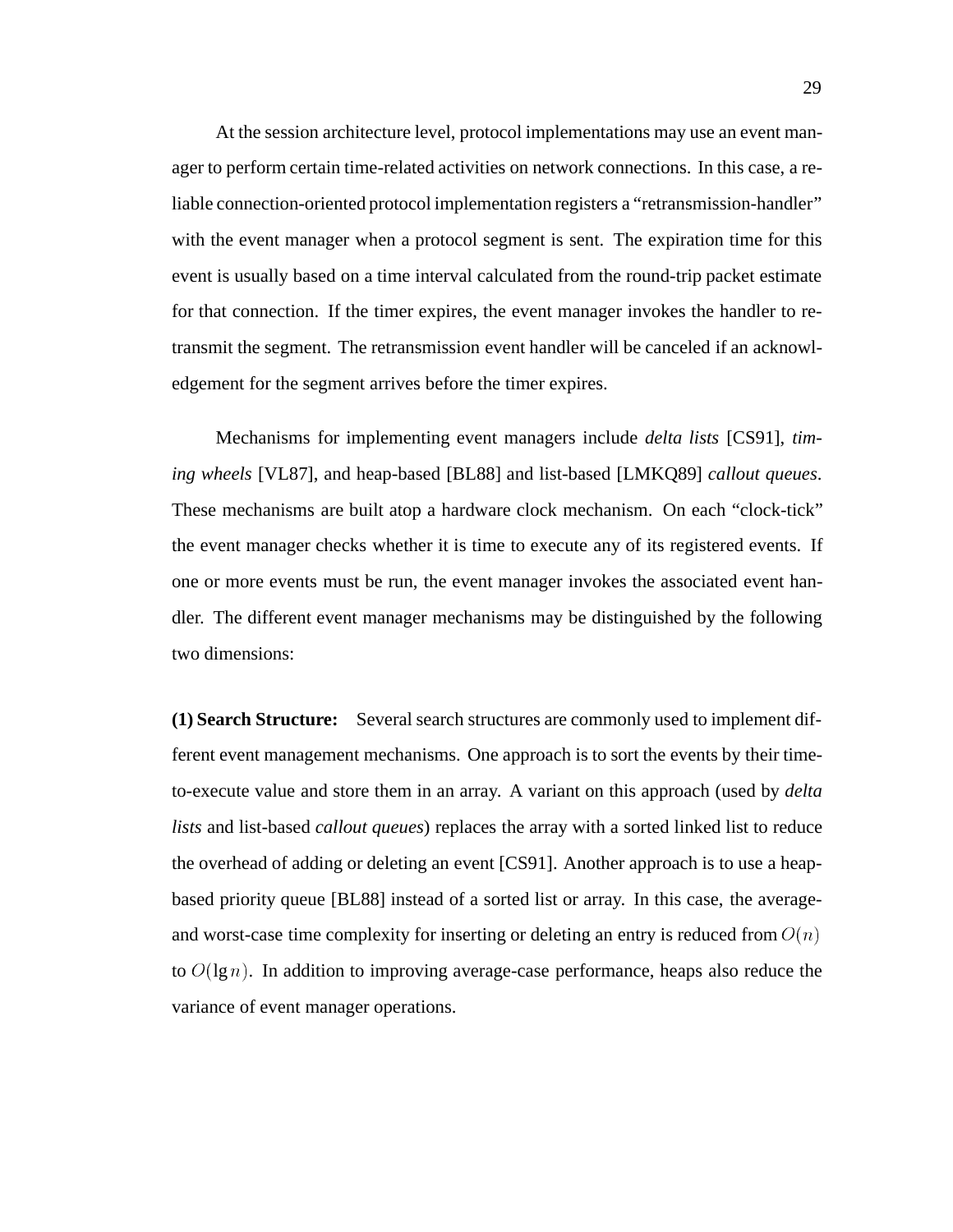**(2) Time Relationships:** Another aspect of event management involves the "time relationships," (*i.e., absolute* vs. *relative* time) that are used to represent an event's execution time. Absolute time is generally computed in terms of a value returned by the underlying hardware clock. Heap-based search structures typically use absolute time due to the comparison properties necessary to maintain a heap as a partially-ordered, almost-complete binary tree. In contrast, relative-time may be computed as an offset from a particular starting point and is often used for a sorted linked list implementation. For example, if each item's time is stored as a *delta* relative to the previous item, the event manager need only examine the first element on every clock-tick to determine if it should execute the next registered event handler.

## **2.3.2 Protocol Family Architecture Dimensions**

Protocol family architecture mechanisms pertain primarily to network protocols and distributed applications. In contrast, kernel architecture mechanisms are also utilized by many other applications and OS subsystems. The protocol family architecture provides intra-protocol and inter-protocol mechanisms that may be reused by protocols in many protocol families. Intra-protocol mechanisms involve the creation and deletion of sessions, whereas inter-protocol mechanisms involve message management, multiplexing and demultiplexing of messages, and layer-to-layer flow control. This section examines the inter-protocol mechanisms.

## **2.3.2.1 The Message Management Dimension**

Communication subsystems provide mechanisms for exchanging data and control messages between communicating entities on local and remote end systems. Standard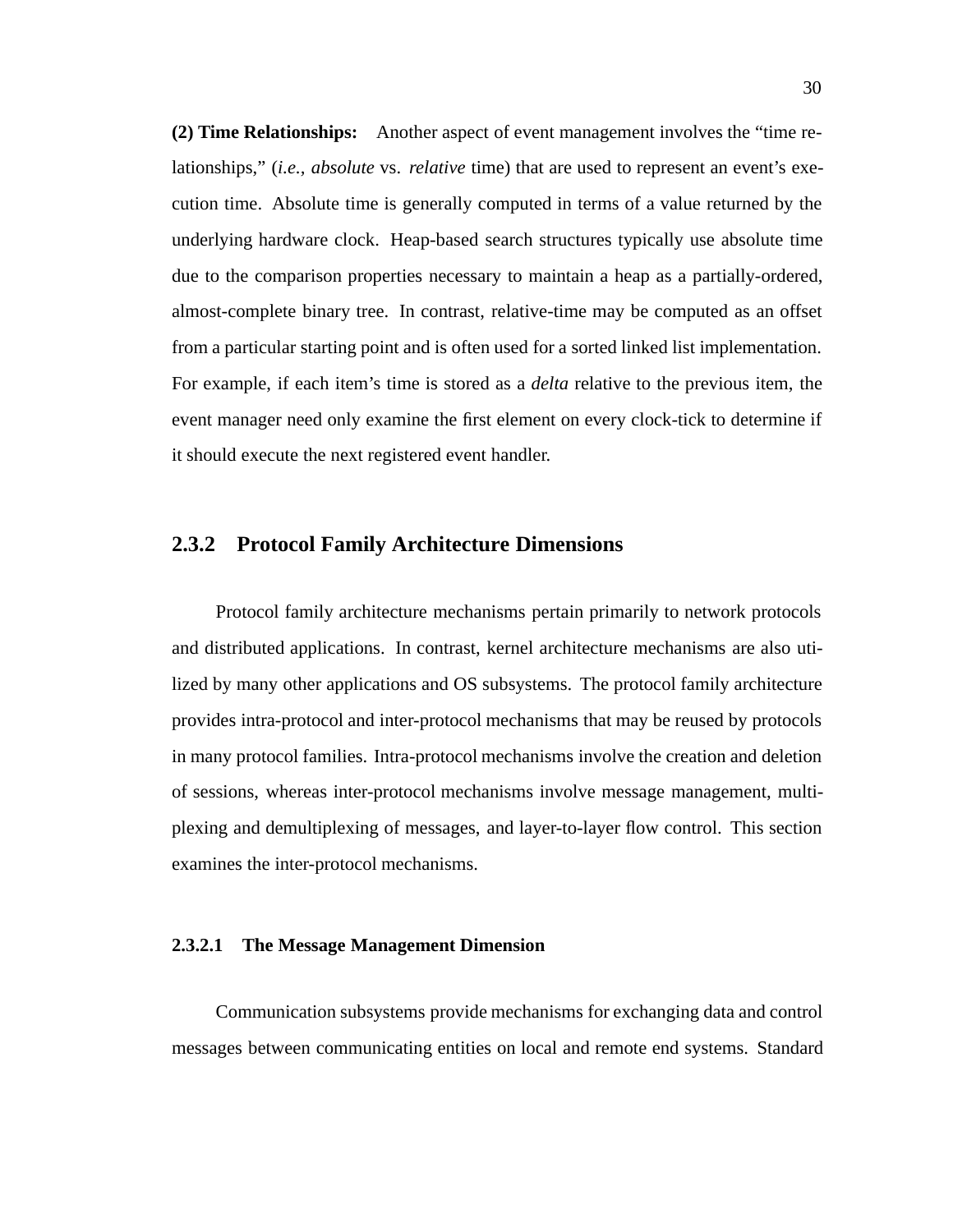message management operations include (1) storing messages in buffers as they are received from network adapters, (2) adding and/or removing headers and trailers from messages as they pass through a protocol graph, (3) fragmenting and reassembling messages to fit into network maximum transmission units, (4) storing messages in buffers for transmission or retransmission, and (5) reordering messages received out-of-sequence [JSB90]. To improve efficiency, these operations must minimize the overhead of dynamic memory management and also avoid unnecessary data copying, as described in the following paragraphs:

**(1) Dynamic Memory Management:** Traditional data network traffic exhibits a bimodal distribution of sizes, ranging from large messages for bulk data transfer to small messages for remote terminal access [CDJM91]. Therefore, message managers must be capable of dynamically allocating, deallocating, and coalescing fixed-sized and variablesized blocks of memory efficiently. However, message management schemes are often tuned for a particular range of message sizes. For instance, the BSD UNIX message management facility divides its buffers into 112 byte and 1,024 byte blocks. This leads to non-uniform performance behavior when incoming and outgoing messages vary in size between small and large blocks. As discussed in [HP91], more uniform performance is possible if message managers support a wide range of message sizes as efficiently as they support large and/or small messages.

**(2) Memory Copy Avoidance:** As mentioned in Section 2.3.1.2, memory-to-memory copying is a significant source of communication subsystem overhead. Naive message managers that physically copy messages between each protocol layer are prohibitively expensive. Therefore, more sophisticated implementations avoid or minimize memory-to-memory copying via techniques such as *buffer-cut-through* [WM89, ZS90] and *lazy-evaluation* [HMPT89]. Buffer-cut-through passes messages "by reference"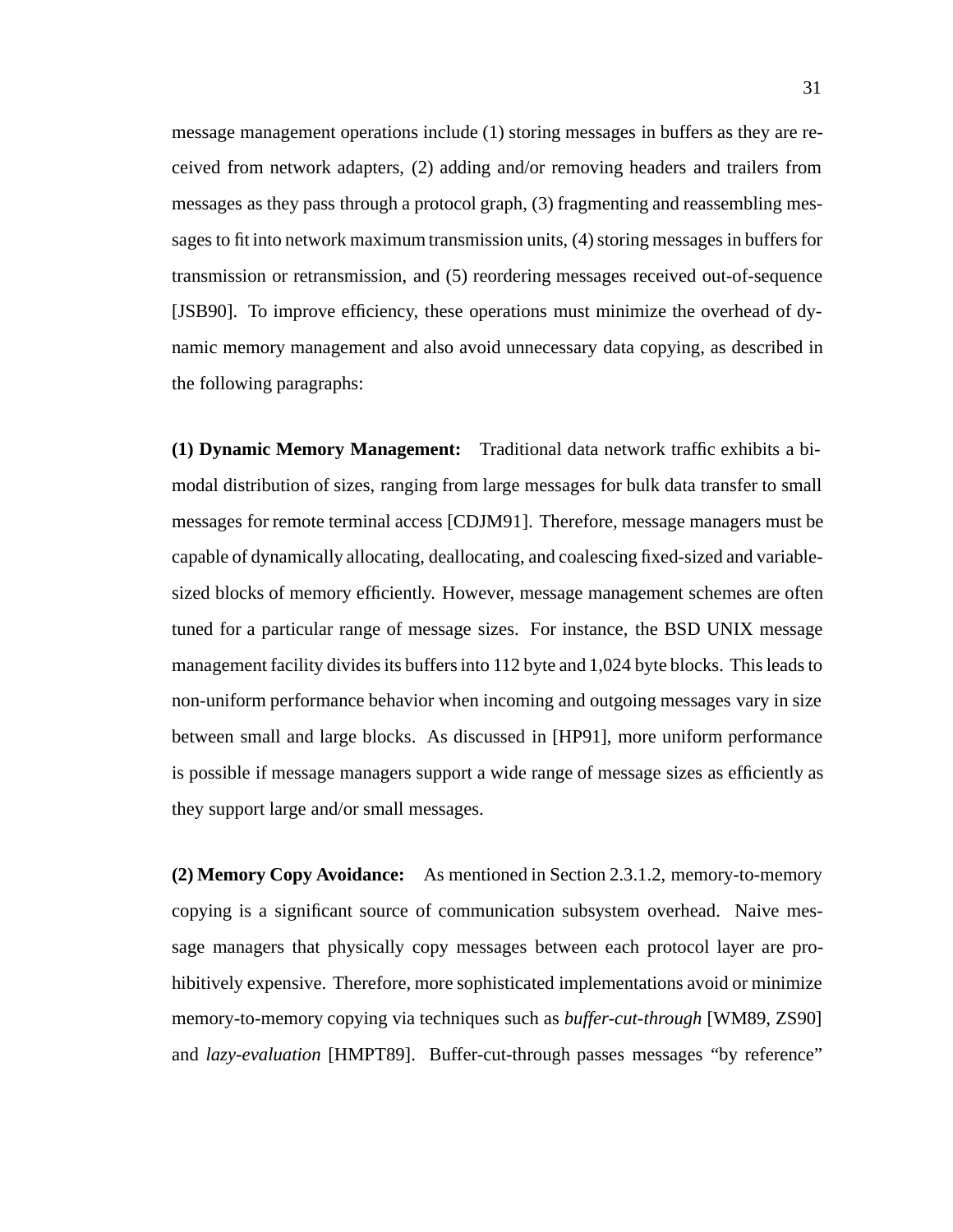through multiple protocol layers to reduce copying. Likewise, lazy-evaluation techniques use reference counting and buffer-sharing to minimize unnecessary copying. These schemes may be combined with the virtual memory remapping optimizations described in Section 2.3.1.2.

Message managers use different methods to reduce data copying and facilitate buffer sharing. For instance, BSD and System V UNIX attach multiple buffers together to form linked-lists of message segments. Adding data to the front or rear of a buffer list does not require any data copying since it only relinks pointers. An alternative approach uses a *directed-acyclic-graph* (DAG)-based data structure [HMPT89]. A DAG allows multiple "parents" to share all or part of a message stored in a single "child." Therefore, this method improves data sharing *between* layers in a highly-layered protocol graph. This is important for reliable protocols (such as RPC or TCP) that maintain "logical" copies of messages at certain protocol layers in case retransmission is necessary.

## **2.3.2.2 The Multiplexing and Demultiplexing Dimension**

Multiplexing (muxing) and demultiplexing (demuxing) mechanisms select which of the sessions in an adjacent protocol layer will receive an incoming or outgoing message. A sender typically performs multiplexing, which directs outgoing messages emanating from some number of higher-layer sessions onto a smaller number of lower-layer sessions [Ten89]. Conversely, a receiver performs demultiplexing, which directs incoming messages up to their associated sessions. Multiplexing and demultiplexing are orthogonal to data copying; depending on the message management scheme, messages need not be copied as they are multiplexed and demultiplexed throughout a protocol graph [HMPT89].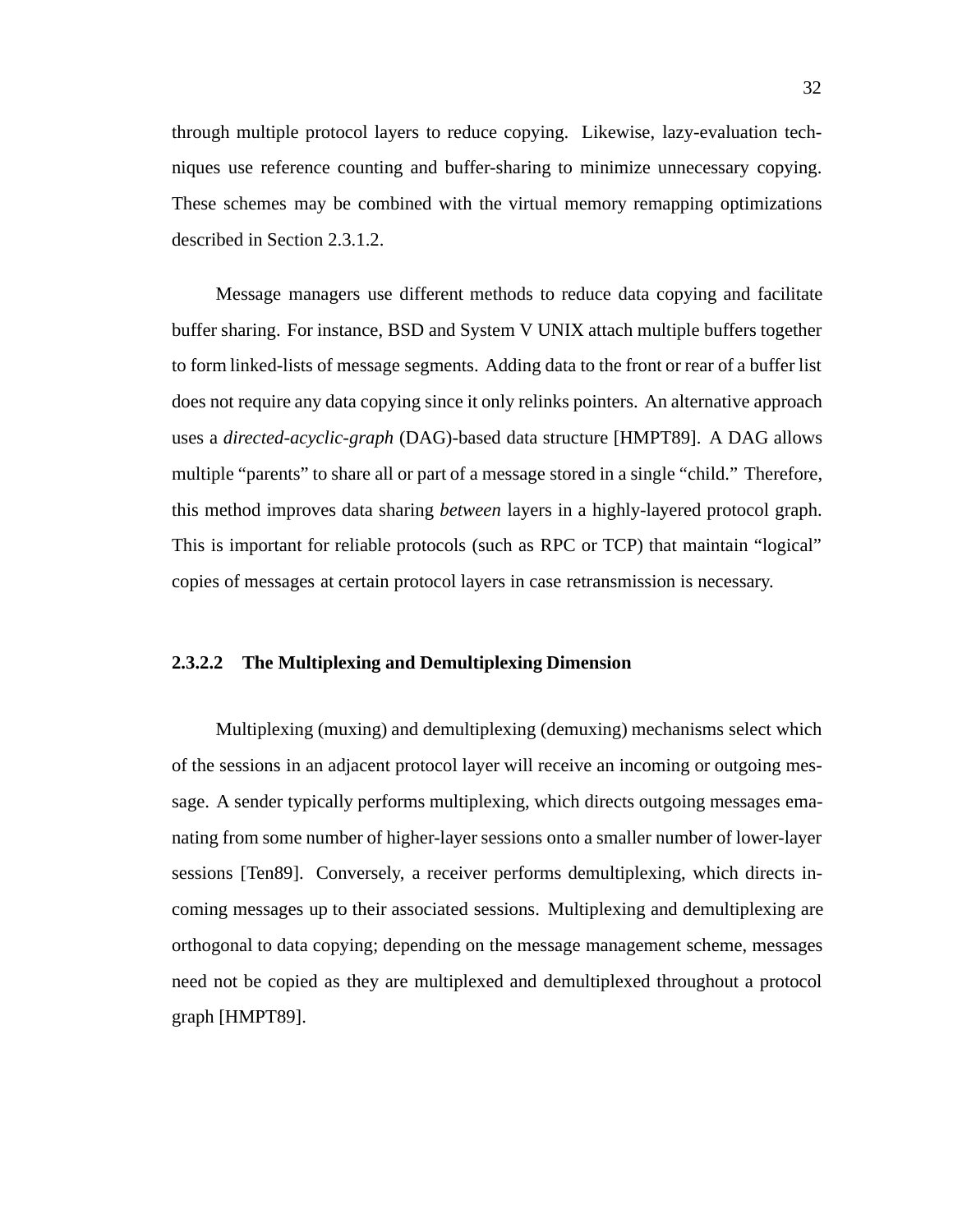Since senders generally possess knowledge of their entire transfer context (such as message destination address(es) like connection identifiers, port numbers, and/or Internet IP addresses [CT90], as well as which network interfaces to use) multiplexing may be less costly than demultiplexing. In contrast, when a network adapter receives an incoming message it generally has no prior knowledge of the message's validity or eventual destination. To obtain this information, a receiver must inspect the message header and perform demultiplexing operations that select which higher-layer protocol session(s) should receive the message.

Multiplexing and demultiplexing may be performed several times as messages move to and from network adapters, protocol layers, and user applications. Depending on the process architecture selected for a communication subsystem, multiplexing and demultiplexing activities may incur high synchronization and context switching overhead since one or more processes may need to be awakened, scheduled, and executed.

As described below, four key multiplexing and demultiplexing dimensions include *synchronization*, *layering*, *searching*, and *caching*:

**(1) Synchronization:** Multiplexing and demultiplexing may occur either synchronously or asynchronously, depending primarily on whether the communication subsystem uses a task-based or message-based process architecture. For example, message-based process architectures (such as the *x*-kernel) typically use synchronous multiplexing and demultiplexing since messages do not pass between separate process address spaces. Therefore, *intra-process* upcalls and subroutine calls are used to transfer messages up and down a protocol graph rather than more expensive asynchronous *inter-process* communication techniques such as message queues.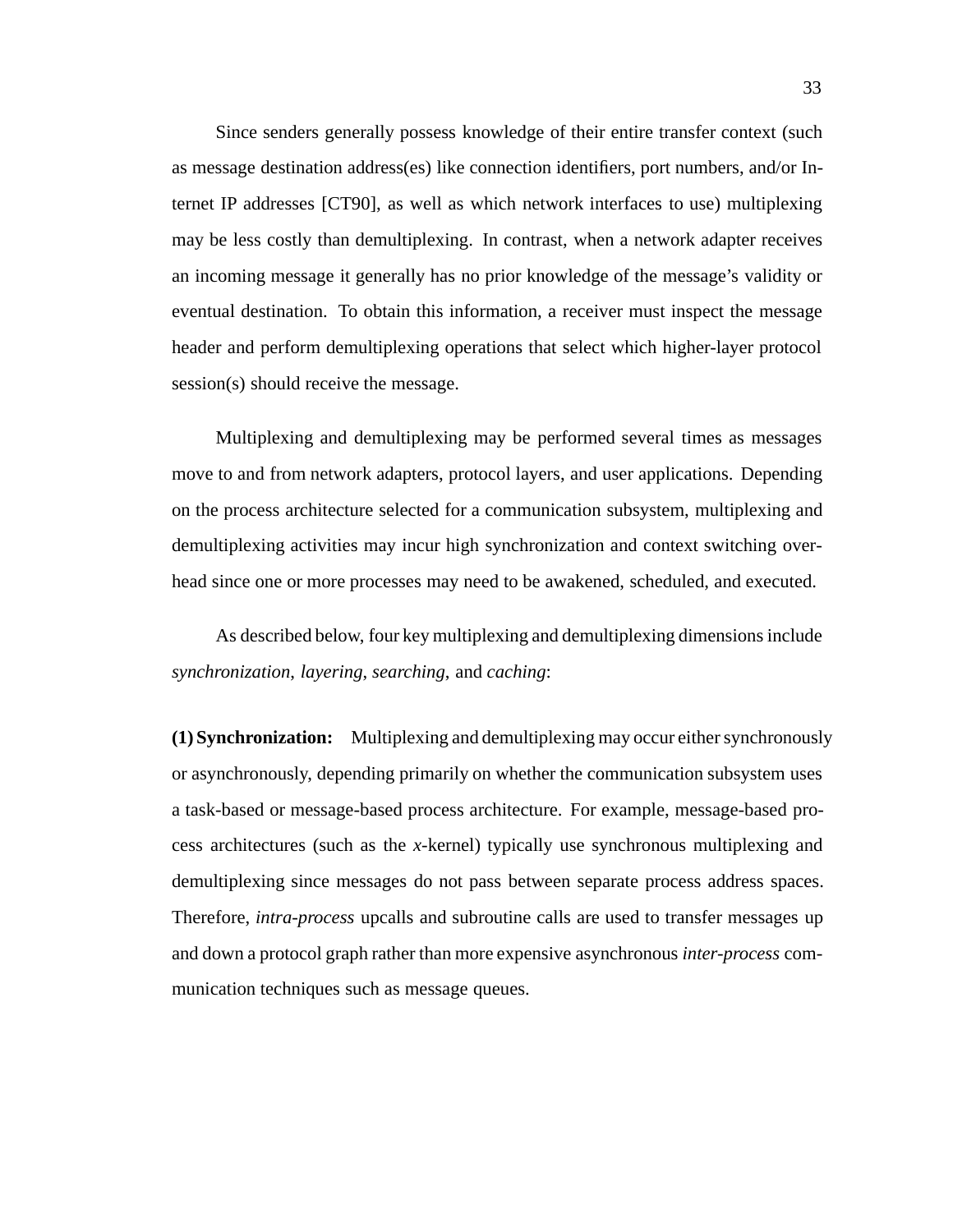

Figure 2.7: Layered and De-layered Multiplexing and Demultiplexing

In contrast, task-based process architectures (such as F-CSS [ZST93]) utilize asynchronous multiplexing and demultiplexing. In this scheme, message queues are used to buffer data passed between processes that implement a layered protocol graph. Since message queues do not necessarily block the sender, it is possible to concurrently process messages in each protocol layer, which potentially increases throughput. However, this advantage may be offset by the additional context switching and data movement overhead incurred to move messages between separate CPUs [Sch94b].

**(2) Layering:** As shown in Figure 2.7 (1), multiplexing and demultiplexing may occur multiple times as messages traverse up or down a protocol graph. This *layered* approach differs from the *de-layered* approach shown in Figure 2.7 (2). In the de-layered approach, multiplexing and/or demultiplexing is performed only once, usually at either the highest- or lowest-layer of a protocol graph.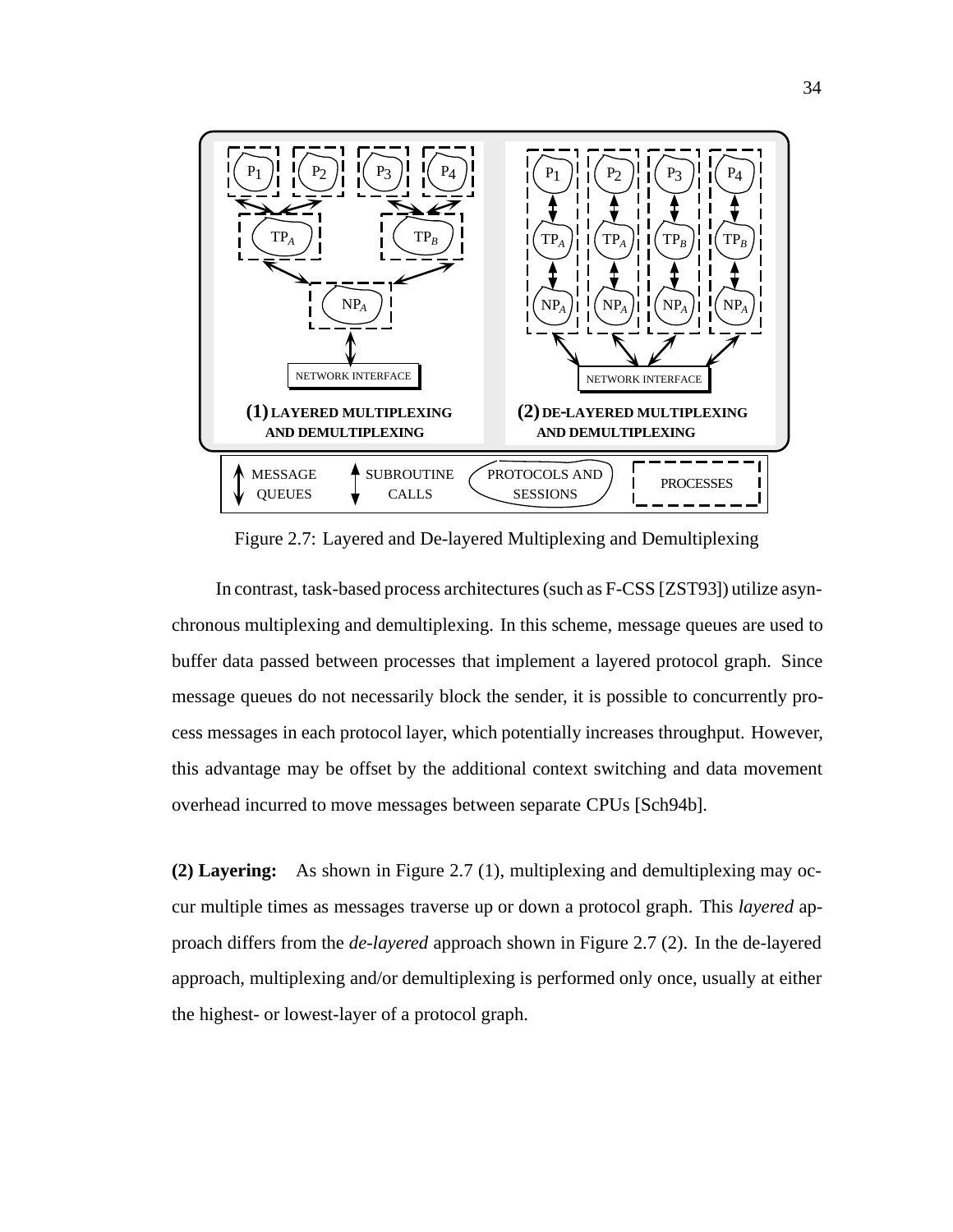The use of layered multiplexing and demultiplexing provides several benefits [Ten89]. First, it promotes modularity, since the interconnected layer components interoperate only at well-defined "service access points" (SAPs). This enables mechanisms offered at one layer to be developed independently from other layers. Second, it conserves lower-layer resources like active virtual circuits by sharing them among higher-layer sessions. Such sharing may be useful for high-volume, wide-area, leased-line communication links where it is expensive to reestablish a dedicated virtual circuit for each transmitted message. Finally, layered multiplexing and demultiplexing may be useful for coordinating related streams in multimedia applications (such as interactive teleconferencing) since messages synchronize at each SAP boundary.

The primary disadvantages of layered multiplexing and demultiplexing arise from the additional processing incurred at each layer. For example, in a task-based process architecture, multiple levels of demultiplexing may increase context switching and synchronization overhead. This overhead also enlarges packet latency variance (known as "jitter"), which is detrimental to the quality-of-service for delay- and jitter-sensitive multimedia applications such as interactive voice or video.

De-layered multiplexing and demultiplexing generally decreases jitter since there is less contention for communication subsystem resources at a single lower-layer SAP from multiple higher-layer data streams [Ten89]. However, the amount of context information stored within every intermediate protocol layer increases since sessions are not shared [Fel90]. In addition, de-layering expands the degree of demultiplexing at the lowest layer. This violates protocol layering characteristics found in conventional communication models (such as the ISO OSI reference model) since the lowest layer is now responsible for demultiplexing on addresses (such as connection identifiers or port numbers) that are actually associated with protocols several layers above in a protocol graph. Packet filters [MJ93] are a technique used to address this issue. Packet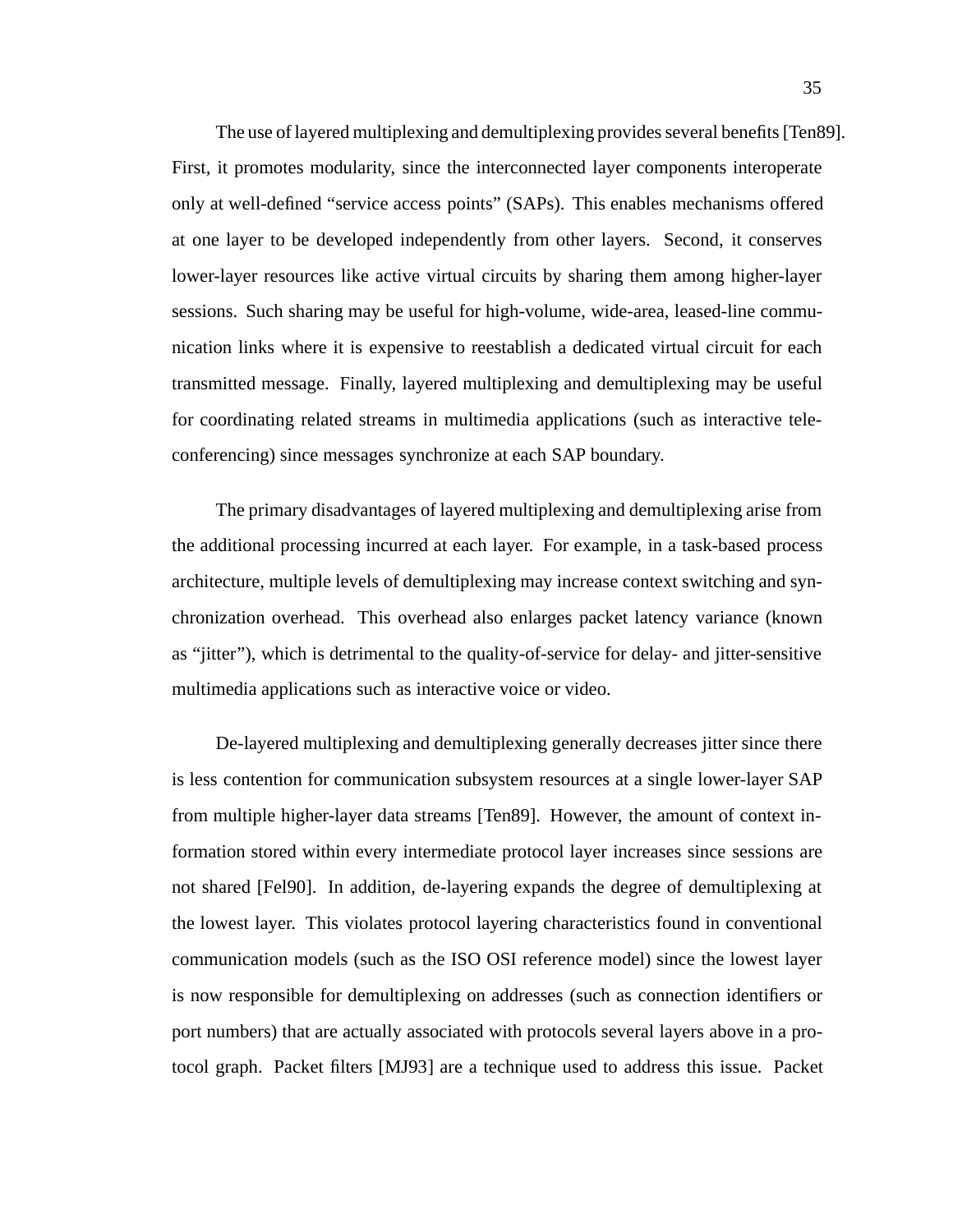filters allow applications and higher-level protocols to "program" a network interface so that particular types of incoming PDUs are demultiplexed directly to them, rather than passing through a series of intervening protocol layers first.

Note that the use of de-layered multiplexing and demultiplexing interacts with the choice of process architecture. For example, Connectional Parallelism is enhanced by protocols that demultiplex early in their protocol stack since it is difficult to maintain a strict process-per-connection association across demultiplexing boundaries [Fel90].

**(3) Searching:** Some type of search algorithm is required to implement multiplexing and demultiplexing schemes. Several common search algorithms include *direct indexing*, *sequential search*, and *hashing*. Each algorithm uses an *external identifier* search key (such as a network address, port number, or type-of-service field) to locate an *internal identifier* (such as a pointer to a protocol control block or a network interface) that specifies the appropriate session context record.

Transport protocols such as TP4 and VMTP pre-compute *connection identifiers* during connection establishment to simplify subsequent demultiplexing operations. If these identifiers have a small range of values, a demultiplexing operation may simply index directly into an array-based search structure to locate the associated session context record. Alternatively, a sequential search may be used if a protocol does not support connection identifiers, or if the range of identifier values is large and sparse. For example, BSD UNIX demultiplexes TCP and UDP associations by performing a sequential search on external identifiers represented by a <sup>&</sup>lt;*source addr, source port, destination port*<sup>&</sup>gt; tuple. Although sequential search is simple to implement, it does not scale up well if the communication subsystem has hundreds or thousands of external identifiers representing active connections. In this case, a more efficient search algorithm (such as bucket-chained hashing) may be required.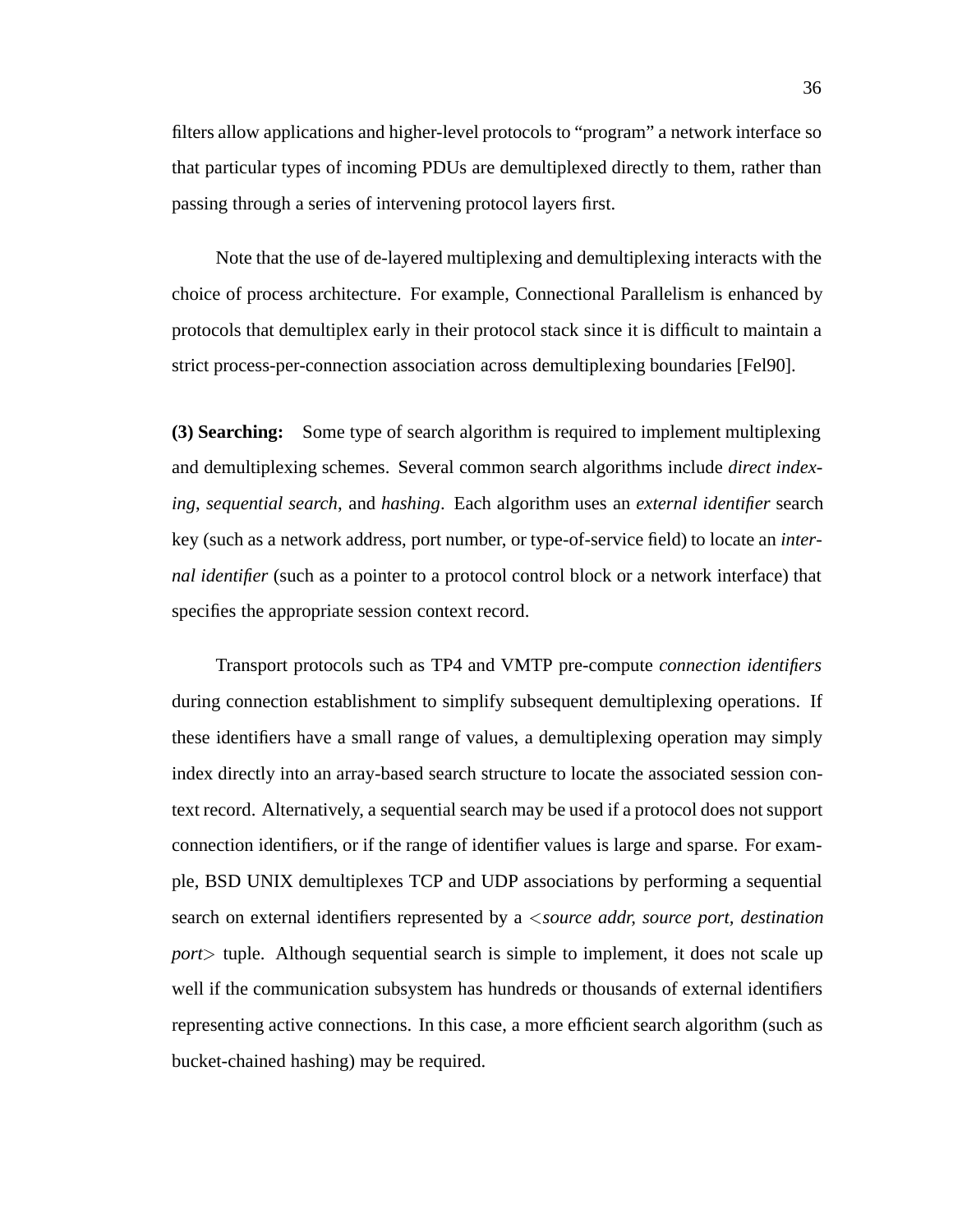**(4) Caching:** Several additional optimizations may be used to augment the search algorithms discussed above. These optimizations include (1) single- or multiple-item caches and (2) list reorganization heuristics that move recently accessed control blocks to the front of the search list or hash bucket-chain. A single-item cache is relatively efficient if the arrival and departure of application data exhibit "message-train" behavior. A message-train is a sequence of back-to-back messages that are all destined for the same higher-level session. However, single-item caching is insufficient if application traffic behavior is less uniform [MD91]. When calculating how well a particular caching scheme affects the cost of demultiplexing it is important to consider (1) the *miss ratio*, which represents how many times the desired external identifier is *not* in the cache and (2) the number of list entries that must be examined when a cache miss occurs. In general, the longer the search list, the higher the cost of a cache miss.

The choice of search algorithm and caching optimization impacts overall communication subsystem and protocol performance significantly. When combined with caching, hashing produces a measurable improvement for searching large lists of control blocks that correspond to active network connections [HP91].

## **2.3.2.3 The Layer-to-Layer Flow Control Dimension**

Layer-to-layer flow control regulates the rate of speed and amount of data that is processed at various levels in a communication subsystem. For example, flow control is performed at the application interface by suspending user processes that attempt to send and/or receive more data than end-to-end session buffers are capable of handling. Likewise, within the protocol family architecture level, layer-to-layer flow control prevents higher-layer protocol components from flooding lower-layers with more messages than they are equipped to process and/or buffer.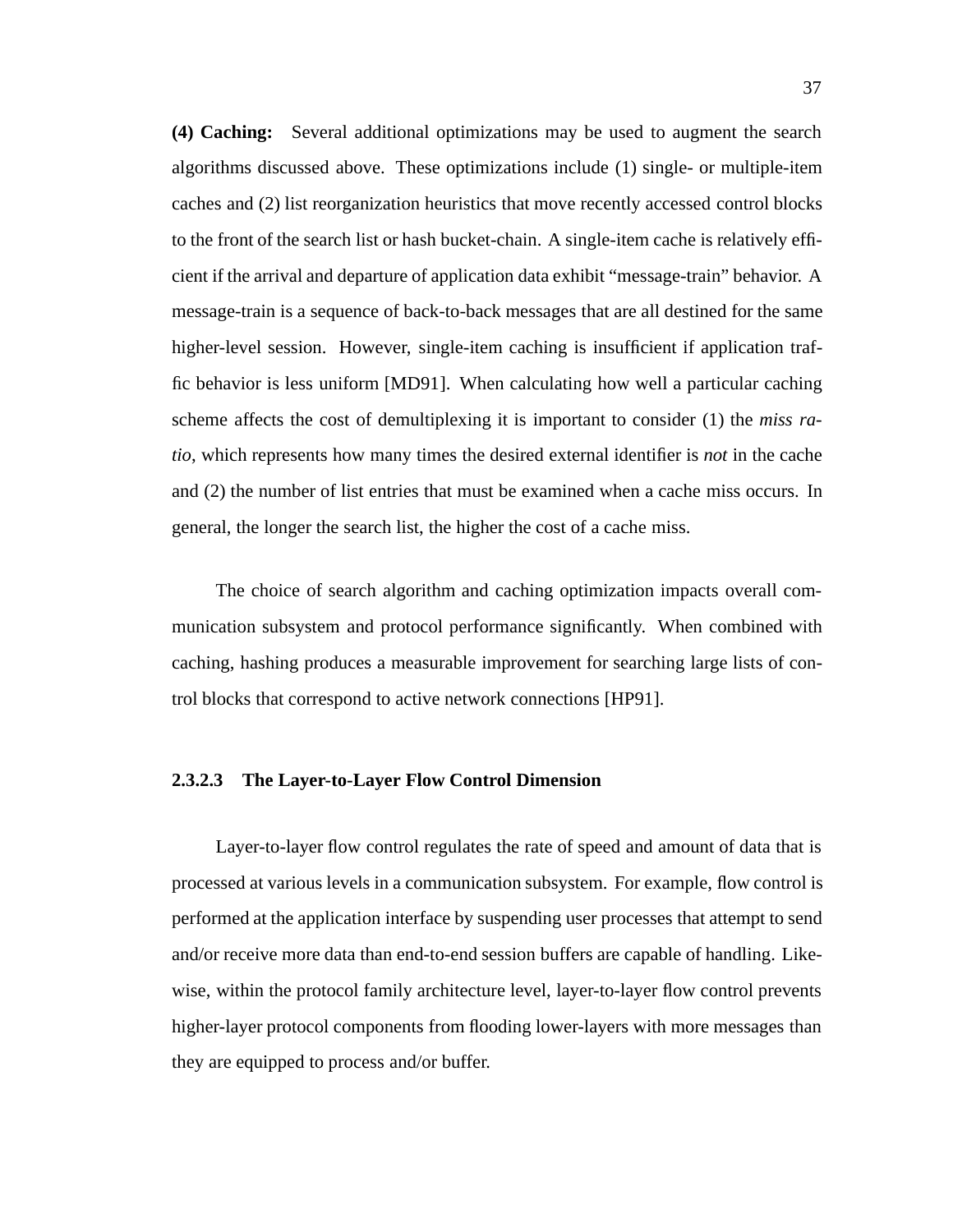Layer-to-layer flow control has a significant impact on protocol performance. For instance, empirical studies [CWWS92] demonstrate the importance of matching buffer sizes and flow control strategies at each layer in the protocol family architecture. Inefficiencies may result if buffer sizes are not matched appropriately in adjacent layers, thereby causing excessive segmentation/reassembly and additional transmission delays.

Two general mechanisms for controlling the layer-to-layer flow of messages include the *per-queue* flow control and *per-process* flow control schemes outlined below:

• **Per-Queue Flow Control:** Flow control may be implemented by enforcing a limit on the number of messages or total number of bytes that are queued between sessions in adjacent protocol layers. For example, a task-based process architecture may limit the size of the message queues that store information passed between adjacent sessions and/or user processes. This approach has the advantage that it enables control of resource utilization at a fairly fine-grain level (such as per-connection).

• **Per-Process Flow Control:** Flow control may also be performed in a more coarse-grained manner at the per-process level. This approach is typically used by message-based process architectures. For example, in the *x*-kernel, an incoming message is discarded at a network interface if a light-weight process is not available to shepard an incoming message up through a protocol graph. The advantage of this approach is that it reduces queueing complexity at higher-layers. However, it may unfairly penalize connections that are not responsible for causing message congestion on an end system.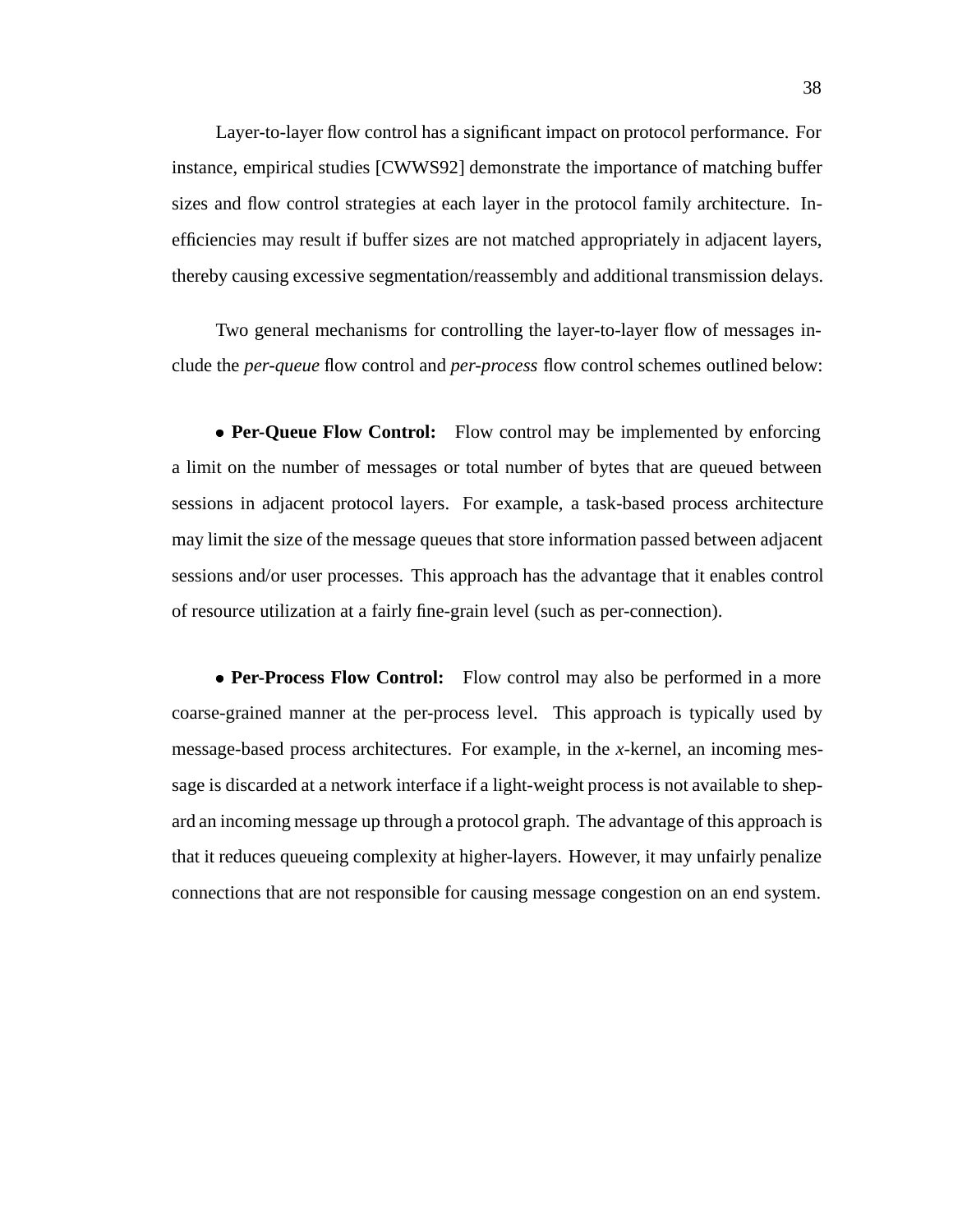# **2.4 Survey of Existing OS Communication Subsystem Architectures**

A number of framework have emerged to simplify the development and configuration of communication subsystems by inter-connecting session and protocol family architecture components. In general, these frameworks encourage the development of standard communication-related components (such as message managers, timer-based event dispatchers, and connection demultiplexors [HMPT89], and various protocol functions [SSS<sup>+</sup> 93]) by decoupling protocol processing functionality from the surrounding framework infrastructure. This section surveys the communication subsystem architectures for the System V UNIX, BSD UNIX, *x*-kernel, and Choices operating systems. Unless otherwise noted, the systems described include System V Release 4, BSD 4.3 Tahoe, *x*-kernel 3.2, and Choices 6.16.91. Section 2.4.1 gives a brief summary of each system. Section 2.4.2 compares and contrasts each system using the taxonomy dimensions listed in Table 2.1.

# **2.4.1 System Overviews**

This section outlines the primary software components and process architectures for each surveyed communication subsystem in order to highlight the design decisions made by actual systems. In addition, a communication subsystem *profile* corresponding to the taxonomy depicted in Table 2.1 is presented along with each overview (note that ND stands for "not defined").

#### **2.4.1.1 System V STREAMS**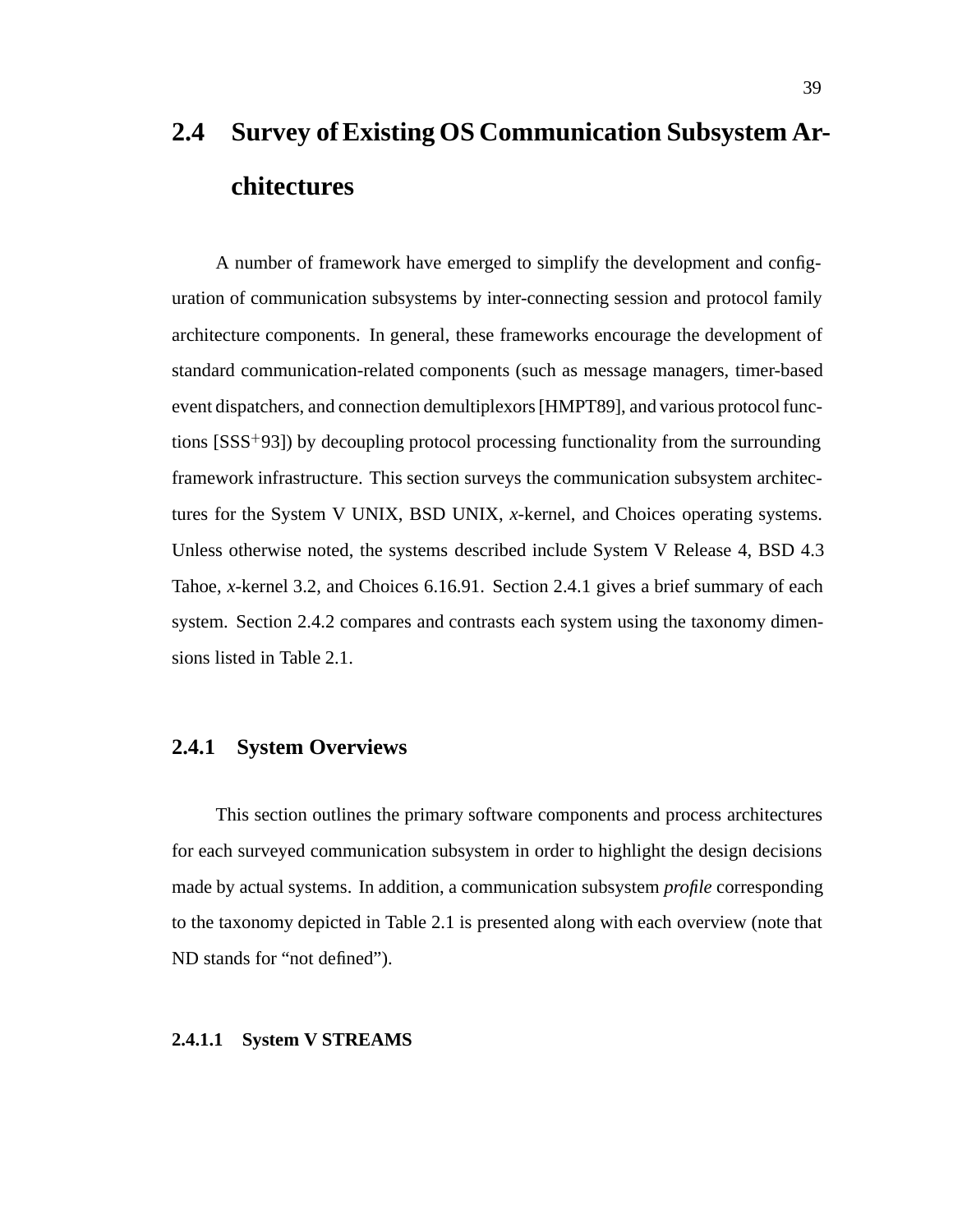| Process Architecture     | (1) coroutines, (2) task-based (process-per-module)   |
|--------------------------|-------------------------------------------------------|
| <b>VM</b> Remapping      | none                                                  |
| <b>Event Management</b>  | $(1)$ absolute, $(2)$ heap                            |
| <b>Message Buffering</b> | $(1)$ uniform, $(2)$ list-based                       |
| Muxing/Demuxing          | $(1)$ asynchronous, $(2)$ layered, $(3)$ ND, $(4)$ ND |
| <b>Flow Control</b>      | per-queue                                             |

Table 2.2: STREAMS Profile

The System V STREAMS architecture emphasizes modular components that possess uniform interfaces. It was initially developed to support the flexible composition of terminal drivers in UNIX [Rit84]. It was later extended to support network protocols and local IPC via *multiplexor drivers* and STREAM *pipes*, respectively [Rag93]. The Table 2.2 illustrates the communication subsystem profile for System V STREAMS. In the discussion below, the uppercase term "STREAMS" refers to the overall System V communication subsystem mechanism, whereas the term "Stream" refers to a full-duplex protocol processing and data transfer path between a user application and a device driver.

As shown in Figure 2.8, the main components in the System V STREAMS architecture include STREAM *heads*, STREAM *modules*, STREAM *multiplexors*, and STREAM *drivers*. A STREAM head segments the user data into discrete messages. These messages are passed "downstream" from the STREAM head though zero or more STREAM modules and multiplexors to the STREAM driver, where they are transmitted by a network adapter to the appropriate network. Likewise, the driver also receives incoming messages from the network. These messages are passed "upstream" through the modules to the STREAM head, where a user process may retrieve them. STREAM modules and multiplexors may be inserted and/or removed dynamically between the head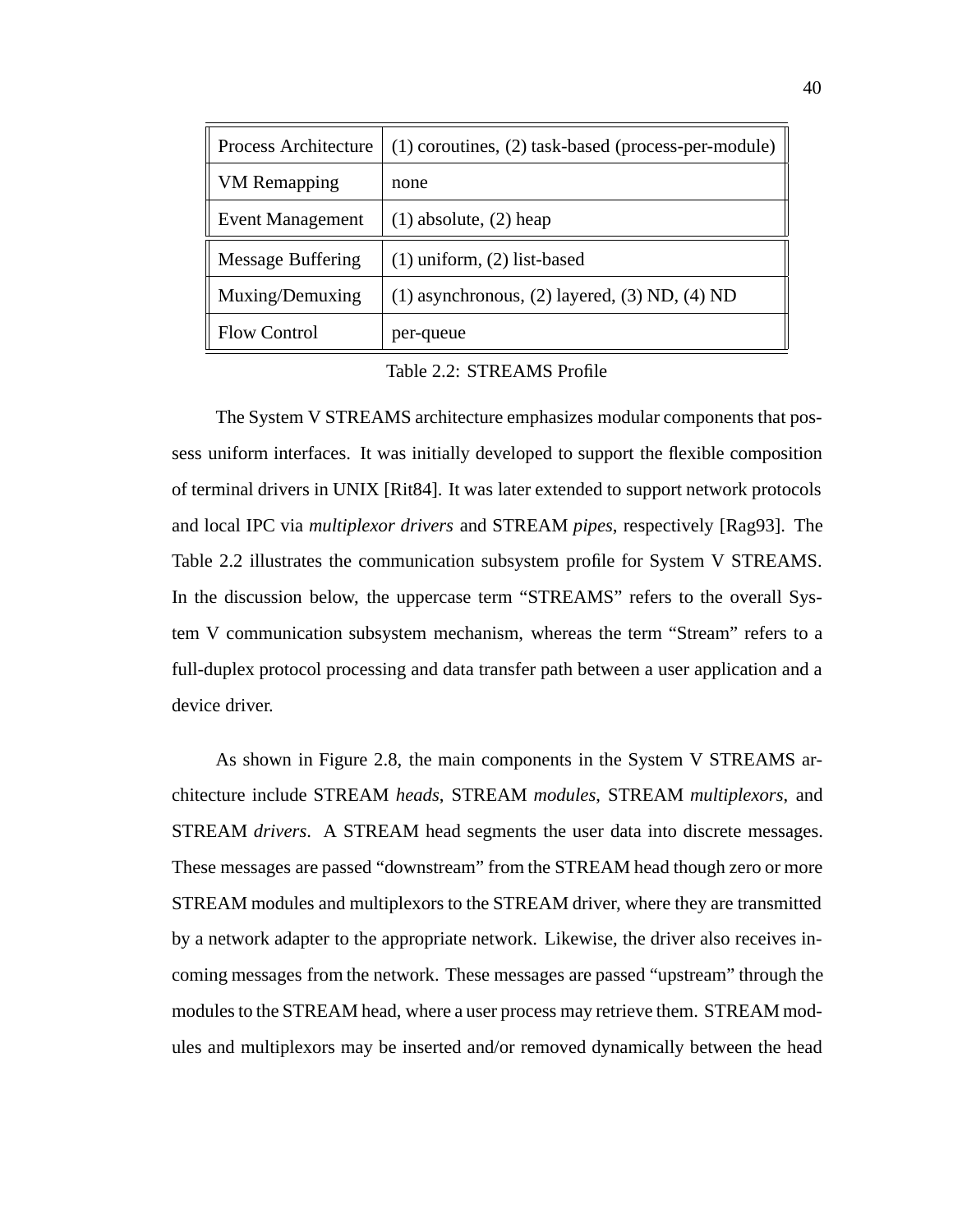

Figure 2.8: System V STREAMS Architecture

and the driver. Each module or multiplexor implements protocol processing mechanisms like encryption, compression, reliable message delivery, and routing. The following paragraphs describe each STREAMS component:

 **STREAM Heads:** STREAM heads are situated on "top" of a Stream, directly "below" the user process (as shown in Figure 2.8). STREAM heads provide a queueing point for exchanging data and control information between an application (running as a user process) and a Stream (running in the kernel). Each STREAM component is linked together with its adjacent components via a pair of queues: one for reading and the other for writing. These queues hold lists of messages sorted by up to 256 different priority levels. Since the System V application interface does not use virtual memory remapping techniques, the STREAM head also performs memory-to-memory copying to transfer data between a user process and the kernel.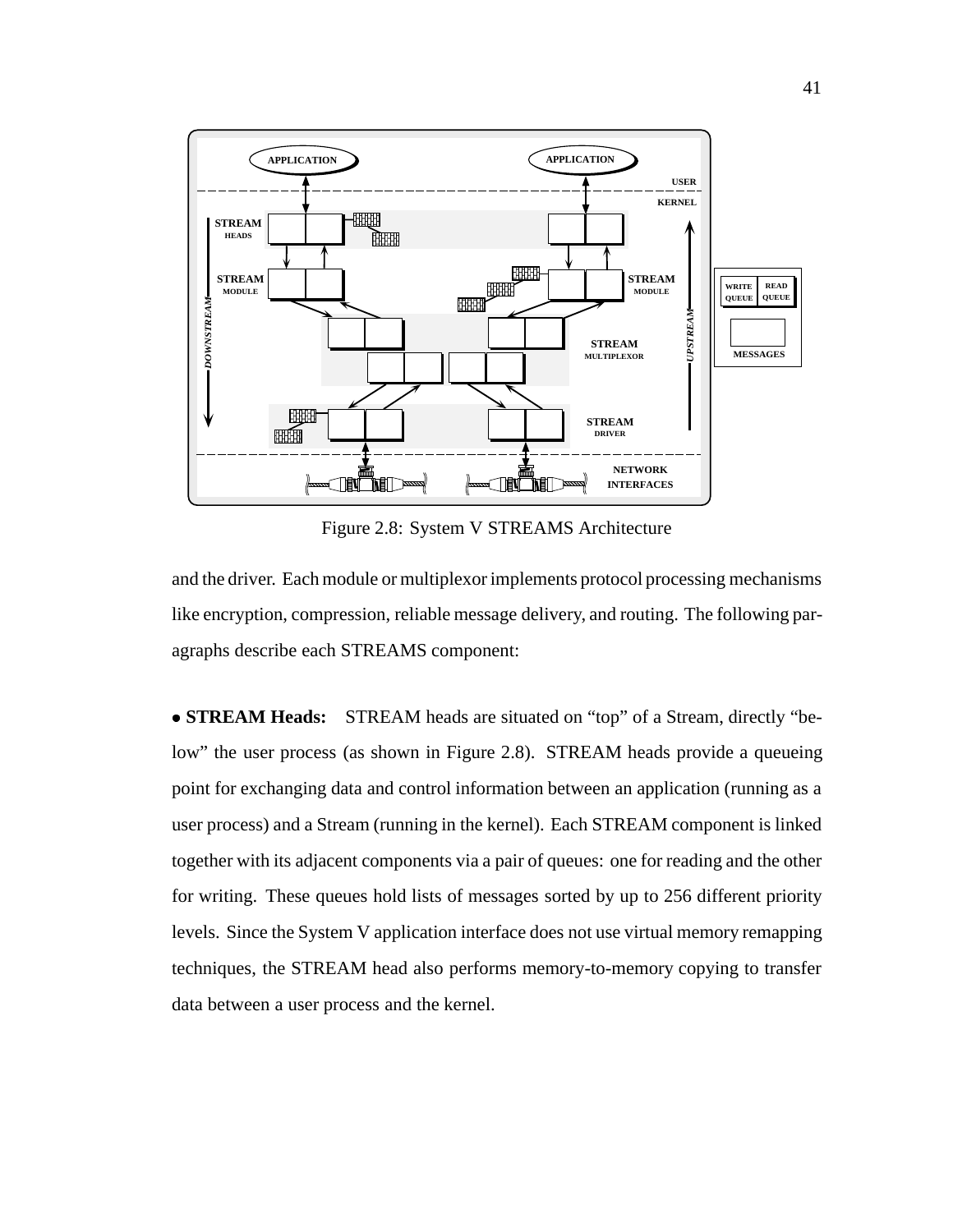**STREAM Modules:** Each STREAM module performs its protocol processing operations on the data it receives before forwarding the data to the next module. In this way, STREAM modules are analogous to "filter" programs in a UNIX shell pipeline. Unlike a UNIX pipeline, however, data is passed as discrete messages between modules, rather than as a byte-stream. Applications may "push" and/or "pop" STREAM modules on or off a Stream dynamically in "last-in, first-out" (LIFO) order. Each read and write queue in a module contains pointers to subroutines that (1) implement the module's protocol processing operations and (2) regulate layer-to-layer message flow between modules.

Two subroutines associated with each queue are called put and service. The put subroutine typically performs synchronous message processing when invoked by an adjacent queue (*e.g.,* when a user process sends a message downstream or a message arrives on a network interface). It performs protocol processing operations that must be invoked immediately (such as handling high-priority TCP "urgent data" messages).

The service subroutine, on the other hand, is used for protocol operations that either do not execute in a short, fixed amount of time (*e.g.,* performing a three-way handshake to establish an end-to-end network connection) or that will block indefinitely (*e.g.,* due to layer-to-layer flow control). The service subroutines in adjacent modules generally interact in a coroutine-like manner. For example, when a queue's service subroutine is run, it performs protocol processing operations on all the messages waiting in the queue. When the service subroutine completes, the messages it processed will have been passed to the appropriate adjacent STREAM module in the Stream. Next, the service routine for any STREAM modules that now have new messages in their queue(s) is scheduled to run.

 **STREAM Multiplexors:** STREAM multiplexors may be linked between a STREAM head and a STREAM driver, similar to STREAM modules. Unlike a STREAM module,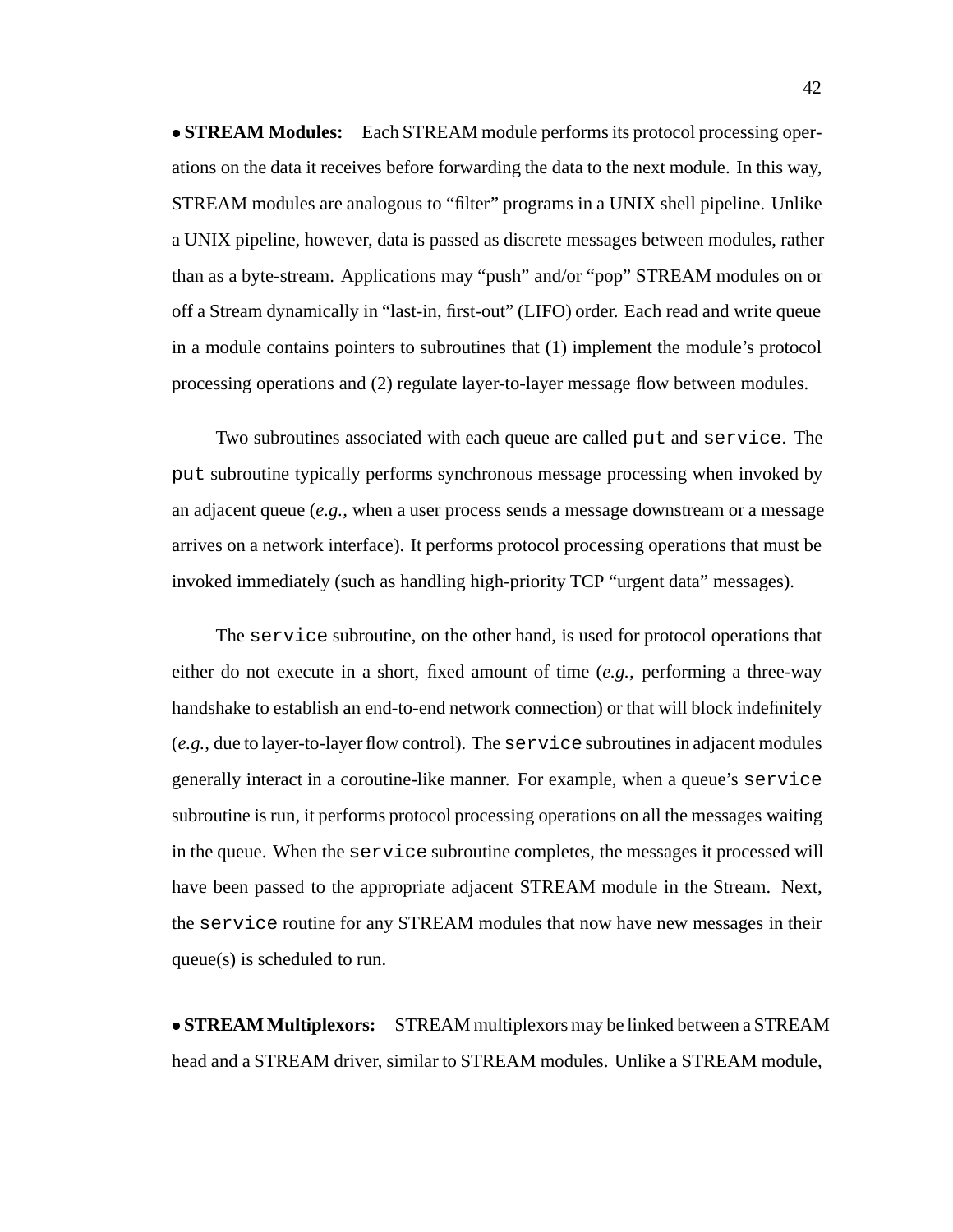however, a multiplexor driver is linked with *multiple* Streams residing directly "above" or "below" it. Multiplexors are used to implement network protocols such as TCP and IP that receive data from multiple sources (*e.g.,* different user processes) and send data to multiple sources (*e.g.,* different network interfaces).

 **STREAM Drivers:** STREAM drivers are connected at the "bottom" of a Stream. They typically manage hardware devices, performing activities such as handling network adapter interrupts and converting incoming packets into messages suitable for upstream modules and multiplexors.

 **Messages:** Data is passed between STREAMS components in discrete chunks via an abstraction called a *message*. Messages consist of a *control* block and one or more *data* blocks. The control block typically contains bookkeeping information such as destination addresses and length fields). The data blocks generally contain the actual message contents, *i.e.,* its "payload."

To minimize memory-to-memory copying costs, pointers to message blocks are passed upstream and downstream. A message is represented as a <sup>&</sup>lt;*message control block, data control block, variable length data buffer*<sup>&</sup>gt; tuple. This tuple minimizes memory-to-memory copying costs by sharing a common <sup>&</sup>lt;*data buffer*<sup>&</sup>gt; among several <sup>&</sup>lt;*message control block, data control block*<sup>&</sup>gt; portions.

The traditional System V STREAMS communication subsystem supports a variant of the task-based process architecture known as "process-per-module" that associates a "logical" process with a STREAM module's service subroutine. This process-permodule approach is implemented by scheduling and executing the service subroutines associated with the read and write queues in a STREAM module. Originally, the service procedures were run only at certain times (such as just before returning from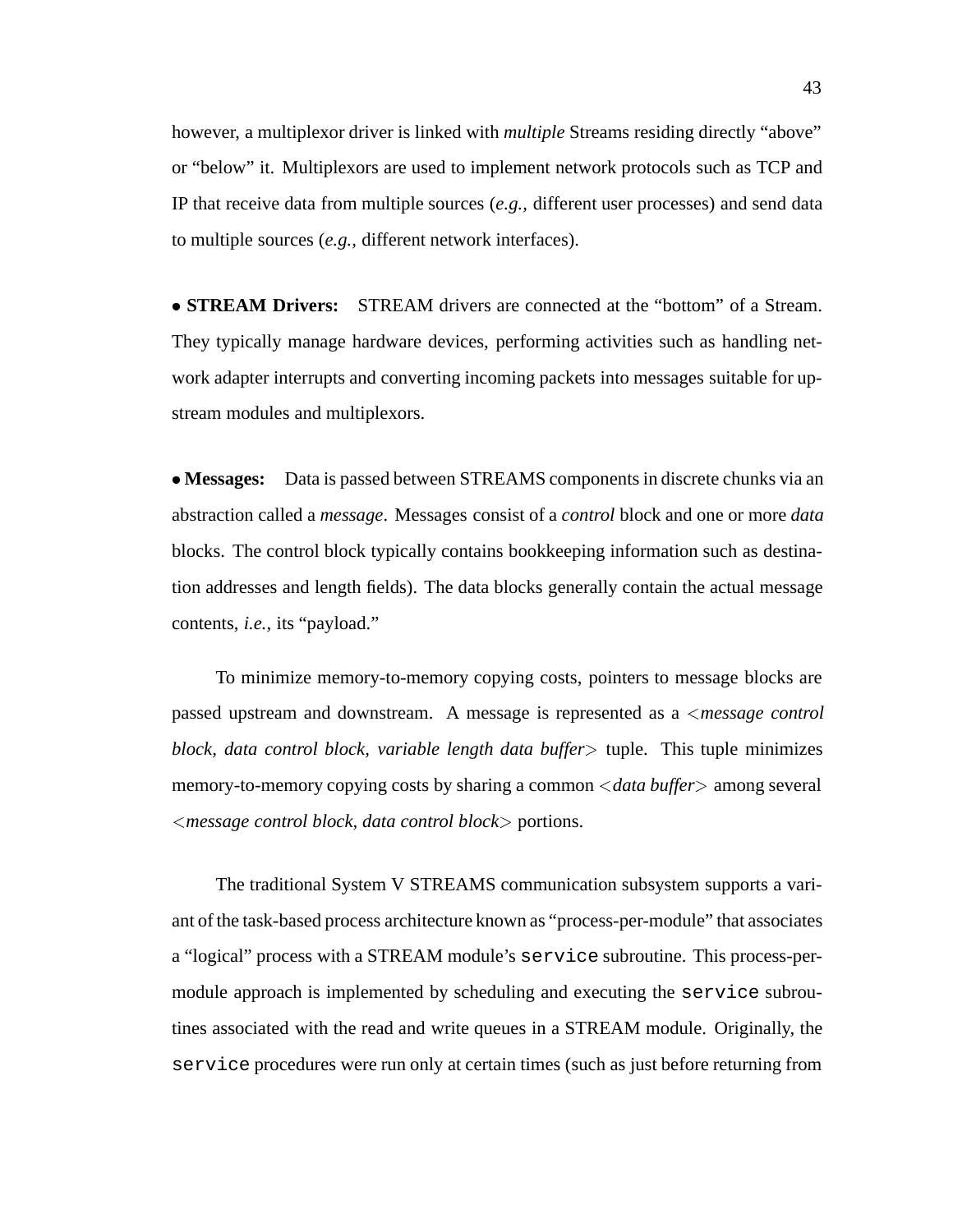a system call and just before a user process was put to sleep). Unfortunately, this design made it difficult to support applications with isochronous or constrained latency requirements since STREAM modules were not scheduled to run with any precise realtime guarantees. In addition, these subroutines execute outside the context of any kernel or user process, thereby avoiding the standard UNIX kernel process scheduling mechanism. This design represents an effort to (1) minimize the kernel state information required for process management and (2) reduce context switching overhead when moving messages between module queues.

Many STREAMS implementations [EKB<sup>+</sup> 92, Gar90, Pre93, SPY<sup>+</sup> 93] utilize shared memory, symmetric multi-processing capabilities within a multi-threaded kernel address space. These implementations supports various levels of STREAMS concurrency. These concurrency levels range from relatively fine-grain parallelism (such as *queuelevel* with one light-weight process (LWP) for the STREAM module read queue and one LWP for the STREAM module write queue and *queue-pair-level* with one LWP shared by a STREAM module queue pair) to more coarse-grained approaches (such as *module-level* with one LWP shared across all instances of a STREAM module and *module-class-level* with one LWP shared across a particular class of STREAM modules).

### **2.4.1.2 BSD UNIX Network Subsystem**

BSD UNIX provides a communication subsystem framework that supports multiple protocol families such as the Internet, XNS, and OSI protocols [LMKQ89]. BSD provides a general-purpose application interface called *sockets*. Sockets are bi-directional communication channels that transfer data between unrelated processes on local and remote hosts. Table 2.3 illustrates the communication subsystem profile for BSD UNIX.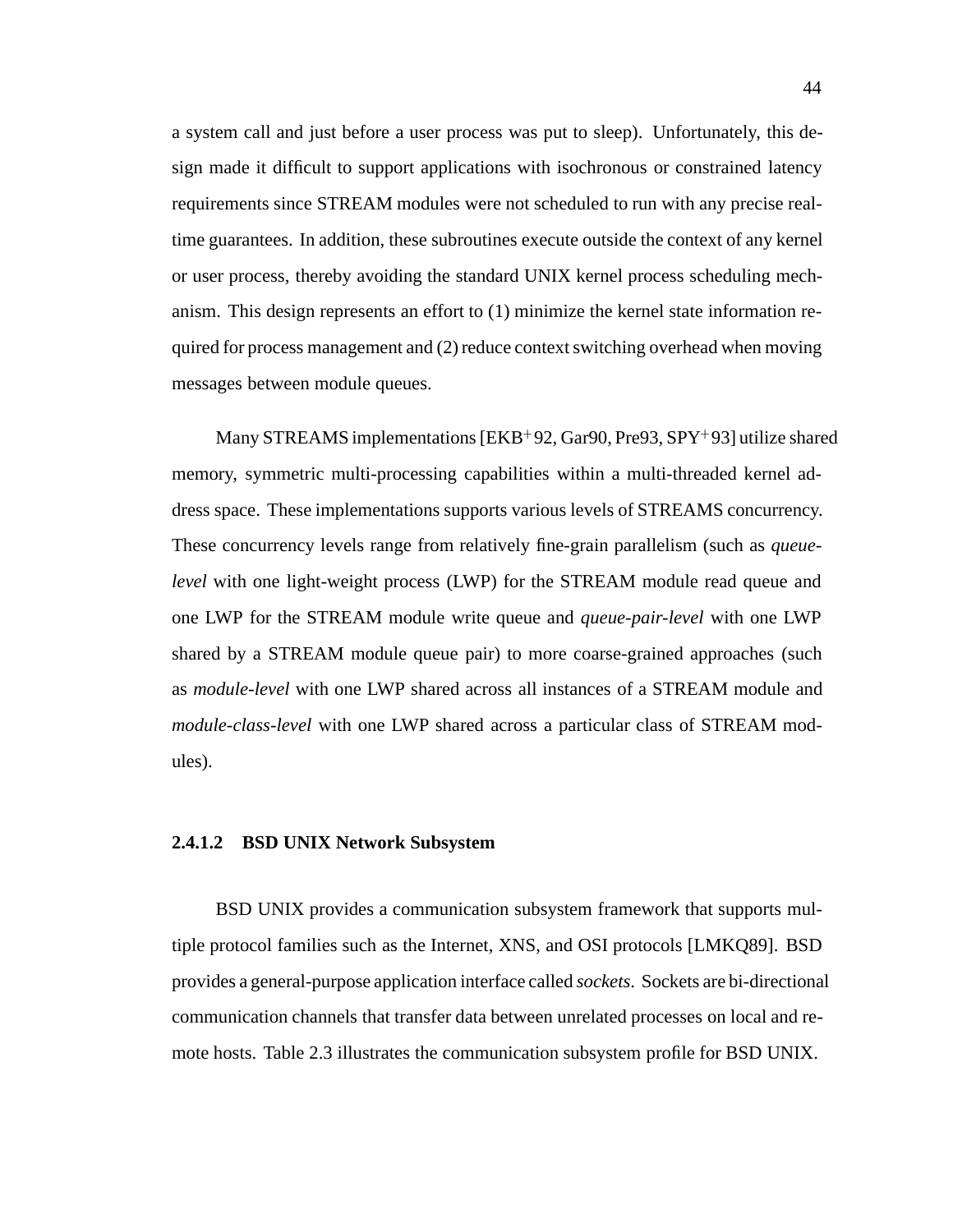| <b>Process Architecture</b> | (1) single-threaded, (2) hybrid message-based                    |
|-----------------------------|------------------------------------------------------------------|
| <b>VM</b> Remapping         | incoming                                                         |
| <b>Event Management</b>     | $(1)$ relative, $(2)$ linked list                                |
| <b>Message Buffering</b>    | $(1)$ non-uniform, $(2)$ list-based                              |
| Muxing/Demuxing             | $(1)$ hybrid, $(2)$ layered, $(3)$ sequential, $(4)$ single-item |
| <b>Flow Control</b>         | ND                                                               |

Table 2.3: BSD UNIX Profile

The concept of a *communication domain* is central to BSD's multiple protocol family design. A domain specifies both a protocol family and an address family. Each protocol family implements a set of protocols corresponding to standard socket types in the domain. For example, SOCK STREAM provides reliable byte-stream communication and SOCK DGRAM provides unreliable datagram communication. An address family defines an address format (*e.g.,* the address size in bytes, number and type of fields, and order of fields) and a set of kernel-resident subroutines that interpret the address format (*e.g.,* to determine which subnet an IP message is intended for). The standard BSD release supports address families for the Internet domain, XEROX NS domain, OSI domain, and UNIX domain (which only exchanges information between sockets in processes on a local host).

There are three main layers in the BSD communication subsystem design: the *socket layer*, *protocol layer*, and *network interface layer*. Data are exchanged between these layers in discrete chunks called *mbufs*. Socket layer mechanisms are similar to System V STREAM heads. One difference is that a STREAM head supports up to 256 levels of message priority, whereas sockets only provide 2 levels ("in-band" and "outof-band"). The protocol layer coordinates algorithms and data structures that implement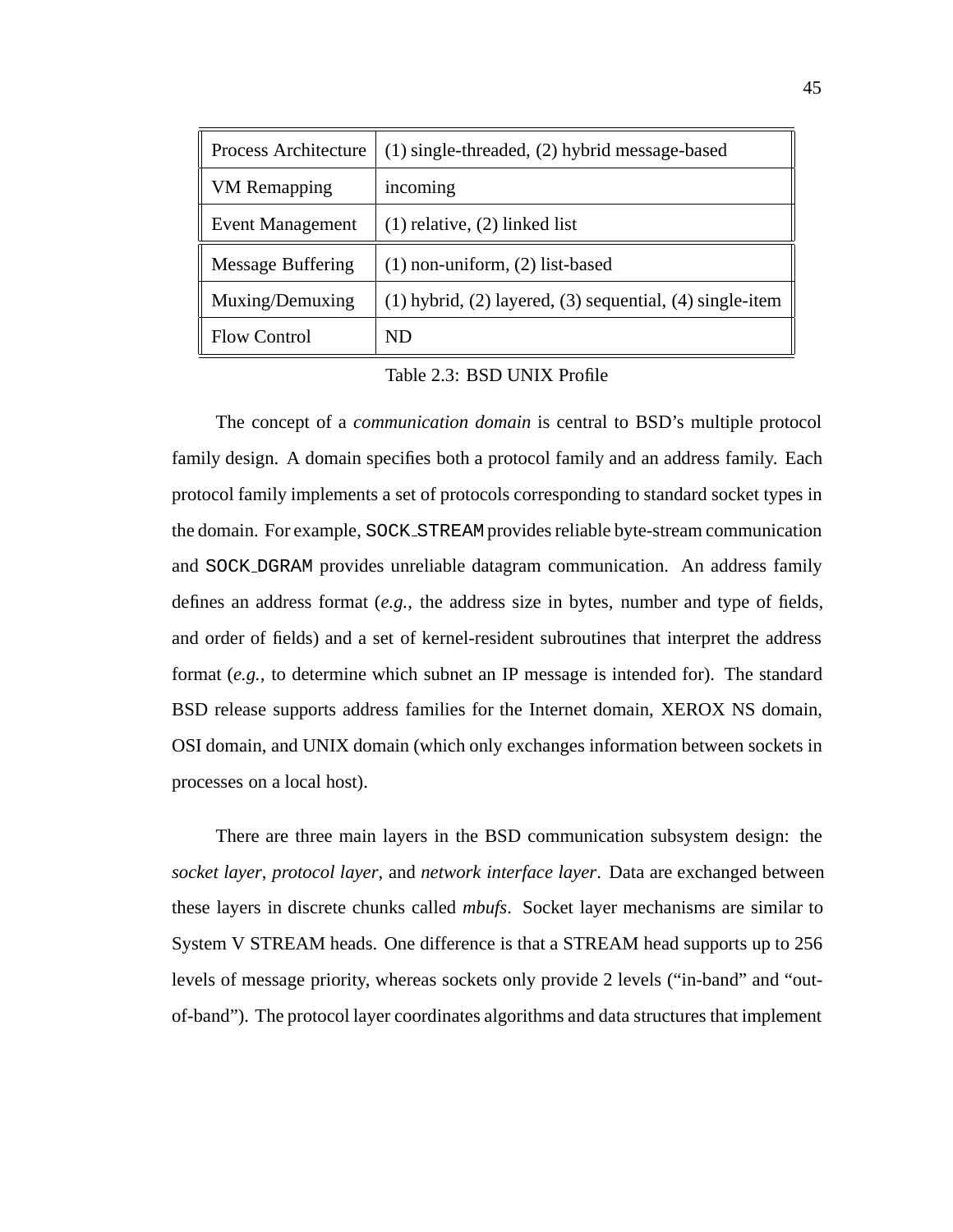the various BSD protocol families. The network interface layer provides a software veneer for accessing the underlying network adapter hardware. The following paragraphs describe the major BSD protocol layer components in detail:

 **The Socket Layer:** A socket is a *typed* object that represents a bi-directional endpoint of communication. Sockets provide a queueing point for data that is transmitted and received between user applications running as user processes and the protocol layers running in the OS kernel. Open sockets are identified via *socket descriptors*. These descriptors index into a kernel table containing socket-related information such as send and receive buffer queues, the socket type, and pointers to the associated protocol layer. When a socket is created, a new table slot is initialized based on the specified "socket type" (*e.g.,* SOCK STREAM or SOCK DGRAM). Socket descriptors share the same name space as UNIX file descriptors. This allows many UNIX applications to communicate transparently using different kinds of devices such as remote network connections, files, terminals, printers, and tape drives.

 **The Protocol Layer:** BSD's protocol layer contains multiple components organized using a dispatch table format. Unlike STREAMS, the BSD network architecture does not allow arbitrary configuration of protocol components at run-time. Instead, protocol families are created by associating certain components with one another when a kernel image is statically linked.

In the Internet protocol family, the TCP component is linked above the IP component. Each protocol component stores session context information in *control blocks* that represent open end-to-end network sessions. Internet domain control blocks include the inpcb (which stores the source and destination host addresses and port numbers) and the tcpcb (which stores the TCP state machine variables such as sequence numbers, retransmission timer values, and statistics for network management). Each inpcb also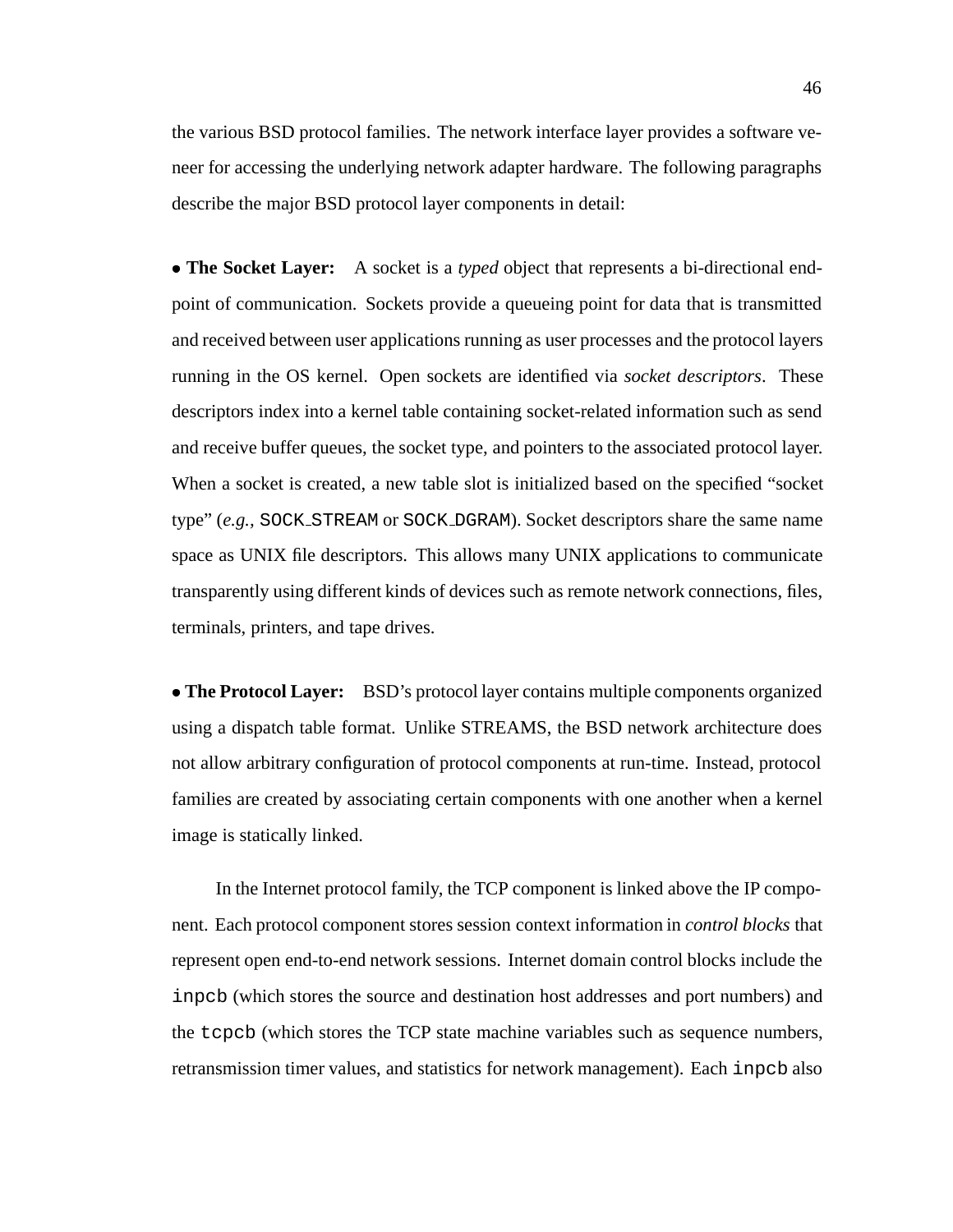contains links to sibling inpcbs (which store information on other active network sessions in the protocol layer), back-pointers to the socket data structure associated with the protocol session, and other relevant information such as routing-table entries or network interface addresses.

 **The Network Interface Layer:** Messages arriving on network interfaces are handled by a software interrupt-based mechanism, as opposed to dedicating a separate kernel "process" to perform network I/O. Interrupts are used for two primary reasons: (1) they reduce the context switching overhead that would result from using separate processes and (2) the BSD kernel is not multi-threaded. There are two levels of interrupts: SPLNET and SPLIMP. SPLNET has higher priority and is generated when a network adapter signals that a message has arrived on an interface. However, since hardware interrupts cannot be masked for very long without causing other OS devices to timeout and fail, a lower priority software interrupt level named SPLIMP actually invokes the higher-layer protocol processing.

For example, when an SPLNET hardware interrupt occurs, the incoming message is placed in the appropriate network interface protocol queue (*e.g.,* the queue associated with the IP protocol). Next, an SPLIMP software interrupt is posted, informing the kernel that higher-layer protocols should be run when the interrupt priority level falls below SPLIMP. When the SPLIMP interrupt handler is run, the message is removed from the queue and processed to completion by higher-layer protocols. If a message is not discarded by a protocol (*e.g.,* due to a checksum error) it typically ends up in a socket receive queue, where a user process may retrieve it.

• **Mbufs:** BSD UNIX uses the mbuf data structure to manage messages as they flow between levels in the network subsystem. An mbuf's representation and its associated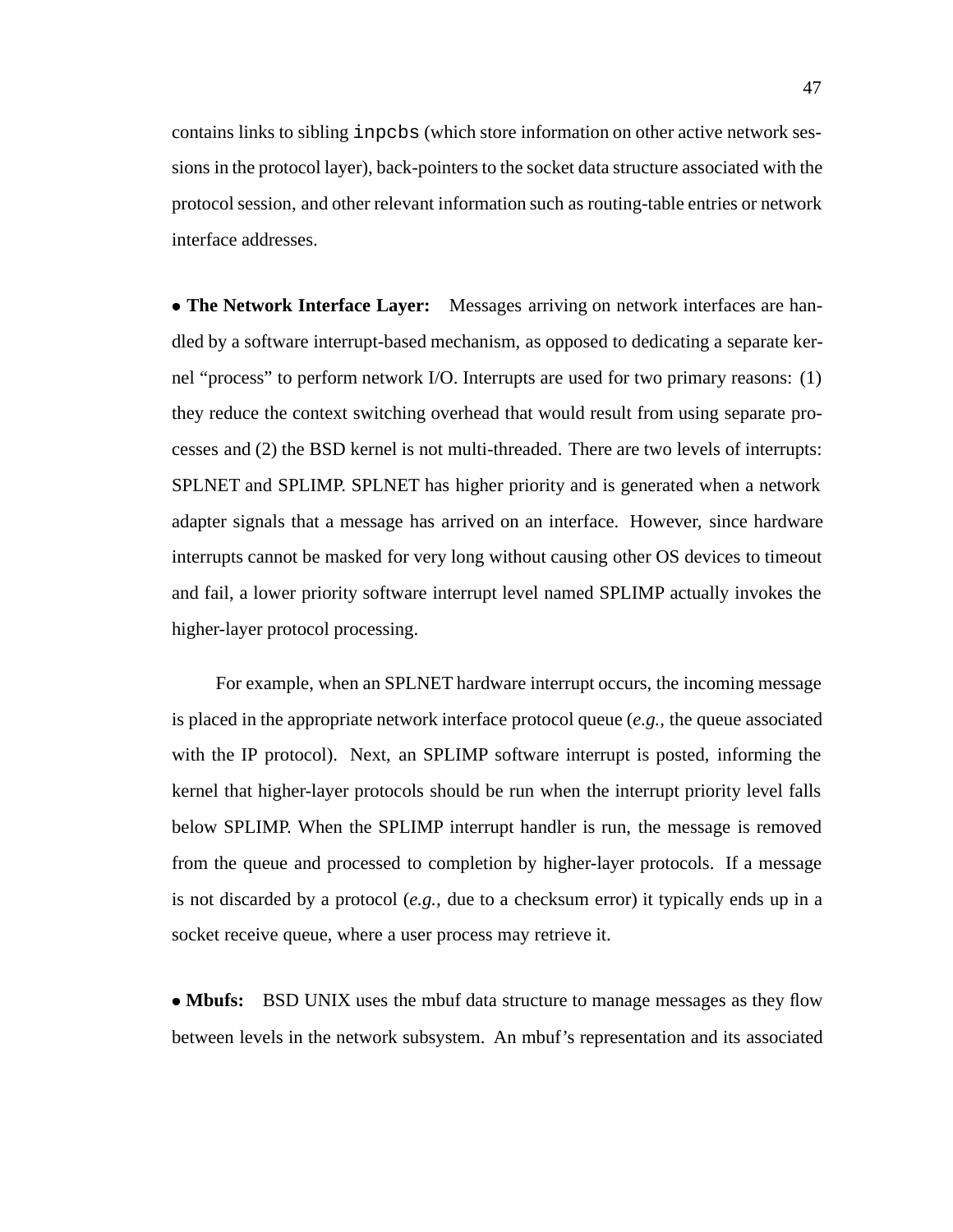operations are similar to the System V STREAMS message abstraction. Mbuf operations include subroutines for allocating and freeing mbufs and lists of mbufs, as well as for adding and deleting data to an mbuf list. These subroutines are designed to minimize memory-to-memory coping. Mbufs store lists of incoming messages and outgoing protocol segments, as well as other dynamically allocated objects like the socket data structure. There are two primary types of mbufs: *small mbufs*, which contain 128 bytes (112 bytes of which are used to hold actual data), and *cluster mbufs*, which use 1 kbyte pages to minimize fragmentation and reduce copying costs via reference counting.

BSD uses a single-threaded, hybrid message-based process architecture residing entirely in the kernel. User processes enter the kernel when they invoke a socket-related system call. Due to flow control, multiple user processes that are sending data to "lower" protocol layers residing in the kernel may be blocked simultaneously at the socket layer. Blocked processes are suspended from sending messages down to the network interface layer until flow control conditions abate. In contrast, since the BSD kernel is singlethreaded, only one thread of control executes to process incoming messages up through the higher protocol layers.

## **2.4.1.3 x-kernel**

The *x*-kernel is a modular, extensible communication subsystem kernel architecture designed to support prototyping and experimentation with alternative protocol and session architectures [HP91]. It was developed to demonstrate that layering and modularity are not inherently detrimental to network protocol performance [HP91]. The *x*-kernel supports protocol graphs that implement a wide range of standard and experimental protocol families, including TCP/IP, Sun RPC, Sprite RCP, VMTP, NFS, and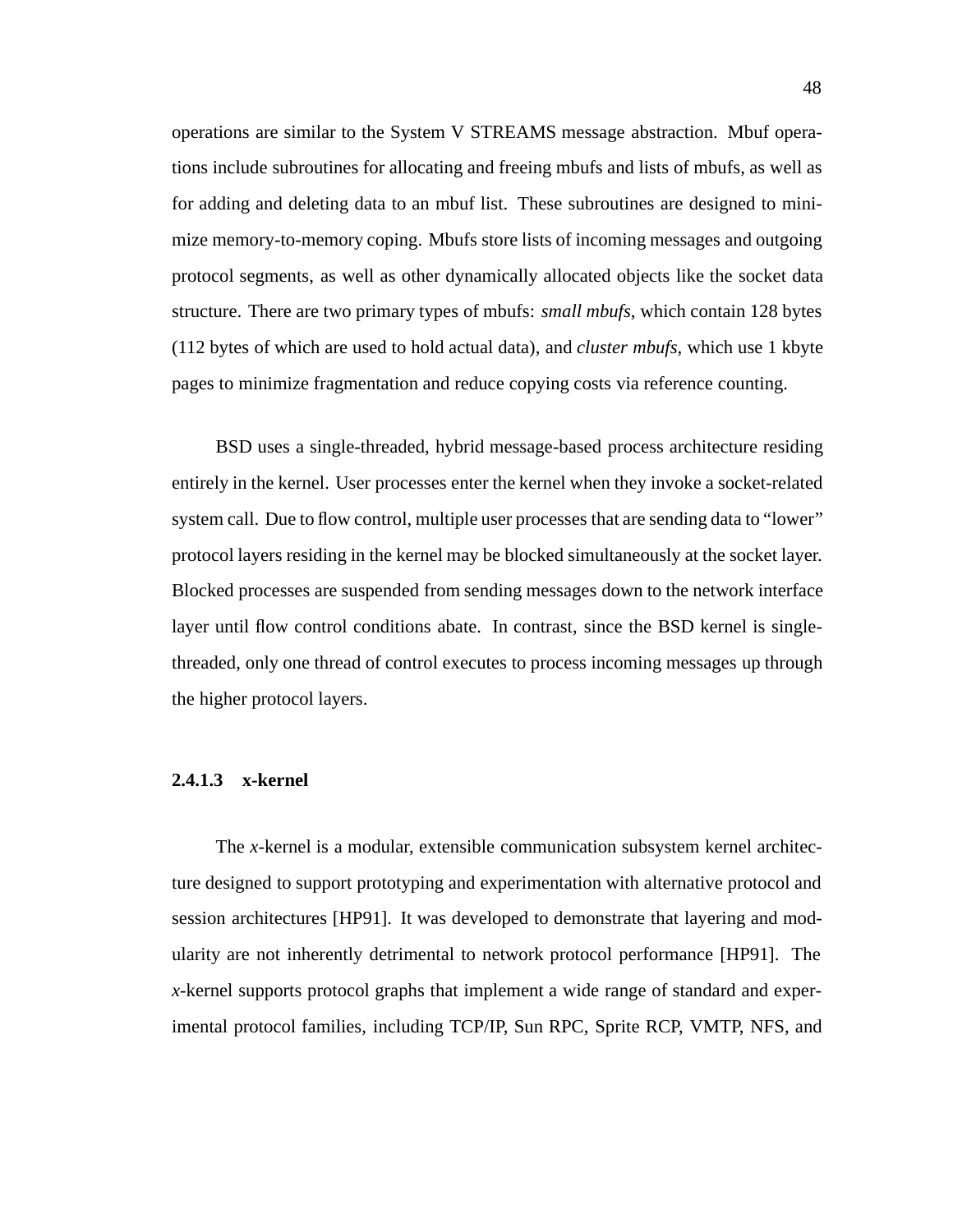| Process Architecture     | $(1)$ LWP, $(2)$ message-based                                     |
|--------------------------|--------------------------------------------------------------------|
| <b>VM</b> Remapping      | incoming/outgoing                                                  |
| <b>Event Management</b>  | $(1)$ relative, $(2)$ linked list                                  |
| <b>Message Buffering</b> | $(1)$ uniform, $(2)$ DAG-based                                     |
| Muxing/Demuxing          | $(1)$ synchronous, $(2)$ layered, $(3)$ hashing, $(4)$ single-item |
| <b>Flow Control</b>      | per-process                                                        |

Table 2.4: *x*-kernel Profile

Psync [PBS89]. Unlike BSD UNIX, whose protocol family architecture is characterized by a static, relatively monolithic protocol graph, the *x*-kernel supports dynamic, highly-layered protocol graphs. Table 2.4 illustrates the communication subsystem profile for the *x*-kernel.

The *x*-kernel's protocol family architecture provides highly uniform interfaces to its mechanisms, which manage three communication abstractions that comprise protocol graphs [HP91]: *protocol objects*, *session objects*, and *message objects*. These abstractions are supported by other reusable software components that include a *message manager* (an abstract data type that encapsulates messages exchanged between session and protocol objects), a *map manager* (used for demultiplexing incoming messages between adjacent protocols and sessions), and an *event manager*(based upon *timing wheels* [VL87] and used for timer-driven activities like TCP's adaptive retransmission algorithm). In addition, the *x*-kernel provides a standard library of *micro-protocols*. These are reusable, modular software components that implement mechanisms common to many protocols (such as include sliding window transmission and adaptive retransmission schemes, request-response RPC mechanisms, and a "blast" protocol that uses selective retransmission to reduce channel utilization [OP92]). The following paragraphs describe the *x*-kernel's primary software components: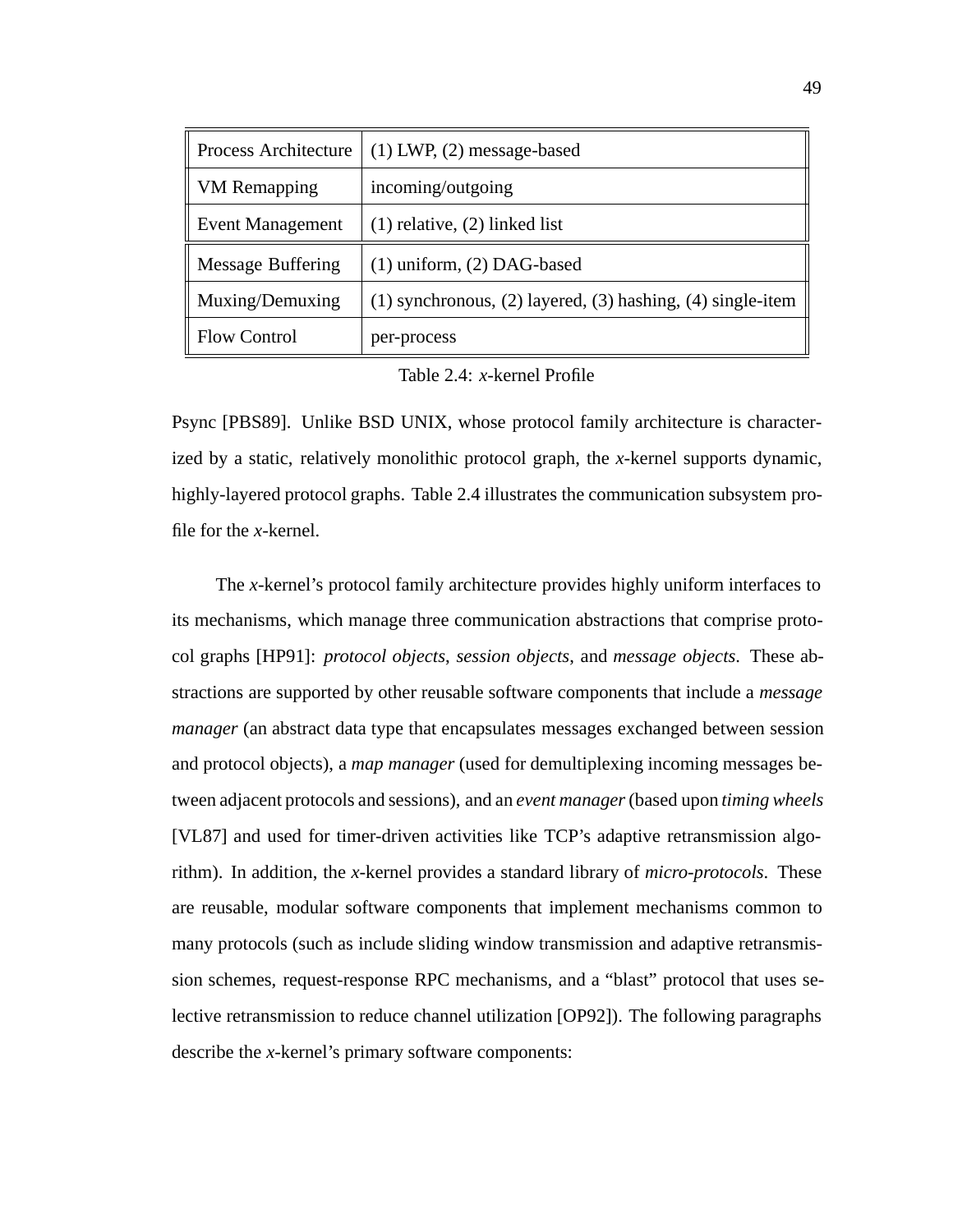**Protocol Objects:** Protocol objects are software abstractions that represent network protocols in the *x*-kernel. Protocol objects belong to one of two "realms," either the *asynchronous* realm (*e.g.,* TCP, IP, UDP) or the *synchronous* realm (*e.g.,* RPC). The *x*-kernel implements a protocol graph by combining one or more protocol objects. A protocol object contains a standard set of subroutines that provide uniform interfaces for two major services: (1) creating and destroying session objects (which maintain a network connection's context information) and (2) demultiplexing message objects up to the appropriate higher-layer session objects. The *x*-kernel uses its map manager abstraction to implement efficient demultiplexing. The map manager associates external identifiers (*e.g.,* TCP port numbers or IP addresses) with internal data structures (*e.g.,* session control blocks). It is implemented as a chained-hashing scheme with a singleitem cache.

 **Session Objects:** A session object maintains context information associated with a local end-point of a connection. For example, a session object stores the context information for an active TCP state machine. Protocol objects create and destroy session objects dynamically. When an application opens multiple connections, one or more session objects will be created within the appropriate protocol objects in a protocol graph. The *x*-kernel supports operations on session objects that involve "layer-to-layer" activities such as exchanging messages between higher-level and lower-level sessions. However, the *x*-kernel's protocol family architecture framework does not provide standard mechanisms for "end-to-end" session architecture activities such as connection management, error detection, or end-to-end flow control. A related project, Avoca, builds upon the basic *x*-kernel facilities to provide these end-to-end session services [OP92].

 **Message Objects:** Message objects encapsulate control and user data information that flows "upwards" or "downwards" through a graph of session and protocol objects.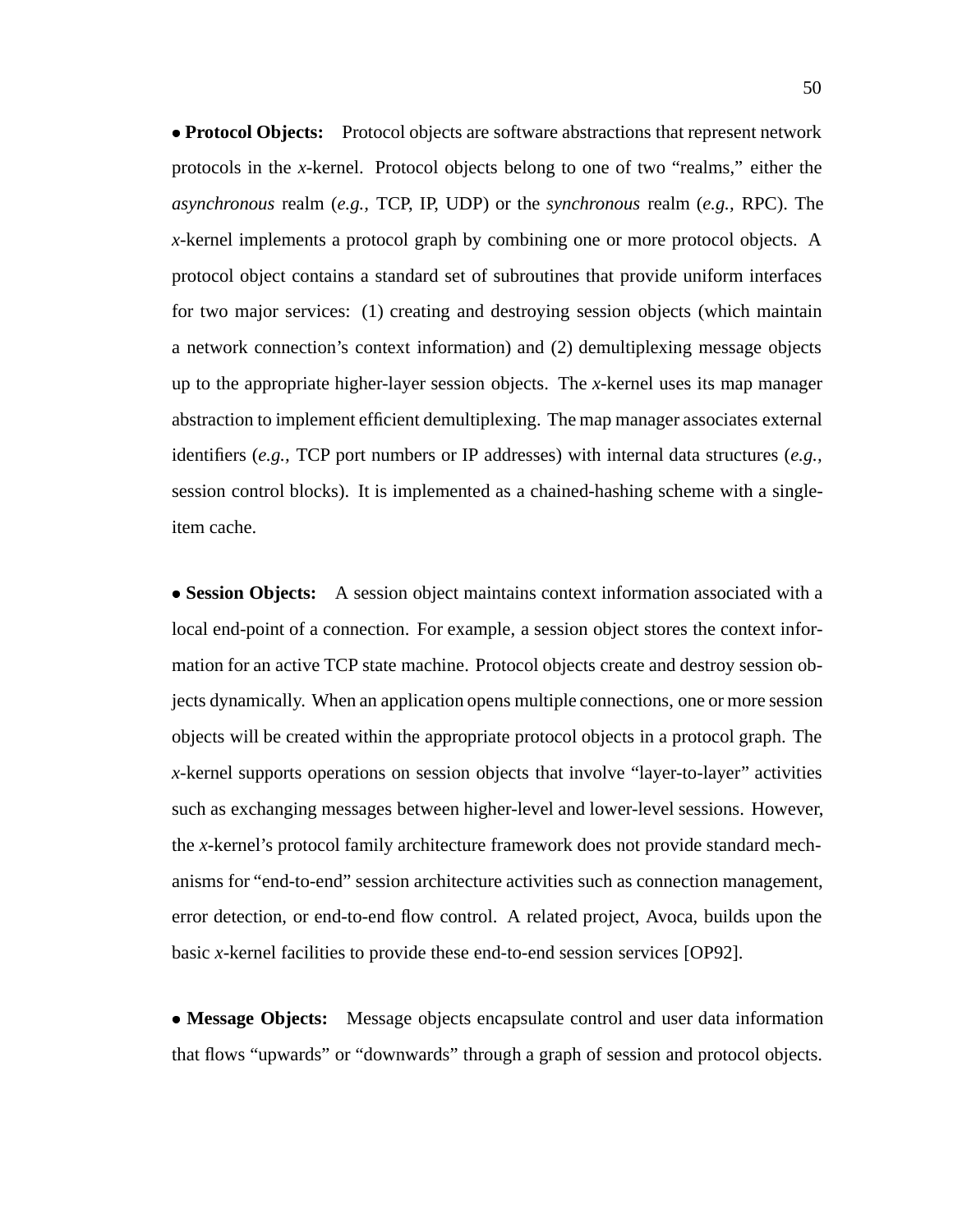In order to decrease memory-to-memory copying and to implement message operations efficiently, message objects are implemented using a "directed-acyclic-graph" (DAG) based data structure. This DAG-based scheme uses "lazy-evaluation" to avoid unnecessary data copying when passing messages between protocol layers [HMPT89]. It also stores message headers in a separate "header stack" and uses pointer arithmetic on this stack to reduce the cost of prepending or stripping message headers.

The *x*-kernel employs a "process-per-message" message-based process architecture that resides in either the OS kernel or in user-space. The kernel implementation maintains a pool of light-weight processes (LWPs). When a message arrives at a network interface, a separate LWP is dispatched from the pool to shepard the message upwards through the graph of protocol and session objects. In general, only one context switch is required to shepard a message through the protocol graph, regardless of the number of intervening protocol layers. The *x*-kernel also supports other context switch optimizations that (1) allow user processes to transform into kernel processes via system calls when sending message and (2) allow kernel processes to transform into user processes via upcalls when receiving messages [Cla85].

## **2.4.1.4 The Conduit Framework**

The Conduit framework provides the protocol family architecture, session architecture, and application interface for the Choices operating system [CRJ87]. Choices was developed to investigate the suitability of object-oriented techniques for designing and implementing OS kernel and networking mechanisms.<sup>4</sup> For example, the design of ZOOT (the Choices TCP/IP implementation) uses object-oriented language constructs

<sup>4</sup>Choices and the Conduitframework are written using C++. All the other surveyed systems are written in C.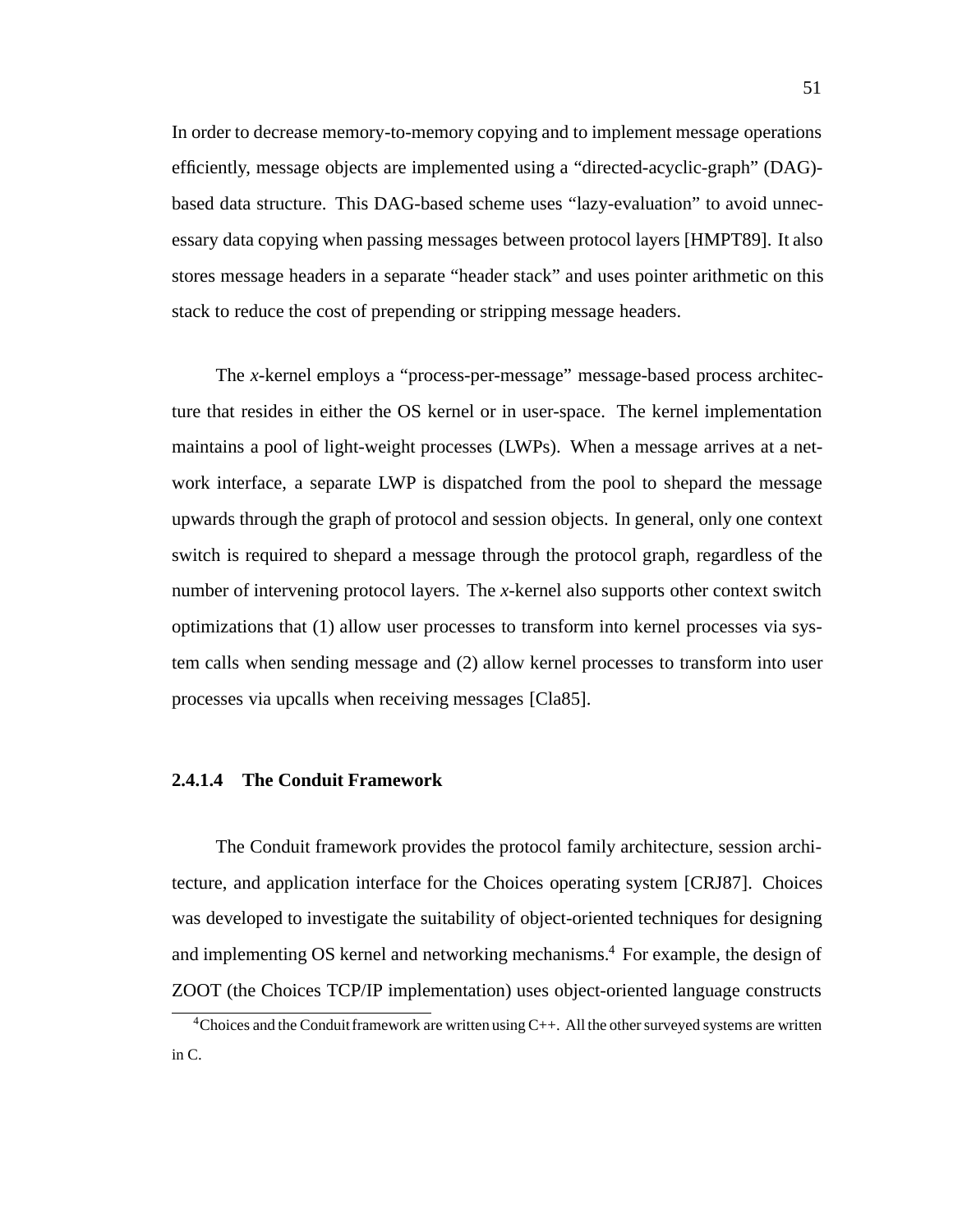| Process Architecture     | $(1)$ LWP, $(2)$ hybrid (process-per-buffer) |
|--------------------------|----------------------------------------------|
| <b>VM</b> Remapping      | none                                         |
| <b>Event Management</b>  | ND                                           |
| <b>Message Buffering</b> | $(1)$ uniform, $(2)$ list-based              |
| Muxing/Demuxing          | $(1)$ ND, $(2)$ layered, $(3)$ ND, $(4)$ ND  |
| <b>Flow Control</b>      | ND                                           |

Table 2.5: Conduit Profile

and design methods such as inheritance, dynamic binding, and delegation [ZJ91] to implement the TCP state machine in a highly modular fashion. Together, Choices and the Conduit framework provide a general-purpose communication subsystem. Table 2.5 illustrates the communication subsystem profile for the Choices Conduit framework. In the discussion below, the term "Conduit framework" refers to the overall communication subsystem, whereas a "Conduit" corresponds to an abstract data type used to construct and coordinate various network protocols.

The three major components in the Conduit framework are: Conduits, Conduit Messages, and Conduit Addresses. A Conduit is a bi-directional communication abstraction, similar to a System V STREAM module. It exports operations that allow Conduits (1) to link together and (2) to exchange messages with adjacently linked Conduits. Conduit Messages are typed objects exchanged between adjacent Conduits in a protocol graph. Conduit Addresses are utilized by Conduits to determine where to deliver Conduit Messages. All three components are described in the following paragraphs:

 **The Conduit Base Class and Subclasses:** A Conduit provides the basis for implementing many types of network protocols including connectionless (*e.g.,* Ethernet,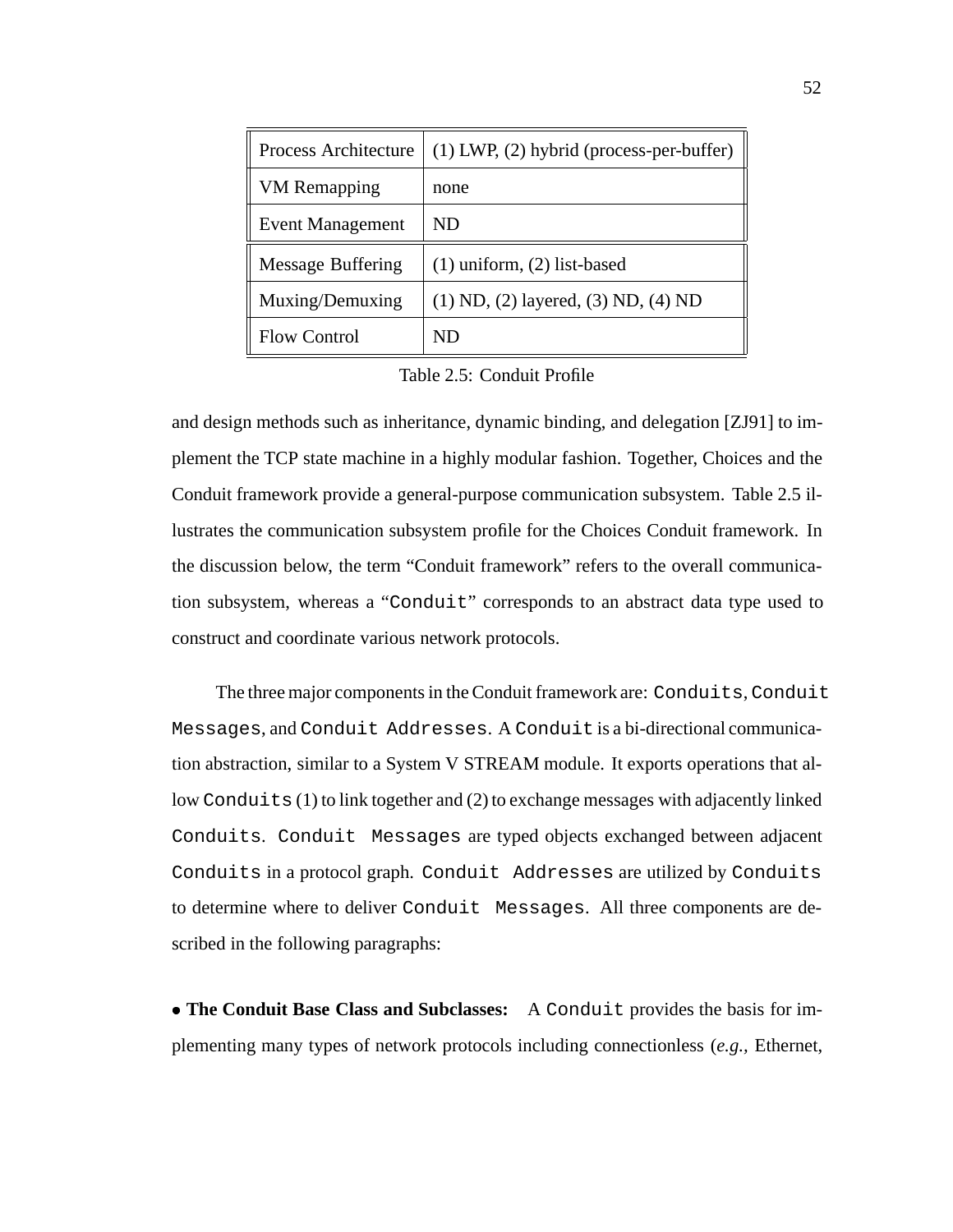IP, ICMP, and UDP), connection-oriented (*e.g.,* TCP and TP4), and request-response (*e.g.,* RPC and NFS) protocols. It is represented as a C++ base class that provides two types of operations that are inherited and/or redefined by derived subclasses. One type of operation composes protocol graphs by connecting and disconnecting Conduits instances. The other type of operation inserts messages into the "top" and/or "bottom" of a Conduit. Each Conduit has two ends for processing data and control messages: the top end corresponds to messages flowing *down* from an application; the bottom end corresponds to messages flowing *up* from a network interface.

The Conduit framework uses C++ mechanisms such as inheritance and dynamic binding to express the commonality between the Conduit base class and its various subclasses. These subclasses represent *specializations* of abstract network protocol classes that provide *Virtual Circuit* and *Datagram* services. For instance, the Virtual Circuit Conduit and Datagram Conduit are standard Conduit framework subclasses. Both subclasses export the "connect, disconnect, and message insertion" mechanisms inherited from the Conduit base class. In addition, they also extend the base class interface by supplying operations that implement their particular mechanisms. A Virtual Circuit Conduit provides an interface for managing end-toend "sliding window" flow control. It also specifies other properities associated with virtual circuit protocols such as reliable, in-order, unduplicated data delivery. These two subclasses are themselves used as base classes for further specializations such as the TCP Conduit and Ethernet Conduit subclasses, respectively.

 **Conduit Messages:** All messages that flow between Conduits have a particular type. This type indicates the contents of a message (*e.g.,* its header and data format)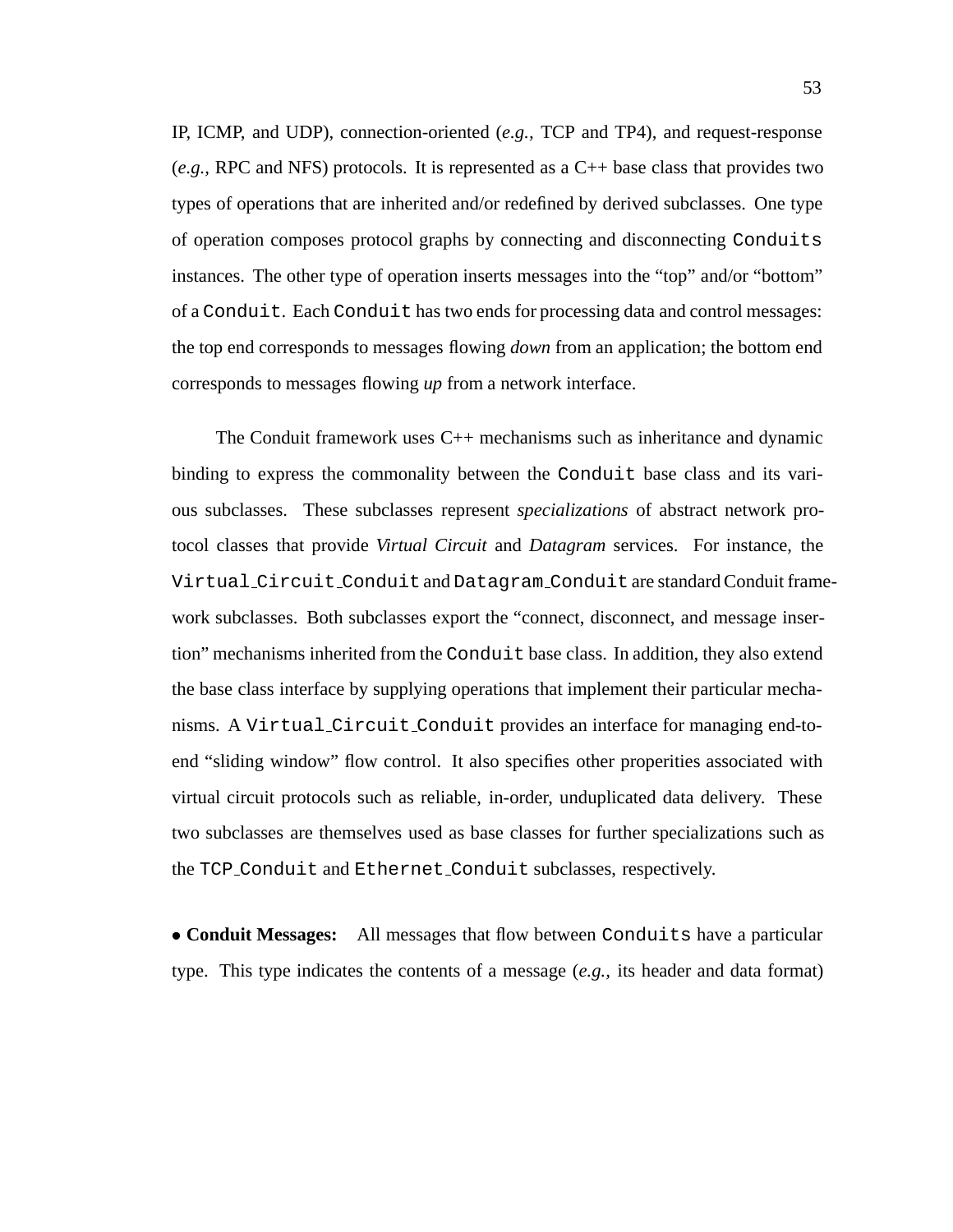and specifies the operations that may be performed on the message. Messages are derived from a C++ base class that provides the foundation for subsequent inherited subclasses. Different message subclasses are associated with the different Conduit subclasses that represent different network protocols. For example, the IP Message and TCP Message subclasses correspond to the IP Conduits and TCP Conduits, respectively. Conduit Message subclasses may also encapsulate other messages. For instance, an IP message may contain a TCP, UDP, or ICMP message in its data portion.

 **Conduit Addresses:** Conduit Addresses indicate where to deliver Conduit Messages. The three main types of Conduit Addresses are *explicit*, *implicit*, and *embedded*. Explicit addresses identify entities that have a "well-known" format (such as IP addresses). Implicit addresses, on the other hand, are "keys" that identify particular session control blocks associated with active network connections. For example, a socket descriptor in BSD UNIX is an implicit address that references a session control block. Finally, an embedded address is an explicit address that forms part of a message header. For example, the fixed-length, 14 byte Ethernet headers are represented as embedded addresses since passing a separate explicit address object is neither time nor space efficient.

The Conduit framework is implemented in user-space and the relationship of processes to Conduits and Conduit Messages is a hybrid between message-based and task-based process architectures. Messages are escorted through the Conduit framework protocol graph via "walker-processes," which are similar to the *x*-kernel "processper-message" mechanism. Depending on certain conditions, a walker process escorts outgoing messages most of the way up or down a protocol graph. However, when a message crosses an address space boundary or must be stored in a buffer due to flow control, it remains there until it is moved to an adjacent Conduit. This movement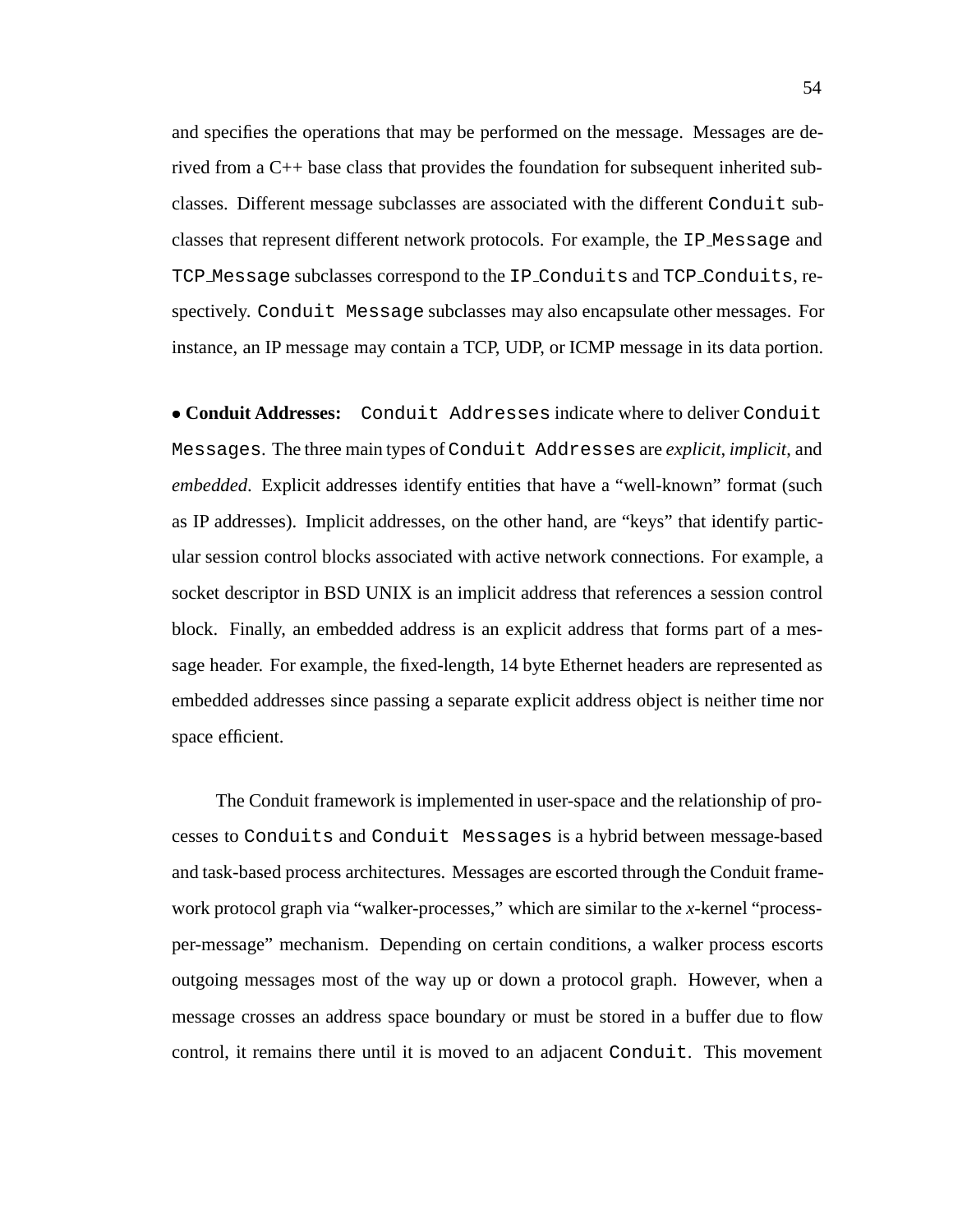may result from either (1) a daemon process residing in the Conduit that buffered the message or (2) another process that knows how to retrieve the message from the flow control buffer. In general, the number of processes required to escort a message through the chain of Conduits corresponds to the number of flow control buffers between the application and network interface layer.

#### **2.4.2 Communication Subsystem Comparisons**

This section compares and contrasts the four surveyed communication subsystems using the taxonomy dimensions and alternatives presented in Table 2.1. Section 2.4.2.1 focuses on the kernel architecture dimensions described in Section 2.3.1 and Section 2.4.2.2 focuses on the protocol family architecture dimensions described in Section 2.3.2.

#### **2.4.2.1 Comparison of Kernel Architecture Dimensions**

 **The Process Architecture Dimension:** The surveyed communication subsystems exhibit a range of process architectures. The conventional System V STREAMS implementation uses a variant of the task-based process architecture known as a "processper-module" approach. However, as described in Section 2.4.1.1, the standard System V STREAMS approach does not associate a heavy-weight OS process per module in an effort to reduce context switching overhead and minimize kernel state information required for process management.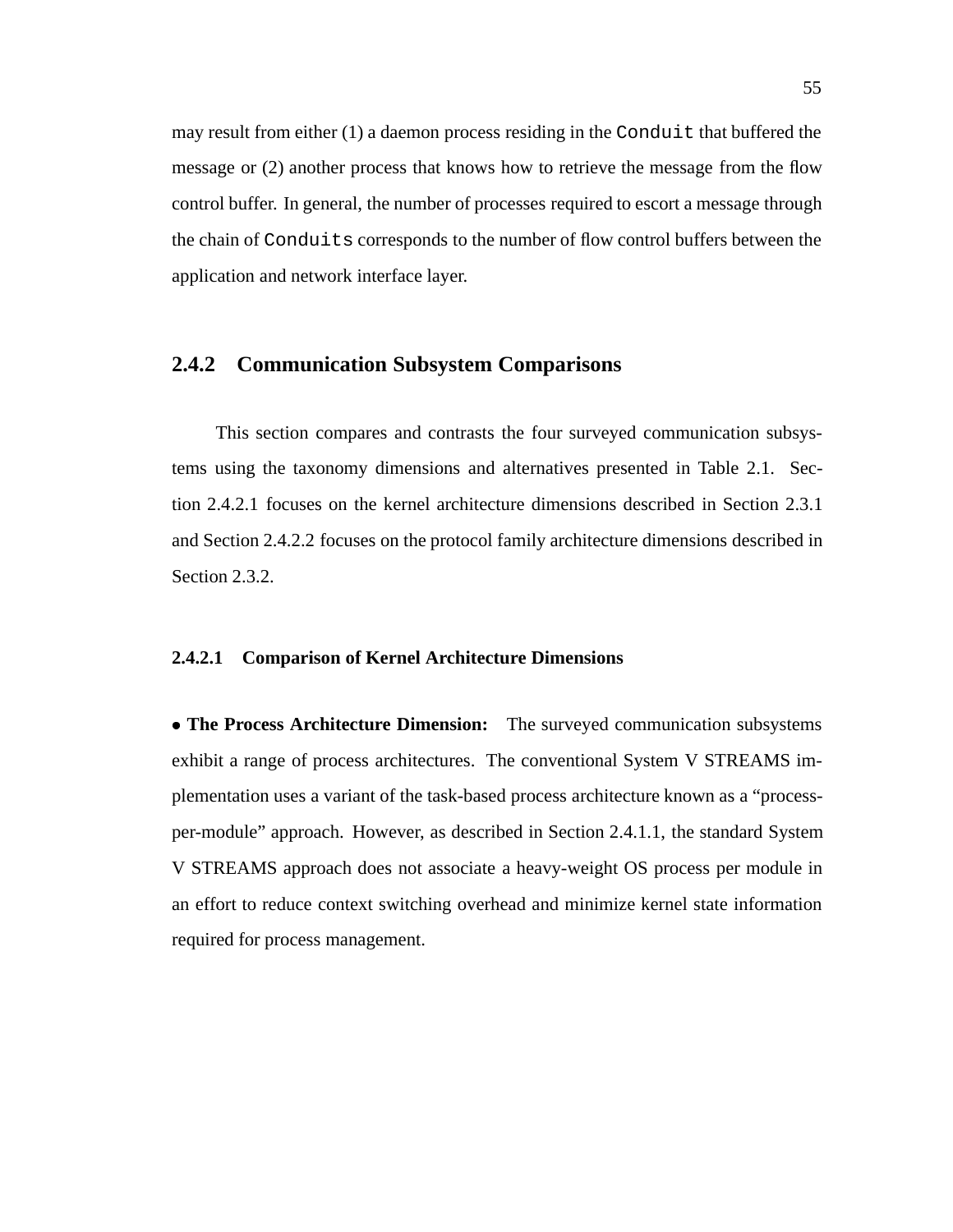The *x*-kernel and BSD UNIX utilize variants of a message-based process architecture. The *x*-kernel supports highly-layered protocol graphs that use a "process-permessage" approach that is tuned to avoid excessive context switching and IPC overhead. BSD UNIX uses a message-based approach that behaves differently depending on whether messages are flowing "up" or "down" through a protocol graph. For example, BSD allows multiple processes into the kernel for outgoing messages, but permits only one process to handle incoming messages.

The Conduit framework uses a "process-per-buffer" approach, which is a hybrid between "process-per-message" and "process-per-module." Each Conduit containing a flow control buffer may be associated with a separate light-weight process.

 **The Virtual Memory Remapping Dimension:** Recent versions of *x*-kernel provide virtual memory remapping [HMPT89] for transferring messages between application process and the kernel. The Conduit framework, System V STREAMS and BSD UNIX, on the other hand, do not generally provide this support.

 **The Event Management Dimension:** BSD UNIX stores pointers to subroutines in a *linked-list callout queue*. These preregistered subroutines are called when a timer expires. System V, on the other hand, maintains a *heap-based callout table*, rather than a sorted list or array. The heap-based implementation outperforms the linked-list approach under heavy loads [BL88]. The *x*-kernel uses *timing wheels* [VL87] instead of callout lists or heaps.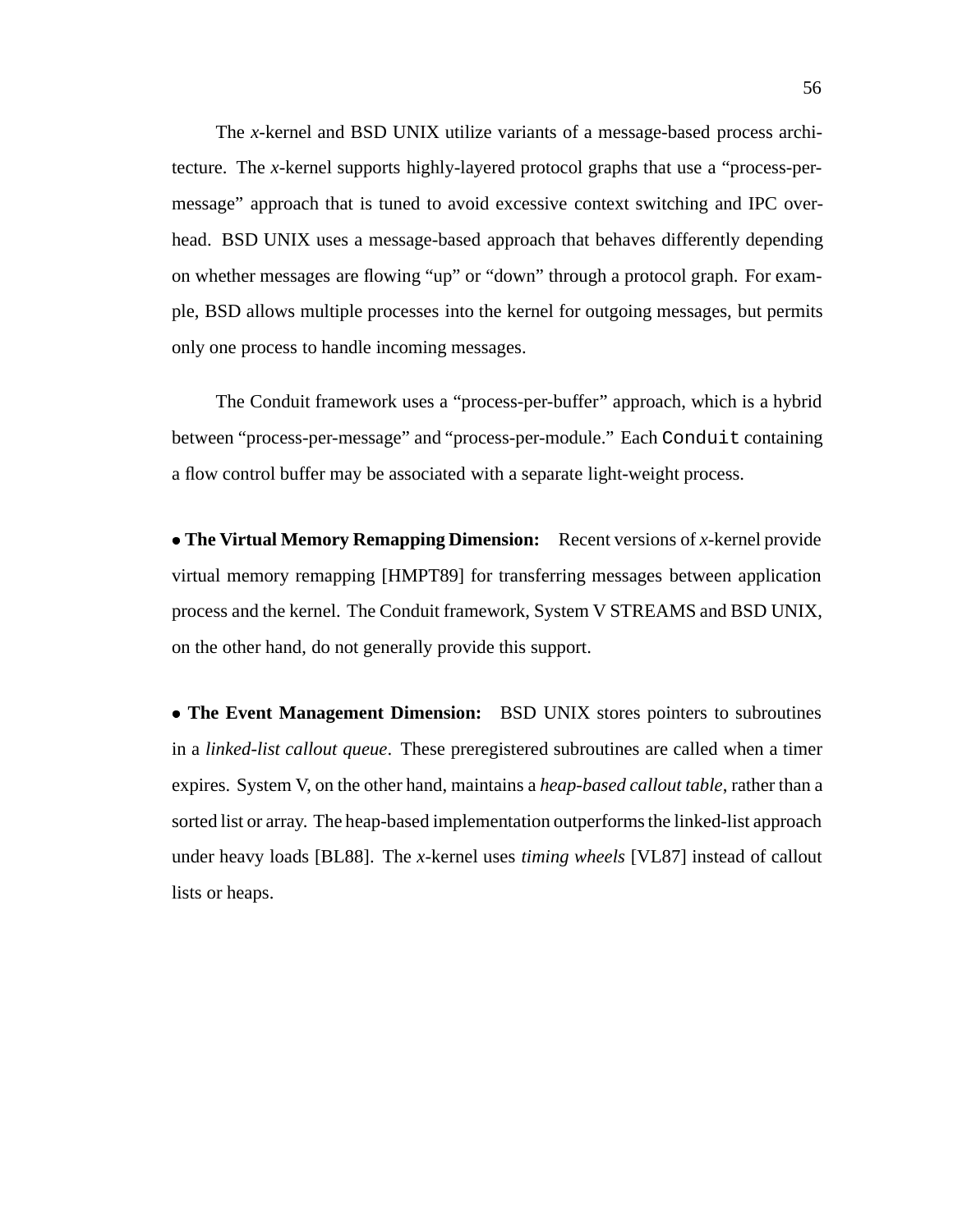#### **2.4.2.2 Comparison of Protocol Family Architecture Dimensions**

Compared with the other surveyed communication subsystems, the *x*-kernel is generally more comprehensive in supplying the interfaces and mechanisms for its protocol family architecture components. For example, it provides uniform interfaces for operations that manage the protocol, session, and message objects comprising its highlylayered protocol graphs. In addition, it also specifies mechanisms for event management and multiplexing and demultiplexing activities. System V STREAMS specifies interfaces for the primary STREAM components, along with certain operations involving layer-to-layer flow control. BSD UNIX and the Conduit framework, on the other hand, do not systematically specify the session, demultiplexing, and flow control mechanisms in their protocol family architecture.

 **The Message Management Dimension:** Both System V STREAMS messages and BSD mbufs use a linear-list-based approach. In contrast, the *x*-kernel uses a DAG-based approach that separates messages into "header stacks" and "data graphs." The *x*-kernel uses this more complex DAG-based message manager to handle certain requirements of highly-layered protocol graphs (such as minimizing the amount of memory-to-memory copying between protocol layers).

 **The Multiplexing and Demultiplexing Dimension:** The four surveyed communication subsystems possess a wide range of multiplexing and demultiplexing strategies. The *x*-kernel provides the most systematic support for these operations. It provides a *map manager* that uses a hash table mechanism with a single-item cache. The other communication subsystems provide less systematic and non-uniform mechanisms.

In particular, System V STREAMS and the Conduit framework do not define a standard multiplexing and demultiplexing interface. Moreover, for outgoing messages,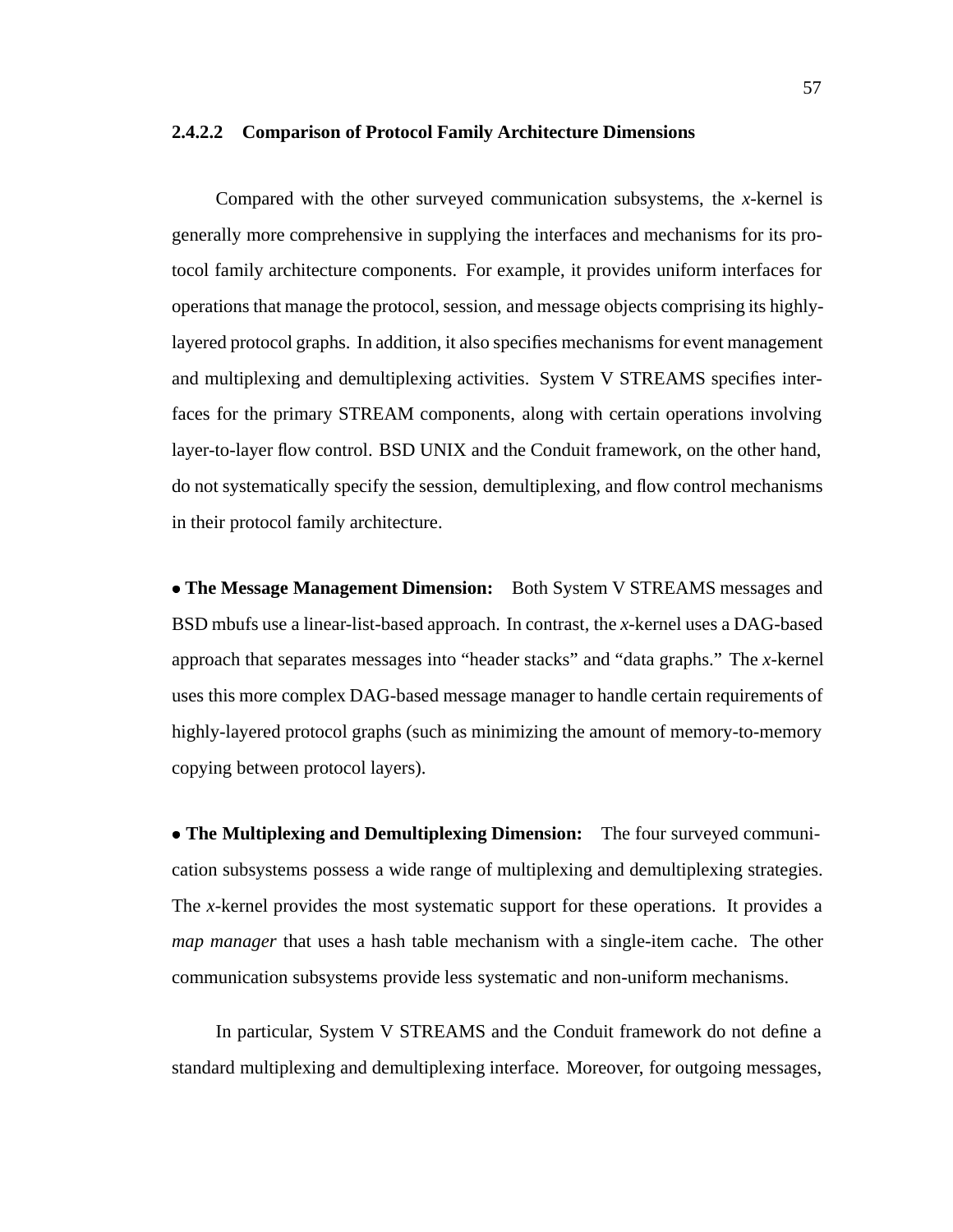the Conduit framework involves an extra multiplexing operation compared to the *x*kernel scheme. In the *x*-kernel, a single operation transfers outgoing messages from a higher-layer session object down to lower-layer session object. A Conduit, on the other hand, requires two operations to send a message: (1) it locates the appropriate session connection descriptor associated with the lower-level Conduit and (2) then passes the message down to that associated Conduit.

The BSD UNIX multiplexing and demultiplexing mechanisms differ depending on which protocol component and protocol family are involved. For instance, its IP implementation uses the 8-bit IP message type-of-service field to index into an array containing 256 entries that correspond to higher-layer protocol control structures. On the other hand, its TCP implementation uses sequential search with a one-item cache to demultiplex incoming messages to the appropriate connection session. As described in Section 2.3.2.2, this implementation is inefficient when application data arrival patterns do not form message-trains [MD91].

 **The Layer-to-Layer Flow Control Dimension:** With the exception of System V STREAMS, the surveyed communication subsystems do not provide uniform layerto-layer flow control mechanisms. Each STREAM module contains high- and lowwatermarks that manage flow control between adjacent modules. Downstream flow control operates from the "bottom up." If all STREAM modules on a Stream cooperate, it is possible to control the amount and the rate of messages by exerting "back-pressure" up a stack of STREAM modules to a user process. For example, if the network becomes too congested to accept new messages (or if messages are being sent by a process faster than they are transmitted), STREAM driver queues fill up first. If messages continue flowing from upstream modules, the first module above the driver that has a service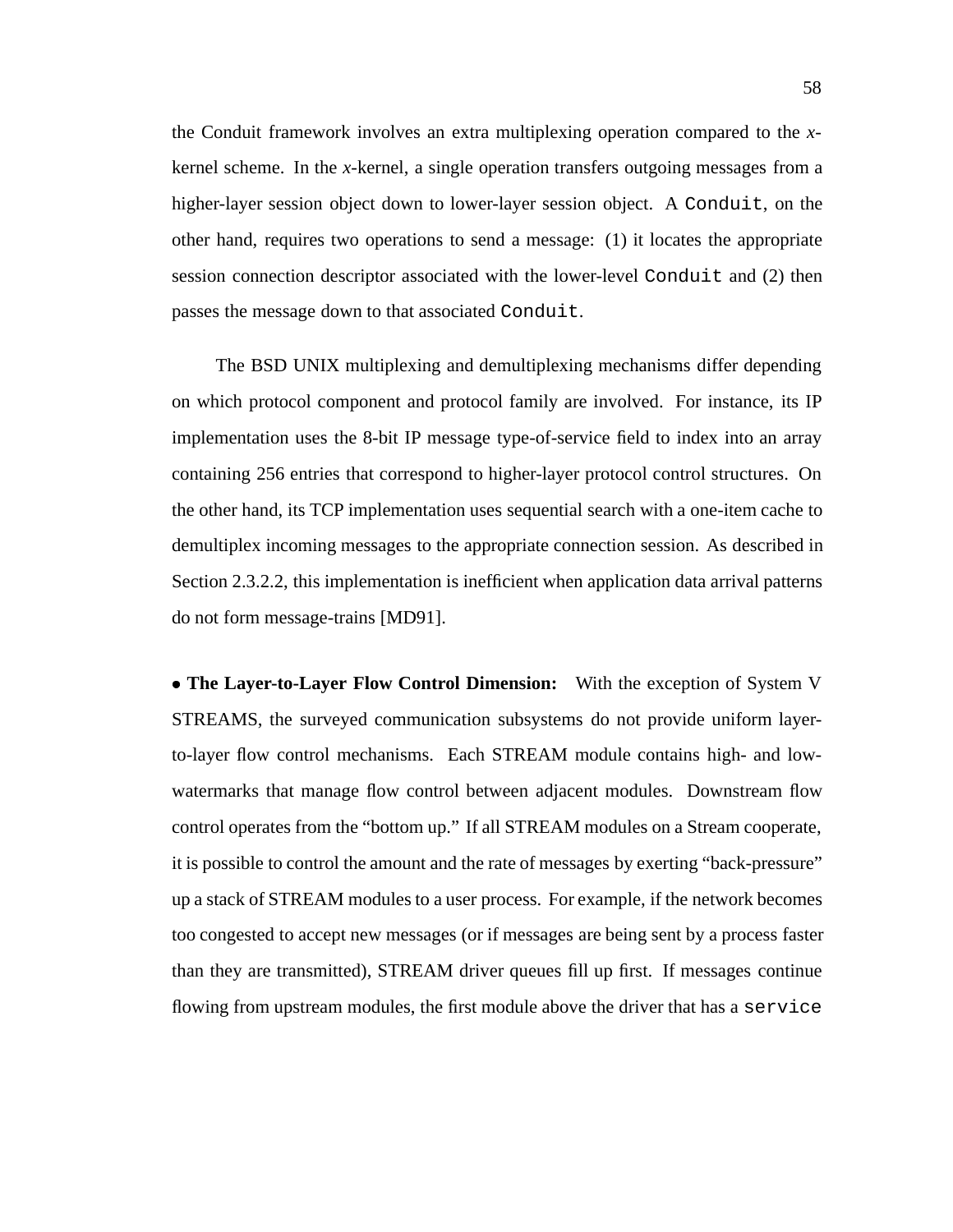subroutine will fill up next. This back-pressure potentially propagates all the way up to the STREAM head, which then blocks the user process.

In BSD UNIX, flow control occurs at several locations in the protocol family architecture. The socket level flow control mechanism uses the high- and low-watermarks stored in the socket data structure. If a process tries to send more data than is allowed by a socket's highwater mark, the BSD kernel puts the process to sleep. Unlike System V, however, BSD UNIX has no standard mechanism for applying back-pressure between protocol components such as TCP and IP. At the network interface layer, queues are used to buffer messages between the network adapters and the lowest-level protocol (*e.g.,* IP, IDP, or CLNP). The queues have a maximum length that serves as a simple form of flow control. Subsequent incoming messages are dropped if these queues become full.

The *x*-kernel and the Conduit framework provide less systematic flow control support. The *x*-kernel uses a coarse-grained, per-process flow control by discarding incoming messages if there are no light-weight processes available to shepard them up the protocol graph. The Conduit framework does not provide a standard mechanism to manage flow control between modules in a given stack of Conduits. Each Conduit passes a message up or down to its neighbor. If the neighbor is unable to accept the message, the operation either blocks or returns an error code (in which case the caller may either discard the message or retain it for subsequent retransmission). This approach allows each Conduit to determine whether it is a "message-discarding" entity or a "patiently-blocking" entity.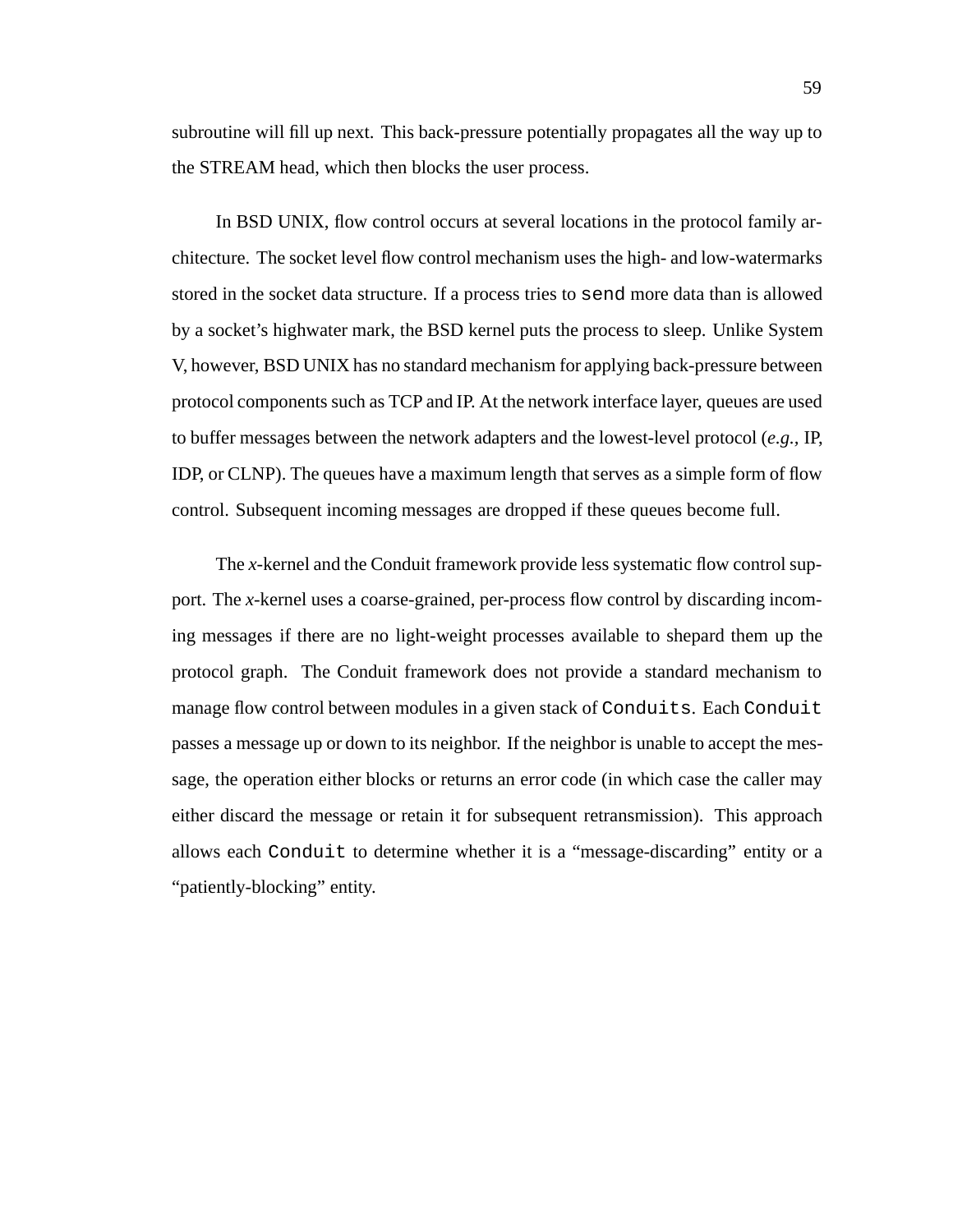### **2.5 Summary**

This chapter examines the major levels of software mechanisms in the communication subsystem architecture. A taxonomy of six communication subsystem mechanisms is presented and used to compare different design alternatives found in four existing commercial and experimental operating systems. Based upon our experience with communication subsystems, combined with our survey of research literature and existing systems, we view the following as important open research issues pertinent to the development of communication subsystem architectures:

- Which communication subsystem levels (*e.g.,* application interface, session architecture, protocol family architecture, kernel architecture) incur the most communication performance overhead?
- Which choices from among the taxonomy dimensions and alternatives improve the overall communication performance? For example, which process architectures result in the highest performance? Likewise, what combinations of application requirements and network characteristics are most suitable for different communication subsystem profiles?
- How will the performance bottlenecks shift as the boundary between hardware and software changes? For instance, the high cost of message management operations such as fragmentation and reassembly may be greatly reduced if they are performed in hardware, as proposed for ATM.
- Which communication subsystem profiles are best suited for multimedia applications running in high-performance network environments? Moreover, what are the appropriate design strategies and implementation techniques required to provide *integrated* support for multimedia applications that run on general-purpose workstation operating systems?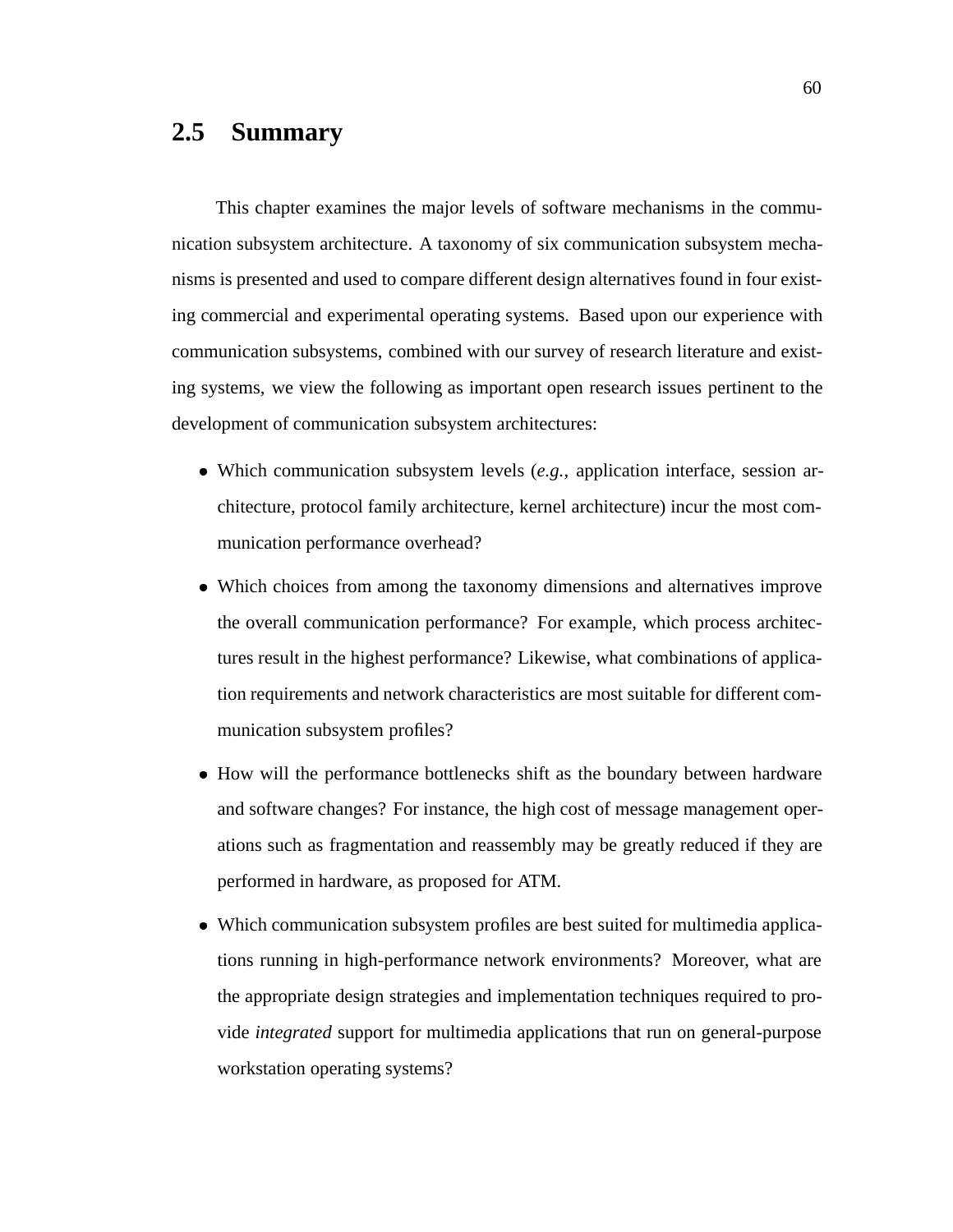This chapter attempts to clarify the essential issues and relationships that arise when developing high-performance communication subsystem architectures. Subsequent chapters discuss performance experiments conducted using an object-oriented framework called the ADAPTIVE Service eXecutive (ASX). The ASX framework supports experimentation with different process architectures for parallelizing high-performance communication subsystem.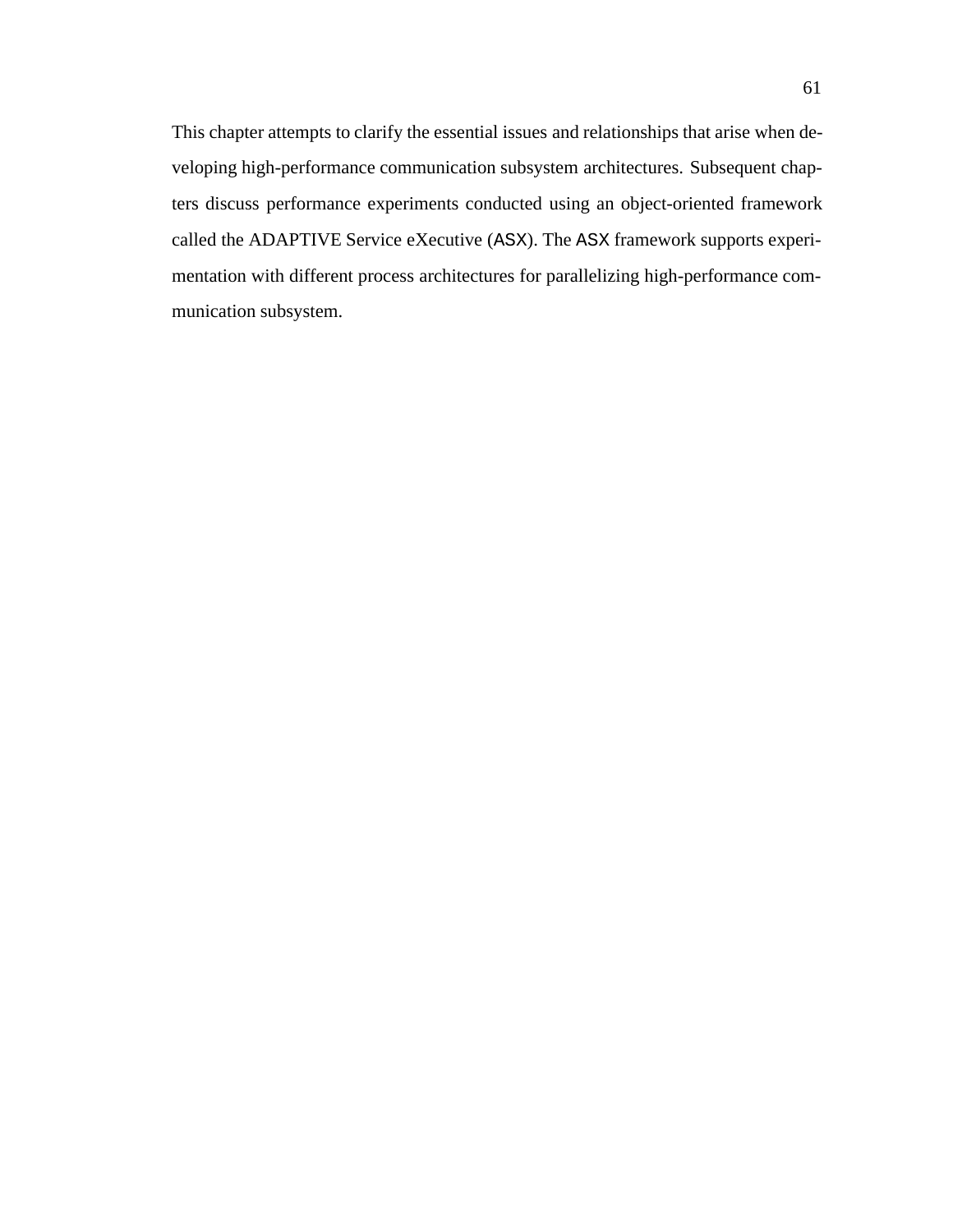## **Chapter 3**

# **The ADAPTIVE Service eXecutive Framework**

## **3.1 Introduction**

Developing extensible, robust, and efficient distributed communication systems is a complex task. To help alleviate this complexity, we have developed the ADAPTIVE Service eXecutive (ASX) framework. ASX is an object-oriented framework composed of automated tools and reusable components that simplify the development, configuration, and reconfiguration, and testing protocol stacks within communication subsystems. The ASX framework has also been used to develop distributed applications in a heterogeneous environment [SS94b, SS94a]. These applications may be configured to contain multiple network services that execute concurrently in one or more processes or threads. Furthermore, the services in these applications may be updated and extended without modifying, recompiling, relinking, or restarting the applications at run-time. This chapter describes the object-oriented architecture of the ASX framework.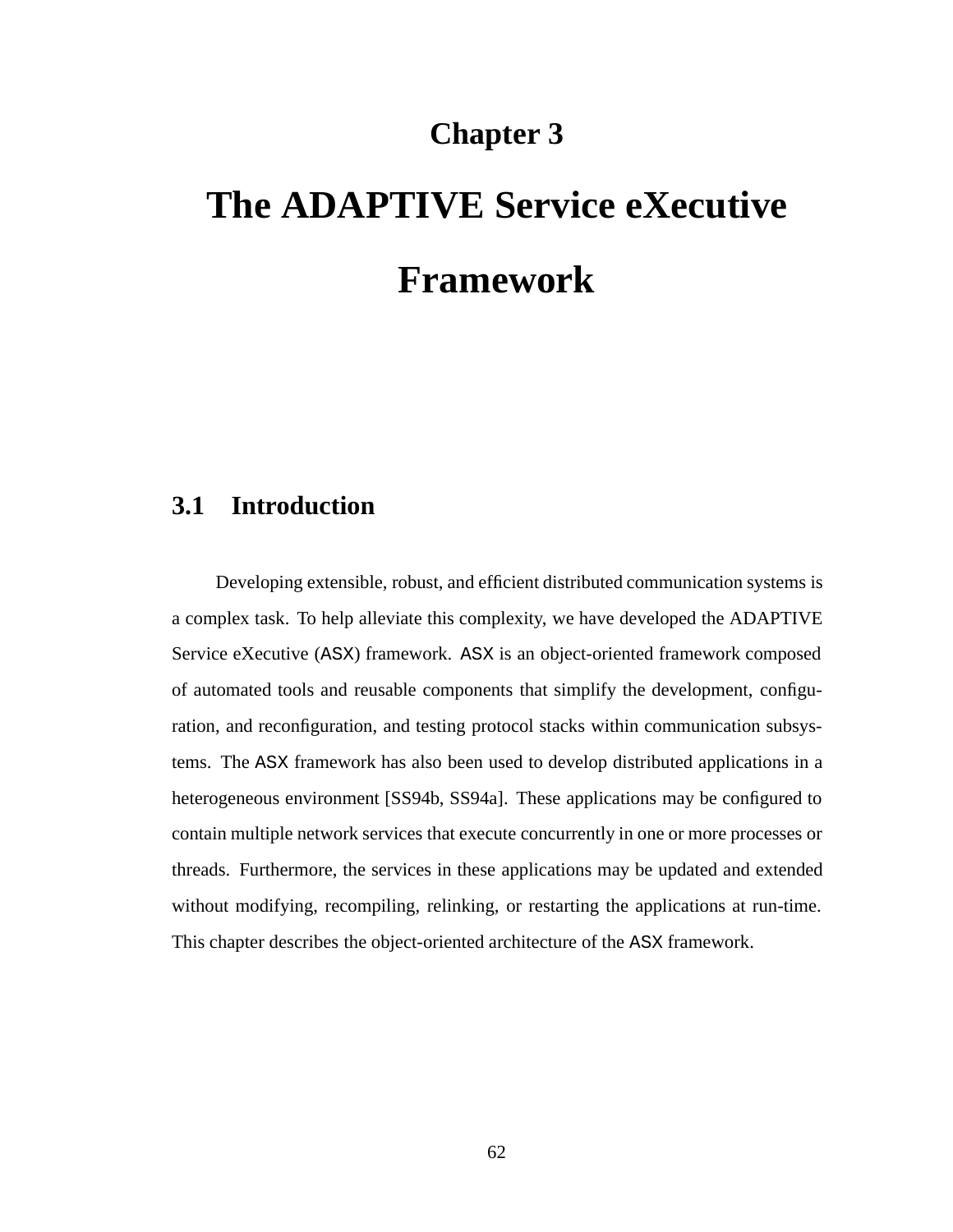## **3.2 Object-Oriented Frameworks**

Object-oriented frameworks help to alleviate the complexity associated with developing, configuring, and reconfiguring distributed application services. A framework is an integrated collection of software components that collaborate to produce a reusable architecture for a family of related applications [JF88]. Object-oriented frameworks are becoming increasingly popular as a means to simplify and automate the development and configuration of complex applications in domains such as graphical user interfaces [LC87, WGM88], databases [BO92], operating system kernels [CRJ87], and communication subsystems [Zwe90, SS94c].

The components in a framework typically include *classes* (such as message managers and timer-based event managers, and connection maps [HP91]), *class hierarchies* (such as an inheritance lattice of mechanisms for local and remote interprocess communication [Sch92]), *class categories* (such as a family of concurrency mechanisms [SS94c]), and *objects* (such as an event demultiplexer [Sch95]).

As shown in Figure 3.1, frameworks are distinguished from conventional class libraries in the following ways:

- The components constituting a framework are integrated together to address a particular problem domain [Sch94a]. In contrast, class library components are often developed to be domain independent. Domain-independent components include class libraries containing mathematical functions and abstract data type components (such as classes for complex numbers, arrays, bitsets, etc.).
- Complete communication systems may be formed by inheriting from and/or customizing existing framework components, rather than invoking methods on objects provided in a class library. Inheritance enables the features of a framework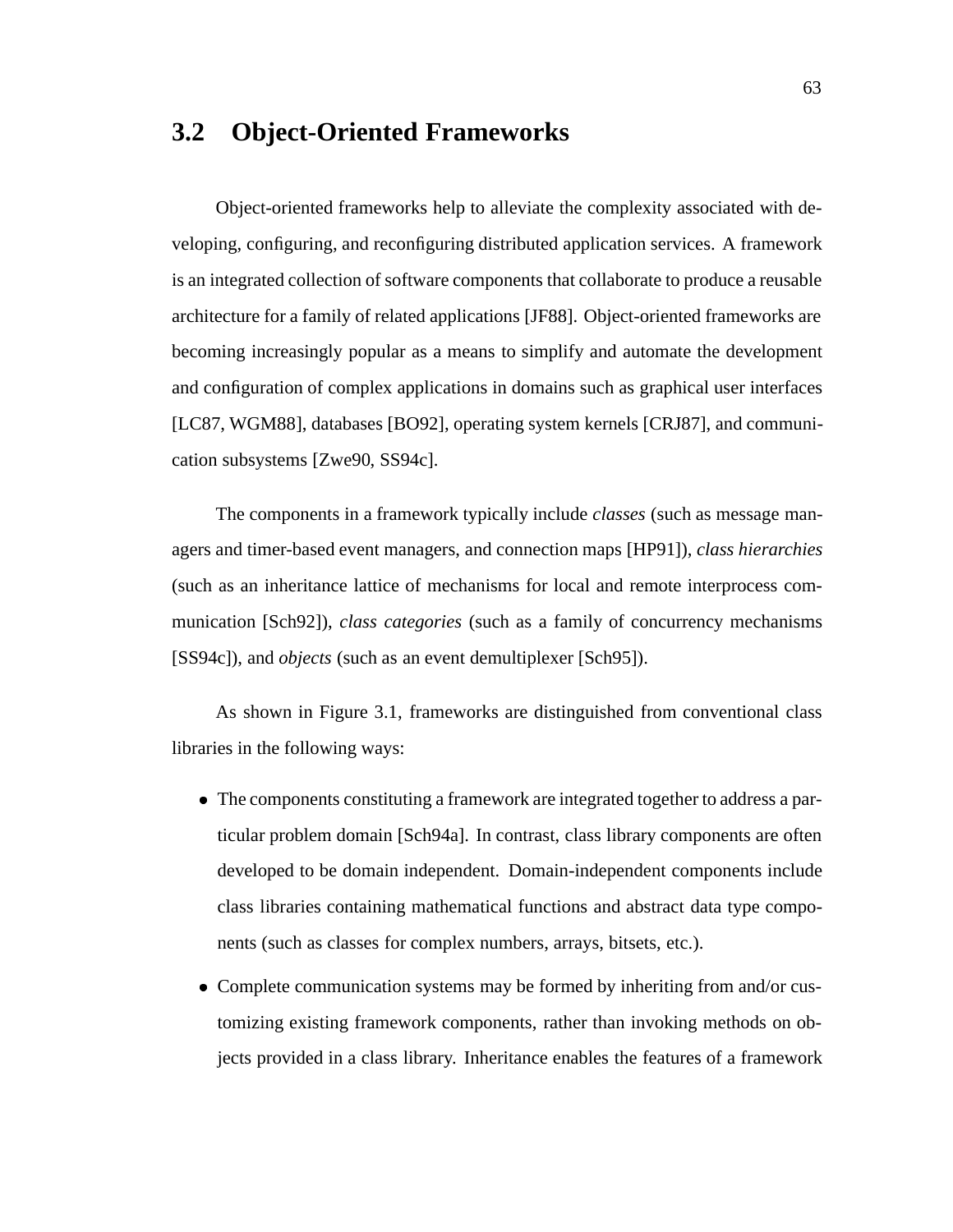

Figure 3.1: Class Libraries vs. Frameworks

class to be shared automatically by its descendant classes. It also allows the framework to be extended transparently without affecting the original code. Developers often interact with an application framework by inheriting basic functionality from its existing scaffolding and overriding certain virtual methods to perform application-specific processing.

• At run-time, the framework is usually responsible for managing the event-loop(s) that provide the default flow of control within an application. The framework determines which set of framework-specific and application-specific methods to invoke in response to external events (such as messages arriving on communication ports).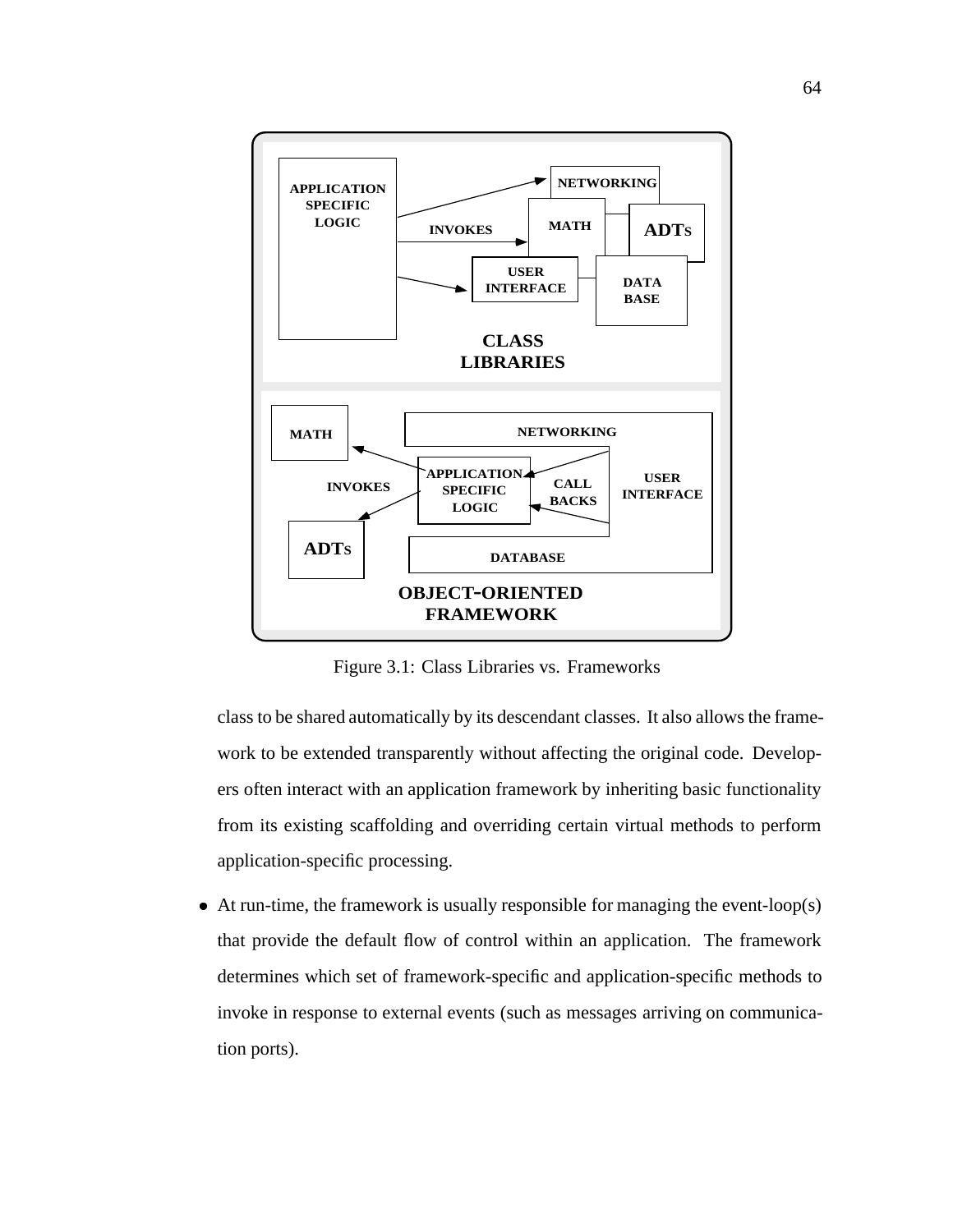

Figure 3.2: Class Categories in the ASX Framework

 By integrating application-specific and application-independent components, frameworks enable larger-scale reuse of software, compared to reusing individual classes and stand-alone functions.

## **3.3 The Object-Oriented Architectures of the** ASX **Framework**

After prototyping a number of alternative designs, we identified and implemented the class categories illustrated in Figure 3.2. A class category is a collection of components that collaborate to provide a set of related services. A distributed communication system (such as a protocol stack) may be configured by combining components in each of the following class categories via C++ language features such as inheritance, object composition, and template instantiation:

 Stream class category – Components in this category are responsible for coordinating the installation-time and run-time configuration of *Stream*s, which are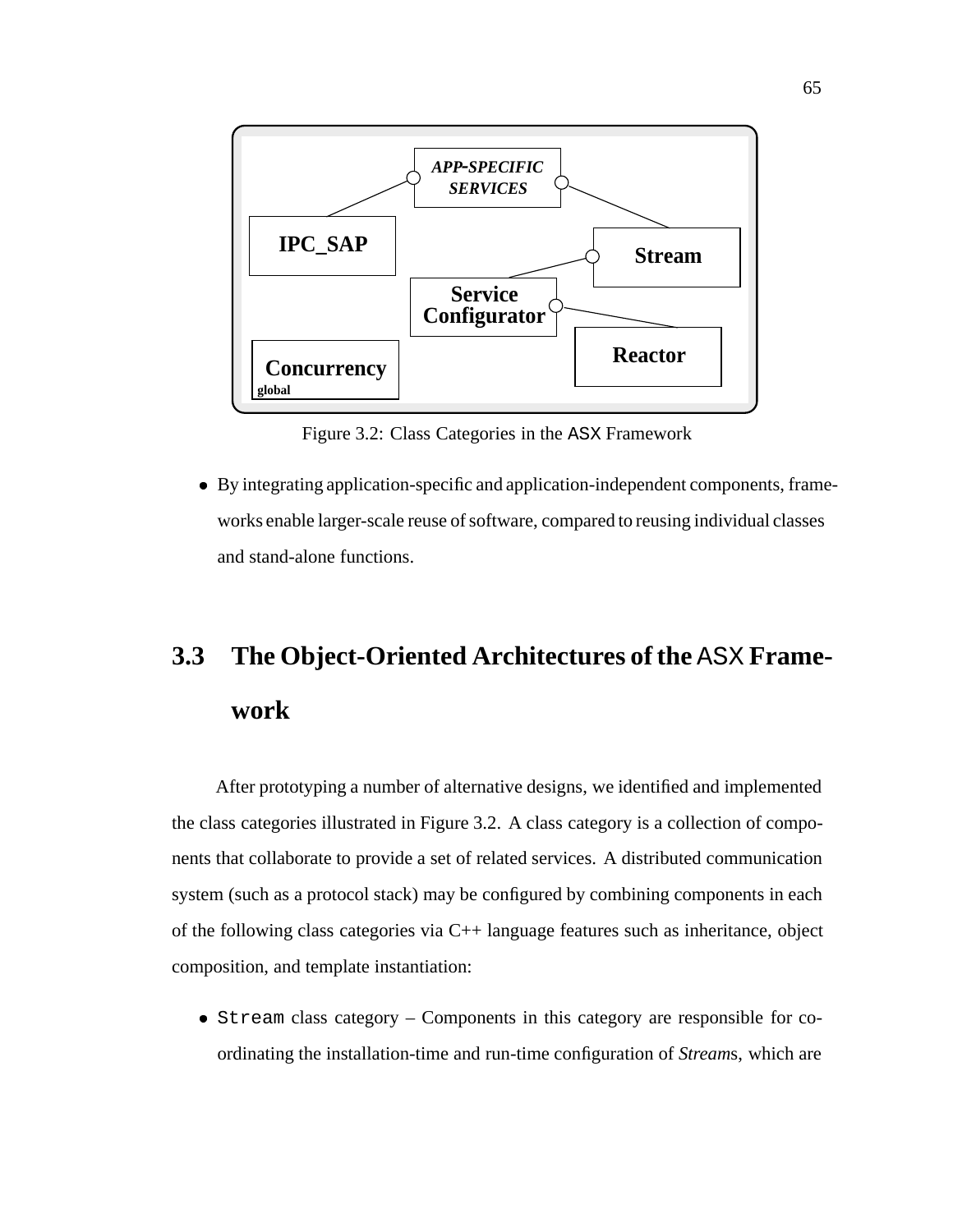collections of hierarchically-related protocol tasks that are composed to form communication protocol stacks [SS95a].

- The Reactor class category These components are responsible for *demultiplexing* temporal events generated by a timer-driven callout queue, I/O events received on communication ports, and signal-based events [Sch95, Sch93b, Sch93a]. The Reactor also *dispatches* the appropriate pre-registered handler(s) to process these events.
- The Service Configurator class category These components are responsible for *dynamically linking* or *dynamically unlinking* services into or out of the address space of an application at run-time [SS94d, SS94a].
- TheConcurrency class category These components are responsible for*spawning, executing, synchronizing*, and *gracefully terminating* services at run-time via one or more threads of control within one or more processes [Sch94b].
- The IPC\_SAP class category These components encapsulate standard OS local and remote IPC mechanisms (such as sockets and TLI) within a type-safe and portable object-oriented interface [Sch92].

Lines connecting the class categories in Figure 3.2 indicate dependency relationships. For example, components that implement the application-specific services in a particular distributed application depend on the Stream components, which in turn depend on the Service Configurator components. Since components in the Concurrency class category are used throughout the application-specific and application-independent portions of the ASX framework they are marked with the **global** adornment.

The ASX framework helps control for several confounding factors such as protocol functionality, concurrency control strategies, application traffic characteristics, and network interfaces. This enables precise measurement of the performance impact from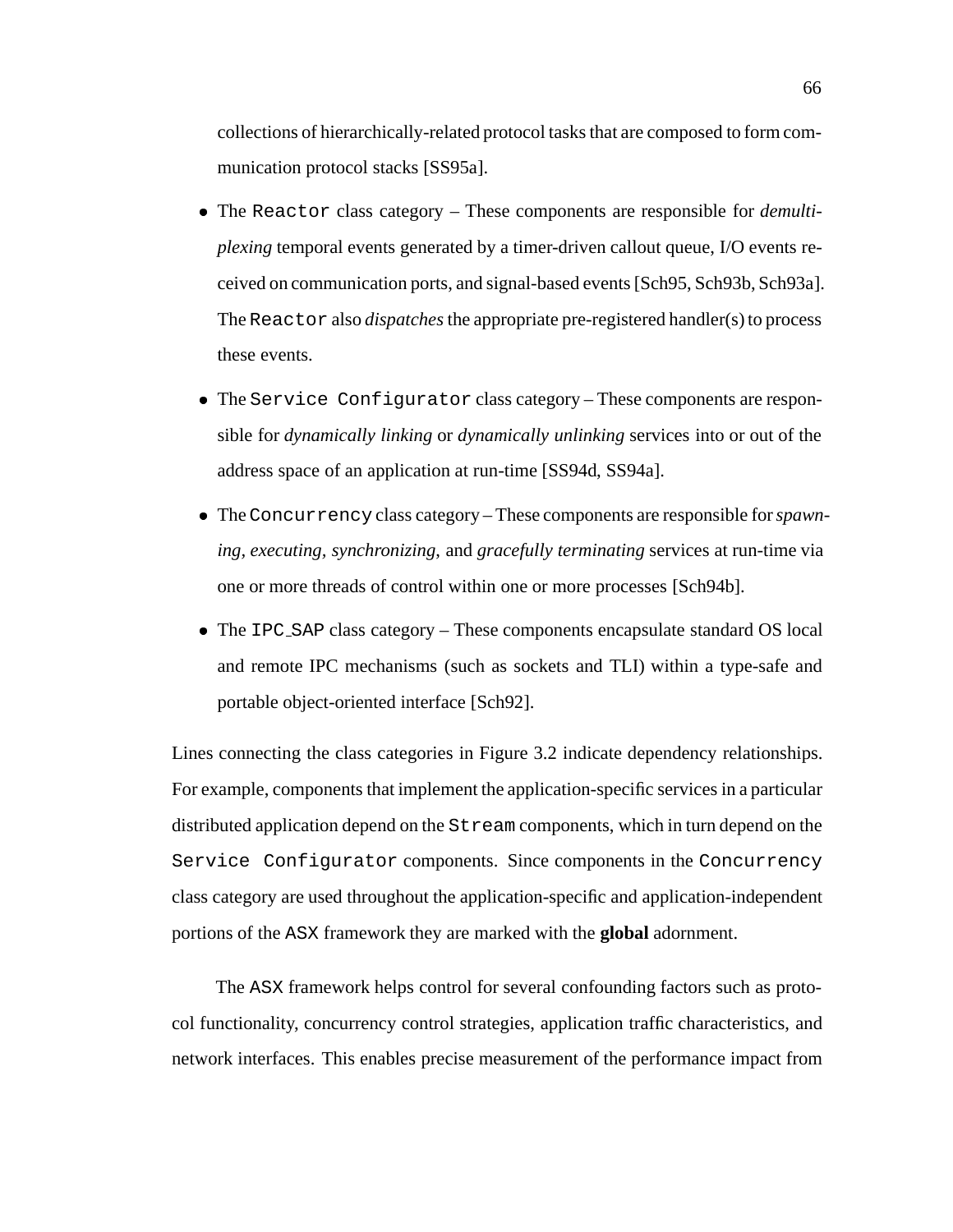using different process architectures to parallelize protocol stacks in a multi-processor platform. In the experiments described in Chapter 4, the ASX framework is used to hold protocol functionality constant, while allowing the process architecture to be systematically altered in a controlled manner.

The ASX framework incorporates concepts from several existing communication frameworks such as System V STREAMS [Rit84], the *x*-kernel [HP91], and the Conduit [Zwe90]. These frameworks contain tools that support the flexible configuration of communication subsystems. These tools support the interconnection of building-block protocol components (such as message managers, timer-based event dispatchers, and connection demultiplexers [HP91] and other reusable protocol mechanisms [SSS<sup>+</sup>93]) to form protocol stacks. In addition to supplying building-block protocol components, the ASX framework also extends the features provided by existing communication frameworks. In particular, ASX provides components that decouple protocol-specific functionality from the following structural and behavioral characteristics of a communication subsystem:

- The type of locking mechanisms used to synchronize access to shared objects
- The use of message-based and task-based process architectures
- The use of kernel-level vs. user-level execution agents

These ASX framework components simplify development of and experimentation with protocol stacks that are functionally equivalent, but possess significantly different process architectures.

The remainder of this section describes the main components in each of the ASX framework's class categories. Throughout the dissertation, components in the ASX framework are illustrated with Booch notation [Boo93]. Solid clouds indicate objects;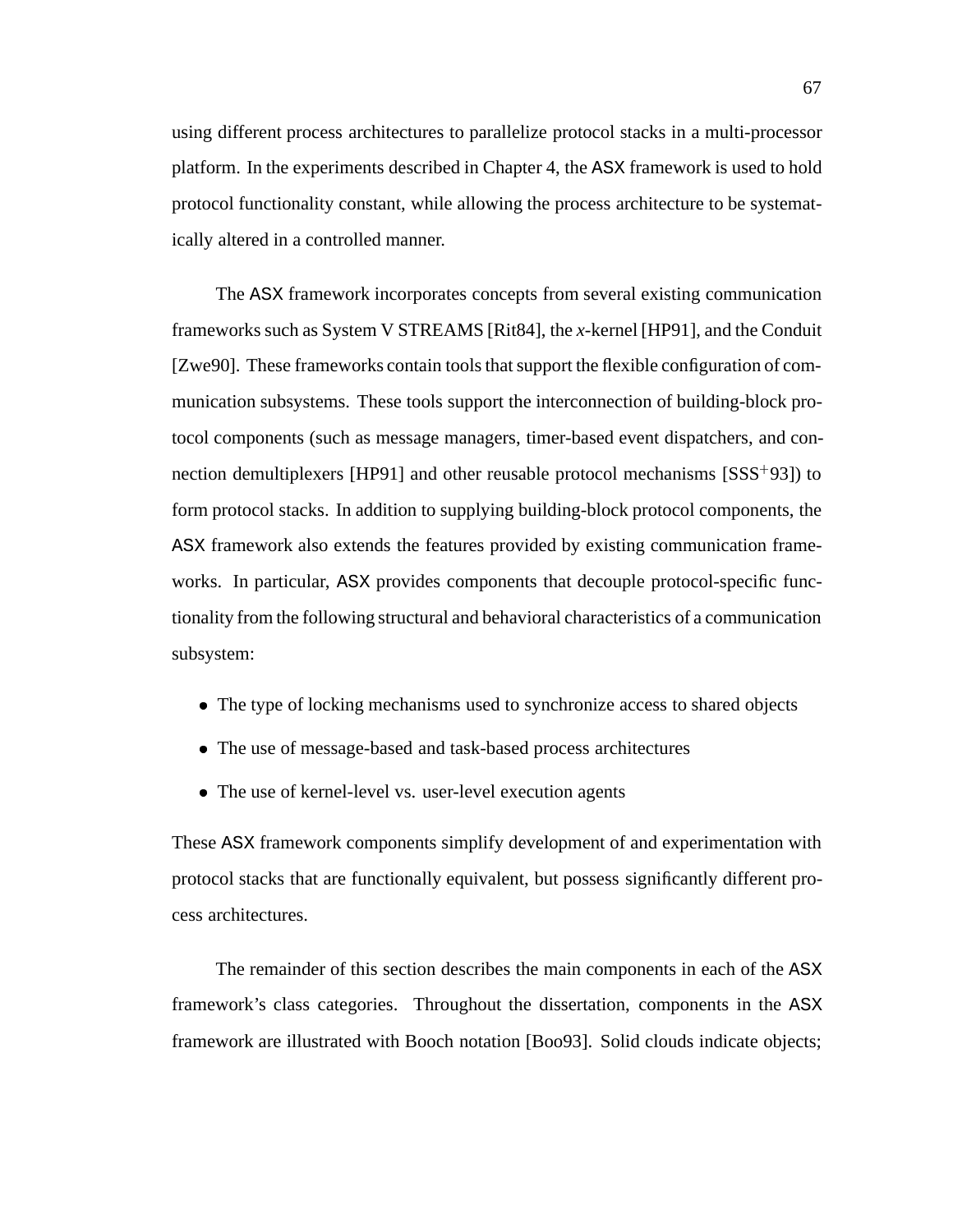

Figure 3.3: Components in the Stream Class Category

nesting indicates composition relationships between objects; and undirected edges indicate a link exists between two objects. Dashed clouds indicate classes; directed edges indicate inheritance relationships between classes; and an undirected edge with a small circle at one end indicates either a composition or a uses relation between two classes. Solid rectangles indicate class categories, which combine a number of related classes into a common name space.

#### **3.3.1 The** Stream **Class Category**

Components in the Stream class category are responsible for coordinating the installation-time and/or run-time configuration of one or more Streams. A Stream is an object that applications communicate with at run-time to configure and execute protocol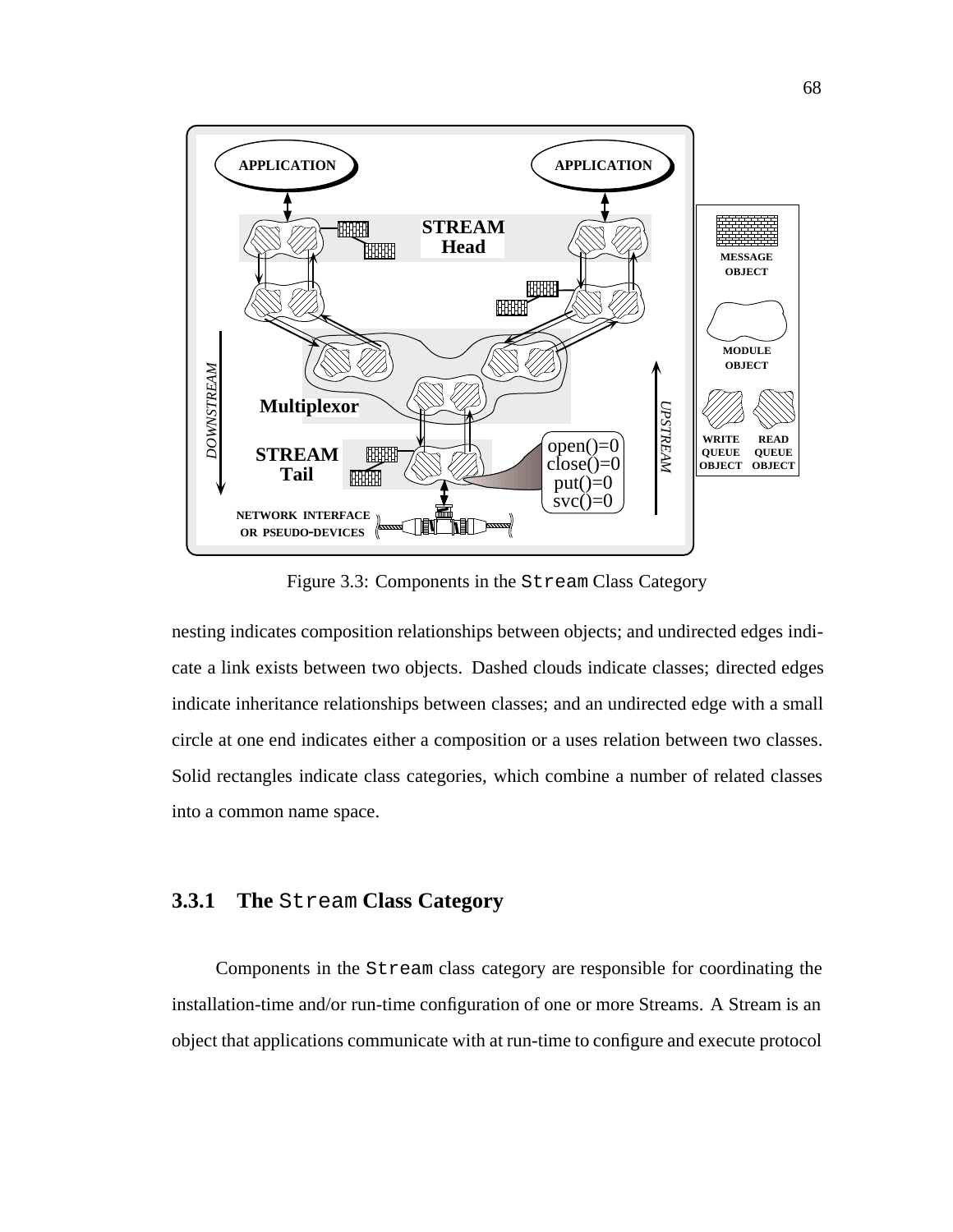stacks in the ASX framework. As illustrated in Figure 3.3, a Stream contains a series of interconnected Module objects. Module objects are used to decompose a protocol stack into a functionally distinct levels. Each level implements a cluster of related protocol tasks (such as an end-to-end transport service or a presentation layer formatting service).

Any level that requires multiplexing and/or demultiplexing of messages between one or more related Streams may be developed using a Multiplexor object. A Multiplexor is a container object that provides mechanisms that route messages between Modules in a collection of related Streams. Both Module and Multiplexor objects may be flexibly configured into a Stream by developers at installation-time, as well as by applications at run-time.

Every Module contains a pair of Queue objects that partition a level into the read-side and write-side functionality required to implement a particular protocol task. A Queue provides an abstract domain class that may be specialized to target a specific domain (such as the domain of communication protocol stacks or the domain of network management applications [SS94b]). Each Queue contains a Message List, which is a reusable ASX framework component that queues a sequence of data messages and control messages for subsequent processing. Protocol tasks in adjacent Modules communicate by exchanging typed messages via a uniform message passing interface defined by the Queue class.

The ASX framework employs a variety of design techniques (such as object-oriented design patterns [Sch95, GHJV94] and hierarchical software decomposition [BO92]) and C++ language features (such as inheritance, dynamic binding, and parameterized types [Bja91]). These design techniques and language features enable developers to flexibly configure protocol-specific functionality into a Stream without modifying the reusable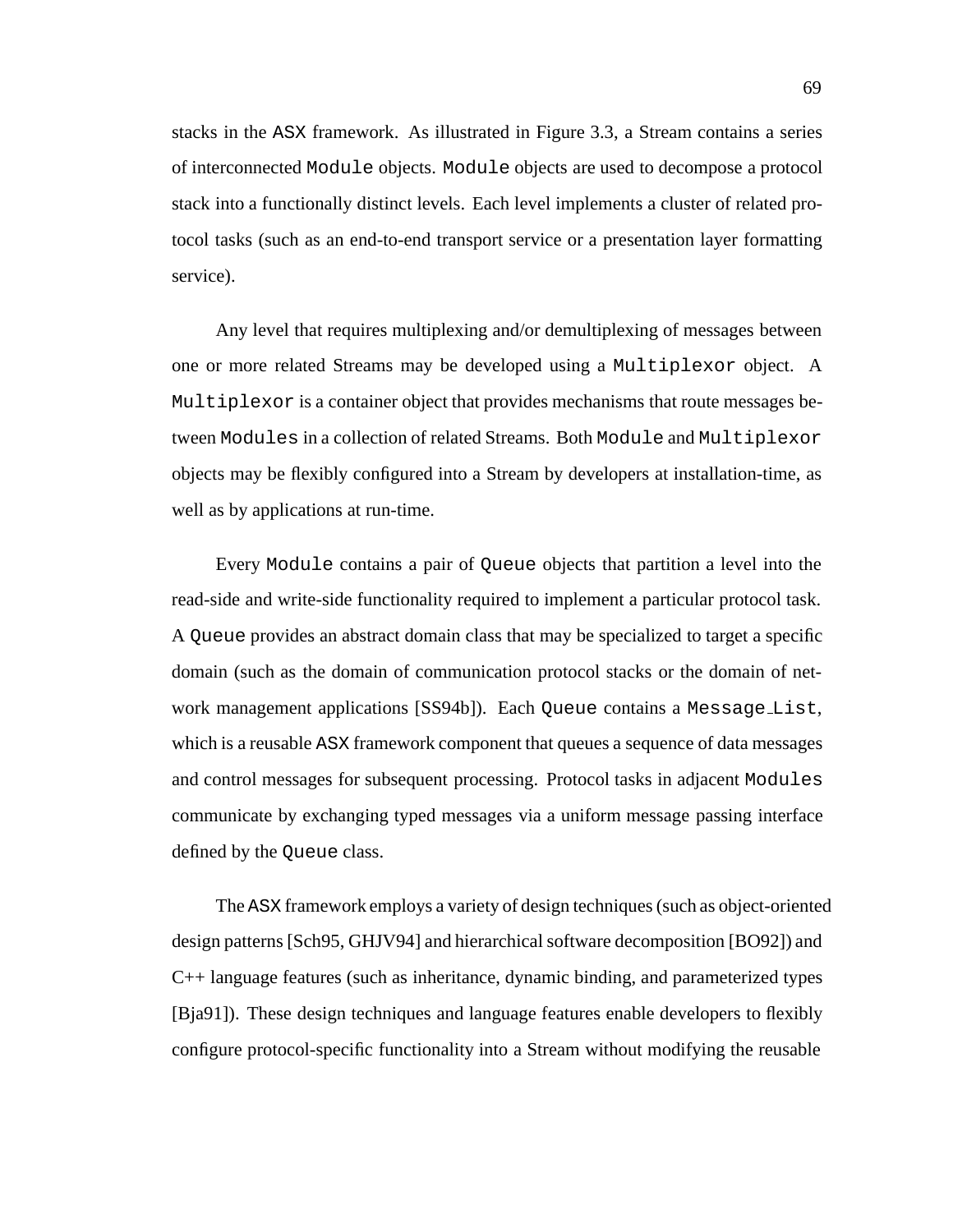protocol-independent framework components. For example, incorporating a new level of protocol functionality into a Stream at installation-time or at run-time involves the following steps:

- 1. Inheriting from the Queue class interface and selectively overriding several methods (described below) in the new Queue subclass to implement protocol-specific functionality
- 2. Allocating a new Module that contains two instances (one for the read-side and one for the write-side) of the protocol-specific Queue subclass
- 3. Inserting the Module into a Stream object at the appropriate level (*e.g.,* the transport layer, network layer, data-link layer, etc.)

To avoid reinventing terminology, many component names in the Stream class category correspond to similar componentry available in the System V STREAMS framework [Rit84]. However, the techniques used to support extensibility and concurrency in the two frameworks differ significantly. As describe above, incorporating new protocolspecific functionality to an ASX Stream is performed by inheriting interfaces and implementations from existing ASX framework components. Using inheritance to add protocol-specific functionality provides greater type-safety compared with the pointerto-function techniques used in System V STREAMS. In addition, the ASX Stream classes also redesign and reimplement the co-routine-based, "weightless"1 service processing mechanisms used in System V STREAMS. These ASX changes enable more effective use of multiple PEs on a shared memory multi-processing platform by reducing the opportunities for deadlock and simplifying flow control between Queues in a Stream. The remainder of this section discusses the primary components of the ASX

 $<sup>1</sup>A$  weightless process executes on a run-time stack that is also used by other processes. This compli-</sup> cates programming and increases the potential for deadlock since a weightless process may not suspend execution to wait for resources to become available or for events to occur [SPY<sup>+</sup>93].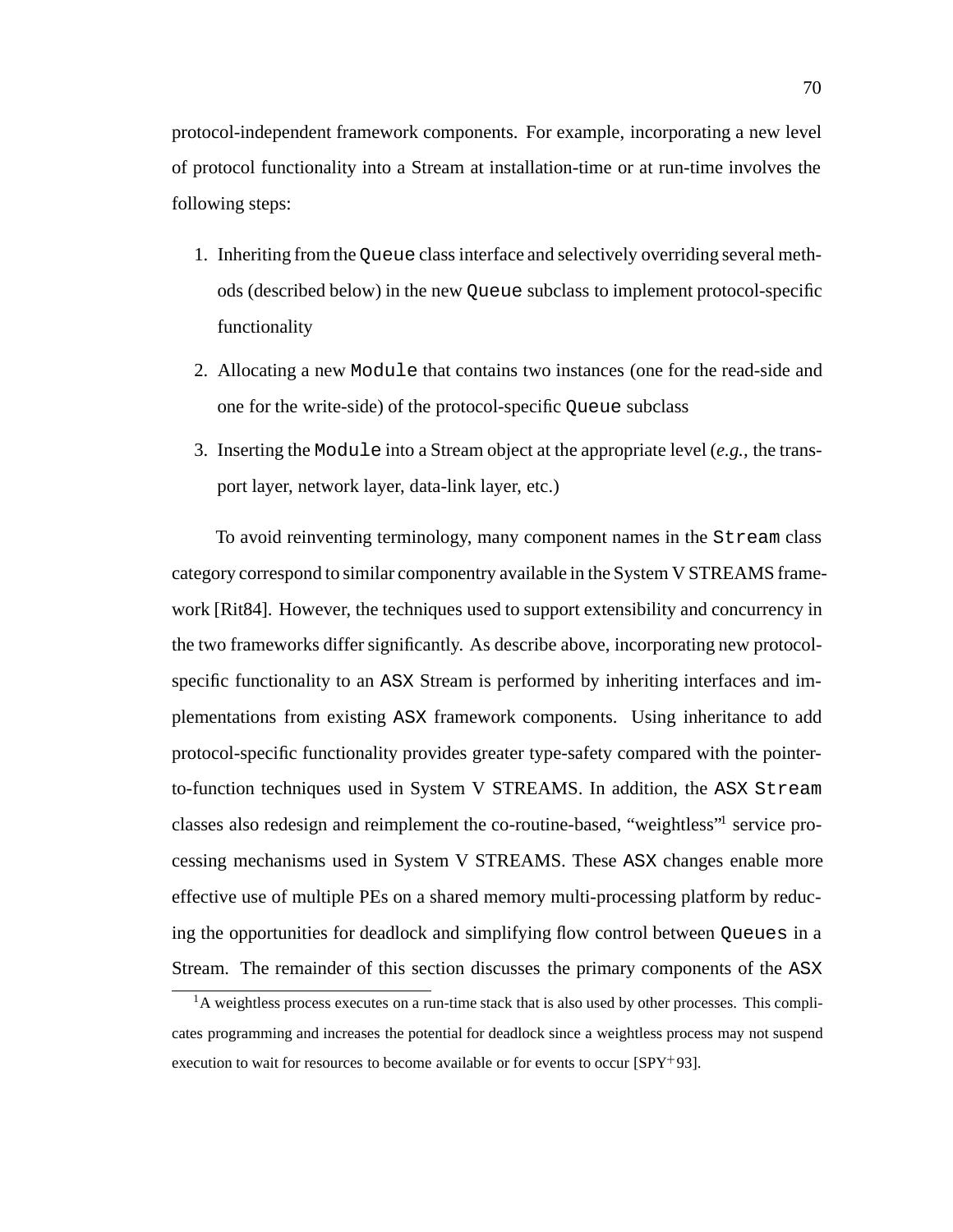Stream class category: the Stream class, the Module class, the Queue class, and the Multiplexor class.

#### **3.3.1.1 The STREAM Class**

The STREAM class defines the application interface to a Stream. A STREAM object provides a bi-directional get/put-style interface that allows applications to access a protocol stack containing a series of interconnected Modules. Applications send and receive data and control messages through the stack of Modules that comprise a STREAM object. In addition, the STREAM class implements a push/pop-style interface that enables applications to configure a Stream at run-time by inserting and removing protocol-specific Module class objects.

#### **3.3.1.2 The Module Class**

The Module class defines a distinct level of protocol functionality in a protocol stack. A Stream is formed incrementally by connecting each Module object in the Stream with two adjacent Module objects (one "upstream" and one "downstream"). Each Module contains a pair of objects that inherit from the Queue class described in Section 3.3.1.3 below. A Module uses its two Queue subclass objects to implement its bi-directional, protocol-specific functionality. A Module communicates with its neighboring Module objects by passing typed messages. Message passing overhead is minimized by passing a pointer to a message between two Modules, rather than by copying the data.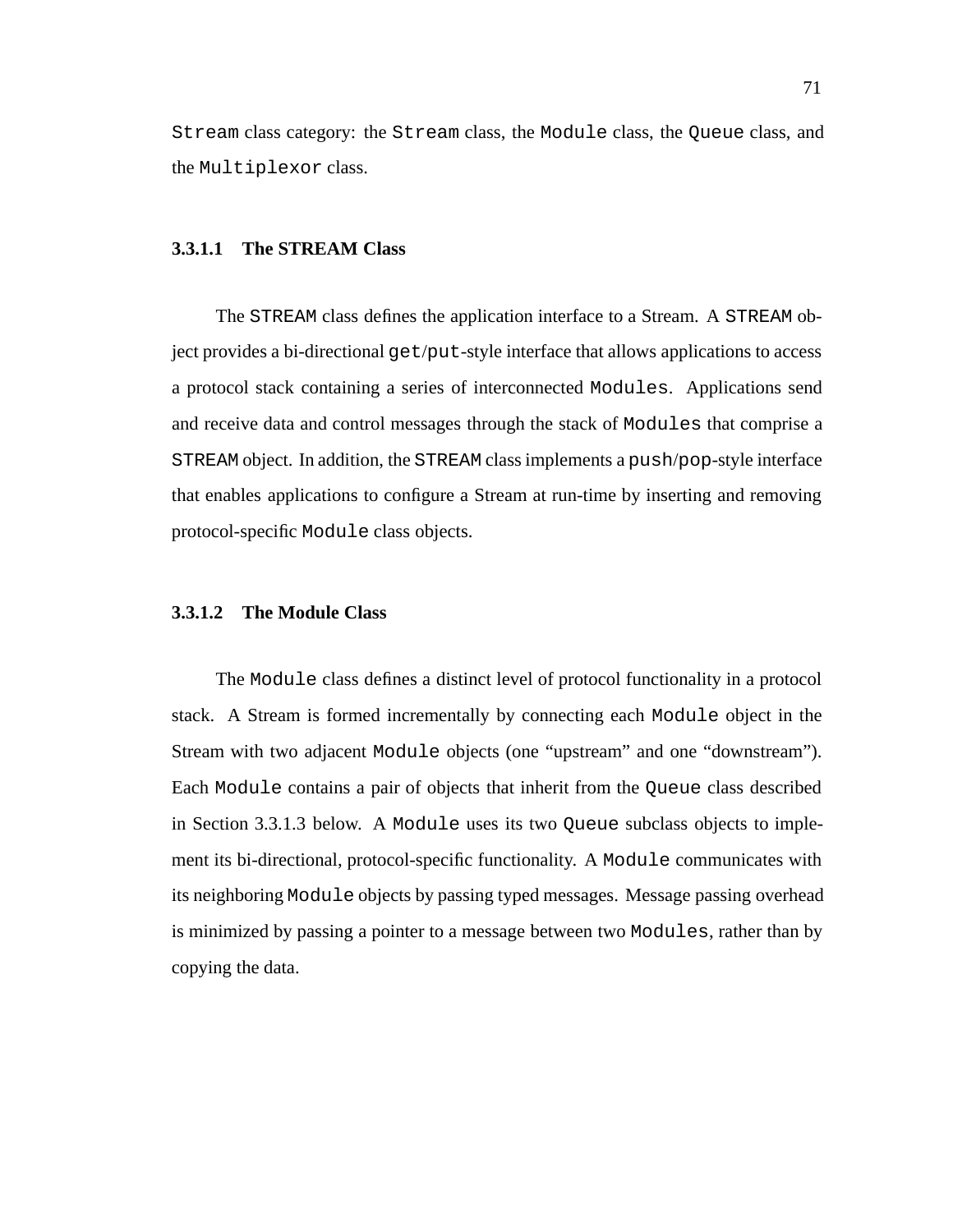The Stream Head and Stream Tail Module objects shown in Figure 3.3 are installed automatically when a Stream is first opened. These two Modules interpret pre-defined ASX framework control messages and data messages that pass through a Stream at run-time. In addition, the Stream Head Module provides a synchronous message queueing interface between an application and a Stream. The read-side of a Stream Tail Module transforms incoming messages from a network interface (or from a pseudo-interface such as a loop-back device) into a canonical internal Stream message format. These messages are subsequently processed by higher-level components in a Stream and subsequently delivered to an application. The write-side of a Stream Tail Module transforms outgoing messages from their internal Stream format into the appropriate network message format and passes the message to a network interface.

#### **3.3.1.3 The Queue Abstract Class**

The Queue abstract class<sup>2</sup> defines an interface that subclasses inherit and selectively override to provide the read-side and write-side protocol functionality in a Module. The Queue class is an abstract class since its interface defines the four pure virtual methods (open, close, put, and svc) described below. By defining Queue as an abstract class, the protocol-independent components (such as message objects, message lists, and message demultiplexing mechanisms) provided by the Stream class category are decoupled from the protocol-specific subclasses (such as those implementing the data-link, IP, TCP, UDP, and XDR protocols) that inherit and use these components.

<sup>2</sup>An abstract class in C++ provides an interface that contains at least one *pure virtual method* [Bja90]. A pure virtual method provides only an interface declaration, without supplying any accompanying definition for the method. Subclasses of an abstract class must provide definitions for all its pure virtual methods before any objects of the subclass may be instantiated.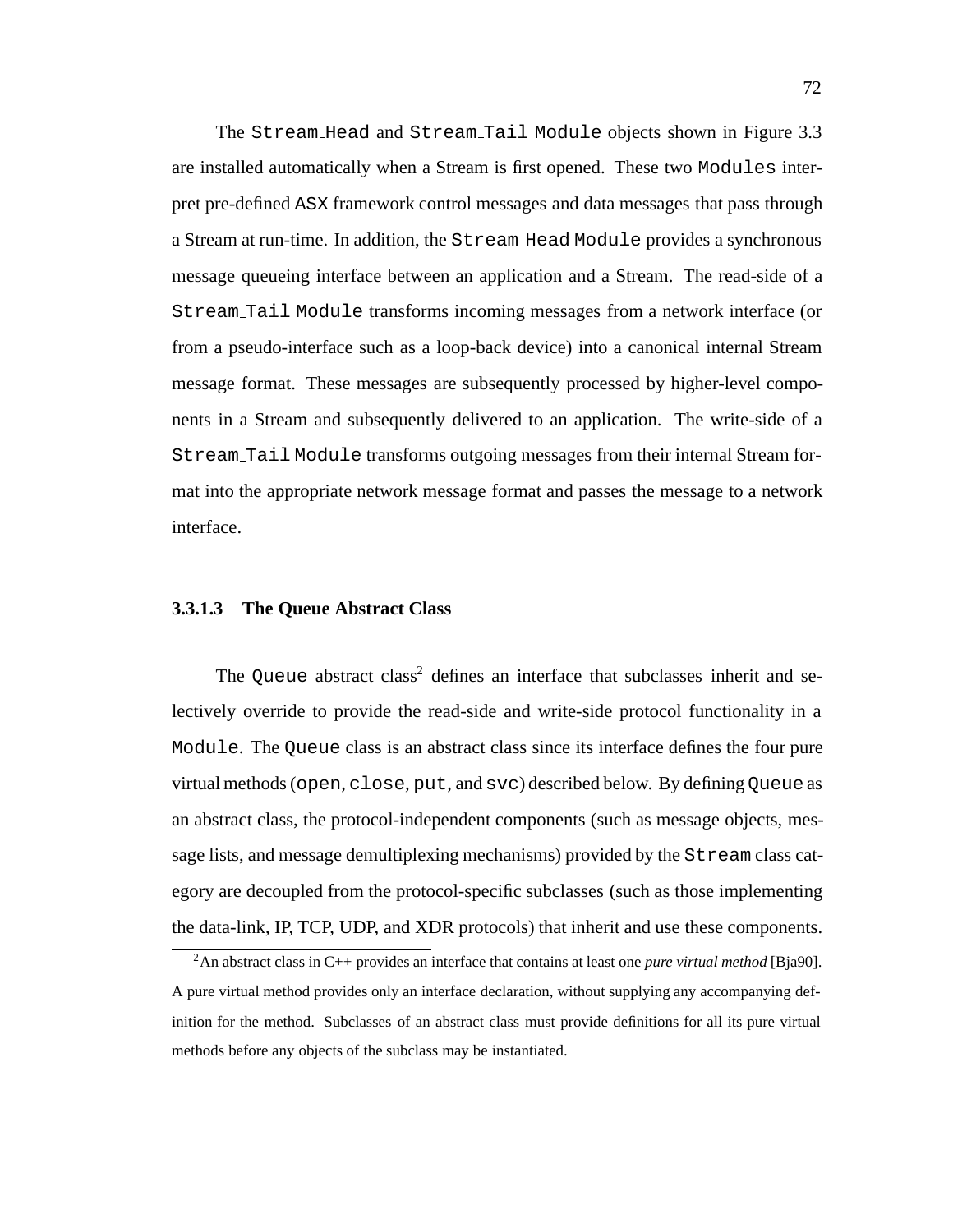This decoupling enhances component reuse and simplifies protocol stack development and configuration.

The open and close methods in the Queue class may be specialized via inheritance to perform activities that are necessary to initialize and terminate a protocolspecific object, respectively. These activities allocate and deallocate resources such as connection control blocks, I/O descriptors, and synchronization locks. When a Module is inserted or removed from a Stream, the ASX framework automatically invokes the open or close method of the Module's write-side and read-side Queue subclass objects.

The put method in a Queue is invoked by a Queue in an adjacent Module passing it a message. The put method runs *synchronously* with respect to its caller by borrowing the thread of control from the Queue that invoked its put method. This thread of control typically originates either upstream from an application, downstream from process(es) that handle network interface device interrupts, or internal to a Stream from an event dispatching mechanism (such as a timer-driven callout queue [BL88] used to trigger retransmissions in a connection-oriented transport protocol).

The svc method in a Queue may be specialized to perform protocol-specific processing *asynchronously* with respect to other Queues in its Stream. A svc method is not directly invoked from an adjacent Queue. Instead, it is invoked by a separate process associated with the Queue. This process provides a separate thread of control that executes the Queue's svc method. This method runs an event loop that waits continuously for messages to be inserted into the Queue's Message List. A Message List is a standard component in a Queue. Protocol-specific code may reuse the Message List to queue data messages and control messages for subsequent protocol processing. When messages are inserted into a Message List, the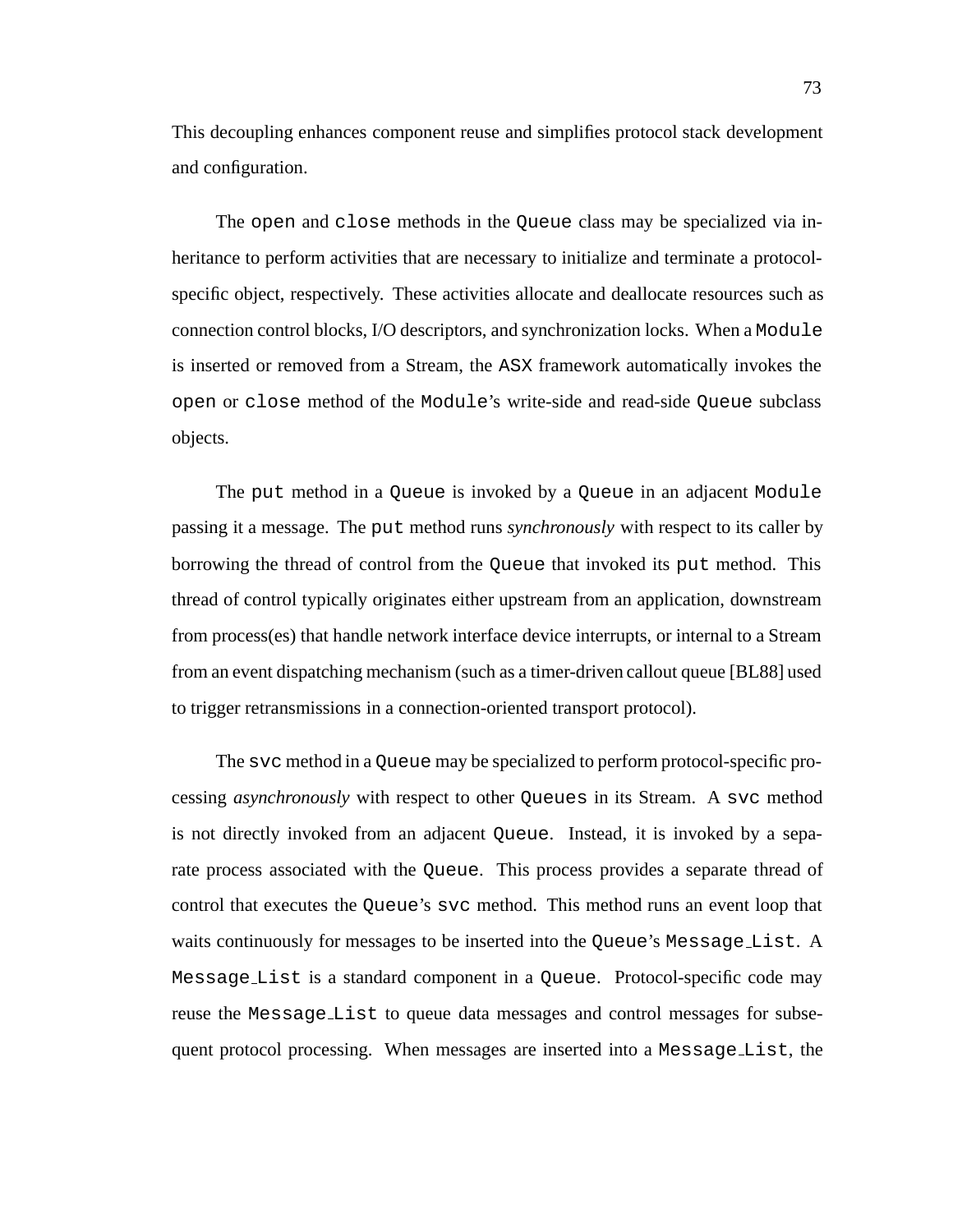

Figure 3.4: Alternative Methods for Invoking put and svc Methods

svc method dequeues the messages and performs the protocol-specific processing tasks defined by the Queue subclass.

Within the implementation of a put or svc method, a message may be forwarded to an adjacent Queue in a Stream via the Queue::put next method. Put next calls the put method of the next Queue residing in an adjacent Module. This invocation of put may borrow the thread of control from its caller and process the message immediately *(i.e., the synchronous processing approach illustrated in Figure 3.4 (1)).* Conversely, the put method may enqueue the message and defer processing to its svc method, which executes in a separate thread of control (*i.e.,* the asynchronous processing approach illustrated in Figure 3.4 (2)).

In general, message-based process architectures perform their protocol-specific processing *synchronously* within the put methods of their Queues. For instance, in the ASX-based implementation of the Message Parallelism process architecture, a message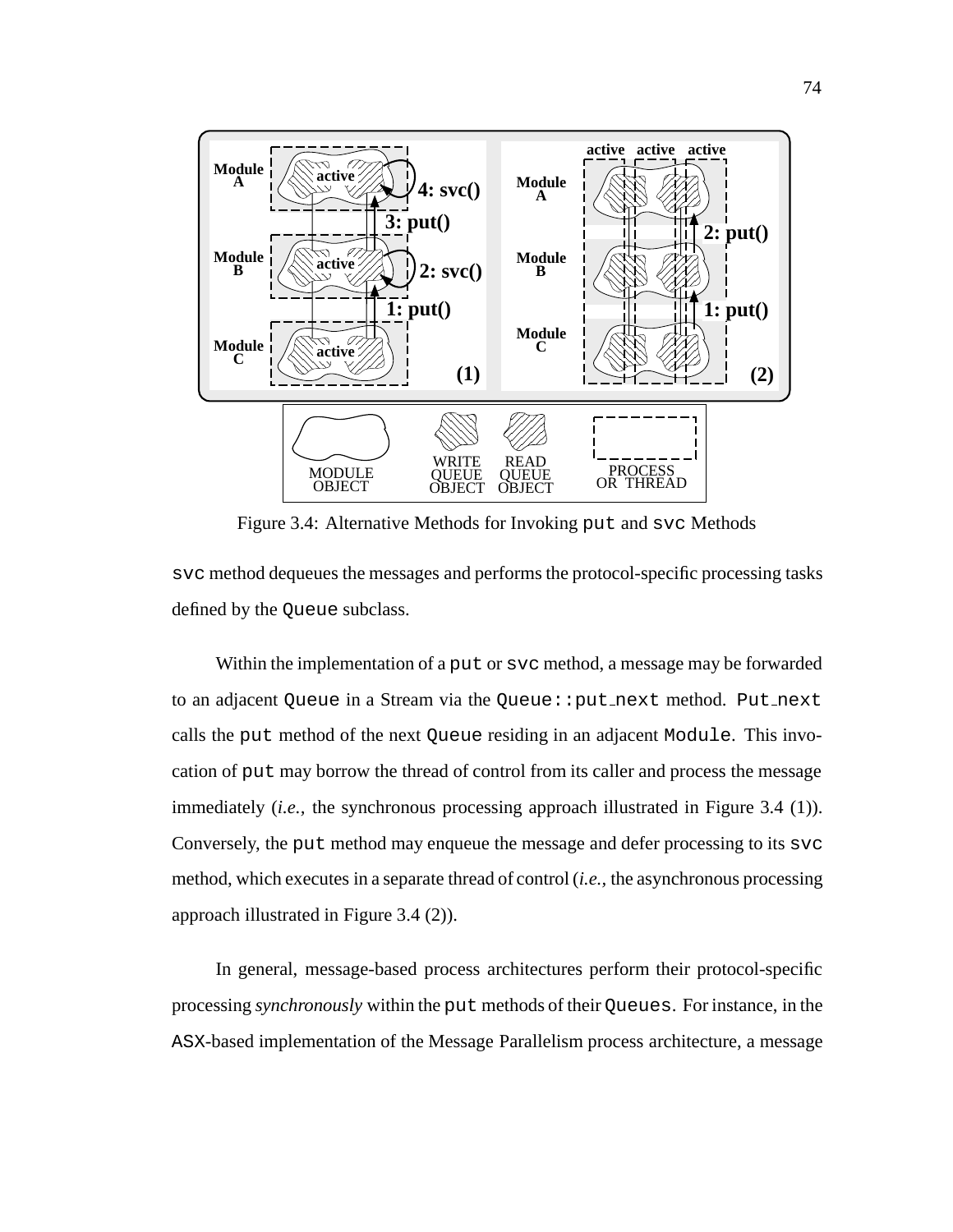arriving at a network interface is associated with a separate thread of control. This thread of control is obtained from a pool of pre-initialized processes (which are labeled as the active objects in Figure 3.4 (1)). The incoming message is escorted through a series of interconnected Queues in a Stream. A synchronous upcall [Cla85] to the put method in an adjacent Queue is performed to pass a message to each higher level in a protocol stack.

Task-based process architectures perform their processing *asynchronously* in the svc methods of their Queues, which execute in separate threads of control. For instance, each protocol layer in the ASX-based Layer Parallelism process architecture is implemented in a separate Module object, which is associated with a separate process. Messages arriving from a network interface are passed between Queues running in the separate processes (which are labeled as the active objects in Figure 3.4 (2)). Each Queue in a Stream asynchronously executes its protocol-specific tasks within its svc method. Chapter 4 illustrates the performance impact of using synchronous vs. asynchronous processing to parallelize communication protocol stacks on a shared memory multi-processor platform.

#### **3.3.1.4 The Multiplexor Class**

A Multiplexor routes messages between different Streams that implement layered protocol stacks. Although layered multiplexing and demultiplexing is generally disparaged for high-performance communication subsystems [Fel90], most conventional communication models (such as the Internet model or the ISO/OSI reference model) require some form of multiplexing. Thus, the ASX framework provides mechanisms that support it.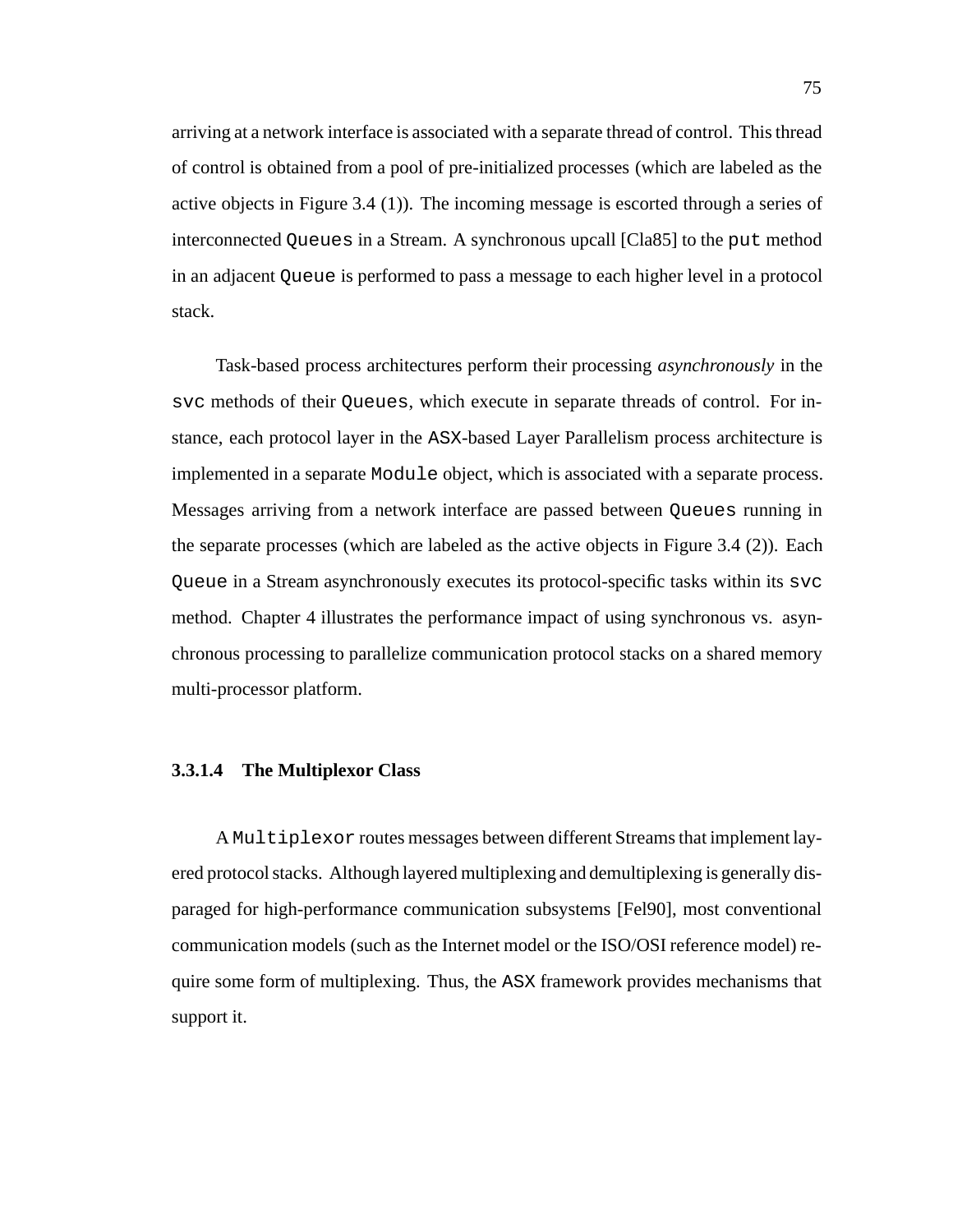

Figure 3.5: Components in the Reactor Class Category

A Multiplexor is implemented via a C++ template class called Map Manager. The Map Manager class is parameterized by an external identifier type (which serves as the search key into a map) and an internal identifier type (which contains the information associated with each search key). Protocol-specific Multiplexors may be formed by instantiating particular external and internal identifier type parameters into the Map Manager template class. This instantiation produces specialized objects that perform efficient intra-Stream message routing. Common external identifiers used in protocol stacks include network addresses, port numbers, or type-of-service fields. Likewise, common internal identifiers include pointers to Modules or pointers to protocol connection records.

#### **3.3.2 The** Reactor **Class Category**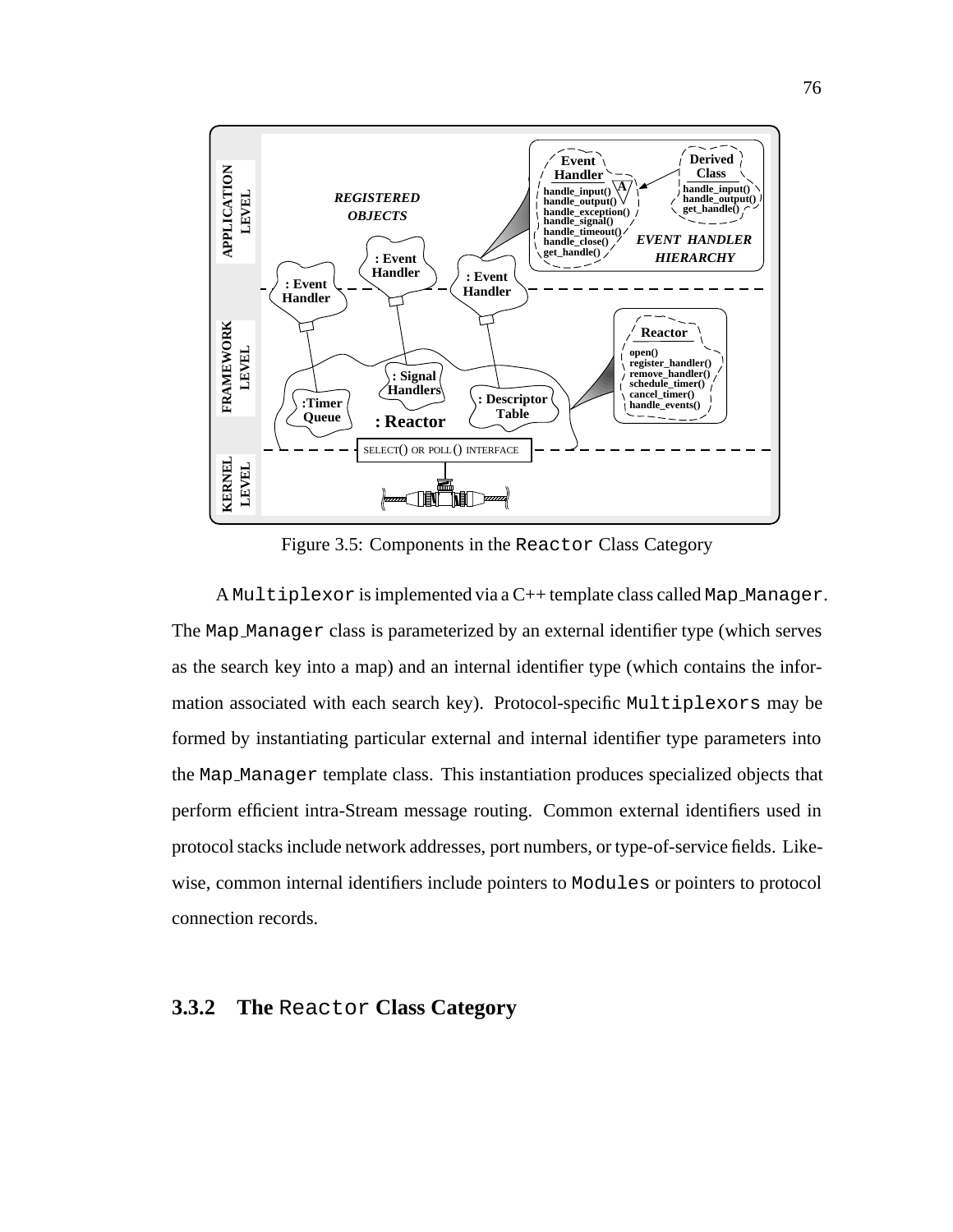Components in the Reactor class category [Sch95, Sch93b, Sch93a] are responsible for demultiplexing I/O-based events received on communication ports, time-based events generated by a timer-driven callout queue, or signal-based events. When these events occur at run-time, the Reactor dispatches the appropriate pre-registered han $d$ ler(s) to process the events. The Reactor encapsulates and enhances the functionality of OS event demultiplexing mechanisms (such as the UNIX select and poll system calls or the Windows NT WaitForMultipleObjects system call). These OS mechanisms detect the occurrence of different types of input and output events on one or more I/O descriptors simultaneously.

The Reactor contains the methods illustrated in Figure 3.5. These methods provide a uniform interface to manage objects that implement various types of applicationspecific handlers. Certain methods register, dispatch, and remove I/O descriptor-based and signal-based handler objects from the Reactor. Other methods schedule, cancel, and dispatch timer-based handler objects. As shown in Figure 3.5, these handler objects all derive from the Event Handler abstract base class. This class specifies an interface for event registration and service handler dispatching.

The Reactor uses the virtual methods defined in the Event Handler interface to demultiplex I/O descriptor-based, timer-based, and signal-based events. When these events occur at run-time, the Reactor dispatches the appropriate pre-registered handler(s) to process the events. I/O descriptor-based events are dispatched via the handle\_input, handle\_output, and handle\_exception methods; timer-based events are dispatched via the handle\_timeout method; and Signal-based events are dispatched via the handle signal method. Subclasses of Event Handler may augment the base class interface by defining additional methods and data members. In addition, virtual methods in the Event Handler interface may be selectively overridden to implement application-specific functionality. Once the pure virtual methods in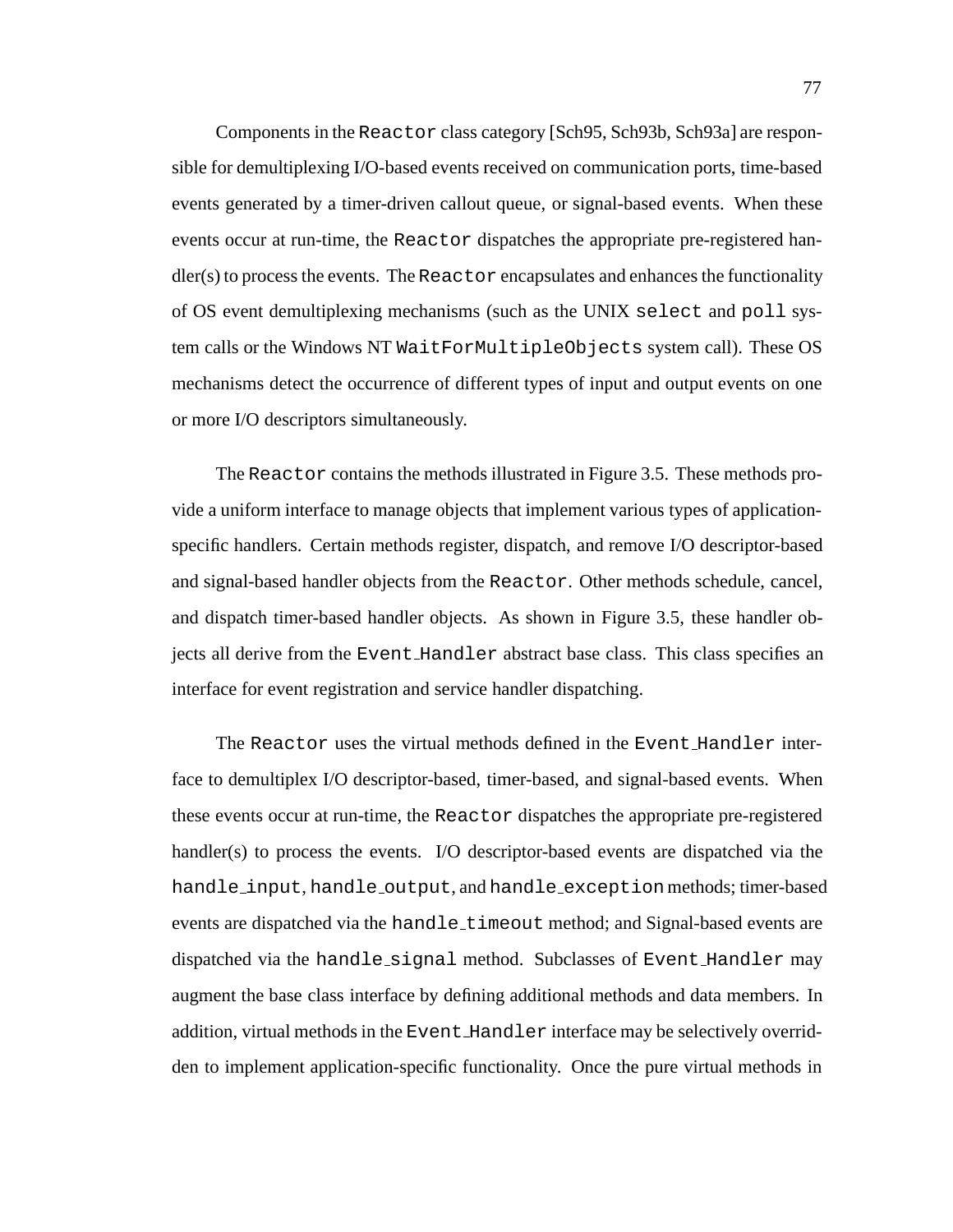

Figure 3.6: Components in the Service Configurator Class Category the Event Handler base class have been supplied by a subclass, an application may define an instance of the resulting composite service handler object.

When an application instantiates and registers a composite I/O descriptor-based service handler object, the Reactor extracts the underlying I/O descriptor from the object. This descriptor is stored in a table along with I/O descriptors from other registered objects. Subsequently, when the application invokes its main event loop, these descriptors are passed as arguments to the underlying OS event demultiplexing system call (*e.g.,* select, poll, or WaitForMultipleObjects). As events associated with a registered handler object occur at run-time, the Reactor automatically detects these events and dispatches the appropriate method(s) of the service handler object associated with the event. This handler object then becomes responsible for performing its application-specific functionality before returning control to the main Reactor eventloop.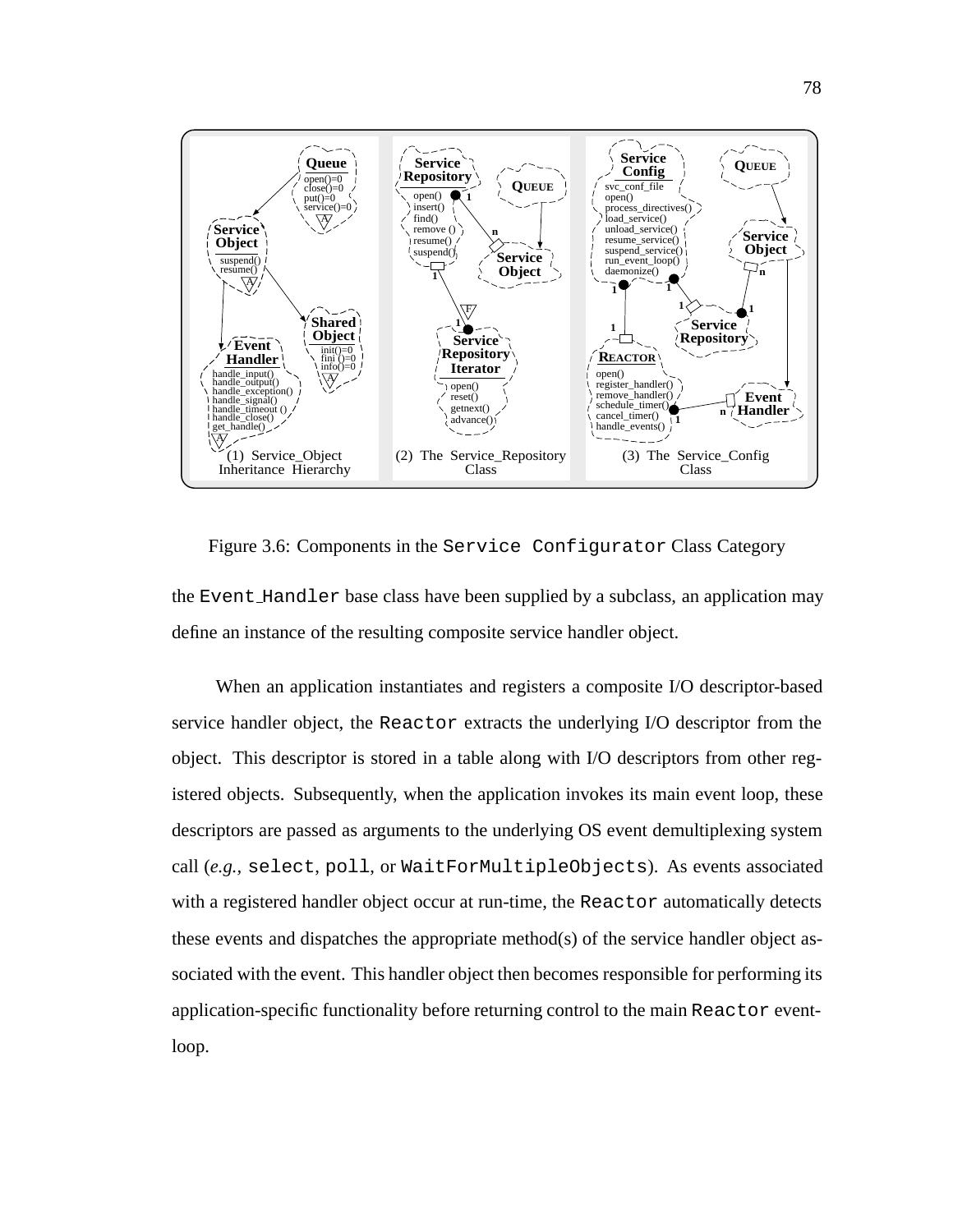#### **3.3.3 The** Service Configurator **Class Category**

Components in the Service Configurator class category are responsible for dynamically linking or unlinking protocol tasks into or out of the address space of a communication subsystem at run-time. Dynamic linking enables the configuration and reconfiguration of protocol-specific services *without* requiring the modification, recompilation, relinking, or restarting of an executing system. The Service Configurator components discussed below include the the Service Object inheritance hierarchy (Figure 3.6 (1)), the Service Repository class (Figure 3.6 (2)), and the Service Config class (Figure 3.6  $(3)$ ). This discussion focuses on using the Service Configurator class category in the context of configuring applicationtailored protocol stacks [SSS<sup>+</sup> 93]. However, these components are also useful in other domains such as network management [SS94b] and configurable distributed systems [SS94a].

#### **3.3.3.1 The Service Object Inheritance Hierarchy**

The Service Object class is the focal point of a multi-level hierarchy of types related by inheritance. The interfaces provided by the abstract classes in this type hierarchy may be selectively implemented by application-specific subclasses to access Service Configurator features. These features provide transparent dynamic linking, service handler registration, event demultiplexing, service dispatching, and service run-time control (such as suspending and resuming a service temporarily). By decoupling the application-specific portions of a handler from the underlying Service Configurator mechanisms, the effort necessary to insert and remove services from an application at run-time is reduced significantly.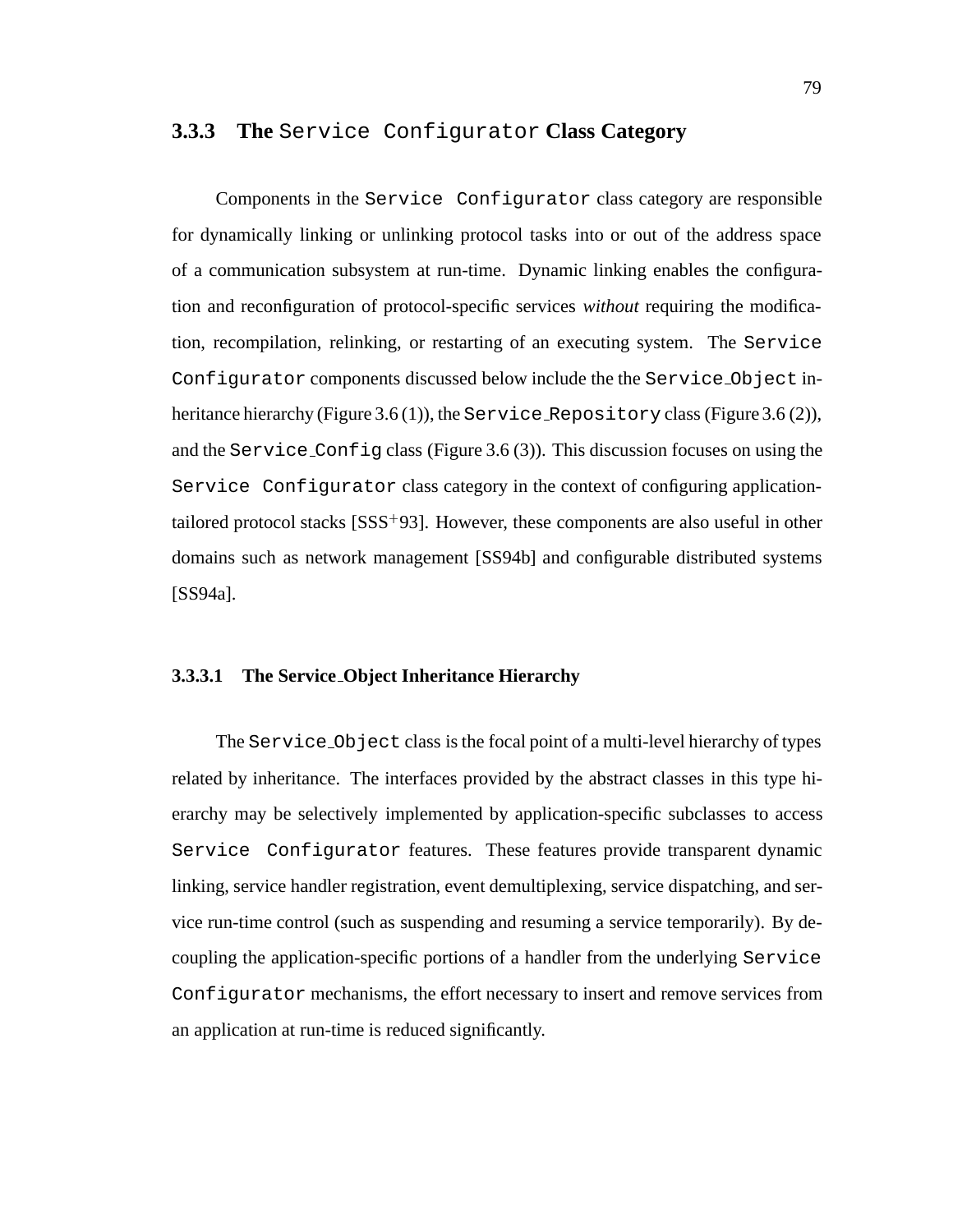The Service Object inheritance hierarchy consists of the Event Handler and Shared Object abstract base classes, as well as the Service Object abstract derived class. The Event Handler class was described above in the Reactor Section 3.3.2. The behavior of the other classes in the Service Configurator class category is outlined below:

 **The Shared Object Abstract Base Class:** This abstract base class specifies an interface for dynamically linking and unlinking objects into and out of the address space of an application. This abstract base class exports three pure virtual methods: init, fini, and info. These methods impose a compiler-enforced contract between the reusable, service-independent components provided by the Service Configurator and application-specific objects that utilize these components. The use of pure virtual methods enables the Service Configurator to ensure that a service handler implementation honors its obligation to provide certain configuration-related information. This information is subsequently used by the Service Configurator to automatically link, initialize, identify, and unlink a service at run-time.

The init method serves as the entry-point to an object during run-time initialization. This method performs application-specific initialization when an object derived from Shared Object is dynamically linked. The info method returns a humanlyreadable string that concisely reports service addressing information and documents service functionality. Clients may query an application to retrieve this information and use it to contact a particular service running in the application. The fini method is called automatically by the Service Configurator class category when an object is unlinked and removed from an application at run-time. This method typically performs termination operations that release dynamically allocated resources (such as memory or synchronization locks).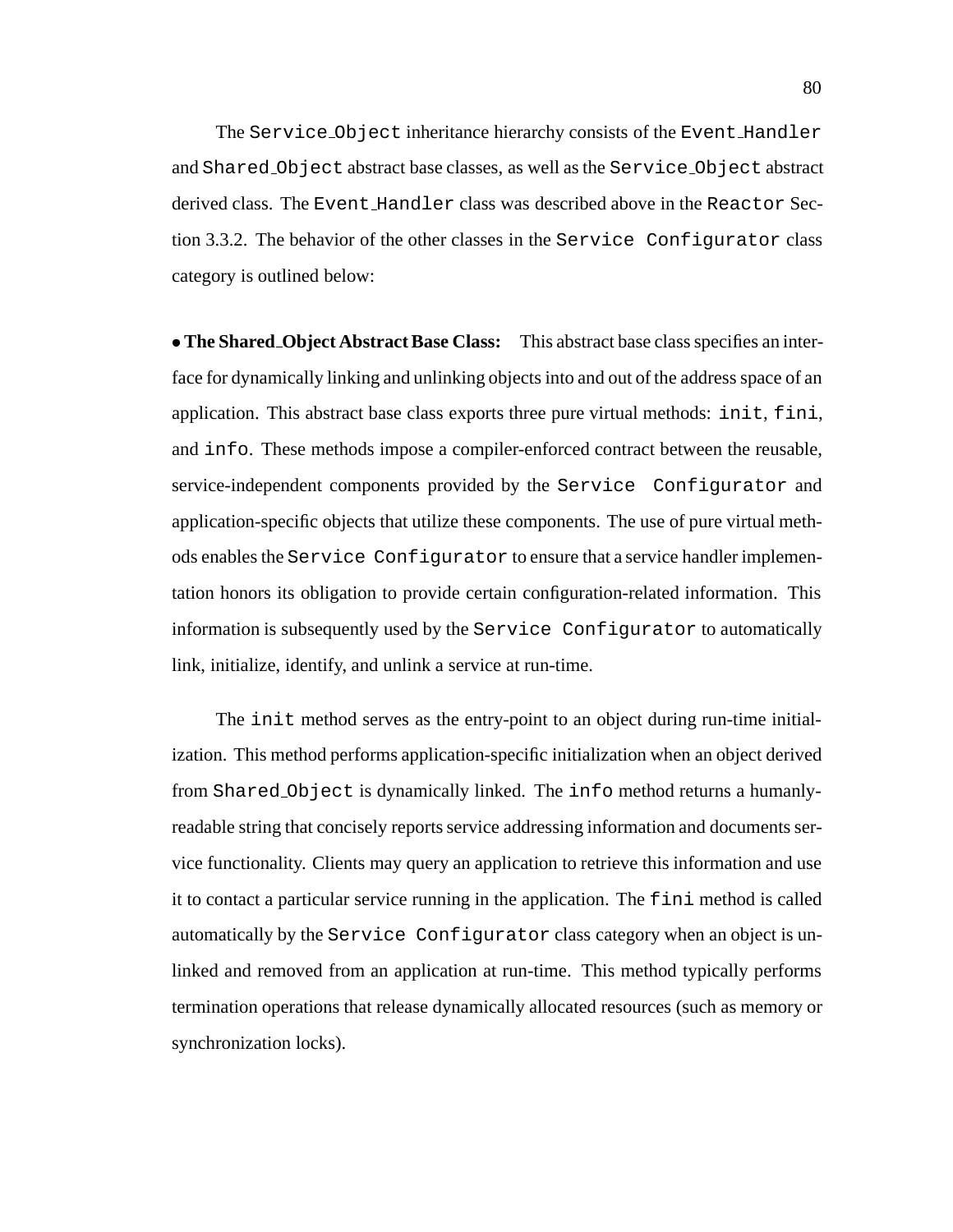The Shared Object class is defined independently from the Event Handler class to clearly separate their two orthogonal sets of concerns. For example, certain applications (such as a compiler or text editor) might benefit from dynamic linking, though they might not require I/O descriptor-based, timer-based, signal-based event demultiplexing. Conversely, other applications (such as an ftp server) require event demultiplexing, but might not require dynamic linking.

 **The Service Object Abstract Derived Class:** Support for dynamic linking, event demultiplexing, and service dispatching is necessary to automate the dynamic configuration and reconfiguration of application-specific services in a distributed system. Therefore, the Service Configurator class category provides the Service Object class, which combines the interfaces inherited from both the Event Handler and the Shared Object abstract base classes. During development, application-specific subclasses of Service Object may implement the suspend and resume virtual methods in this class. The suspend and resume methods are invoked automatically by the Service Configurator class category in response to certain external events (such as those triggered by receipt of the UNIX SIGHUP signal). An application developer may define these methods to perform actions necessary to suspend a service object without unlinking it completely, as well as to resume a previously suspended service object. In addition, application-specific subclasses must implement the four pure virtual methods (init, fini, info, and get handle) that are inherited (but not defined) by the Service Object subclass.

Note that the Queue class in the Stream class category (described in Section 3.3.1) is derived from the Service Object inheritance hierarchy (illustrated in Figure 3.6 (1)). This enables hierarchically-related, application-specific Queues (which are grouped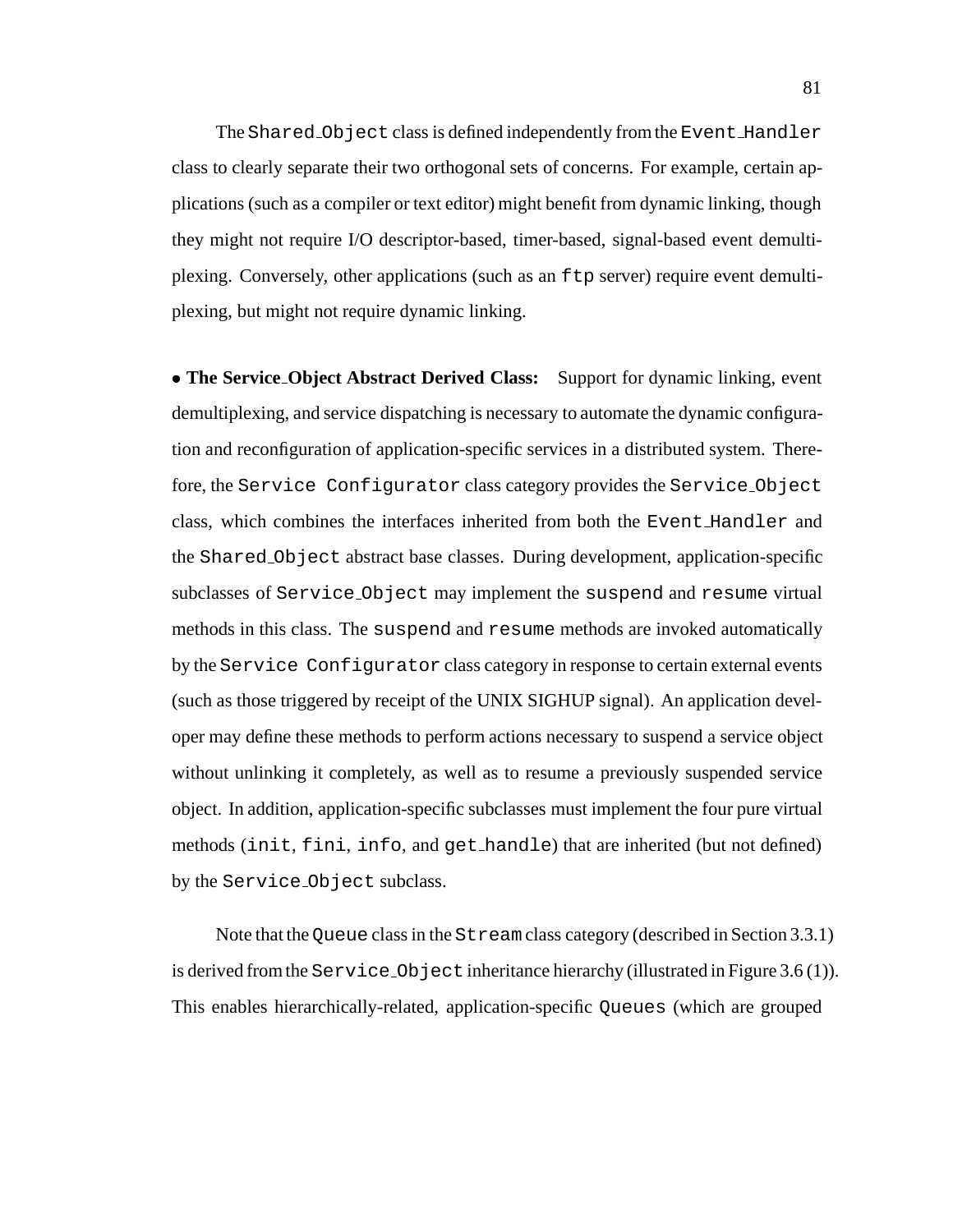together to form the Modules comprising an application Stream) to be linked and unlinked into and out of an application at run-time.

#### **3.3.3.2 The Service Repository Class**

The ASX framework supports the configuration of applications that contain one or more Streams, each of which may have one or more interconnected application-specific Modules. Therefore, to simplify run-time administration, it may be necessary to individually and/or collectively control and coordinate the Service Objects that comprise an application's currently active Streams. The Service Repository is an object manager that the ASX framework uses to coordinate local/remote queries and updates regarding the services offered by Streams in an application. A search structure within the object manager binds service names (represented as a string) with instances of composite Service Objects (represented as C++ object code). A service name uniquely identifies an instance of a Service Object stored in the repository.

Each Service Repository entry contains a pointer to the Service Object portion of an application-specific subclass (shown in Figure 3.6 (2)). This enables the Service Configurator classes to automatically load, enable, suspend, resume, or unload Service Objects from a Stream dynamically. The repository also maintains a handle to the shared object file for each dynamically linked Service Object. This handle is used to unlink and unload a Service-Object from a running application when its service is no longer required. An iterator class is also supplied along with the Service Repository. This class may be used to visit every Service Object in the repository without compromising data encapsulation.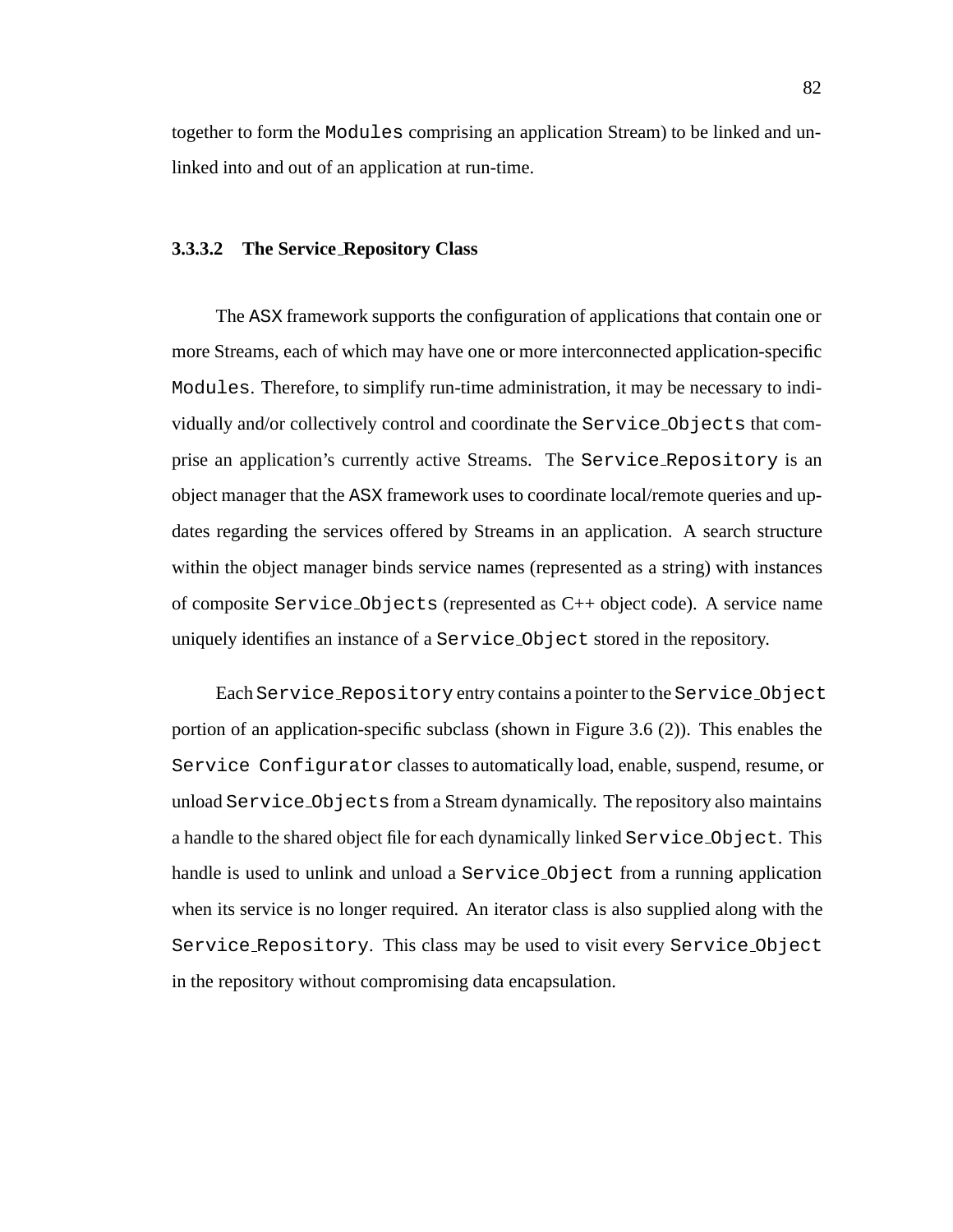```
<svc-config-entries> ::= svc-config-entries
                          svc-config-entry | NULL
<svc-config-entry> ::= <dynamic> | <static> | <suspend>
                    | <sub>resume</sub> | <sub>remove</sub> | <sub>strean</sub> | <sub>remote</sub></sub></sub></sub></sub>
<dynamic> ::= DYNAMIC <svc-location> [ <parameters-opt> ]
<static> ::= STATIC <svc-name> [ <parameters-opt> ]
<suspend> ::= SUSPEND <svc-name>
<resume> ::= RESUME <svc-name>
<remove> ::= REMOVE <svc-name>
<stream> ::= STREAM <stream_ops> '{' <module-list> '}'
<stream_ops> ::= <dynamic> | <static>
<remote> ::= STRING '{' <svc-config-entry> '}'
<module-list> ::= <module-list> <module> | NULL
<module> ::= <dynamic> | <static> | <suspend>
           | <resume> | <remove>
<svc-location> ::= <svc-name> <type> <svc-initializer>
                    <status>
<type> ::= SVC_OBJECT '*' | MODULE '*' STREAM '*' | NULL
<svc-initializer> ::= <object-name> | <function-name>
<object-name> ::= PATHNAME ':' IDENT
<function-name> ::= PATHNAME ':' IDENT '(' ')'
<status> ::= ACTIVE | INACTIVE | NULL
<parameters-opt> ::= STRING | NULL
```
Figure 3.7: EBNF Format for a Service Config Entry

#### **3.3.3.3 The Service Config Class**

As illustrated in Figure 3.6 (3), the Service Config class integrates several other ASX framework components (such as the Reactor, the Service Repository, the Service Object inheritance hierarchy). Applications use the Service Config class to automate the static and/or dynamic configuration of hierarchically-related network services to form one or more Streams. A configuration file (known as  $\text{svc.conf}$ ) is used to guide the configuration and reconfiguration activities of a Service Config object. This configuration file is specified using a scripting language, whose syntactical structure is shown using extended-Backus/Naur Format (EBNF) in Figure 3.7.

The svc.conf file may be used to configure one or more Streams into an application. Each entry in the file begins with a directive (such as dynamic, remove,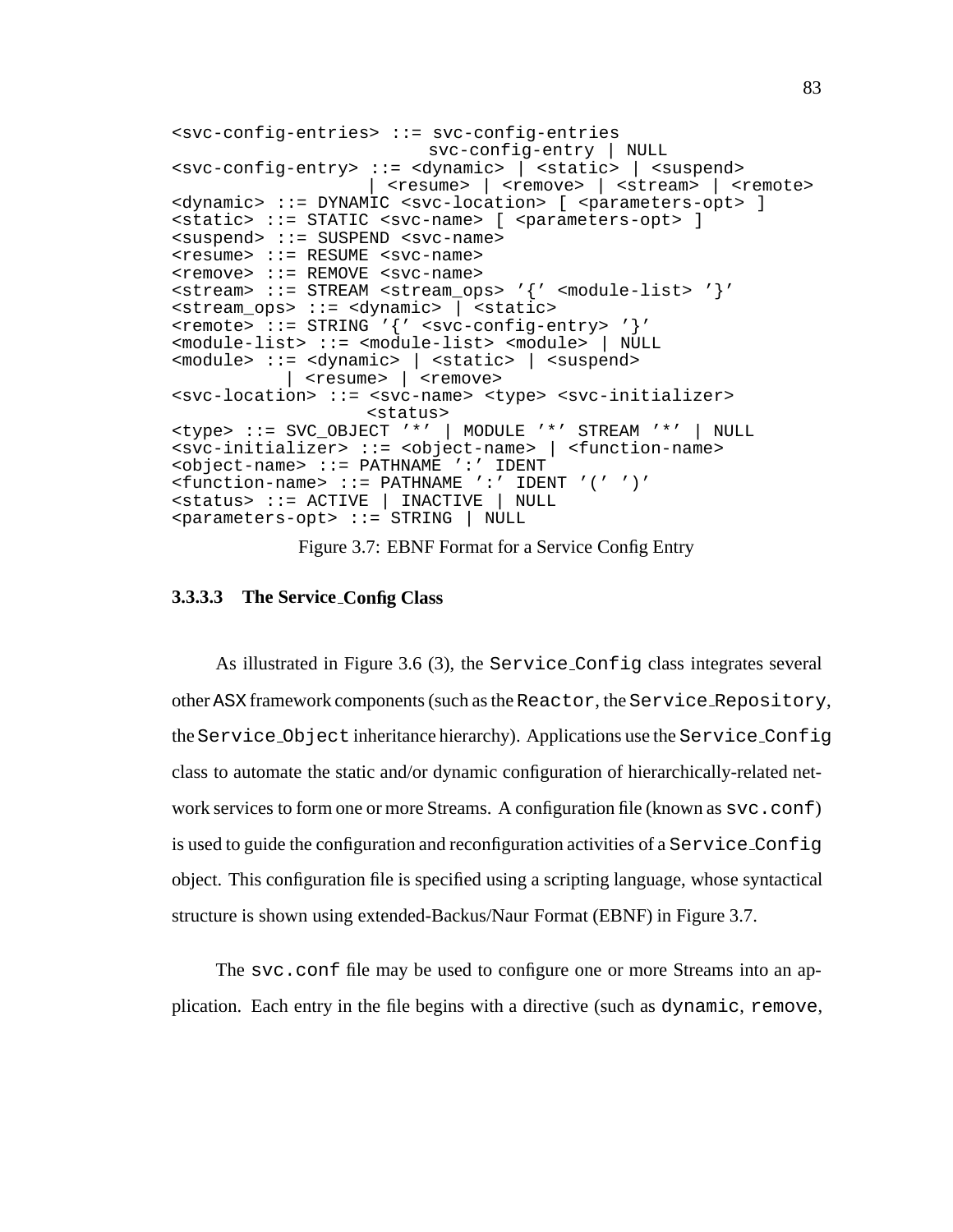suspend, or resume) that specifies which configuration activity to perform. Each entry also contains attributes that indicate the location of the shared object file for each dynamically linked service, as well as any parameters required to initialize a service when it is linked at run-time. By consolidating service attributes and initialization parameters into a single configuration file, the installation and administration of the services in an application is simplified. In addition, the  $\sec$  confinition file helps to decouple the structure of an application from the behavior of its services. This decoupling separates the service-independent configuration and reconfiguration of mechanisms provided by the framework from the application-specific attributes and parameters specified in the svc.conf file.

Figure 3.8 illustrates a state transition diagram depicting the Service Config and Reactor methods that are invoked in response to events occurring during service configuration, execution, and reconfiguration. For example, when the CONFIG-URE and RECONFIGURE events occur, the process\_directives method of the Service Config class is called to parse the svc.conf file associated with the application. The contents of a svc.conf file dictate the content of Streams that are configured into an application. This file is first parsed when a new instance of a daemon is initially configured. The file is parsed again whenever a daemon reconfiguration is triggered upon receipt of a pre-designated external event (such as the UNIX SIGHUP signal).

#### **3.3.4 The** Concurrency **Class Category**

Components in the Concurrency class category are responsible for spawning, executing, synchronizing, and gracefully terminating services via one or more threads of control at run-time. These threads of control execute protocol tasks and pass messages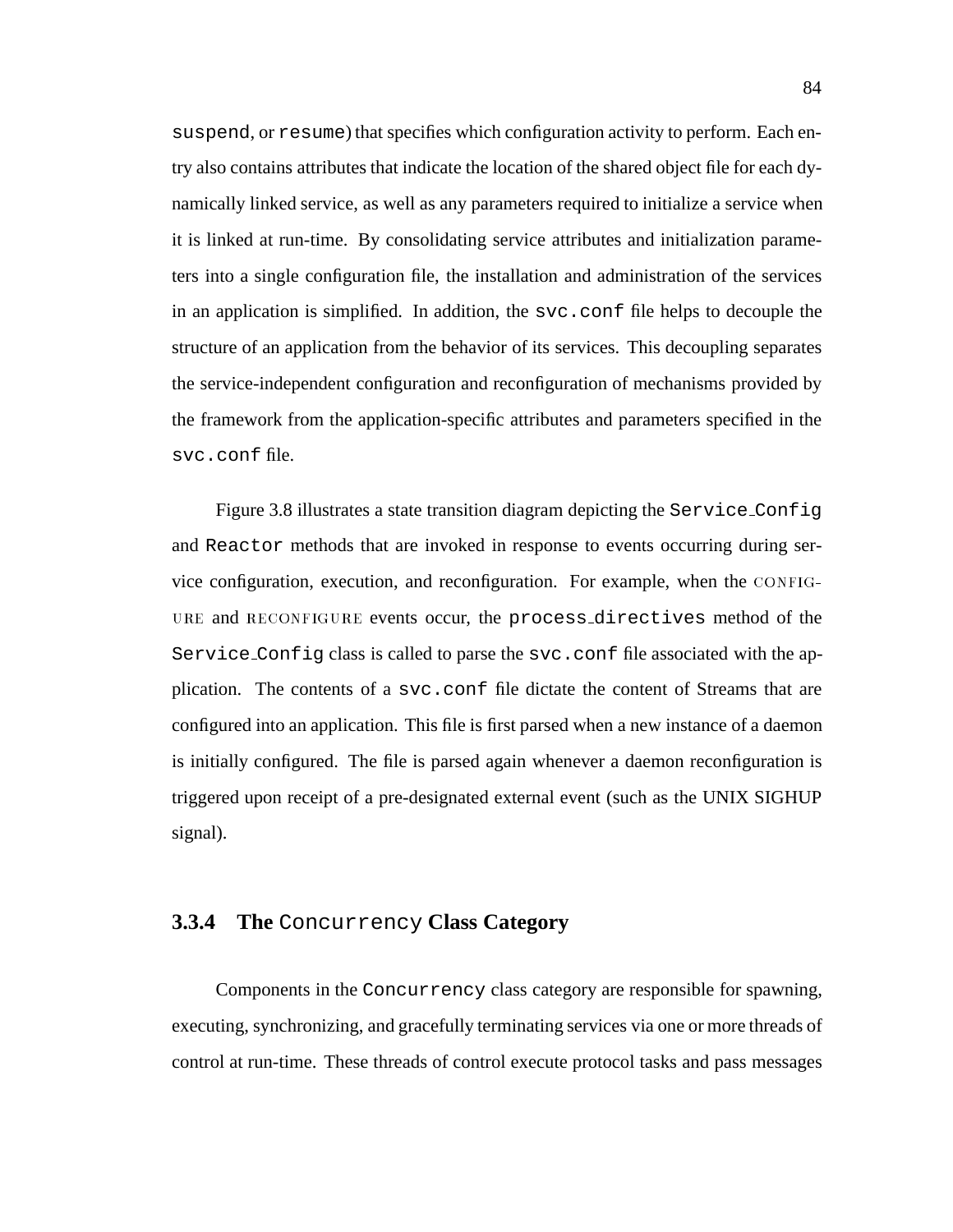

Figure 3.8: State Transition Diagram for Service Configuration, Execution, and Reconfiguration

between Modules in a protocol stack. The following section outlines the classes in the Concurrency class category.

#### **3.3.4.1 The Synch Classes**

Components in the Stream class category described in Section 3.3.1 contain minimal internal locking mechanisms. By default, synchronization mechanisms from the Synch classes are only used to protect the ASX framework components that would not function correctly in a preemptive, multi-threaded parallel processing environment. This design strategy avoids over-constraining the granularity of a process architecture's concurrency control policies.

The Synch classes provide type-safe C++ interfaces for two basic types of synchronization mechanisms: Mutex and Condition objects [Bir89]. A Mutex object is used to ensure the integrity of a shared resource that may be accessed concurrently by multiple processes. A Condition object allows one or more cooperating processes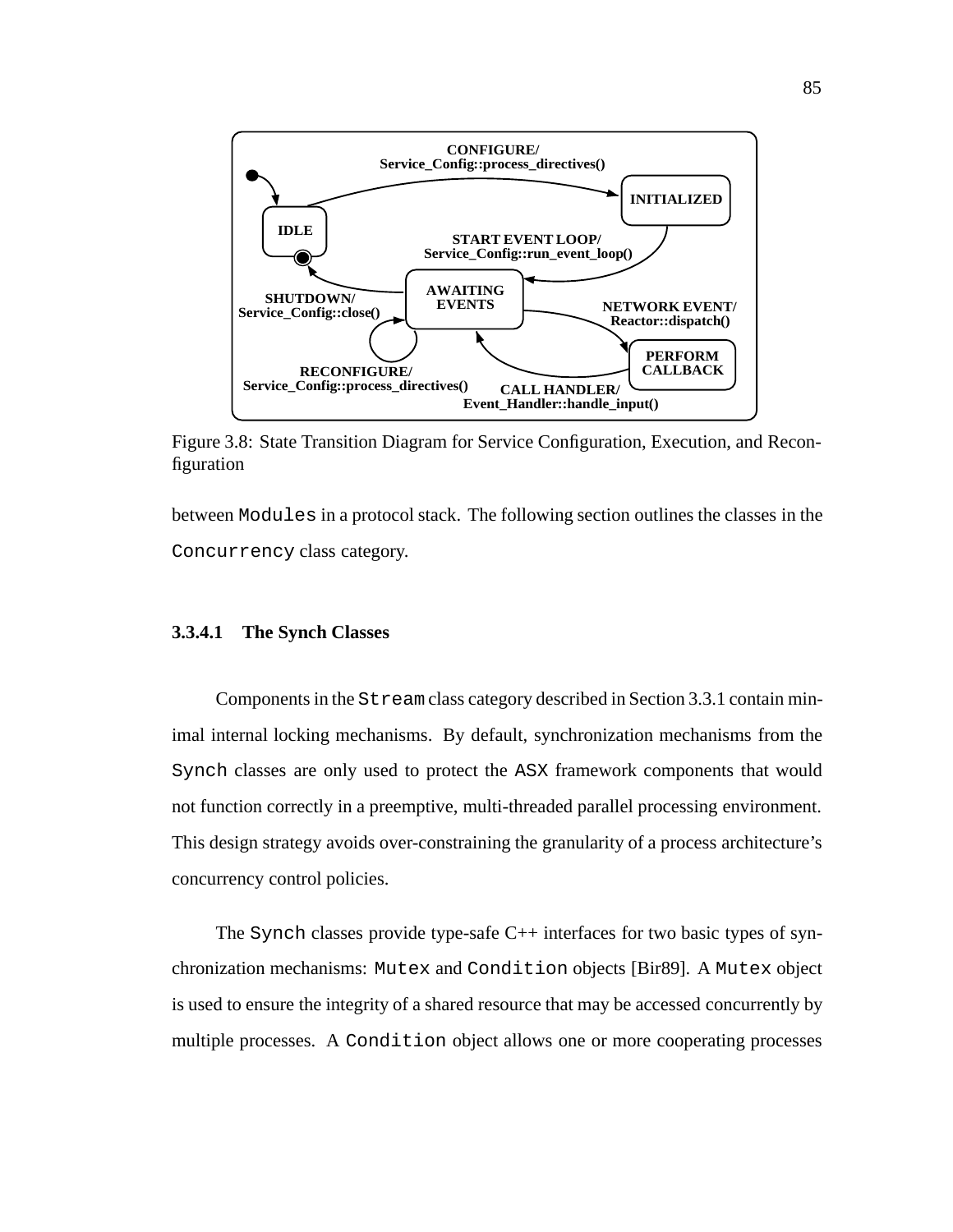to suspend their execution until a condition expression involving shared data attains a particular state.

A Mutex object serializes the execution of multiple processes by defining a critical section where only one thread of control may execute its code at a time. To enter a critical section, a process invokes the Mutex:  $:acquire$  method. When a process leaves its critical section, it invokes the  ${\tt Mutes::relesse}$  method. These two methods are implemented via adaptive spin-locks that ensure mutual exclusion by using an atomic hardware instruction. An adaptive spin-lock polls a designated memory location using the atomic hardware instruction until one of the following conditions occur:

- The value at this location is changed by the process that currently owns the lock. This signifies that the lock has been released and may now be acquired by the spinning process.
- The process that is holding the lock goes to sleep. At this point, the spinning process also puts itself to sleep to avoid unnecessary polling [EKB<sup>+</sup> 92].

On a multi-processor, the overhead incurred by a spin-lock is relatively minor. Hardwarebased polling does not cause contention on the system bus since it only affects the local PE caches of processes that are spinning on a Mutex object.

A Condition object provides a different type of synchronization mechanism. Unlike the adaptive spin-lock Mutex objects, a Condition object enables a process to suspend itself indefinitely (via the Condition::wait method) until a condition expression involving shared data attains a particular state. When another cooperating process indicates that the state of the shared data has changed (by invoking the Condition::signal method), the associated Condition object wakes up a process that is suspended on that Condition object. The newly awakened process then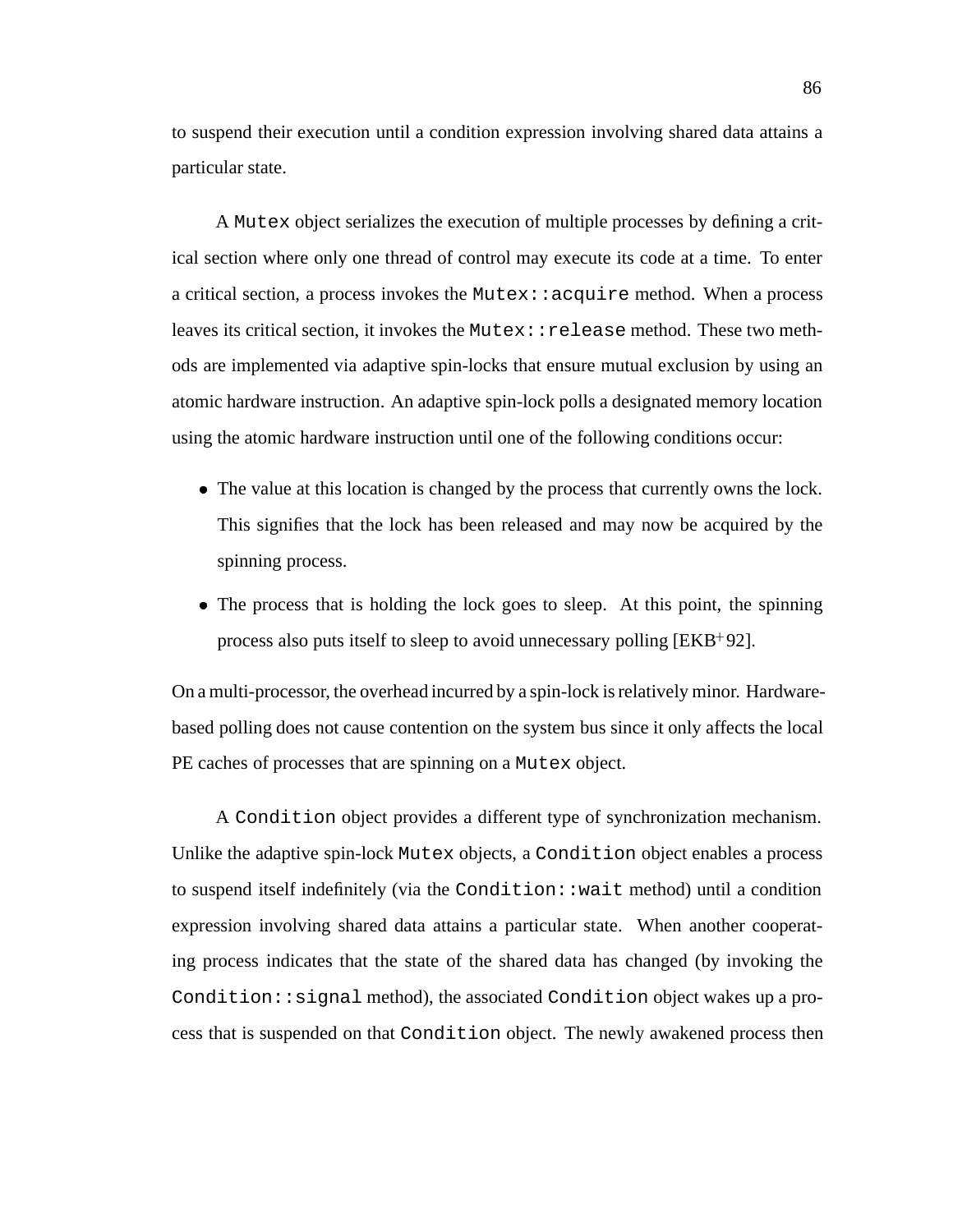re-evaluate its condition expression and potentially resumes processing if the shared data has attained an appropriate state.

Condition object synchronization is not implemented using spin-locks. Spinlocks consume excessive resources if a process must wait an indefinite amount of time for a particular condition to become signaled. Therefore, Condition objects are implemented via sleep-locks that trigger a context switch to allow another process to execute. Chapter 4 illustrates the consequences of context switching and synchronization on process architecture performance.

The ASX framework enables the concurrency control strategies used by different process architectures to be selected by instrumenting protocol tasks with various combinations of Mutex and Condition synchronization objects. When used in conjunction with C++ language features such as parameterized types, these synchronization objects help to decouple protocol processing functionality from the concurrency control strategy used by a particular process architecture [Sch94d]. An illustration of how ASX framework synchronization objects are transparently parameterized into communication protocol code is presented in the following example.

In the process architecture experiments described in Chapter 4, the Map Manager class is used to demultiplex incoming network messages to the appropriate Module. As discussed in Section 3.3.1.4, Map Manager is a template class that is parameterized by an external identifier ( $EXT\_ID$ ), an internal identifier ( $INT\_ID$ ), and a mutual exclusion mechanism (MUTEX), as follows:

```
template <class EXT_ID, class INT_ID, class MUTEX>
class Map_Manager
{
public:
 // Associate EXT_ID with INT_ID
 bool bind (EXT_ID, INT_ID *);
  // Break an association
 bool unbind (EXT_ID);
```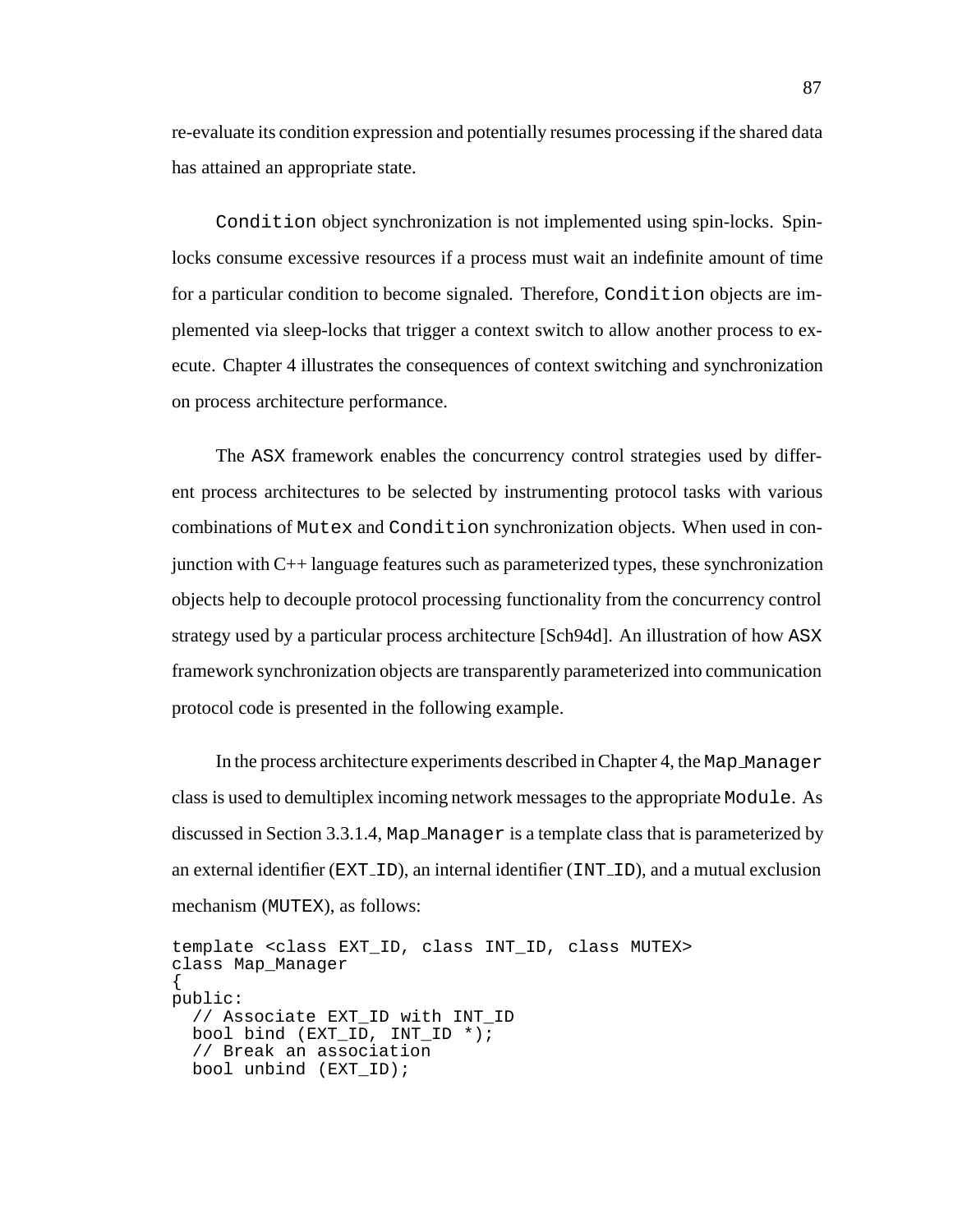```
// Locate INT_ID corresponding to EXT_ID
 bool find (EXT ID, INT ID \&);
  // ...
private:
  // Parameterized synchronization object
 MUTEX lock;
  // Perform the lookup
 bool locate_entry (EXT_ID, INT_ID &);
};
```
The find method of the Map Manager template class is implemented using the technique illustrated in the code below (the bind and unbind methods are implemented in a similar manner):

```
template <class EXT_ID, class INT_ID, class MUTEX>
bool Map_Manager<EXT_ID, INT_ID, MUTEX>
     ::find (EXT_ID ext_id, INT_ID &int_id)
{
  // Acquire lock in mon constructor
 Mutex Block<MUTEX> mon (this->lock);
 if (this->locate_entry (ext_id, int_id))
   return true;
 else
   return false;
  // Release lock in mon destructor
}
```
The code shown above uses the constructor of the Mutex Block class to acquire the Map Manager lock when an object of the class is created. Likewise, when the find method returns, the destructor for the Monitor object releases the Mutex lock. Note that the Mutex lock is released automatically, regardless of which arm in the  $if/else$ statement returns from the find method. Moreover, the lock is released even if an exception is raised within the body of the find method.

The experiments described in Chapter 4 implement connection demultiplexing operations in the connection-oriented protocol stacks via the Map Manager template class. In the experiments, the Map Manager class is instantiated with a MUTEX parameter whose type is determined by the process architecture being configured. For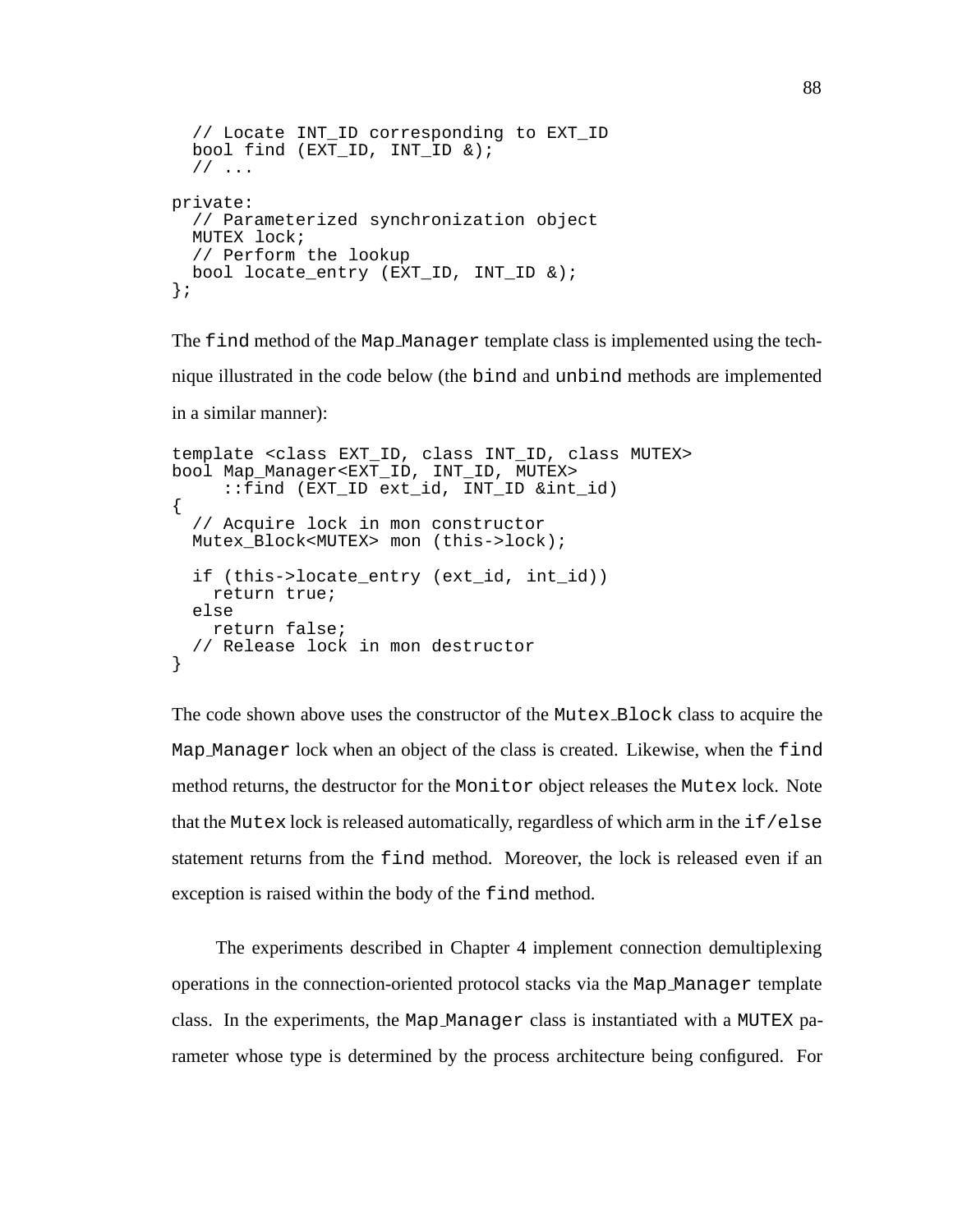instance, the Map Manager used in the Message Parallelism implementation of the transport layer in the protocol stack described in Section 4.5.1 is instantiated with the following EXT\_ID, INT\_ID, and MUTEX type parameters:

typedef Map\_Manager <TCP\_Addr, TCB, Mutex> ADDR\_MAP;

This particular instantiation of Map Manager locates the transport control block (TCB) internal identifier associated with the address of an incoming TCP message (TCP Addr) external identifier. Instantiating the Map Manager class with the Mutex class ensures that its find method executes as a critical section. This prevents race conditions from occurring with other threads of control that are inspecting or inserting entries into the Map Manager in parallel.

In contrast, the Layer Parallelism implementation of the transport layer in the protocol stack described in Section 4.5.2 uses a different type of concurrency control. In this case, serialization is performed at the transport layer using the synchronization mechanisms provided by the Message List defined in the Queue class. Therefore, the Map Manager used for the Layer Parallelism implementation of the protocol stack is instantiated with a different Synch class, as follows:

typedef Map Manager <TCP Addr, TCB, Null Mutex> ADDR MAP;

The implementation of the acquire and release methods in the Null Mutex class are "no-op" inline functions that are removed completely by the compiler optimizer. In general, templates generate efficient object code that exacts no additional run-time overhead for the increased flexibility.

The definition of the Map Manager address map may be conditionally compiled using template class arguments corresponding to the type of process architecture that is required, *i.e.*: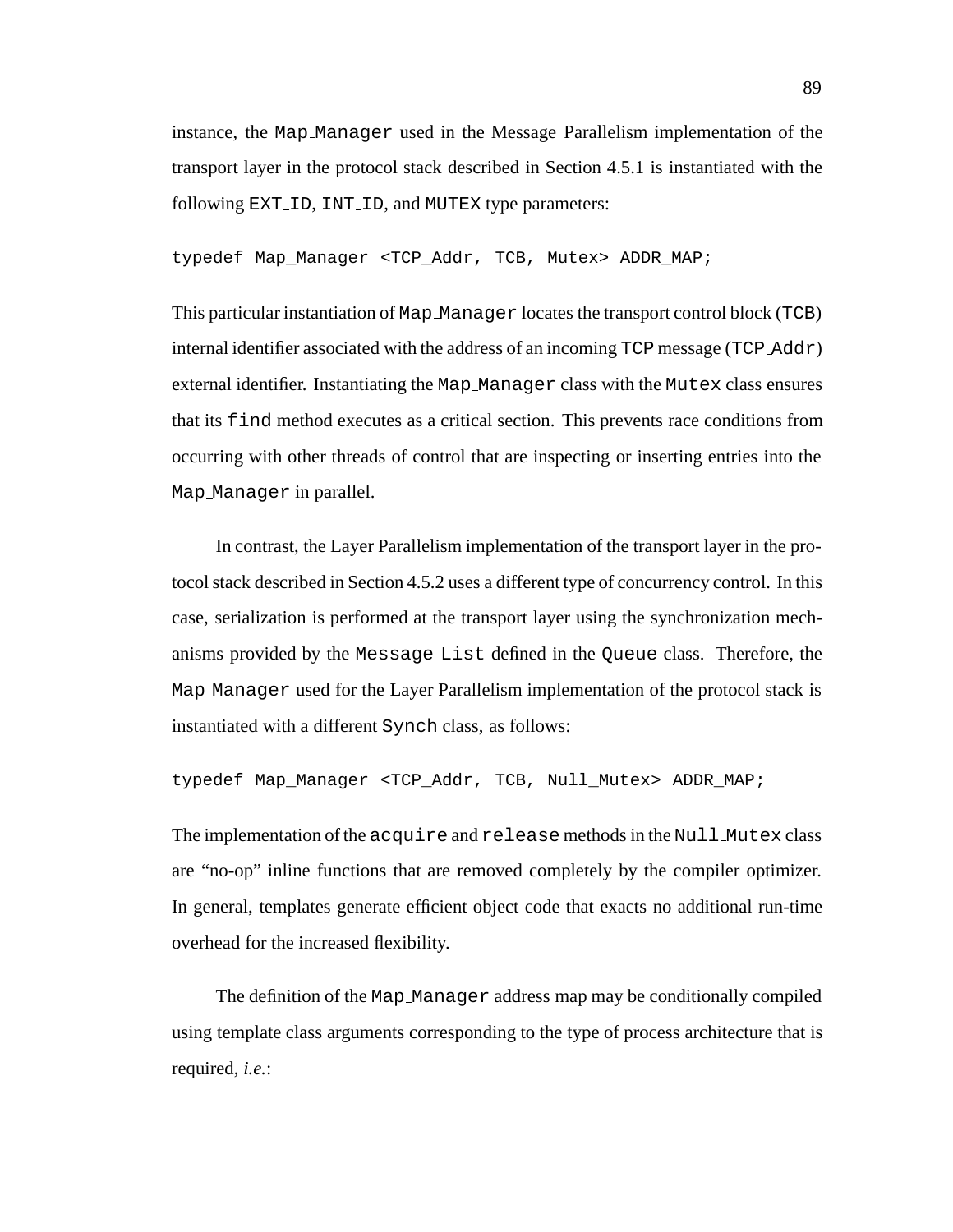```
typedef
// Select a message-based process architecture
#if defined (MSG BASED PA)
Map_Manager <TCP_Addr, TCB, Mutex>
// Select a task-based process architecture
#elif defined (TASK_BASED_PA)
Map Manager <TCP Addr, TCB, Null Mutex>
#endif
ADDR_MAP;
```
As shown below, this allows the majority of the protocol code to remain unaffected,

regardless of the choice of process architecture, as follows:

```
ADDR_MAP addr_map;
TCP_Addr tcp_addr;
TCP tcb;
// ...
if (addr_map.find (tcp_addr, tcb))
     // Perform connection-oriented processing
```
## **3.3.4.2 The Thread Manager Class**

The Thread Manager class contains a set of mechanisms that manipulate multiple threads of control atomically. Typically, these threads of control collaborate to implement collective actions (such as rendering different portions of a large image in parallel). The Thread Manager class also shields applications from non-portable incompatibilities between different flavors of multi-threading mechanisms (such as POSIX threads, MACH cthreads, Solaris threads, and Windows NT threads).

The Thread Manager class provides methods (such as suspend all and resume all) that suspend and resume a set of collaborating threads of control atomically. This feature is useful for protocol stacks that execute multiple tasks or process multiple messages in parallel. For example, a Stream implemented using the Layer Parallelism process architecture is composed of Modules that execute in separate threads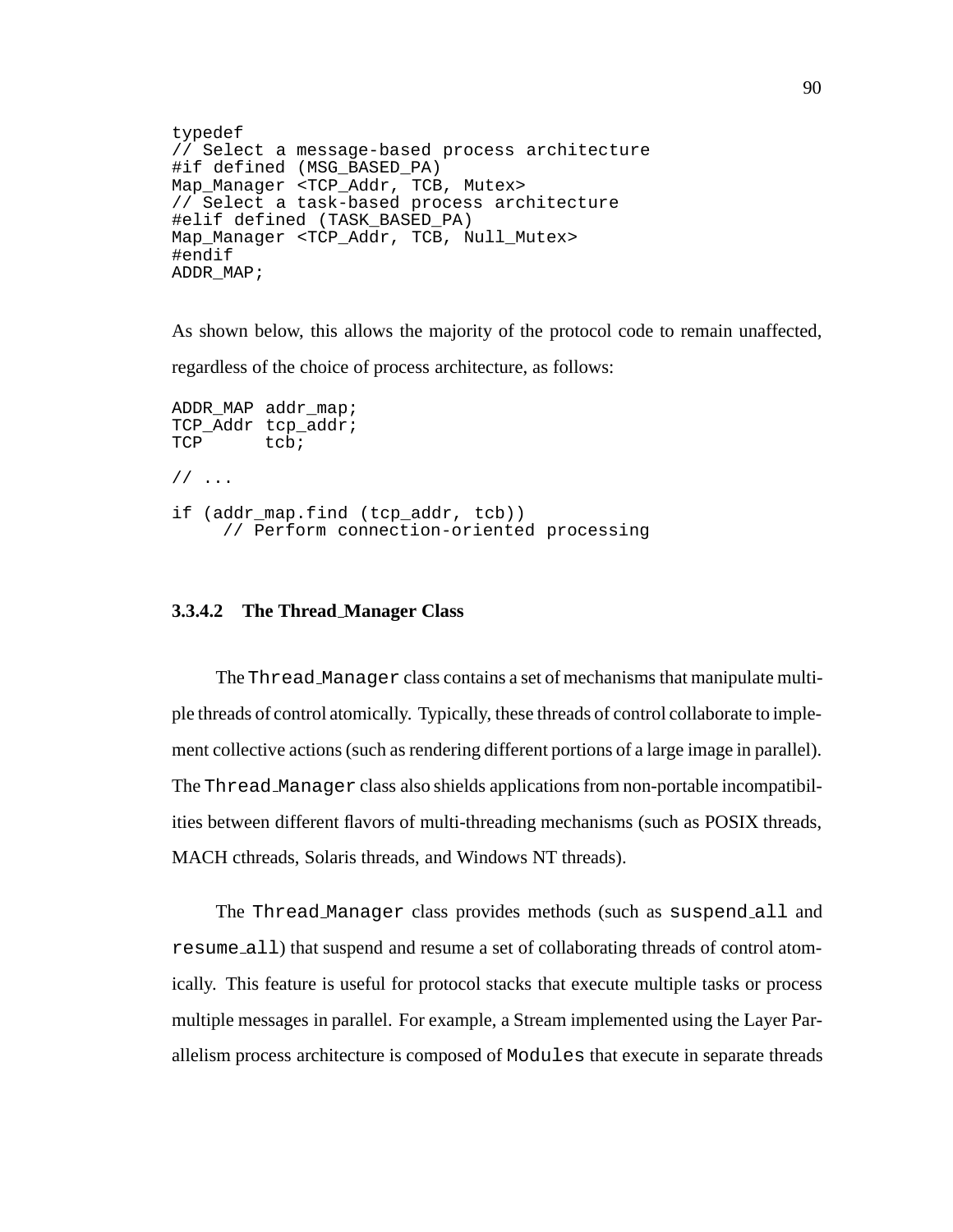

Figure 3.9: IPC SAP Class Category Relationships

of control. It is crucial that all Modules in the Stream are completely interconnected before allowing messages to be passed between Queues in the Stream. The mechanisms in the Thread Manager class allow these initialization activities to execute atomically.

## **3.3.5 The** IPC SAP **Class Category**

ACE provides a forest of class categories rooted at the IPC SAP ("InterProcess Communication Service Access Point") base class. IPC SAP encapsulates the standard I/O descriptor-based operating system local and remote IPC mechanisms that offer connection-oriented and connectionless protocols. As shown in Figure 3.9, this forest of class categories includes SOCK SAP (which encapsulates the socket API), TLI SAP (which encapsulates the TLI API), SPIPE SAP (which encapsulates the UNIX System V release 4 STREAM pipe API), and FIFO SAP (which encapsulates the UNIX named pipe API).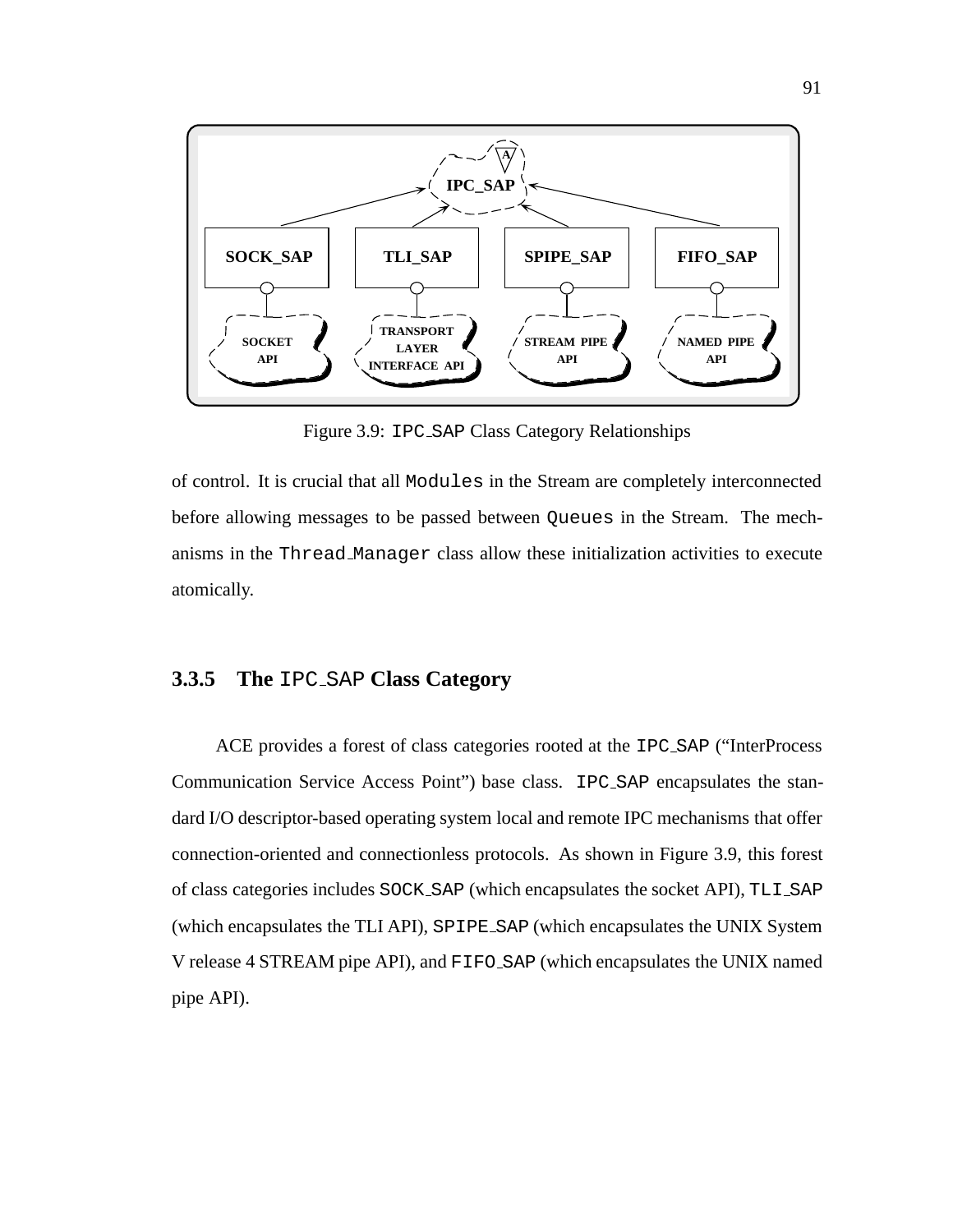Each class category is organized as an inheritance hierarchy. Every subclass provides a well-defined interface to a subset of local or remote communication mechanisms. Together, the subclasses within a hierarchy comprise the overall functionality of a particular communication abstraction (such as the Internet-domain or UNIX-domain protocol families). The use of classes (as opposed to stand-alone functions) helps to simplify network programming in the following manner:

- *Reduce potential for programmer error* For example, the Addr class hierarchy shown in Figure 3.9 supports several diverse network addressing formats via a type-secure C++ interface, rather than using the awkward and error-prone C-based struct sockaddr data structures directly.
- *Combining several operations to form a single operation* For example, the constructor in the SOCK Listener class performs the various socket system calls (such as socket, bind, and listen) required to create a passive-mode server endpoint.
- *Parameterizing IPC mechanisms into applications* Classes form the basis for parameterizing an application by the type of IPC mechanism it requires. This helps to improve portability as discussed in Section 3.3.5.2.
- *Enhance code sharing* Inheritance-based hierarchical decomposition increases the amount of common code that is shared amongst the various IPC mechanisms (such as the C++ interface to the lower-level UNIX operating system device control system calls like fcntl and ioctl).

The following sections discuss each of the class categories in IPC SAP.

## **3.3.5.1 SOCK SAP**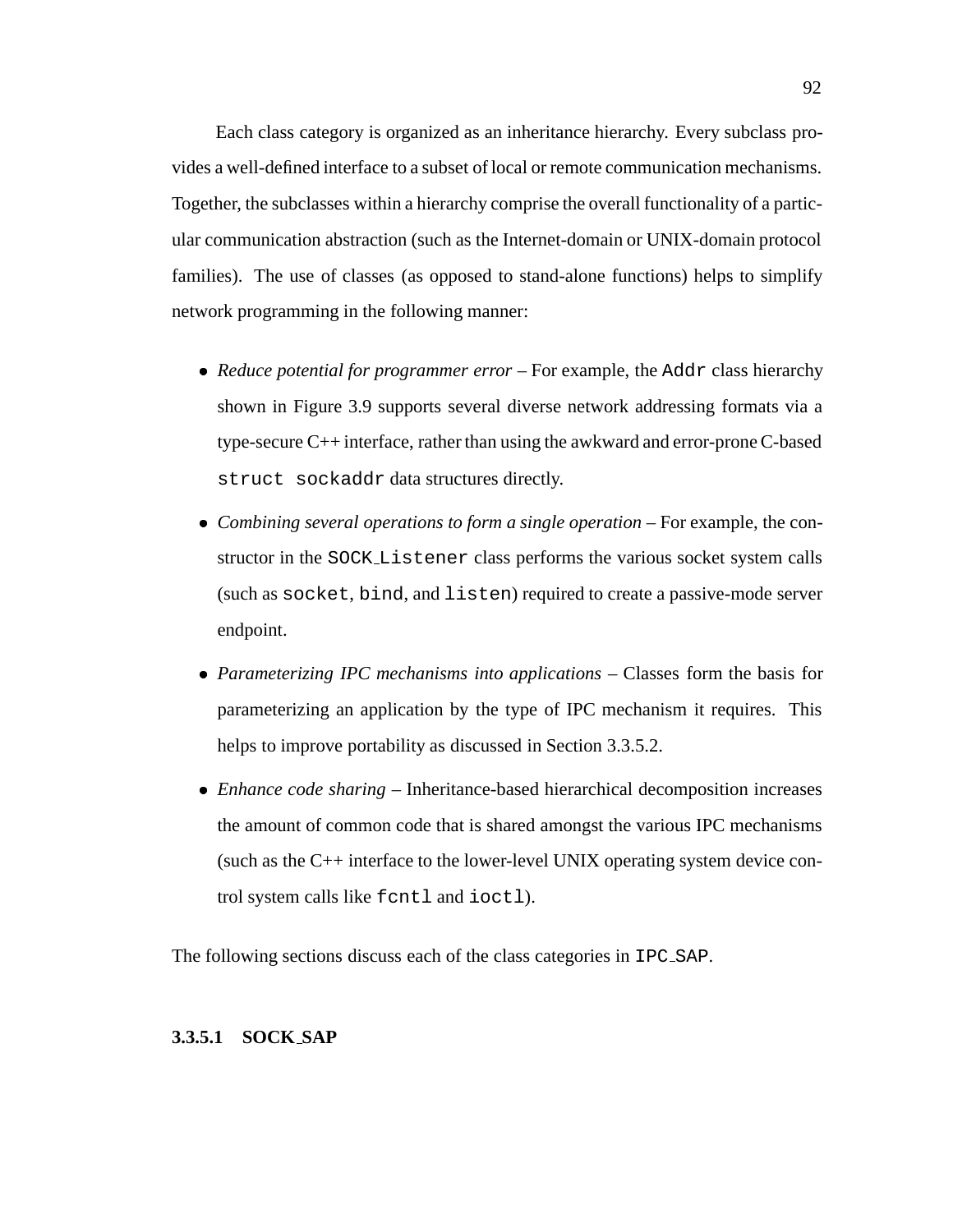

Figure 3.10: The SOCK SAP Inheritance Hierarchy

The SOCK\_SAP [Sch92] C++ class category provides applications with an objectoriented interface to the Internet-domain and UNIX-domain protocol families [Ste90]. Applications may access the functionality of the underlying Internet-domain or UNIXdomain socket types by inheriting or instantiating the appropriate SOCK SAP subclasses shown in Figure 3.10. The SOCK\* subclasses encapsulate Internet-domain functionality and the LSOCK\* subclasses encapsulate UNIX-domain functionality. As shown in Figure 3.10, the subclasses may be further decomposed into  $(1)$  the \*Dgram components (which provide unreliable, connectionless, message-oriented functionality) vs. the \*Stream components (which provide reliable, connection-oriented, bytestream functionality) and (2) the \*Listener components (which provide connection establishment functionality typically used by servers) vs. the \*Stream components (which provide bi-directional bytestream data transfer functionality used by both clients and servers).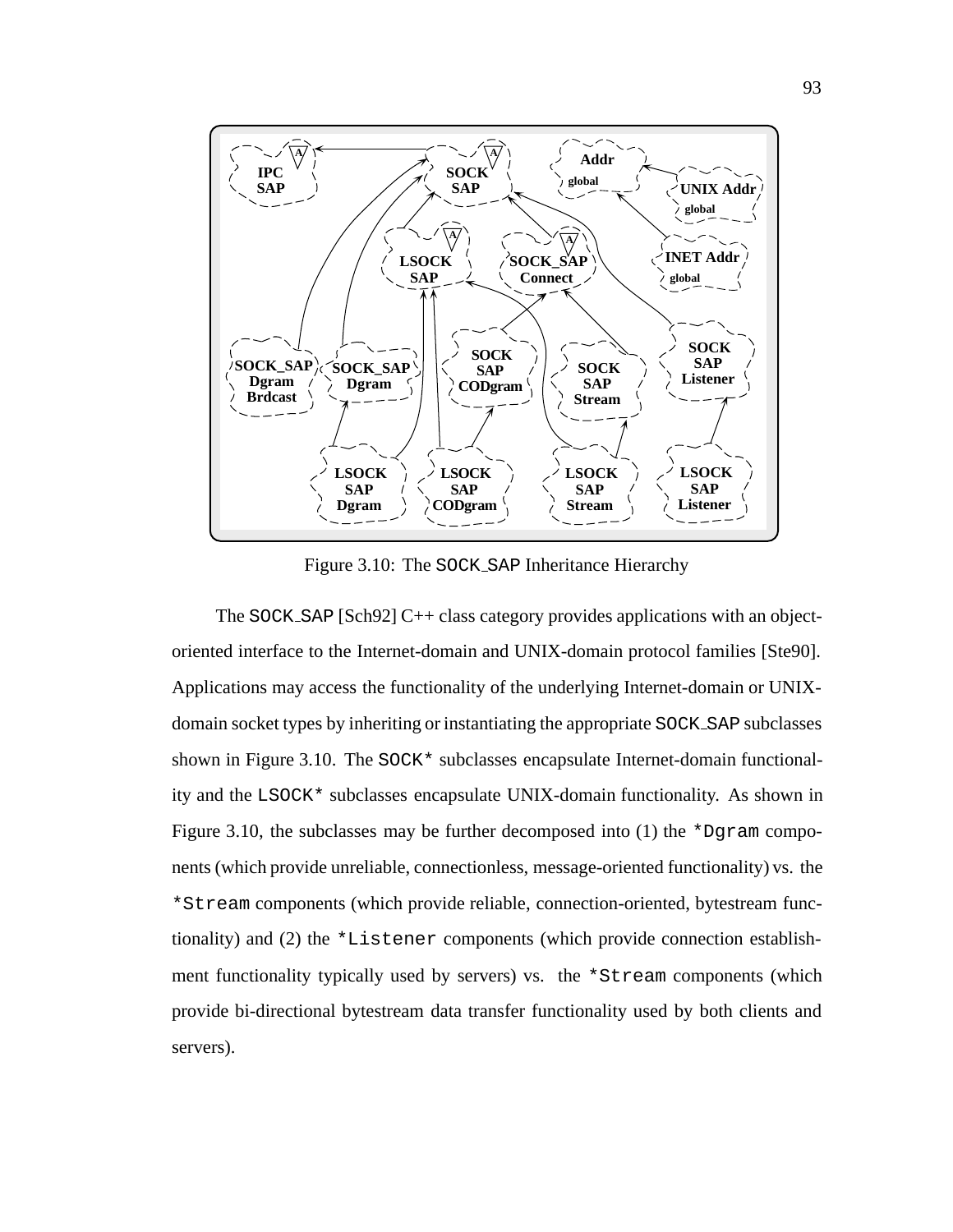Using  $C_{++}$  wrappers to encapsulate the socket interface helps to (1) detect many application type system violations at compile-time, (2) facilitate a platform-independent transport-level interface that improves application portability, and (3) greatly reduce the amount of application code and development effort expended upon lower-level network programming details. To illustrate the latter point, the following example program implements a simple client application that uses the SOCK Dgram Brdcast class to broadcast a message to all servers listening on a designated port number in a LAN subnet::

```
int
main (int argc, char *argv[])
{
  SOCK_Dgram_Brdcast b_sap (sap_any);
  char *msg;
  unsigned short b_port;
  msg = \text{argc} > 1 ? argv[1] : "hello world\nu";
  b_port = \arg c > 2 ? atoi (\arg v[2]) : 12345;
  if (b_sap.send (msg, strlen (msg), b_port) == -1)perror ("can't send broadcast"), exit (1);
  exit (0);
}
```
It is instructive to compare this concise example with the dozens of lines of C source code required to implement broadcasting using the socket interface directly.

### **3.3.5.2 TLI SAP**

The TLI SAP class category provides a C++ interface to the System V Transport Layer Interface (TLI). The TLI SAP inheritance hierarchy for TLI is almost identical to the SOCK SAP C++ wrapper for sockets. The primary difference is that TLI and TLI SAP do not define an interface to the UNIX-domain protocol family. By combining  $C_{++}$  features (such as default parameter values and templates) together with the  $\tt{t}$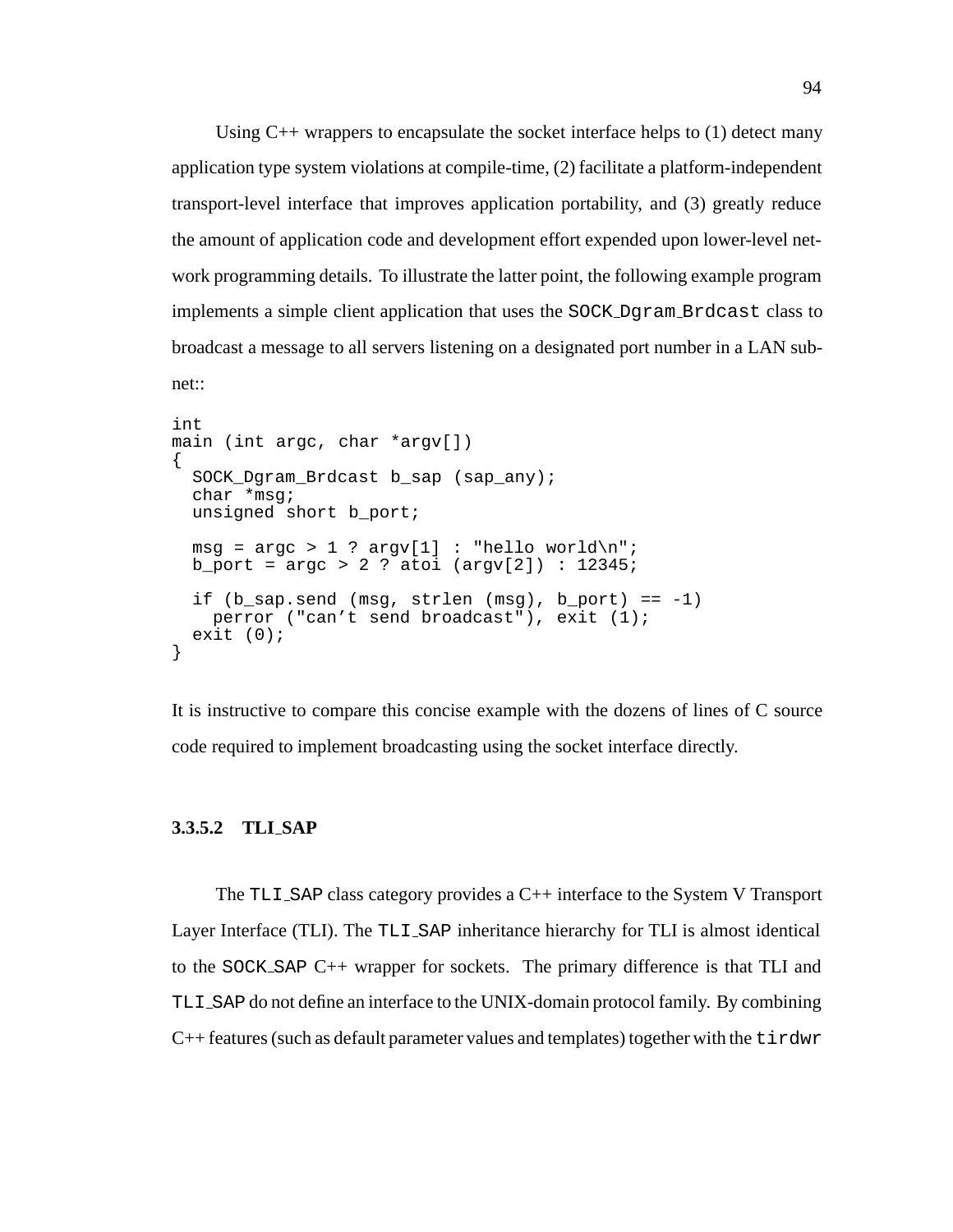(the read/write compatibility STREAMS module), it becomes relatively straightforward to develop applications that may be parameterized at compile-time to operate correctly over either a socket-based or TLI-based transport interface.

The following code illustrates how  $C_{++}$  templates may be applied to parameterize the IPC mechanisms used by an application. In the code below, a subclass derived from Event Handler is parameterized by a particular type of transport interface and its corresponding protocol address class:

```
/* Logging_IO header file */
template <class XPORT_SAP, class ADDR>
class Logging_IO : public Event_Handler
{
public:
 Logging_IO (void);
 virtual ~Logging_IO (void);
 virtual int handle_close (int);
 virtual int handle_input (int);
 virtual int get_fd (void) const {
    return this->xport_sap.get_fd ();
  }
protected:
 XPORT_SAP xport_sap;
};
```
Depending on certain properties of the underlying OS platform (such as whether it is BSD-based SunOS 4.x or System V-based SunOS 5.x), the logging application may instantiate the Client IO class to use either SOCK SAP or TLI SAP, as shown below:

```
/* Logging application */
class Logging_IO : public
#if defined (MT_SAFE_SOCKETS)
Logging_IO<SOCK_Stream, INET_Addr>
#else
Logging_IO<TLI_Stream, INET_Addr>
#endif /* MT_SAFE_SOCKETS */
{
  /* ... */
};
```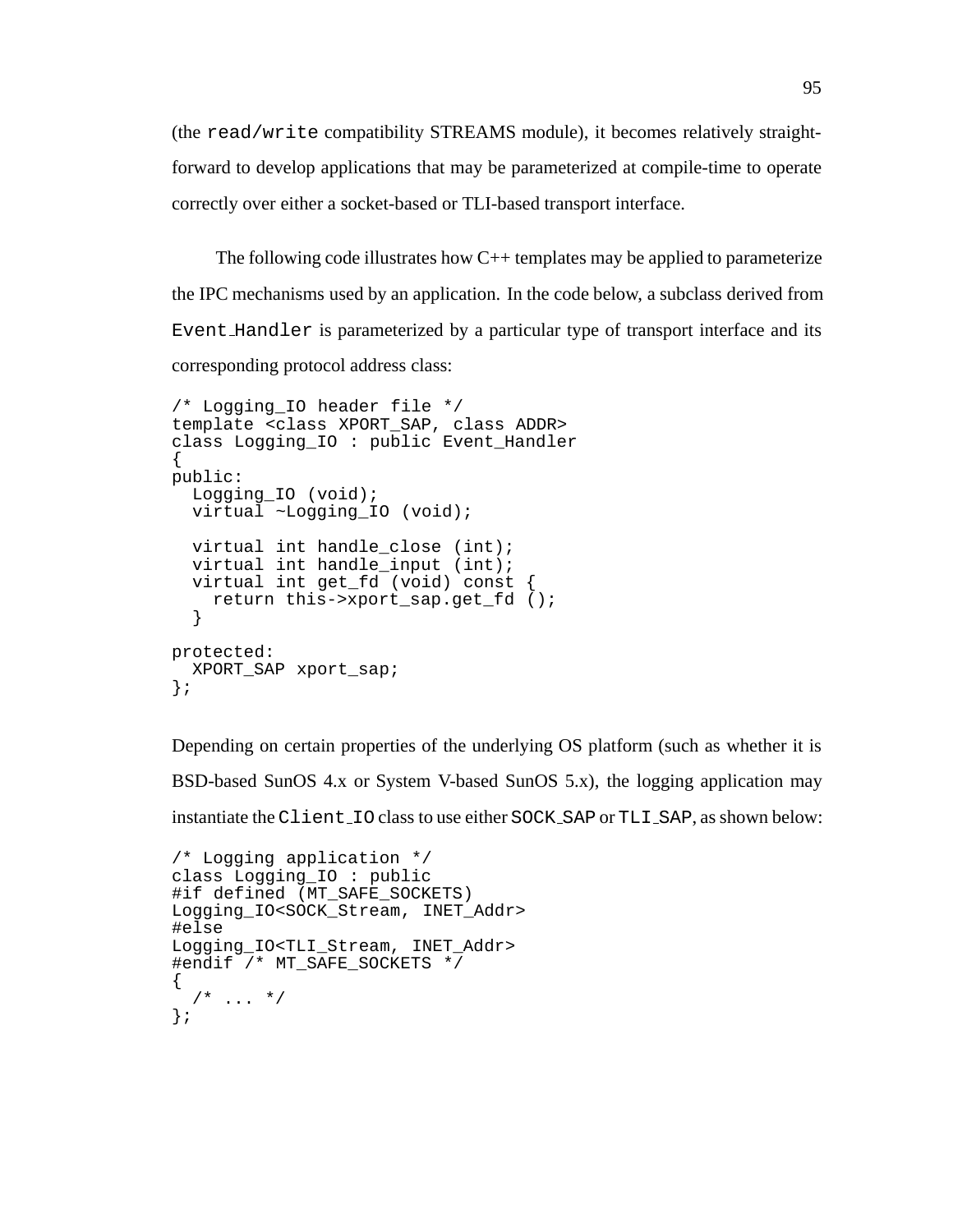The increased flexibility offered by this template-based approach is extremely useful when developing an application that must run portability across multiple OS platforms. In particular, the ability to parameterize applications according to transport interface is necessary across variants of SunOS platforms since the socket implementation in SunOS 5.2 is not thread-safe and the TLI implementation in SunOS 4.x contains a number of serious defects.

TLI SAP also shields applications from many peculiarities of the TLI interface. For example, the subtle application-level code required to properly handle the nonintuitive, error-prone behavior of  $t$  listen and  $t$  accept in a concurrent server with  $a$  qlen  $>1$  [Rag93] is encapsulated within the accept method in the TLI\_Listener class. This method accepts incoming connection requests from clients. Through the use of C++ default parameter values, the standard method for calling the accept method is syntactically equivalent for both TLI SAP-based and SOCK SAP-based applications.

### **3.3.5.3 SPIPE SAP**

The  $SPIPE\_SAP$  class category provides a  $C++$  wrapper interface for mounted STREAM pipes and connld [PR90]. SunOS 5.x provides the fattach system call that mounts a pipe descriptor at a designated location in the UNIX file system. A server application is created by pushing the connld STREAM module onto the mounted end of the pipe. When a client application running on the same host machine as the server subsequently opens the filename associated with the mounted pipe, the client and server each receive an I/O descriptor that identifies a unique, non-multiplexed, bi-directional channel of communication.

The SPIPE SAP inheritance hierarchy mirrors the one used for SOCK SAP and TLI\_SAP. It offers functionality that is similar to the SOCK\_SAP LSOCK \* classes (which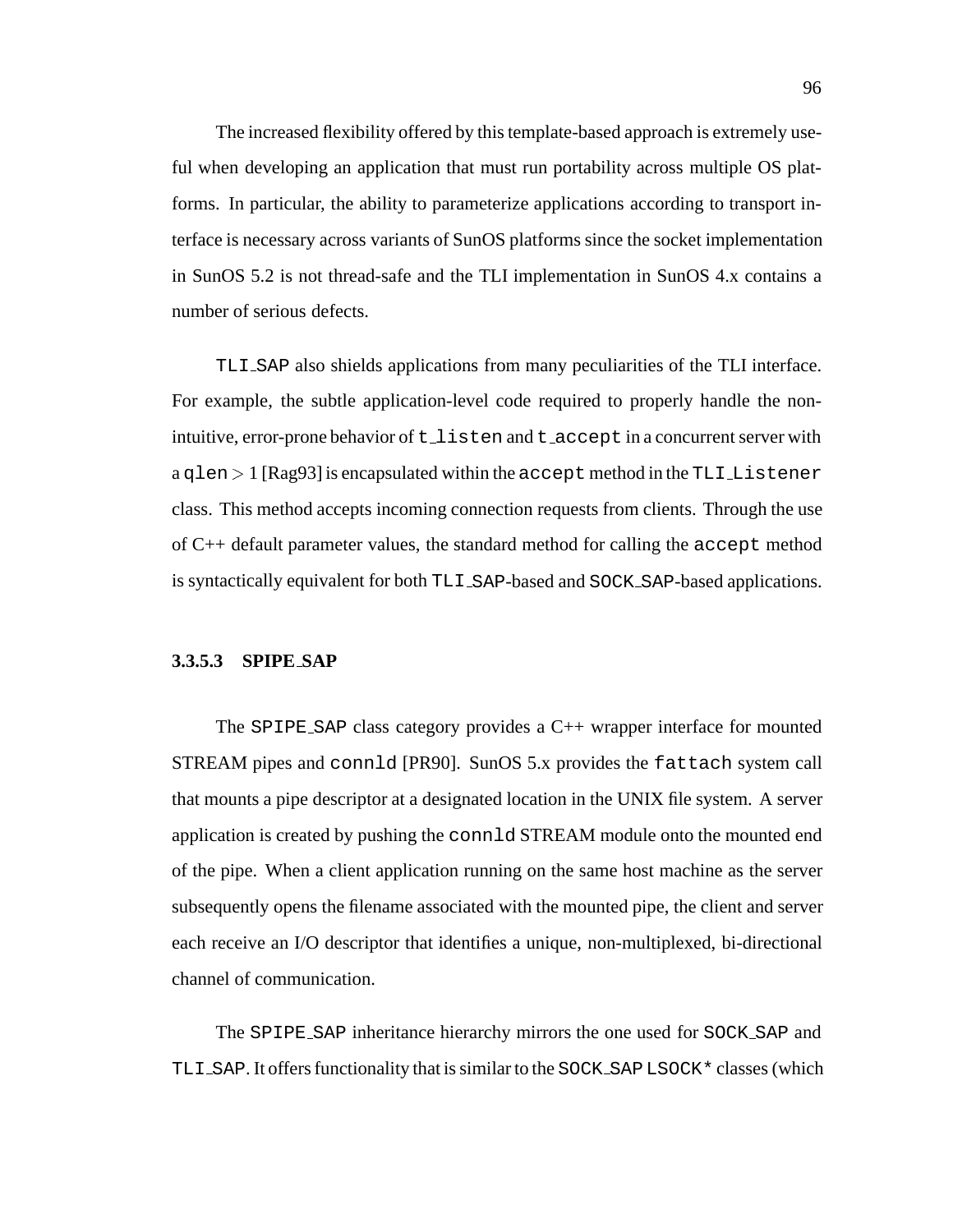themselves encapsulate UNIX-domain sockets). However, SPIPE SAP is more flexible than the LSOCK\* interface since it enables STREAM modules to be "pushed" and "popped" to and from SPIPE SAP endpoints, respectively. SPIPE SAP also supports bi-directional delivery of byte-stream and prioritized message-oriented data between processes and/or threads executing within the same host machine [Ste92].

#### **3.3.5.4 FIFO SAP**

The FIFO SAP class category encapsulates the UNIX named pipe mechanism (also called FIFOs). Unlike STREAM pipes, named pipes offer only a uni-directional data channel from one or more senders to a single receiver. Moreover, messages from different senders are all placed into the same communication channel. Therefore, some type of demultiplexing identifier must be included explicitly in each message to enable the receiver to determine which sender transmitted the message. The STREAMSbased implementation of named pipes in System V release 4 provides both messageoriented and bytestream-oriented data delivery semantics. In contrast, SunOS 4.x only provides bytestream-oriented named pipes. Therefore, unless fixed length messages are always used, each message sent via a named pipe in SunOS 4.x must be distinguished by some form of byte count or special termination symbol that allows a receiver to extract messages from the communication channel bytestream. To alleviate this limitation, the SunOS 4.x FIFO SAP implementation contains logic that emulates the messageoriented semantics available in System V release 4.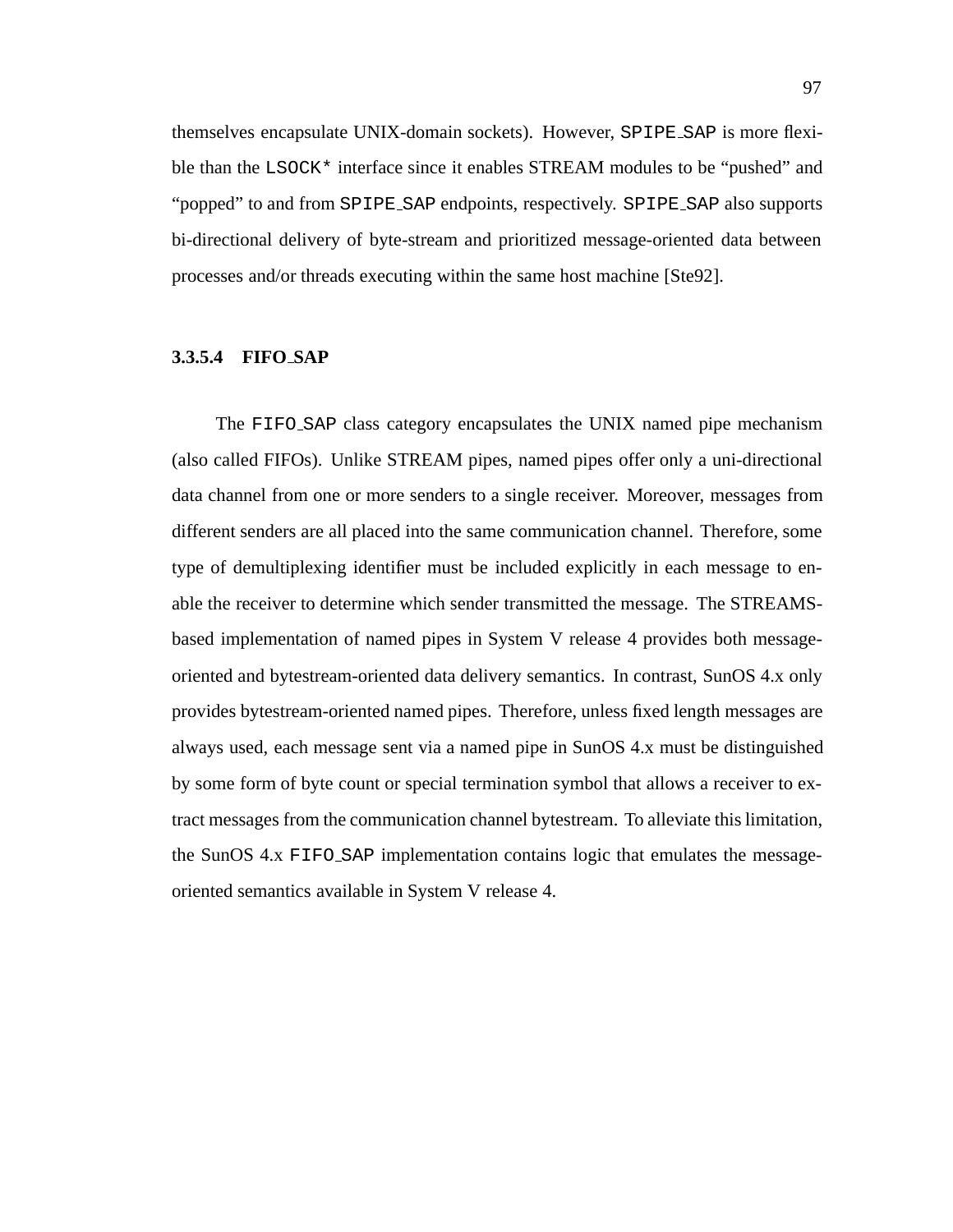# **3.4 Summary**

Despite an increase in the availability of operating system and hardware platforms that support networking and parallel processing [EKB<sup>+</sup> 92, Gar90, SPY<sup>+</sup> 93, TRG<sup>+</sup> 87, Cus93], developing distributed and parallel communication systems remains a complex and challenging task. The ADAPTIVE Service eXecutive (ASX) provides an extensible object-oriented framework that simplifies the development of distributed applications on multi-processor platforms. The ASX framework employs a variety of advanced OS mechanisms (such as multi-threading and explicit dynamic linking), object-oriented design techniques (such as encapsulation, hierarchical classification, and deferred composition) and C++ language features (such as parameterized types, inheritance, and dynamic binding) to enhance software quality factors (such as robustness, ease of use, portability, reusability, and extensibility) without degrading application performance. In general, the object-oriented techniques and  $C_{++}$  features enhance the software quality factors, whereas the advanced OS mechanisms improve application functionality and performance.

The ASX framework components described in this chapter are freely available via anonymous ftp from  $ics.$  uci.edu in the file  $gnu/C++_warppers.$  tar. Z. This distribution contains complete source code, documentation, and example test drivers for the C++ components developed as part of the ADAPTIVE project [SBS93, BSS93] at the University of California, Irvine. Components in the ASX framework have been ported to both UNIX and Windows NT and have been used in a number of commercial products including the AT&T Q.port ATM signaling software product, the Ericsson EOS family of PBX monitoring applications, and the network management portion of the Motorola Iridium mobile communications system.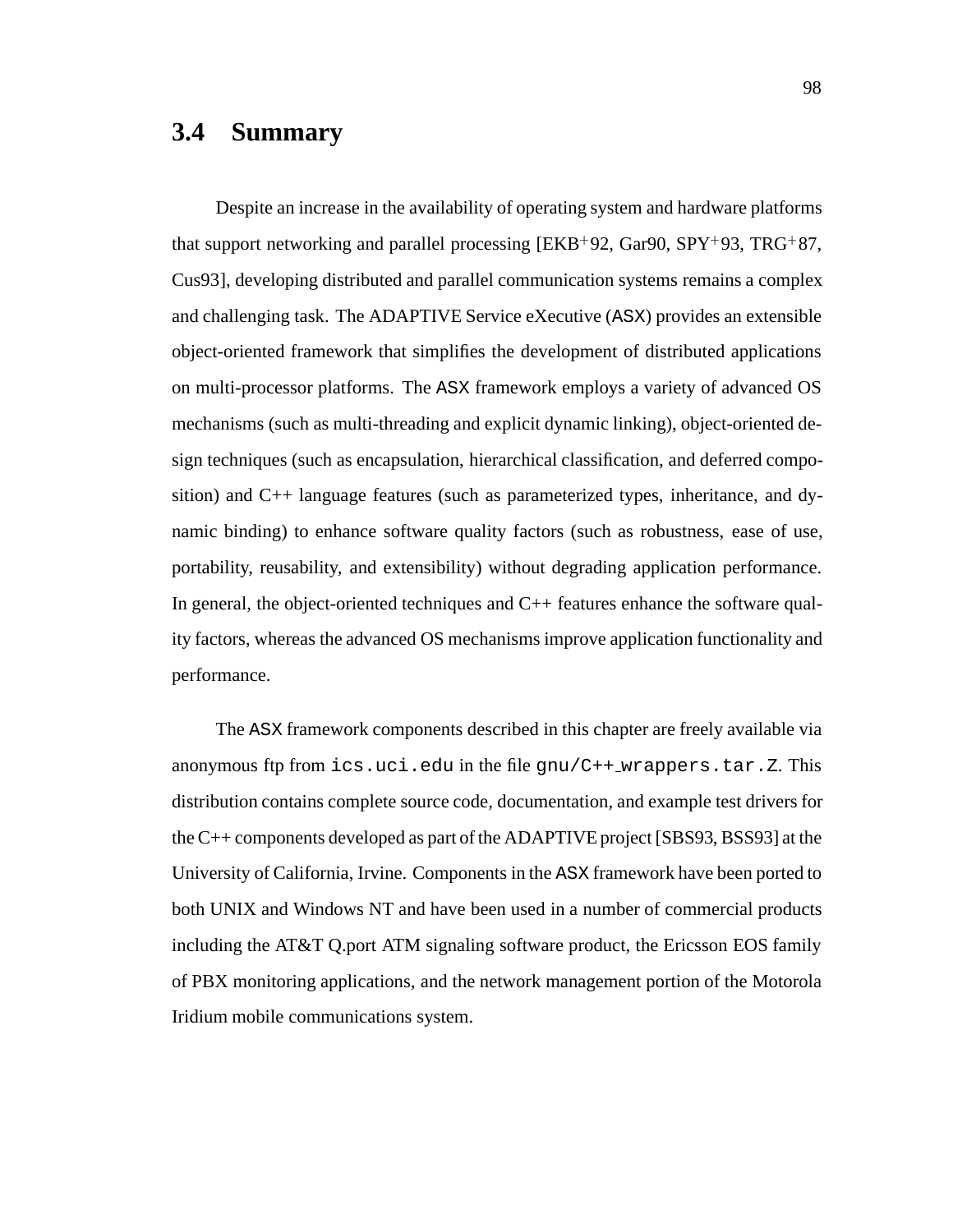# **Chapter 4**

# **Communication Subsystem Performance Experiments**

# **4.1 Introduction**

This chapter presents performance results obtained by measuring the data reception portion of protocol stacks implemented using several process architectures developed using the ASX framework [SS95b]. Two different types of protocol stacks were implemented: *connection-oriented* and *connectionless*. Three different variants of taskbased and message-based process architectures were used to parallelize the protocol stacks: *Layer Parallelism* (which is a task-based process architecture), as well as *Message-Parallelism* and *Connectional Parallelism* (which are message-based process architectures). This chapter outlines related work on the performance of parallel process architectures. It also describes the multi-processor platform and the measurement tools used in the experiments, as well as the communication protocol stacks and process architectures developed using ASX framework components. Finally, the performance results from the experiments are presented and analyzed.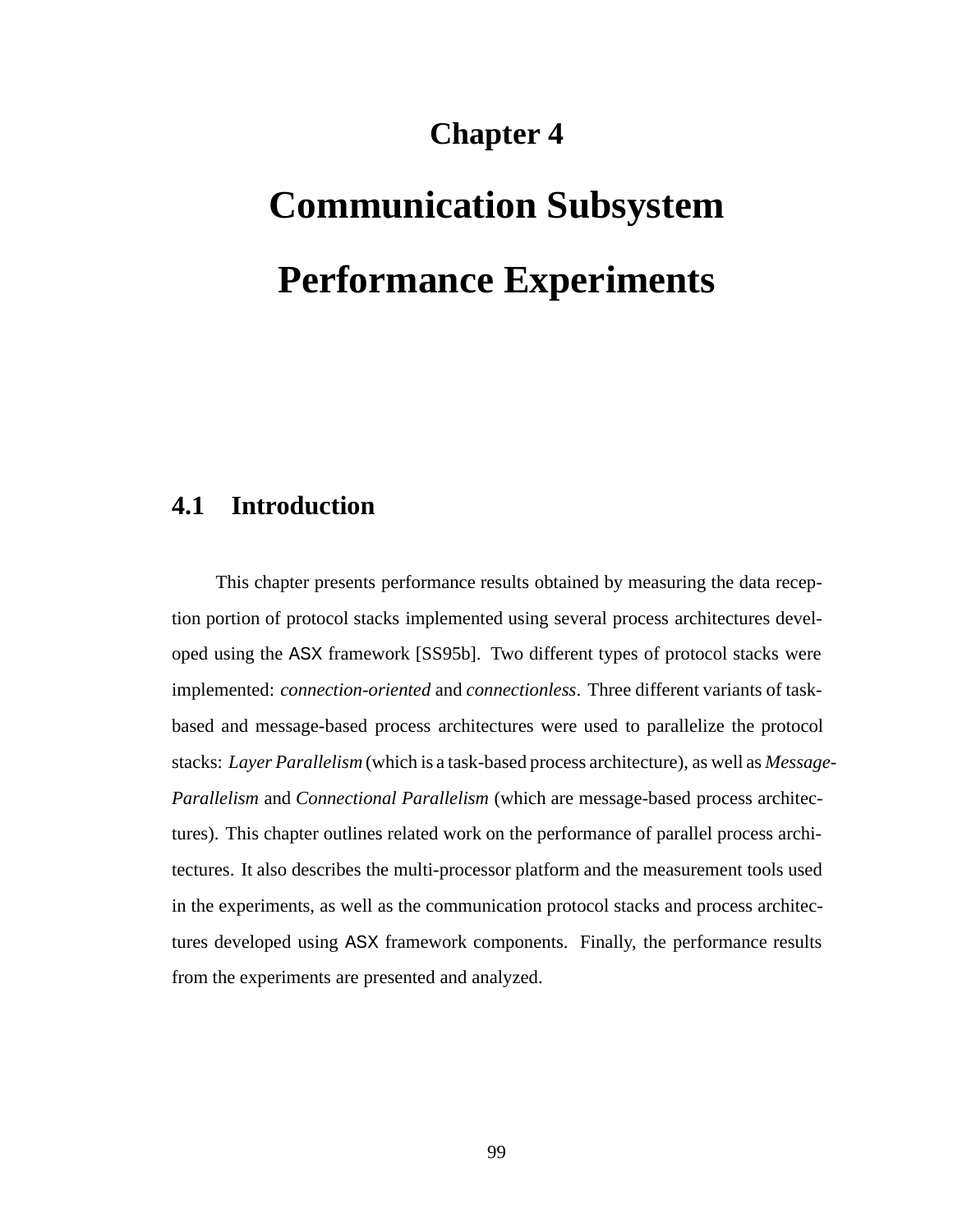# **4.2 Related Work**

A number of studies have investigated the performance characteristics of taskbased process architectures that ran on either message passing or shared memory platforms. [WF93] measured the performance of several implementations of the transport and session layers in the ISO OSI reference model using an ADA-like rendezvousstyle of Layer Parallelism in a nonuniform access shared memory multi-processor platform. [LKAS93] measured the performance of Functional Parallelism for presentation layer and transport layer functionality on a shared memory multi-processor platform. [BZ93] measured the performance of a de-layered, function-oriented transport system [ZST93] using Functional Parallelism on a message passing transputer multi-processor platform. An earlier study [Zit91] measured the performance of the ISO OSI transport layer and network layer, also on a transputer platform. Likewise, [GKWW89] used a multi-processor transputer platform to parallelize several data-link layer protocols.

Other studies have investigated the performance characteristics of message-based process architectures. All these studies utilized shared memory platforms. [HP91] measured the performance of the TCP, UDP, and IP protocols using Message Parallelism on a uniprocessor platform running the *x*-kernel. [Mat93] measured the impact of synchronization on Message Parallelism implementations of TCP and UDP transport protocols built within a multi-processor version of the *x*-kernel. Likewise, [NYKT94] examined performance issues in parallelizing TCP-based and UDP-based protocol stacks using a different multi-processor version of the *x*-kernel. [Pre93] measured the performance of the Nonet transport protocol on a multi-processor version of Plan 9 STREAMS developed using Message Parallelism. [GNI92] measured the performance of the ISO OSI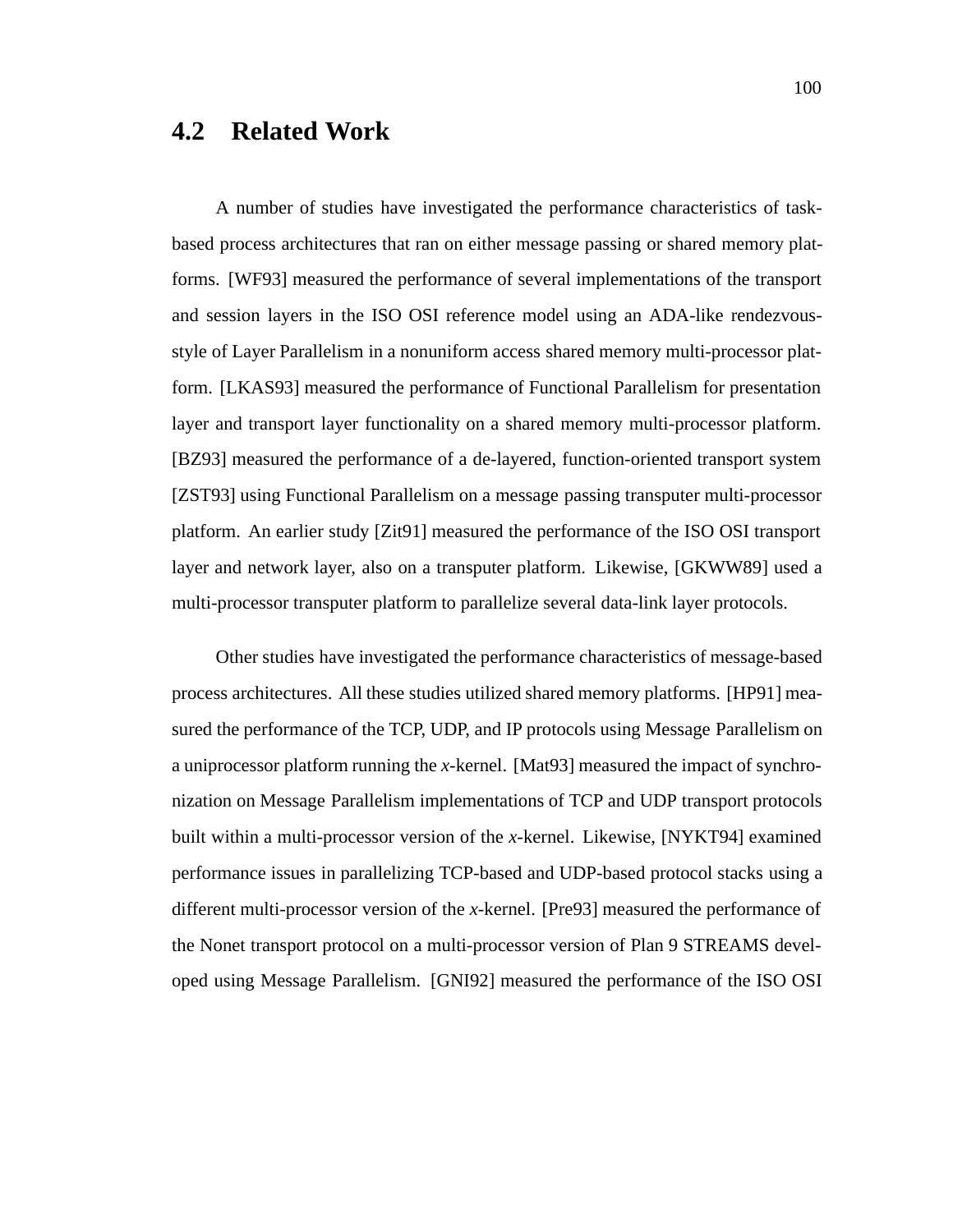protocol stack, focusing primarily on the presentation and transport layers using Message Parallelism. [SPY<sup>+</sup> 93] measured the performance of the TCP/IP protocol stack using Connectional Parallelism in a multi-processor version of System V STREAMS.

The research presented in this paper extends existing work by measuring the performance of several representative task-based and message-based process architectures in a controlled environment. Furthermore, our experiments report the impact of both context switching and synchronization overhead on communication subsystem performance. In addition to measuring data link, network, and transport layer performance, our experiments also measure presentation layer performance. The presentation layer is widely considered to be a major bottleneck in high-performance communication subsystems [CT90].

# **4.3 Multi-processor Platform**

All experiments were conducted on an otherwise idle Sun SPARCcenter 2000 shared memory symmetric multi-processor. This SPARCcenter platform contained 640 Mbytes of RAM and 20 superscalar SPARC 40 MHz processing elements (PEs), each rated at approximately 135 MIPs. The operating system used for the experiments was release 5.3 of SunOS. SunOS 5.3 provides a multi-threaded kernel that allows multiple system calls and device interrupts to execute in parallel on the SPARCcenter platform [EKB<sup>+</sup>92]. All the process architectures in the experiments execute protocol tasks using separate SunOS unbound threads. These unbound threads are multiplexed over 1; 2; 3; . . . 20 SunOS lightweight processes (LWPs) within an OS process. The SunOS scheduler maps each LWP directly onto a separate kernel thread. Since kernel threads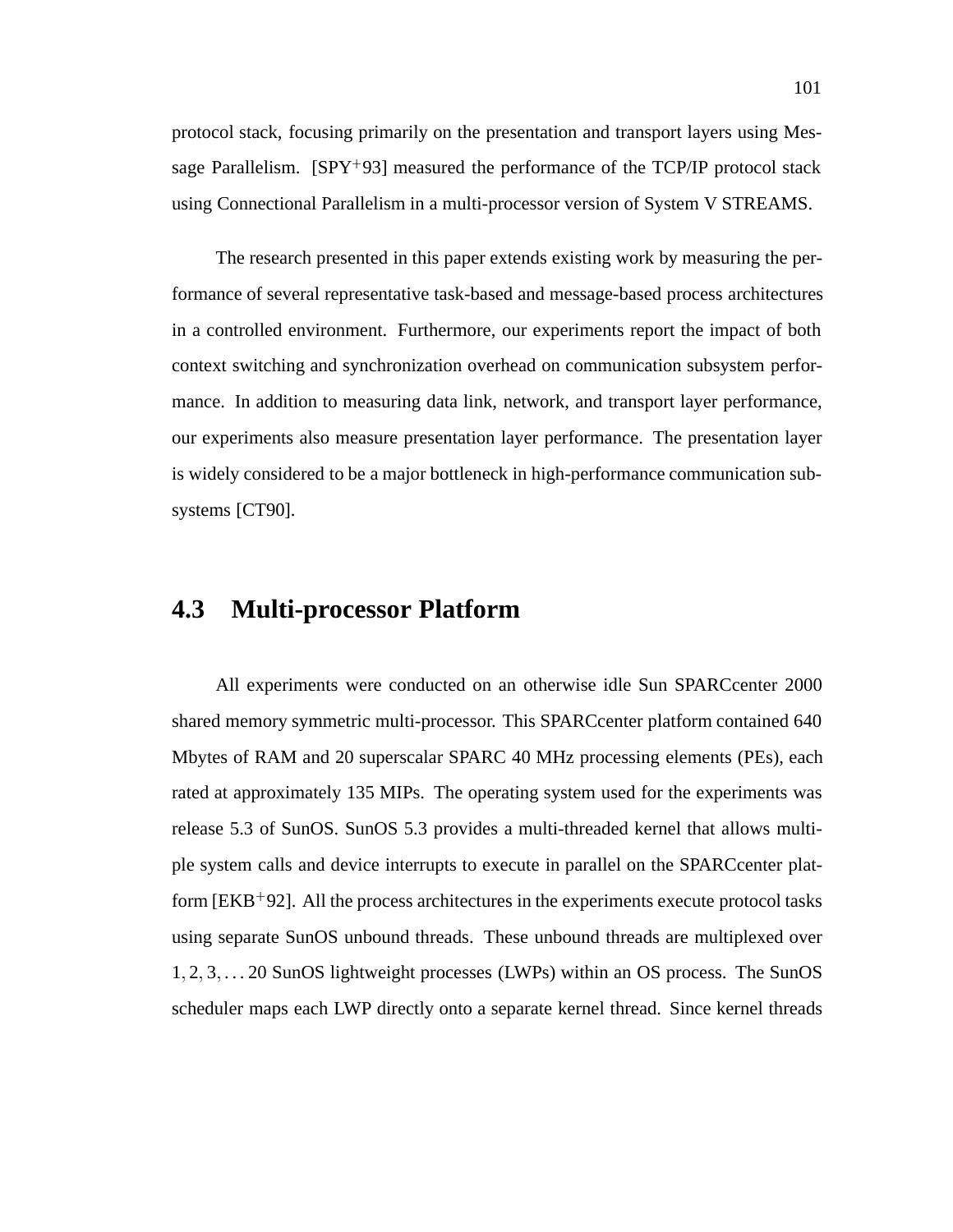are the units of PE scheduling and execution in SunOS, multiple LWPs run protocol tasks in parallel on the SPARCcenter 20 PEs.

The memory bandwidth of the SPARCcenter is approximately 750 Mbits/sec. In addition to memory bandwidth, communication subsystem throughput is significantly affected by the context switching and synchronization overhead of the multi-processor platform. Scheduling and synchronizing a SunOS LWP requires a kernel-level context switch. This context switch flushes register windows and updates instruction and data caches, instruction pipelines, and translation lookaside buffers [MB91]. These activities take approximately 50  $\mu$  secs to perform between LWPs running in the same process. During this time, the PE incurring the context switch does not execute any protocol tasks.

ASX Mutex and Condition objects were both used in the experiments. Mutex objects were implemented using SunOS adaptive spin-locks and Condition objects were implemented using SunOS sleep-locks [EKB+92]. Synchronization methods invoked on Condition objects were approximately two orders of magnitude more expensive compared with methods on Mutex objects. For instance, measurements indicated that approximately 4  $\mu$ secs were required to acquire or release a Mutex object when no other PEs contended for the lock. In contrast, when all 20 PEs contended for a Mutex object, the time required to perform the locking methods increased to approximately 55  $\mu$  secs.

Approximately 300  $\mu$  secs were required to synchronize LWPs using Condition objects when no other PEs contended for the lock. Conversely, when all 20 PEs contended for a Condition object, the time required to perform the locking methods increased to approximately 520  $\mu$  secs. The two orders of magnitude difference in performance between Mutex and Condition objects was caused by the more complex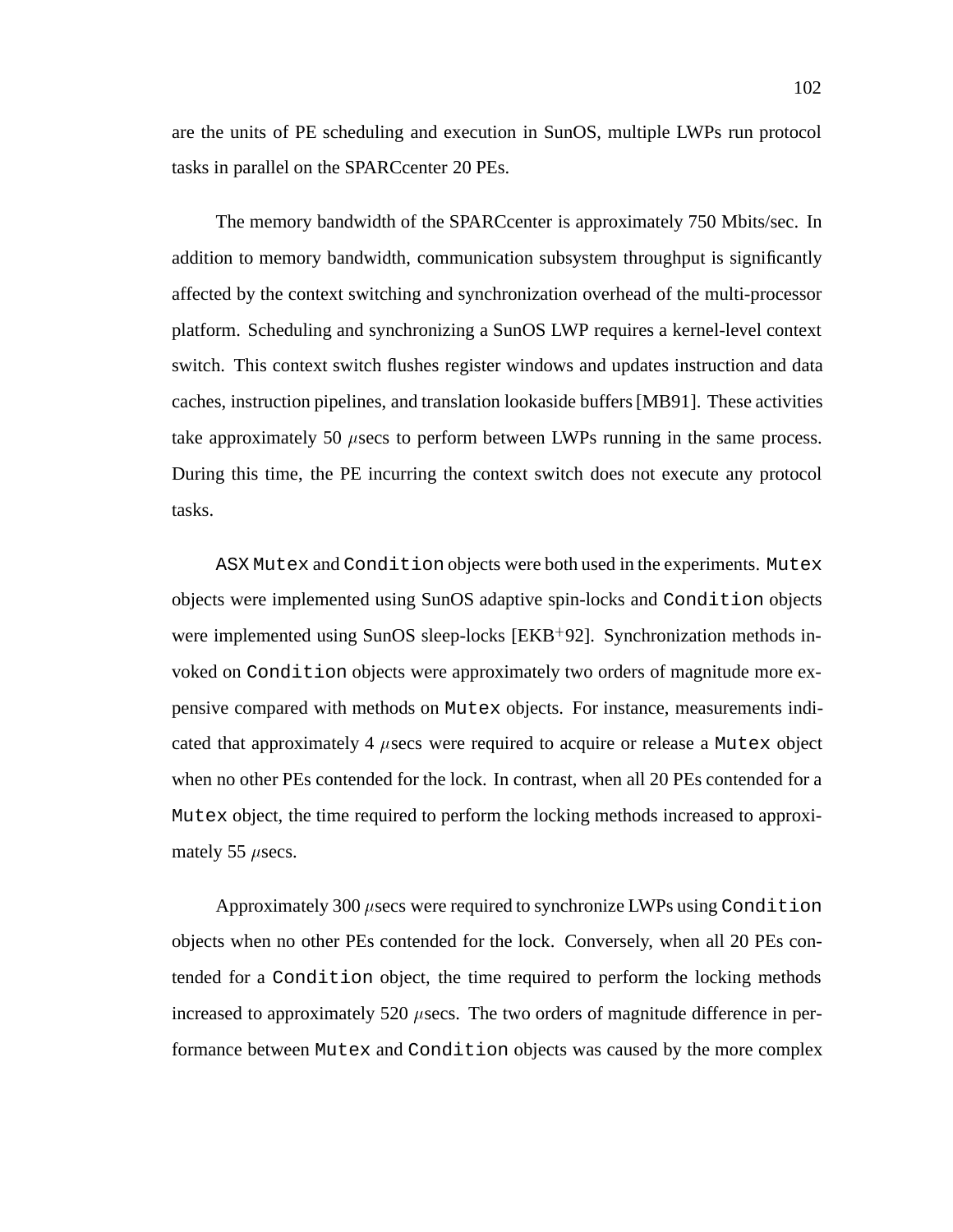algorithms used to implement Condition object methods. In addition, performing the wait method on a Condition object incurred a context switch, which further increased the synchronization overhead. In contrast, performing an acquire method on a Mutex object implemented with an adaptive spin-lock rarely triggered a context switch.

# **4.4 Functionality of the Communication Protocol Stacks**

Two types of protocol stacks were investigated in the experiments. One was based on the connectionless UDP transport protocol; the other was based on the connectionoriented TCP transport protocol. Both protocol stacks contained data-link, network, transport, and presentation layers. The presentation layer was included in the experiments since it represents a major bottleneck in high-performance communication subsystems [CT90, GNI92].

Both the connectionless and connection-oriented protocol stacks were developed by specializing reusable components in the ASX framework via inheritance and parameterized types. As discussed in Section 3.3.4.1, inheritance and parameterized types were used to hold protocol stack functionality constant, while the process architecture was systematically varied. Each layer in a protocol stack was implemented as a Module, whose read-side and write-side inherit interfaces and implementations from the Queue abstract class described in Section 3.3.1. The synchronization and demultiplexing mechanisms required to implement different process architectures were parameterized using C++ template class arguments. As illustrated in Section 3.3.4.1, these templates were instantiated based upon the type of process architecture being tested.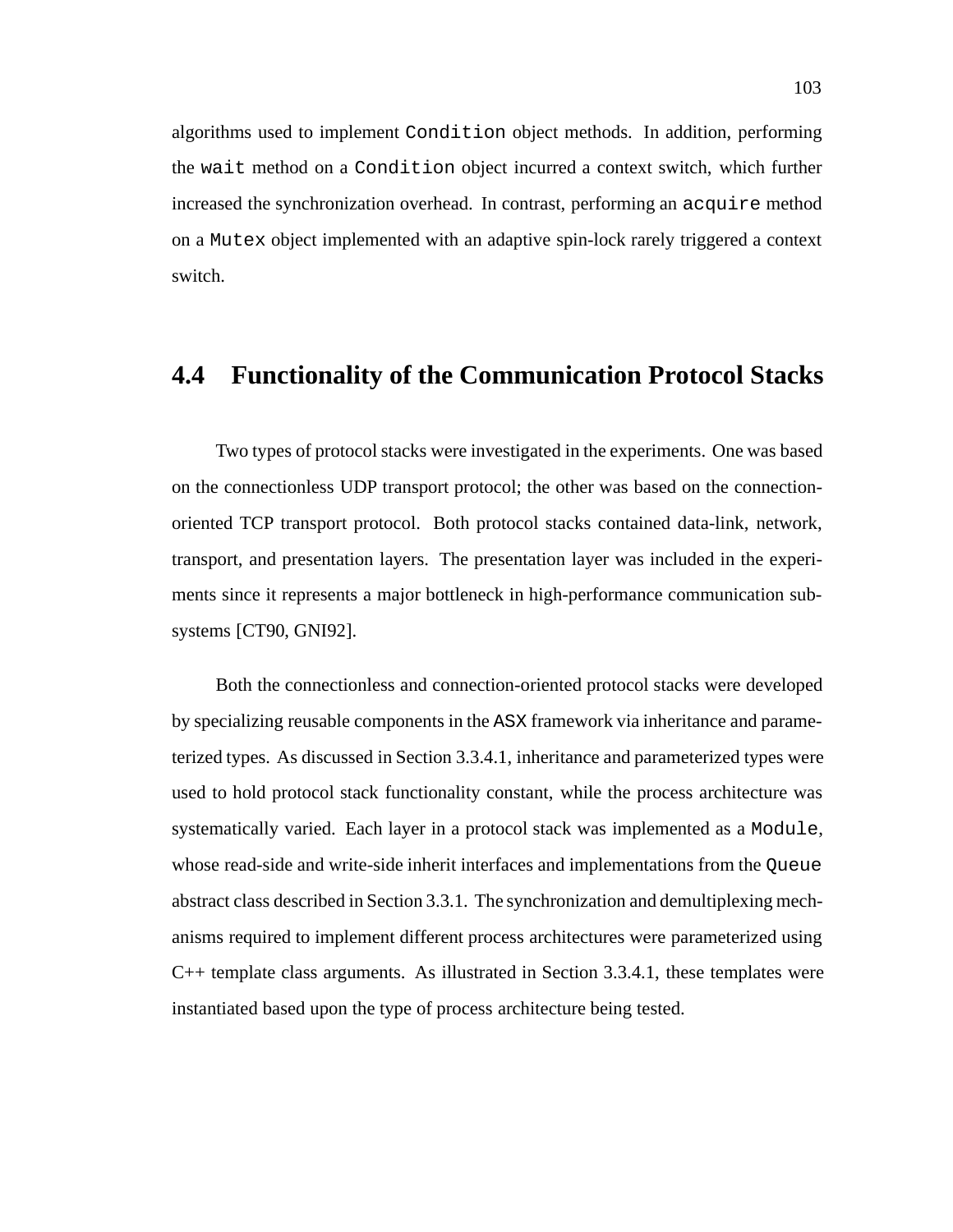The data-link layer in each protocol stack was implemented by the DLP Module. This Module transformed network packets received from a network interface into the canonical message format used internally by the interconnected Queue components in a Stream. Preliminary tests conducted with the widely-available  $t \tau$  benchmarking tool indicated that the SPARCcenter multi-processor platform processed messages through a protocol stack much faster than our 10 Mbps Ethernet network interface was capable of handling. Therefore, the network interface in our process architecture experiments was simulated with a single-copy pseudo-device driver operating in loop-back mode. This approach is consistent with those used in [Mat93, GNI92, NYKT94].

The network and transport layers of the protocol stacks were based on the IP, UDP, and TCP implementations in the BSD 4.3 Reno release [LMKQ89]. The 4.3 Reno TCP implementation contains the TCP header prediction enhancements, as well as the TCP slow start algorithm and congestion avoidance features [Jac88]. The UDP and TCP transport protocols were configured into the ASX framework via the UDP and TCP Modules. Network layer processing was performed by the IP Module. This Module handled routing and segmentation/reassembly of Internet Protocol (IP) packets.

Presentation layer functionality was implemented in the XDR Module using marshaling routines produced by the ONC eXternal Data Representation (XDR) stub generator (rpcgen) [Sun87]. The ONC XDR stub generator translates type specifications into marshaling routines. These marshaling routines encode/decode implicitly-typed messages before/after exchanging them among hosts that may possess heterogeneous processor byte-orders. The ONC presentation layer conversion mechanisms consist of a type specification language (XDR) and a set of library routines that implement the appropriate encoding and decoding rules for built-in integral types (*e.g.,* char, short, int, and long), as well as real types (*e.g.,* float and double). These library routines may be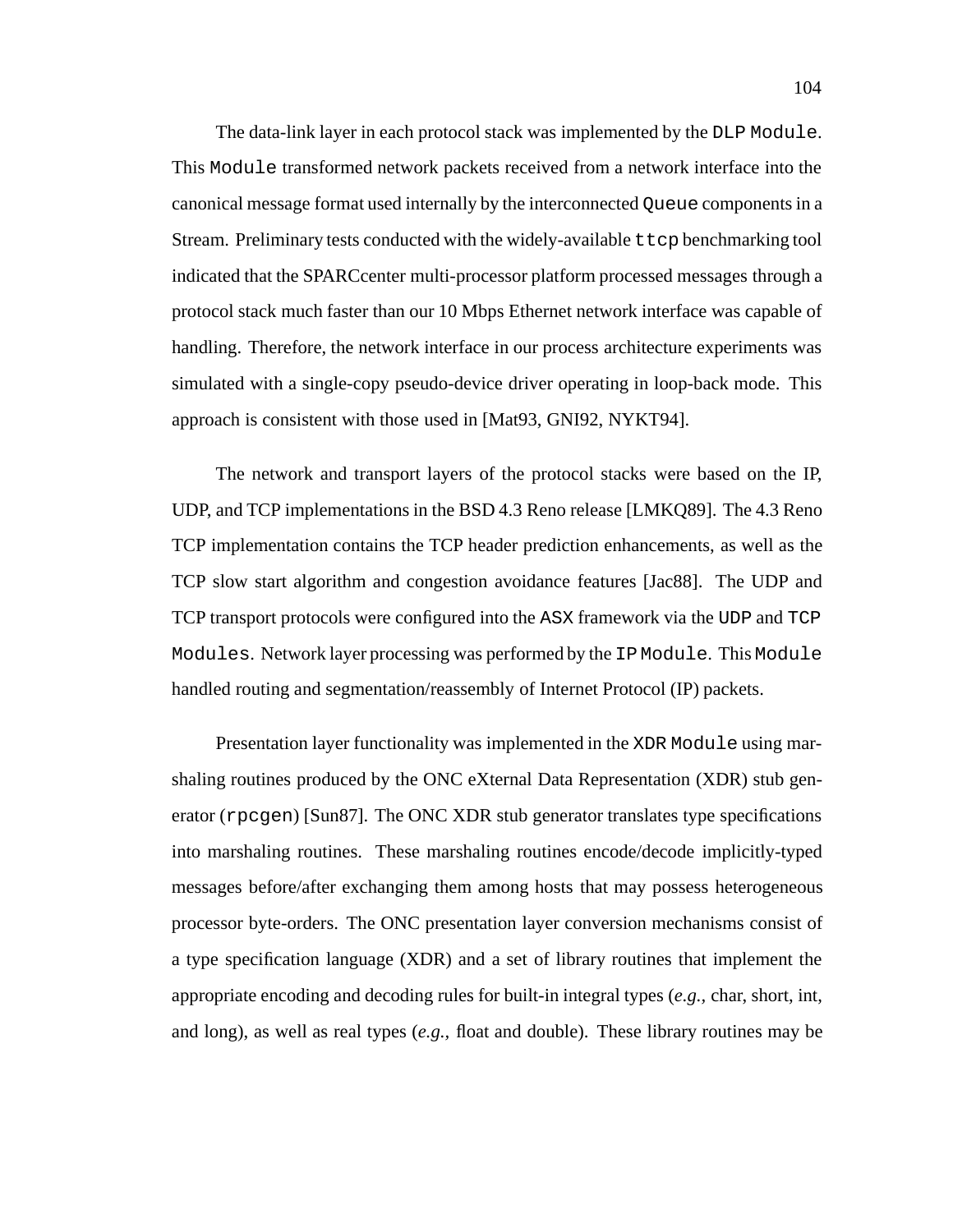combined to produce marshaling routines for arbitrarily complex user-defined composite types (such as record/structures, unions, arrays, and pointers). Messages exchanged via XDR are implicitly-typed, which improves marshaling performance at the expense of run-time flexibility.

The XDR routines generated for the connectionless and connection-oriented protocol stacks converted incoming and outgoing messages into and from variable-sized arrays of structures containing a set of integral and real values. The XDR processing involved byte-order conversions, as well as dynamic memory allocation and deallocation.

# **4.5 Structure of the Process Architectures**

The remainder of this section outlines the structure of the message-based and task-based process architectures used to parallelize the connectionless and connectionoriented protocol stacks described above.

## **4.5.1 Structure of the Message-based Process Architectures**

## **4.5.1.1 Connectional Parallelism**

The protocol stack depicted in Figure 4.1 illustrates an ASX-based implementation of the Connectional Parallelism (CP) process architecture outlined in Section 2.3.1.1. Each process performs the data-link, network, transport, and presentation layer tasks sequentially for a single connection. Protocol tasks are divided into four interconnected Modules, corresponding to the data-link, network, transport, and presentation layers.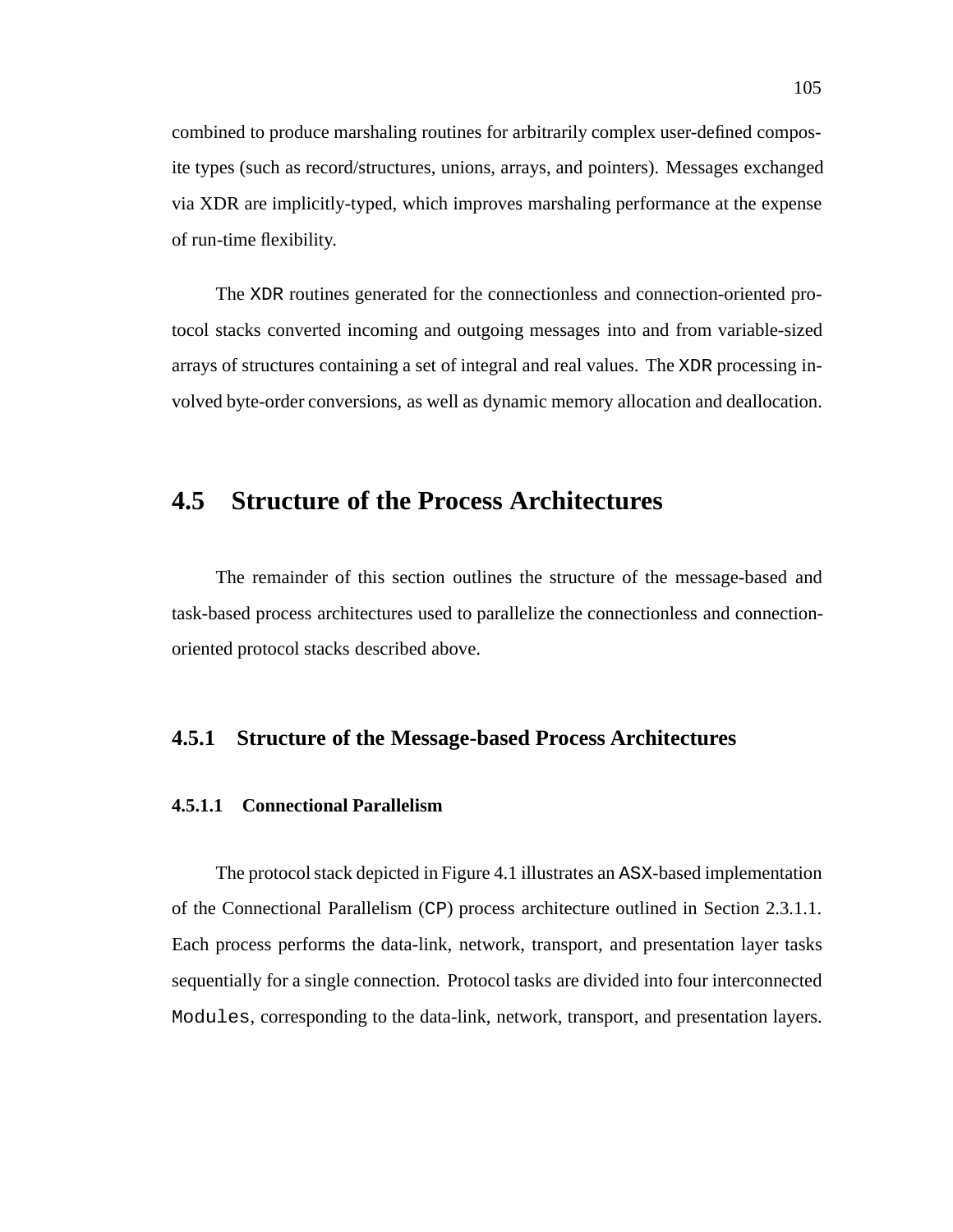

Figure 4.1: Connectional Parallelism Process Architecture

Data-link processing is performed in the CP DLP Module. The Connectional Parallelism implementation of this Module performs "eager demultiplexing" via a packet filter at the data-link layer. Thus, the CP DLP Module uses its read-side svc method to demultiplex incoming messages onto the appropriate transport layer connection. In contrast, the CP IP, CP TCP, and CP XDR Modules perform their processing synchronously in their respective put methods. To eliminate extraneous data movement overhead, the Queue:: put next method passes a pointer to a message between protocol layers.

## **4.5.1.2 Message Parallelism**

Figure 4.2 depicts the Message Parallelism (MP) process architecture used for the TCP-based connection-oriented protocol stack. When an incoming message arrives, it is handled by the MP\_DLP $::$ svc method. This method manages a pool of pre-spawned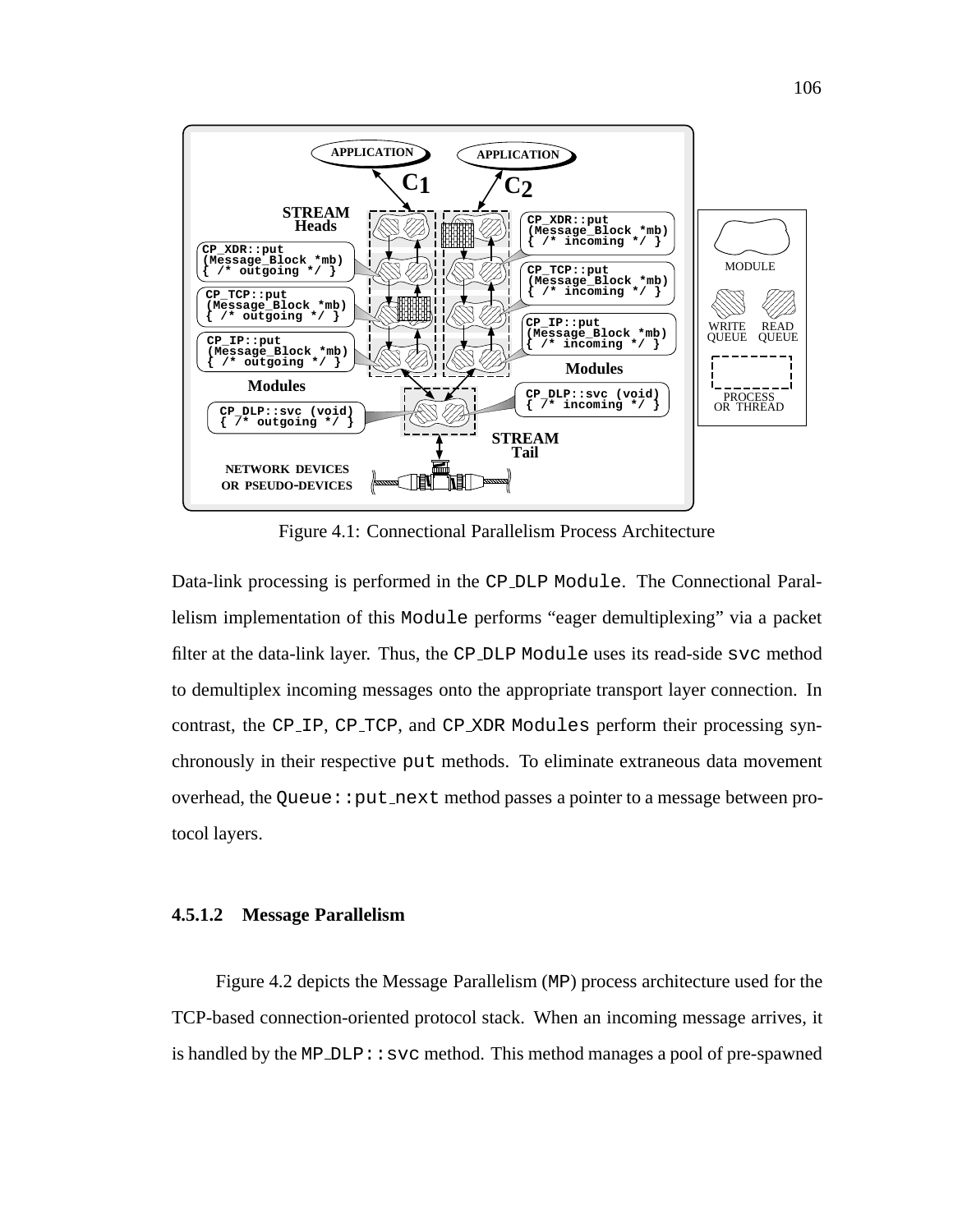

Figure 4.2: Message Parallelism Process Architecture

SunOS unbound threads. Each message is associated with an unbound thread that escorts the message synchronously through a series of interconnected Queues that form a protocol stack. Each layer of the protocol stack performs the protocol tasks defined by its Queue. When these tasks are complete, an upcall [Cla85] may be used to pass the message to the next adjacent layer in the protocol stack. The upcall is performed by invoking the put method in the adjacent layer's Queue. This put method borrows the thread of control from its caller and executes the protocol tasks associated with its layer.

The Message Parallelism process architecture for the connectionless protocol stack is similar to the one used to implement the connection-oriented protocol stack. The primary difference between the two protocol stacks is that the connectionless stack performs UDP transport functionality, which is less complex than TCP. For example, UDP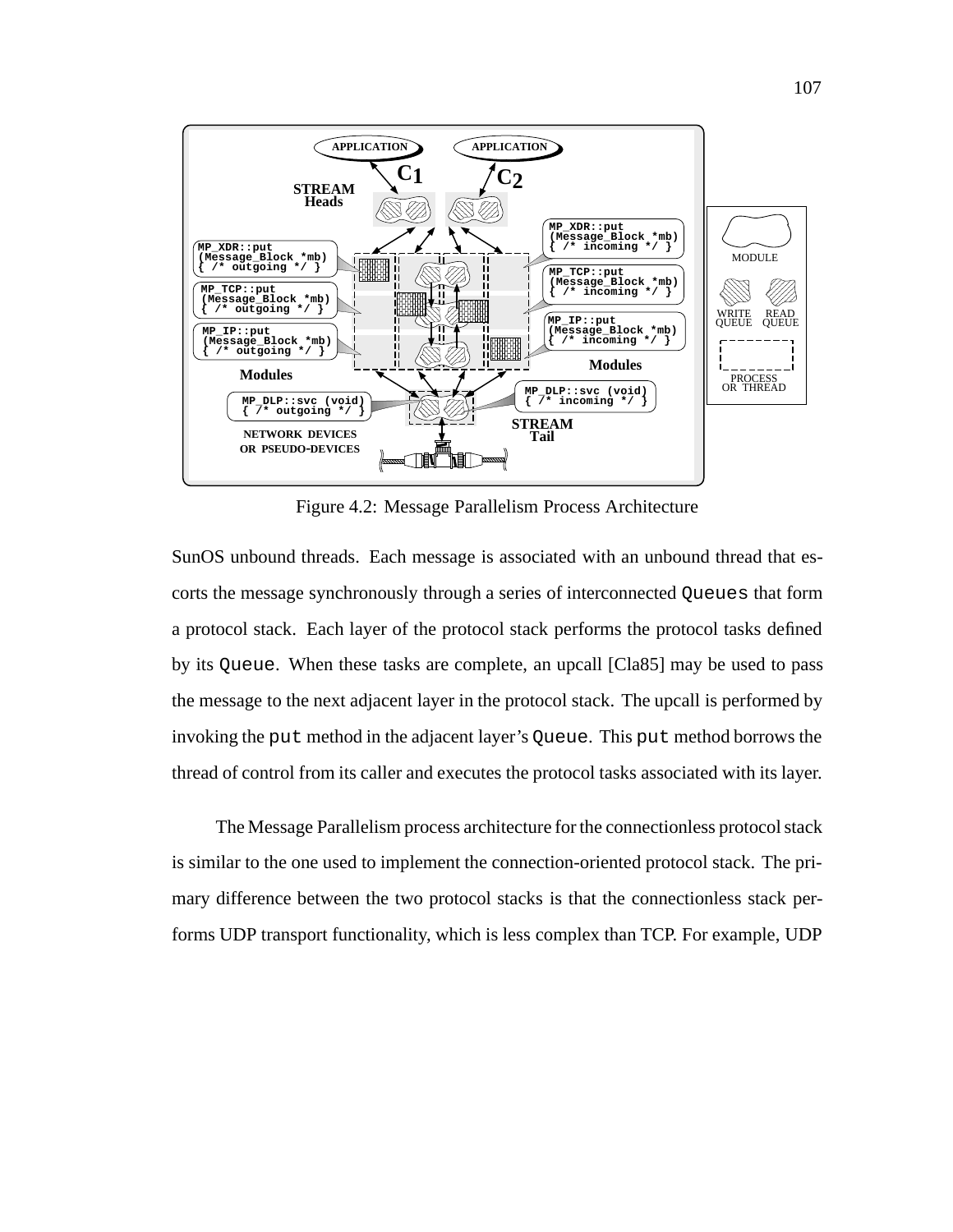does not generate acknowledgements, keep track of round-trip time estimates, or manage congestion windows. In addition, the connectionless  $MP\_UDP: :put$  method handles each message concurrently and independently, without explicitly preserving intermessage ordering. In contrast, the connection-oriented  $MP\_TCP::put$  method utilizes several Mutex synchronization objects. As separate messages from the same connection ascend the protocol stack in parallel, these Mutex objects serialize access to perconnection control blocks. Serialization is required to protect shared resources (such as message queues, protocol connection records, TCP segment reassembly, and demultiplexing tables) against race conditions.

Both Connectional Parallelism and Message Parallelism optimize message management by using SunOS thread-specific storage [EKB<sup>+</sup> 92] to buffer messages as they flow through a protocol stack. This optimization leverages off the cache affinity properties of the SunOS shared memory multi-processor. In addition, it minimizes the cost of synchronization operations used to manage the global dynamic memory heap.

## **4.5.2 Structure of the Task-based Process Architecture**

#### **4.5.2.1 Layer Parallelism**

Figure 4.3 illustrates the ASX framework components that implement a Layer Parallelism (LP) process architecture for the TCP-based connection-oriented protocol stack. The connectionless UDP-based protocol stack for Layer Parallelism was designed in a similar manner. The primary difference between them was that the read-side and writeside Queues in the connectionless transport layer Module (LP UDP) implement the simpler UDP functionality.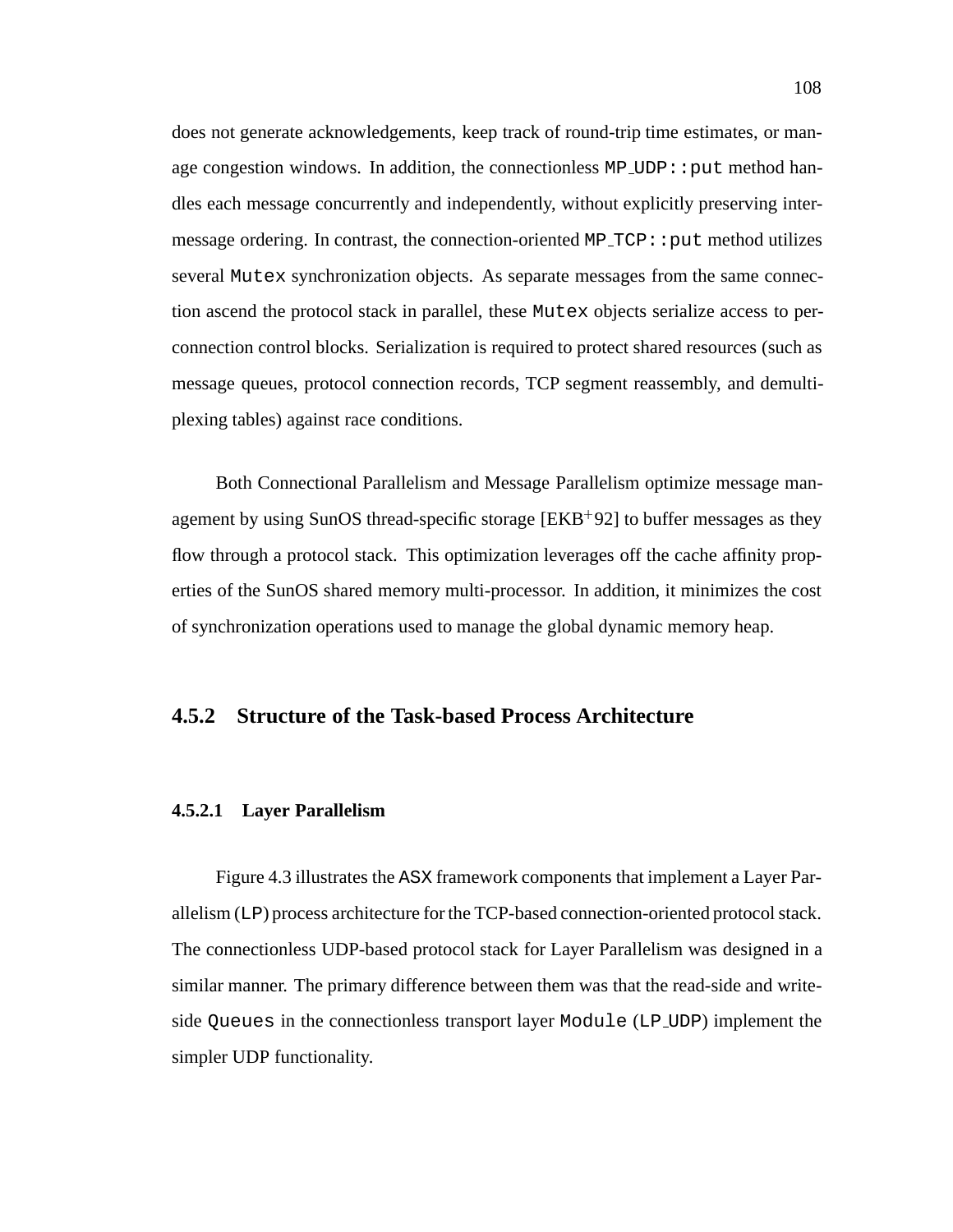

Figure 4.3: Layer Parallelism Process Architecture

Protocol-specific processing at each protocol layer shown in Figure 4.3 is performed in the Queue: : svc method. Each svc method is executed in a separate process associated with the Module that implements the corresponding protocol layer (*e.g.,* LP XDR, LP TCP, LP IP, and LP DLP). These processes cooperate in a producer/consumer manner, operating in parallel on message header and data fields corresponding to their particular protocol layer. Every svc method performs its protocol layer tasks before passing a message to an adjacent Module running in a separate process.

All processes share a common address space, which eliminates the need to copy messages that are passed between adjacent Modules. However, even if pointers to messages are passed between processes, per-PE data caches may be invalidated by hardware cache consistency protocols. Cache invalidation degrades performance by increasing the level of contention on the SPARCcenter system bus. Moreover, since messages are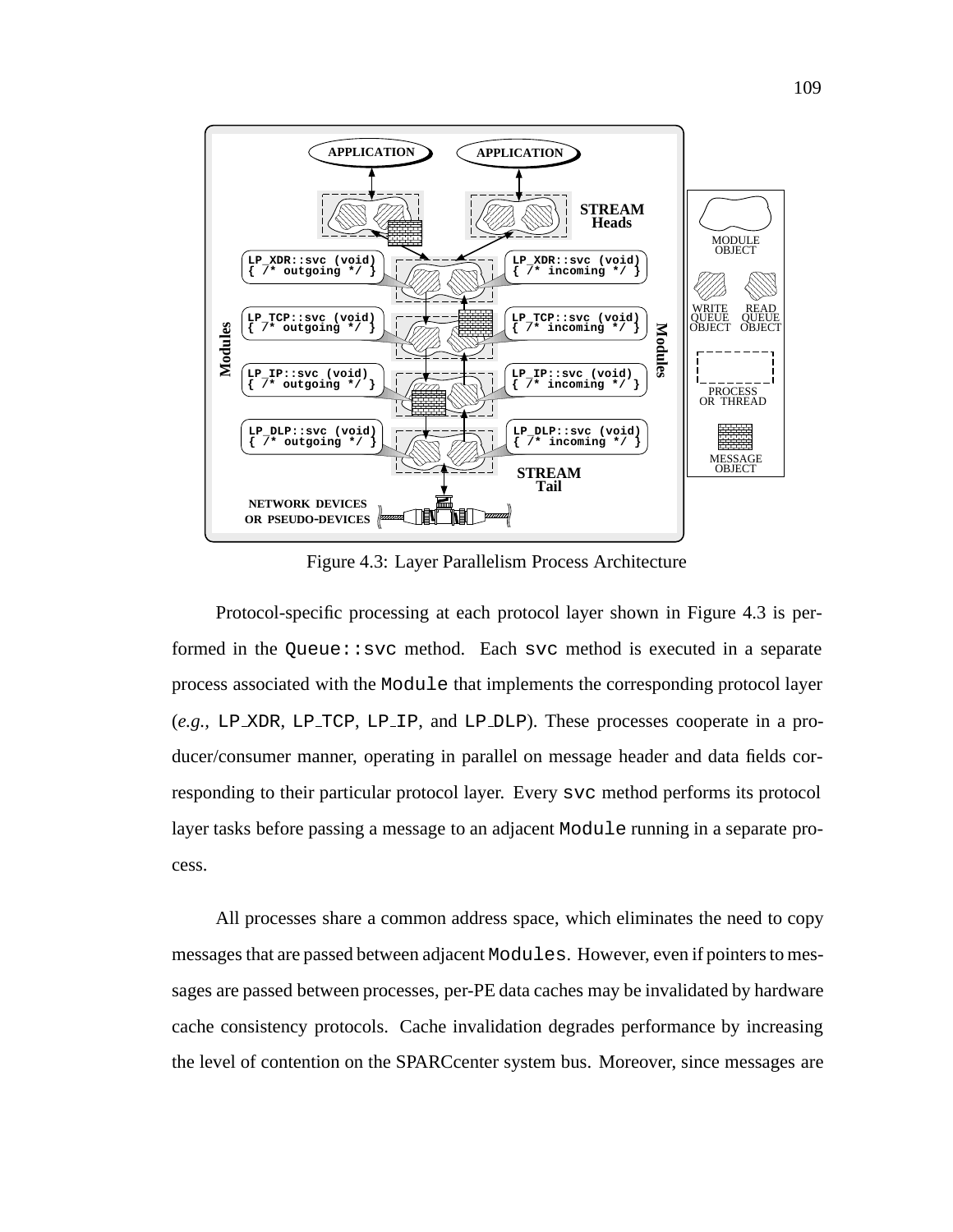passed between PEs, the memory management optimization techniques (described in Section 4.5.1) that used the thread-specific storage are not applicable.

A strict implementation of Layer Parallelism would limit parallel processing to only include the number of protocol layers that could run on separate PEs. On a platform with 2 to 4 PEs this is not a serious problem since the protocol stacks used in the experiments only had 4 layers. On the 20 PE SPARCcenter platform, however, this approach would have greatly constrained the ability of Layer Parallelism to utilize the available processing resources. To alleviate this constraint, the connection-oriented Layer Parallelism process architecture was implemented to handle a cluster of connections (*i.e.,* 5 connections per 4 layer protocol stack, with one PE per-layer). Likewise, the connectionless Layer Parallelism process architecture was partitioned across 5 network interfaces to utilize the available parallelism.

# **4.6 Measurement Results**

This section presents results obtained by measuring the data reception portion of the protocol stacks developed using the process architectures described in Section 4.5. Three types of measurements were obtained for each combination of process architecture and protocol stack: *average throughput*, *context switching overhead*, and *synchronization overhead*. Average throughput measured the impact of parallelism on protocol stack performance. Context switching and synchronization measurements were obtained to help explain the variation in the average throughput measurements.

Average throughput was measured by holding the protocol functionality, application traffic, and network interfaces constant, while systematically varying the process architecture in order to determine the impact on performance. Each benchmarking run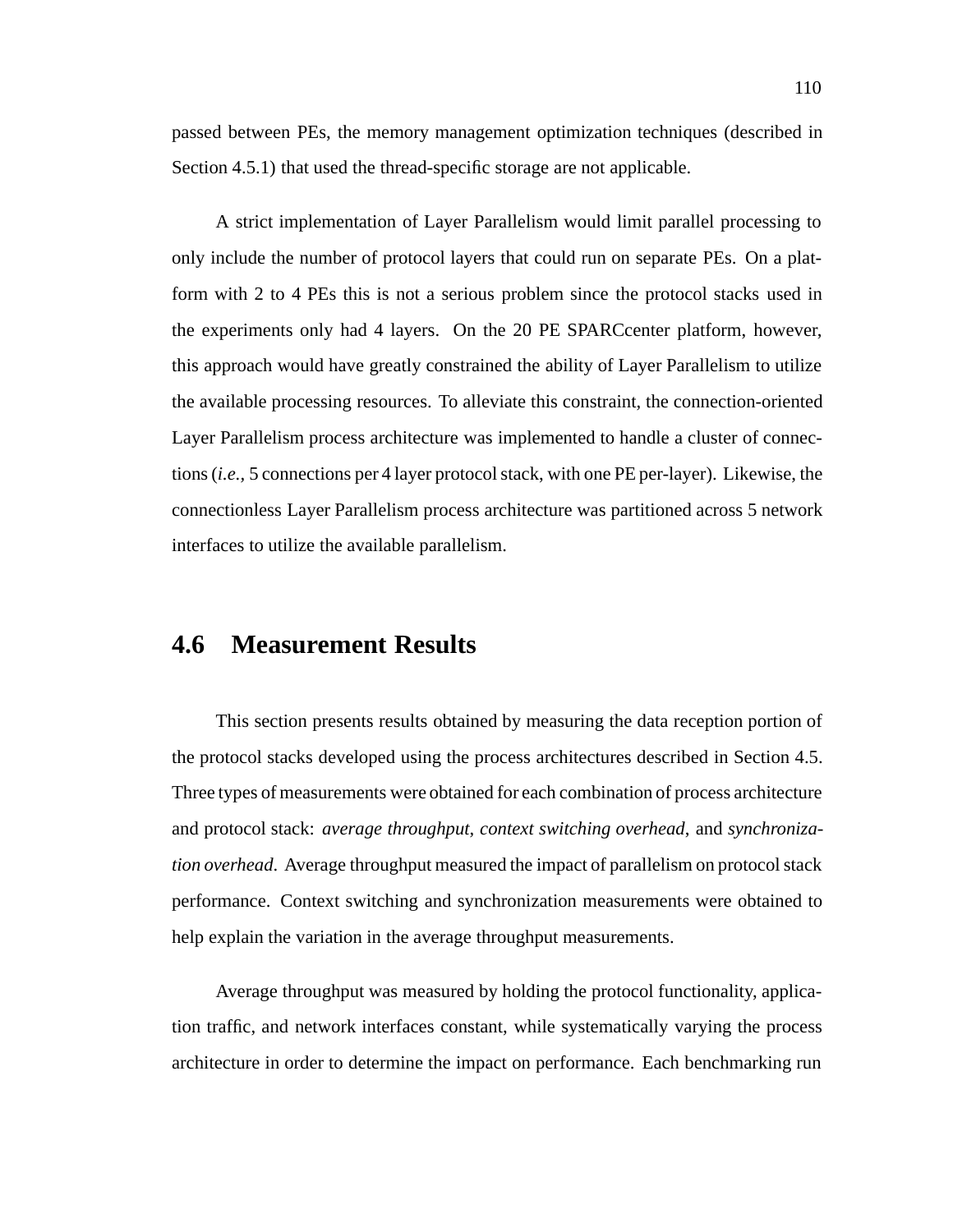measured the amount of time required to process 20,000 4 kbyte messages. In addition, 10,000 4 kbyte messages were transmitted through the protocol stacks at the start of each run to ensure that all the PE caches were fully initialized (the time required to process these initial 10,000 messages was not used to calculate the throughput performance). Each test was run using  $1, 2, 3, \ldots$  20 PEs, with each test replicated a dozen times and the results averaged. The purpose of replicating the tests was to insure that the amount of interference from internal OS process management tasks did not perturb the results.

Various statistics were collected using an extended version of the widely available ttcp protocol benchmarking tool [USN84]. The ttcp tool measures the amount of OS processing resources, user-time, and system-time required to transfer data between a transmitter process and a receiver process. The flow of data is uni-directional, with the transmitter flooding the receiver with a user-specified number of data buffers. Various sender and receiver parameters (such as the number of data buffers transmitted and the size of data buffers and protocol windows) may be selected at run-time.

The version of ttcp used in our experiments was modified to use ASX-based connection-oriented and connectionless protocol stacks. These protocol stacks were configured in accordance with the process architectures described in Section 4.5. The ttcp tool was also enhanced to allow a user-specified number of connections to be active simultaneously. This extension enabled us to measure the impact of multiple connections on the performance of the connection-oriented protocol stacks using messagebased and task-based process architectures.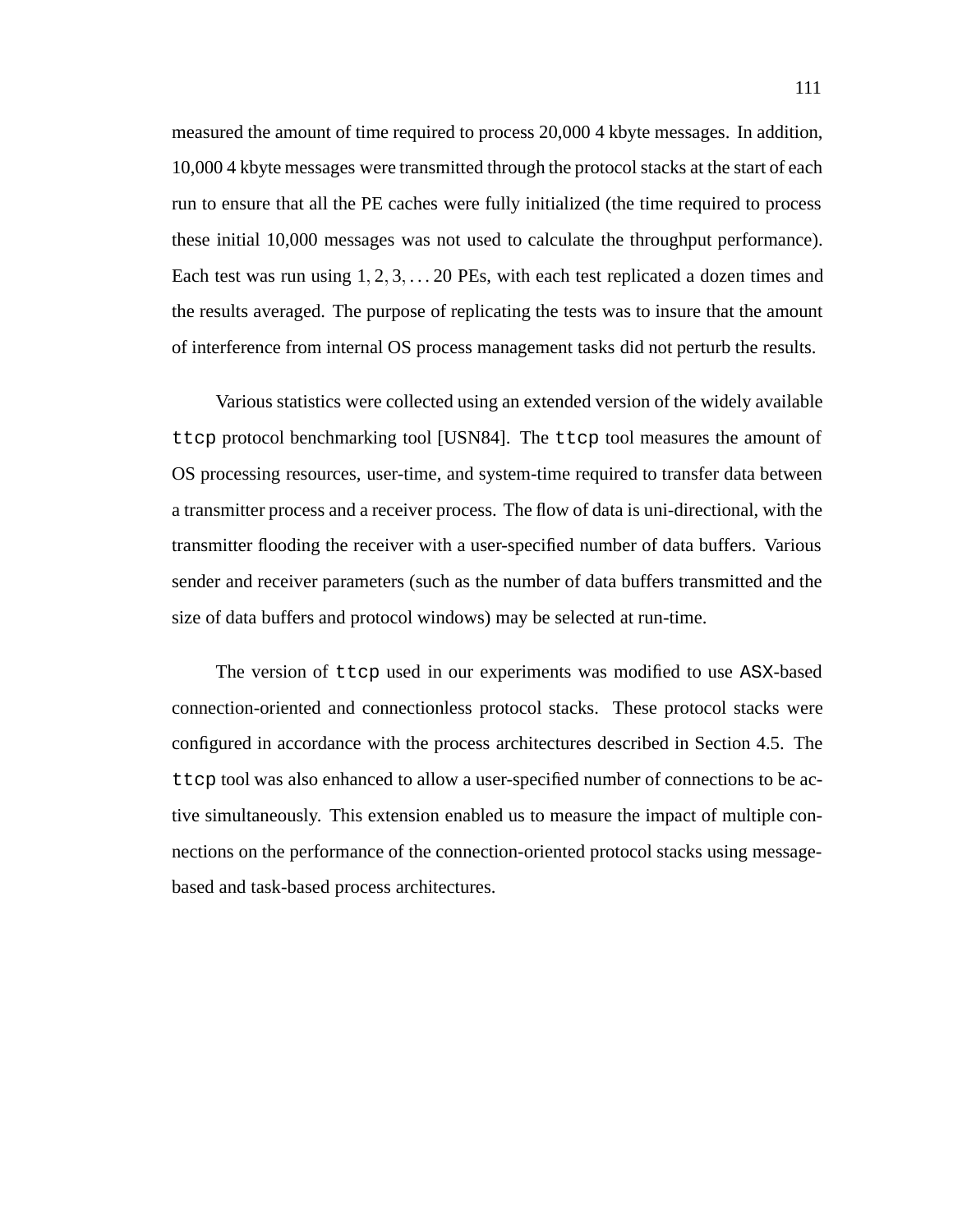

Figure 4.4: Connection-oriented Connectional Parallelism Throughput

## **4.6.1 Throughput Measurements**

Figures 4.4, 4.5, and 4.6 depict the average throughput for the message-based process architectures (Connectional Parallelism and Message Parallelism) and the taskbased process architecture (Layer Parallelism) used to implement the connection-oriented protocol stacks. Each test run for these connection-oriented process architectures used 20 connections. These figures report the average throughput (in Mbits/sec), measured both with and without presentation layer processing. The figures illustrate how throughput is affected as the number of PEs increase from 1 to 20. Figures 4.7, 4.8, and 4.9 indicate the relative speedup that resulted from successively adding another PE to each process architecture. Relative speedup is computed by dividing the average aggregated throughput for *n* PEs (shown in Figures 4.4, 4.5, and 4.6, where  $1 \le n \le 20$ ) by the average throughput for 1 PE.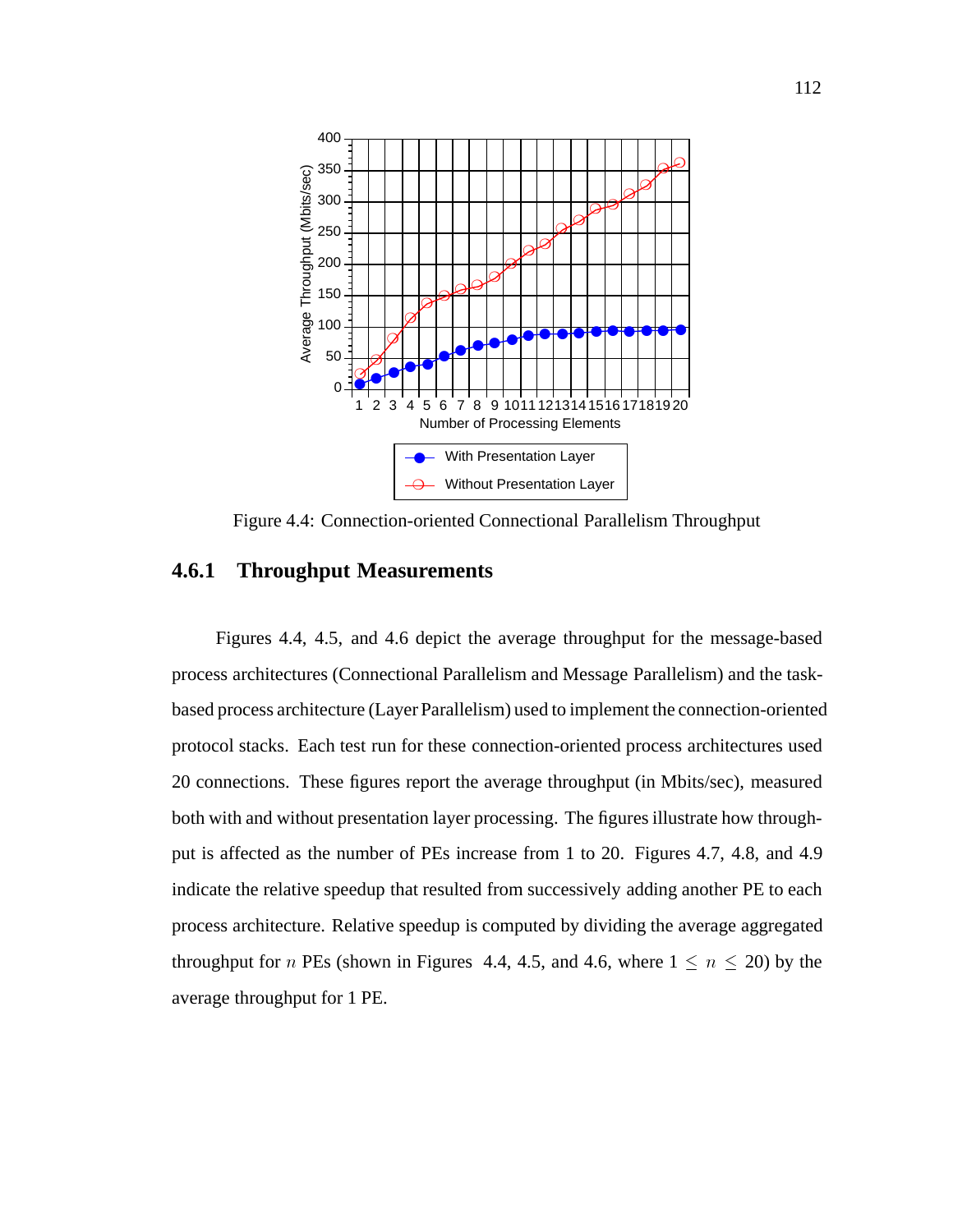

Figure 4.5: Connection-oriented Message Parallelism Throughput

The results from Figures 4.4, 4.5, 4.7, and 4.8 indicate that increasing the number of PEs generally improves the average throughput in the message-based process architectures. Connection-oriented Connectional Parallelism exhibited the highest performance, both in terms of average throughput and in terms of relative speedup. As shown in Figure 4.4, the average throughput of Connectional parallelism with presentation layer processing peaks at approximately 100 Mbits/sec. The average throughput without presentation layer processing peaks at just under 370 Mbits/sec. These results indicate that the presentation layer represents a significant portion of the overall protocol stack overhead. As shown in Figure 4.7, the relative speedup of Connectional Parallelism without presentation layer processing increases steadily from 1 to 20 PEs. The relative speedup with presentation layer processing is similar up to 12 PEs, at which point it begins to level off. This speedup curve flattens due to the additional overhead from data movement and synchronization performed in the presentation layer.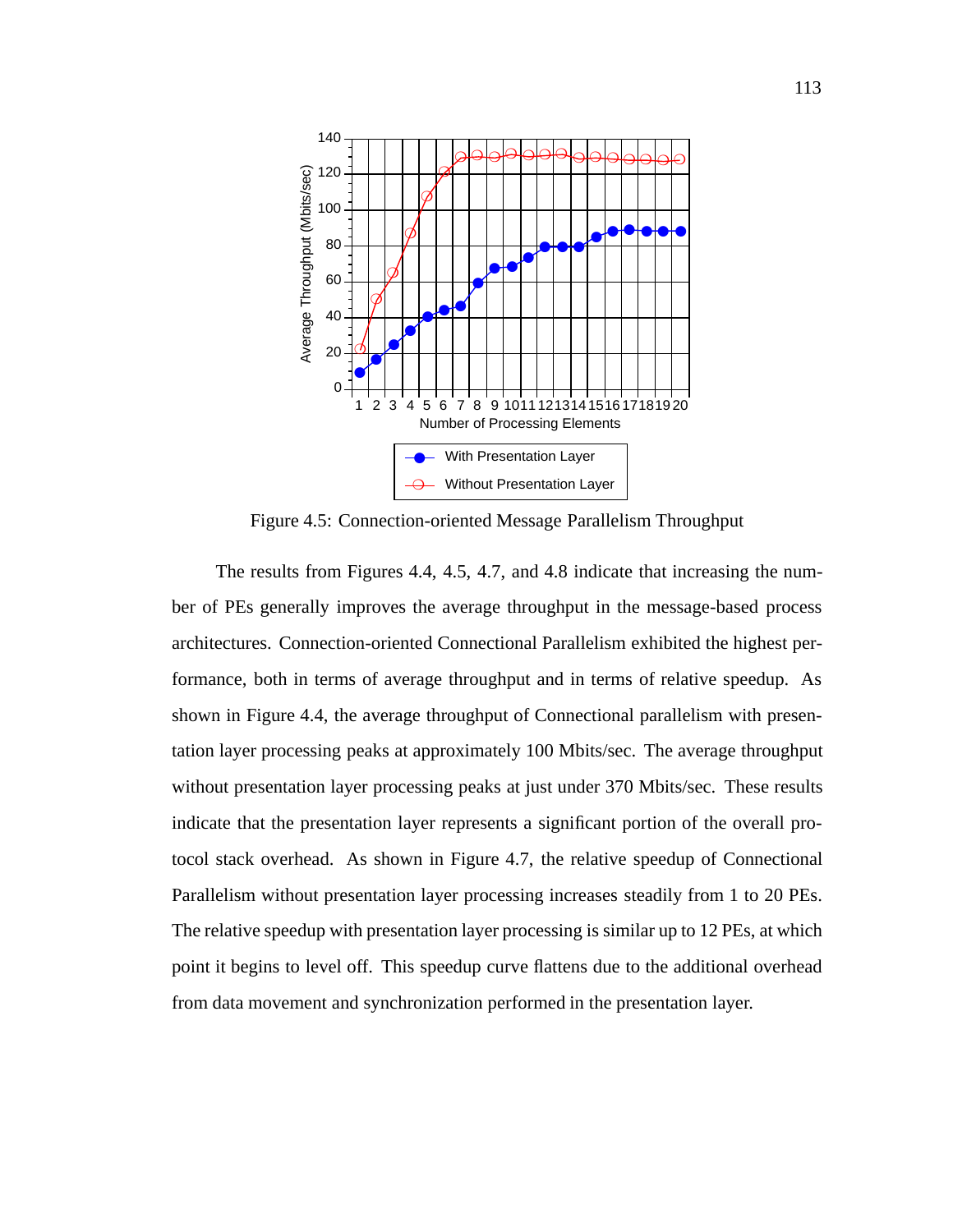

Figure 4.6: Connection-oriented Layer Parallelism Throughput

As shown in Figure 4.5, the average throughput achieved by connection-oriented Message Parallelism without presentation layer processing peaks at 130 Mbits/sec. When presentation layer processing is performed, the average throughput is 1.5 to 3 times lower, peaking at approximately 90 Mbits/sec. Note, however, that the relative speedup without presentation layer processing (shown in Figure 4.8) flattens out after 8 CPUs. This speedup curve flattens out when presentation layer processing is omitted due to increased contention for shared synchronization objects at the transport layer. This synchronization overhead is discussed further in Section 4.6.3. In contrast, the relative speedup of connection-oriented Message Parallelism with presentation layer processing grows steadily from 1 to 20 PEs. This behavior suggests that connection-oriented Message Parallelism benefits more from parallelism when the protocol stack contains presentation layer processing. This finding is consistent with those reported in [NYKT94], and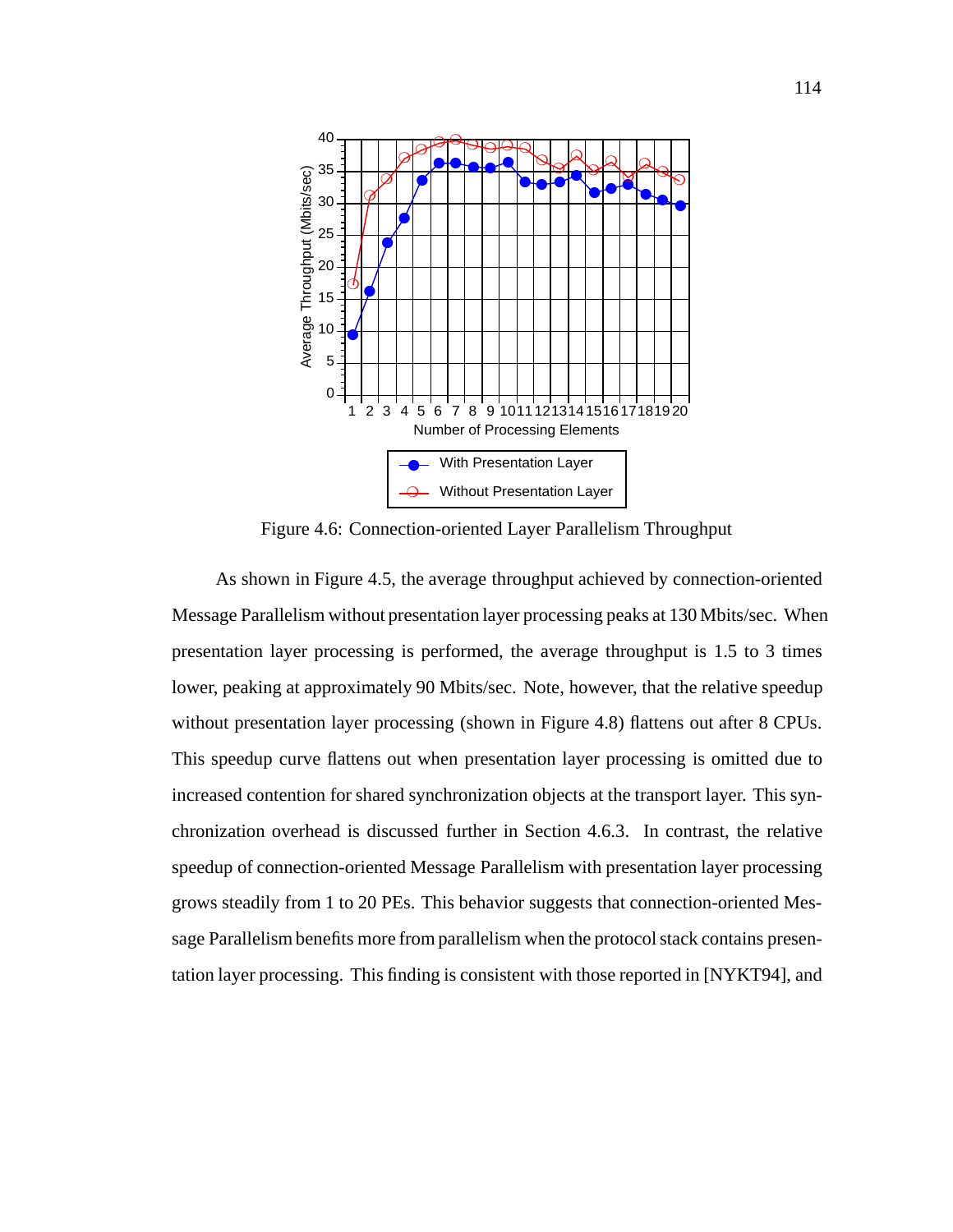

Figure 4.7: Relative Speedup for Connection-oriented Connectional Parallelism is related to the minimal synchronization requirements of the presentation layer (compared with the higher relative amounts of synchronization in the connection-oriented

transport layer).

In contrast to Connectional Parallelism and Message Parallelism, the performance of the connection-oriented Layer Parallelism (shown in Figures 4.6 and 4.9) did not scale up as the number of PEs increased. The average throughput with presentation layer processing (shown in Figure 4.6) peaks at approximately 36 Mbits/sec. This amount is much less than half the throughput achieved by Connectional Parallelism and Message Parallelism. The throughput exhibited by Layer Parallelism peaks at 40 Mbits/sec when presentation layer processing is omitted. This is over 3 times lower than Message Parallelism and approximately 9 times lower than Connectional Parallelism. As shown in Figure 4.9, the relative speedup both with and without presentation layer processing increases until after 10 and 7 PEs, respectively. After peaking, average throughput levels off and gradually begins to decrease. This decrease in Layer Parallelism performance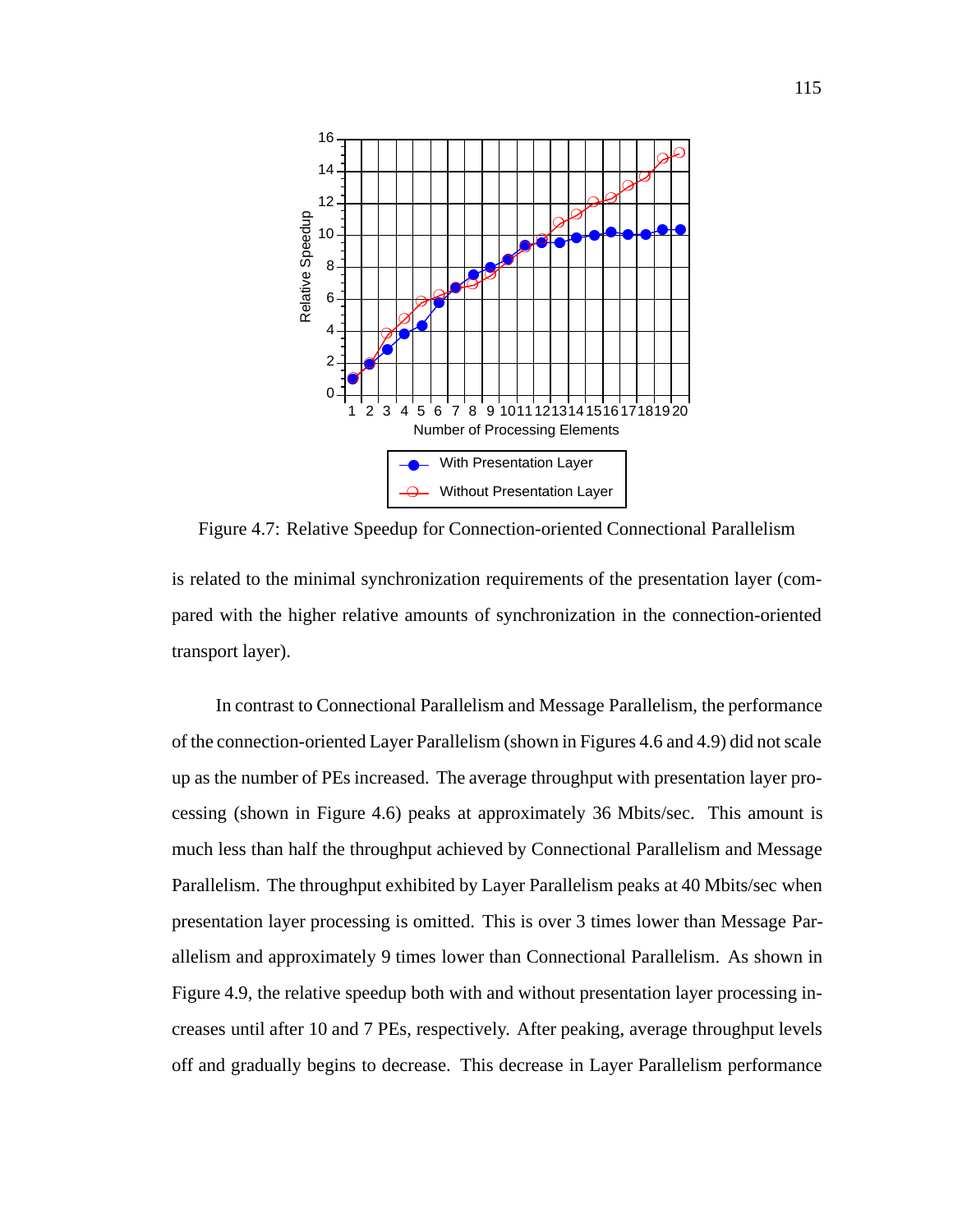

Figure 4.8: Relative Speedup for Connection-oriented Message Parallelism

occurs from the high levels of context switching (discussed in Section 4.6.2), as well as the high levels of Condition object synchronization overhead (discussed in Section 4.6.3).

A limitation with Connectional Parallelism is that each individual connection executes sequentially. Therefore, Connectional Parallelism becomes most effective as the number of connections approaches the number of PEs. In contrast, Message Parallelism utilizes multiple PEs more effectively when the number of connections is much less than the number of PEs. Figure 4.10 illustrates this point by graphing average throughput as a function of the number of connections. This test held the number of PEs constant at 20, while increasing the number of connections from 1 to 20. Connectional Parallelism consistently out-performs Message Parallelism as the number of connections becomes greater than 10.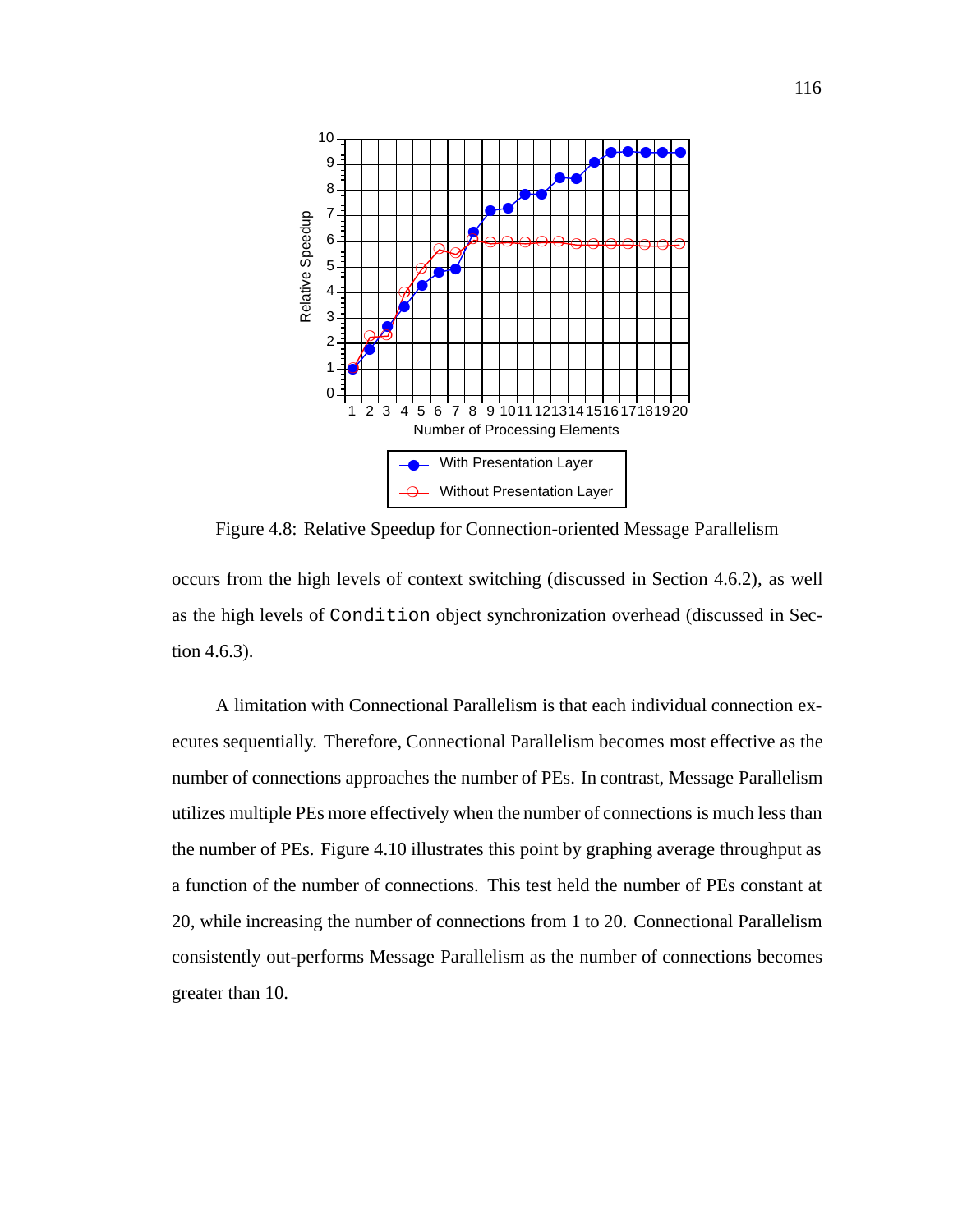

Figure 4.9: Relative Speedup for Connection-oriented Layer Parallelism

Figures 4.11 and 4.12 depict the average throughput for the message-based and task-based process architectures used to implement the connectionless protocol stacks (note that Connectional Parallelism is not applicable for a connectionless protocol stack). These figures report the throughput measured both with and without presentation layer processing. Figures 4.13 and 4.14 indicate the speedup of each process architecture, relative to its single PE case, for the data points reported in Figures 4.11 and 4.12.

The connectionless message-based process architecture (Figure 4.11) significantly outperforms the task-based process architecture (Figure 4.12). This behavior is consistent with the results from the connection-oriented tests shown in Figure 4.4 through Figure 4.9. With presentation layer processing, the throughput and relative speedup of connectionless Message Parallelism is slightly higher than the connection-oriented version shown in Figures 4.5 and 4.8. However, without presentation layer processing, the throughput and relative speedup of connectionless Message Parallelism are substantially higher (500 Mbits/sec vs. 130 Mbits/sec). In addition, note that the relative speedup of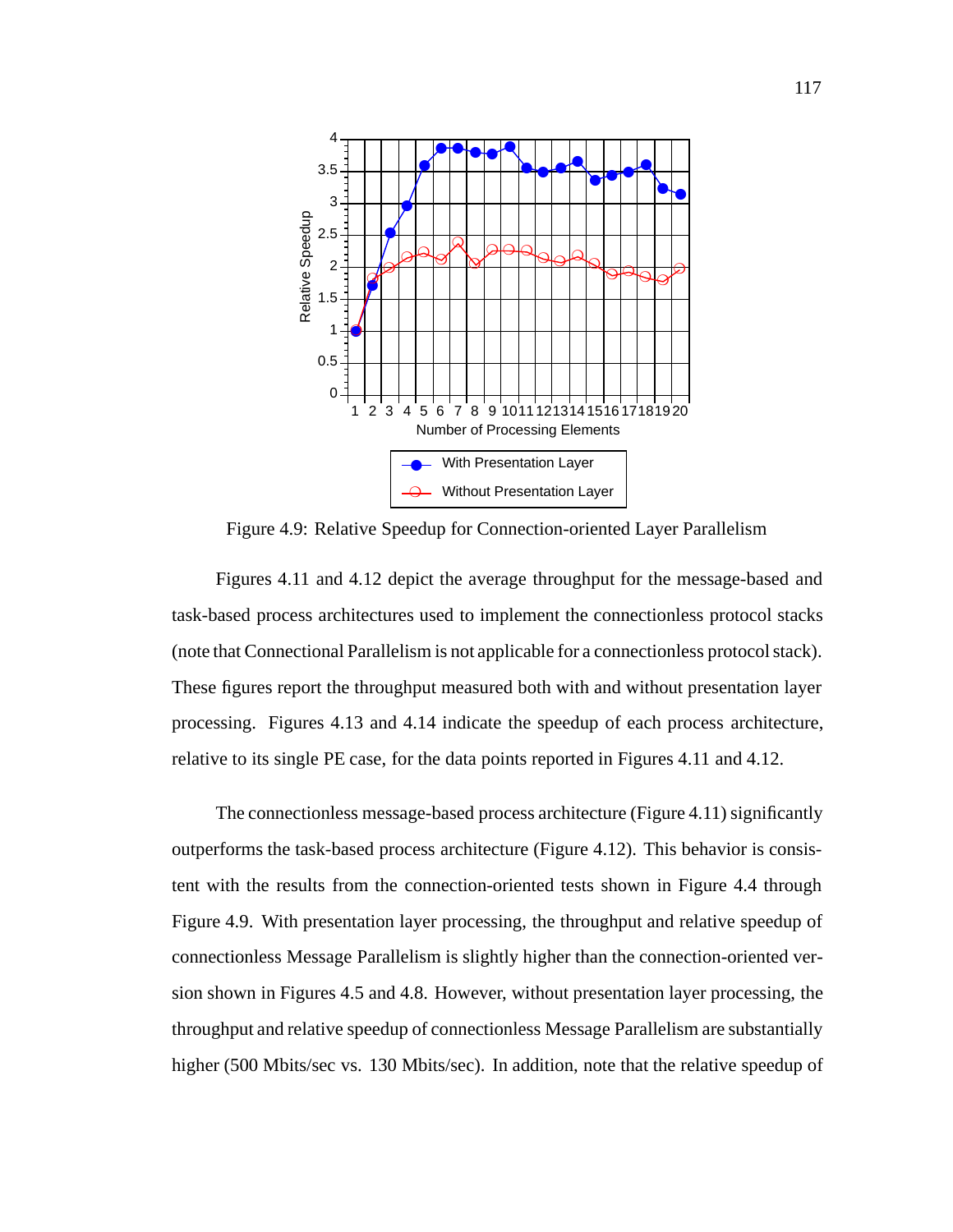

Figure 4.10: Comparison of Connectional Parallelism and Message Parallelism

connectionless Message Parallelism without presentation layer processing exceeds that attained with presentation layer processing (shown in Figure 4.13). This behavior is the reverse of the connection-oriented Message Parallelism results (shown in Figure 4.8). The difference in performance is due to the fact that connectionless Message Parallelism incurs much lower levels of synchronization overhead (synchronization is discussed further in Section 4.6.3).

The throughput of the connectionless Layer Parallelism (shown in Figure 4.12) suffered from the same problems as the connection-oriented version (shown in Figure 4.6). As shown in Figure 4.9, the relative speedup increases only up to 6 PEs, regardless of whether presentation layer processing was performed or not. At this point, the performance levels off and begins to decrease. This behavior is accounted for by the high levels of Layer Parallelism context switching discussed in the following section.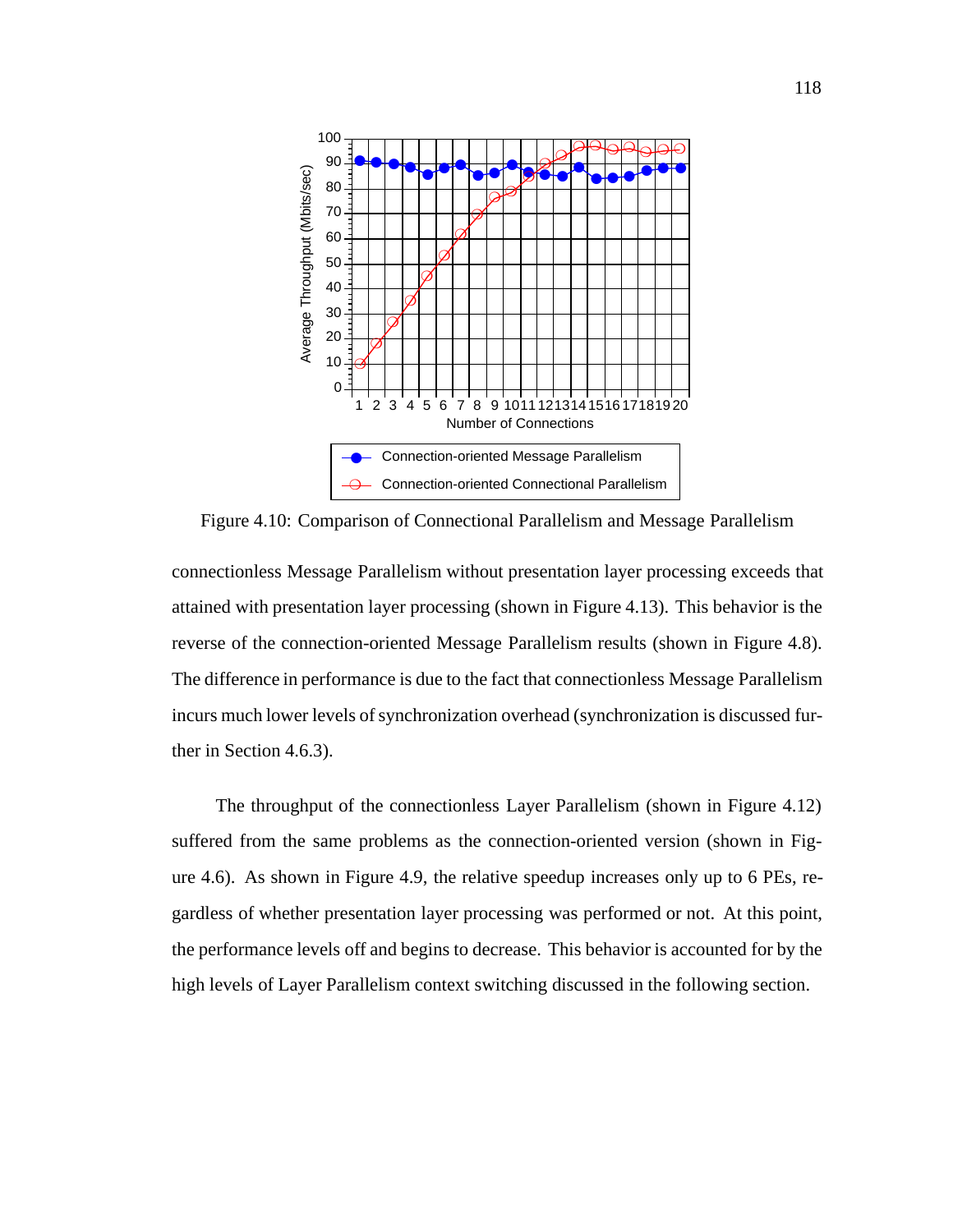

Figure 4.11: Connectionless Message Parallelism Throughput

## **4.6.2 Context Switching Measurements**

Measurements of context switching overhead were obtained by modifying the ttcp benchmarking tool to use the SunOS 5.3 /proc process file system. The /proc file system provides access to the executing image of each process in the system. It reports the number of voluntary and involuntary context switches incurred by SunOS LWPs within a process. Figures 4.15 through 4.19 illustrate the number of voluntary and involuntary context switches incurred by transmitting the 20,000 4 kbyte messages through the process architectures and protocol stacks measured in this study.

A voluntary context switch is triggered when a protocol task puts itself to sleep awaiting certain resources (such as I/O devices or synchronization locks) to become available. For example, a protocol task may attempt to acquire a resource that is not available immediately (such as obtaining a message from an empty list of messages in a Queue). In this case, the protocol task puts itself to sleep by invoking the wait method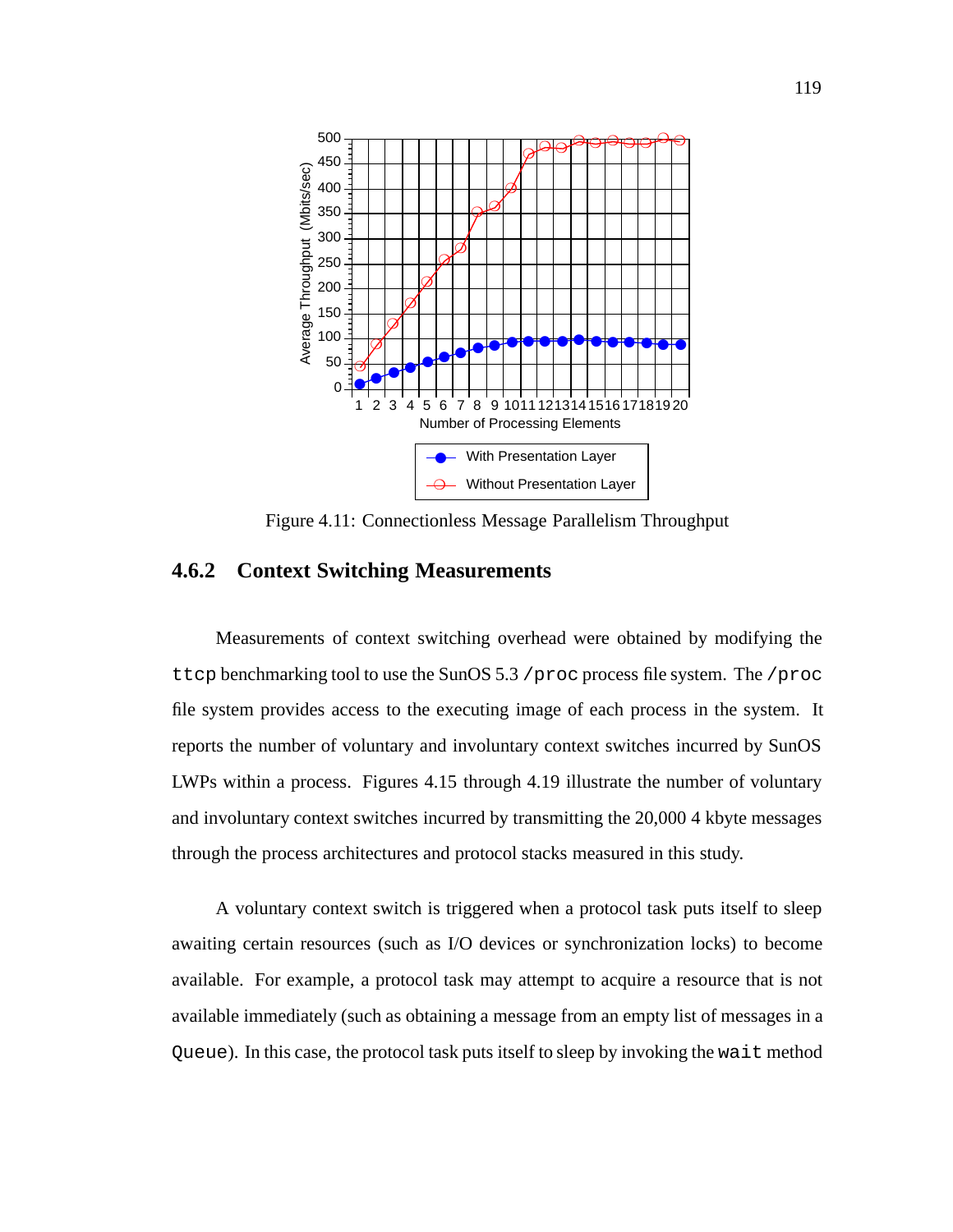

Figure 4.12: Connectionless Layer Parallelism Throughput

of an ASX Condition object. This method causes the SunOS kernel to preempt the current thread of control and perform a context switch to another thread of control that is capable of executing protocol tasks immediately. For each combination of process architecture and protocol stack, voluntary context switching increases fairly steadily as the number of PEs increase from 1 through 20 (shown in Figures 4.15 through 4.19).

An involuntary context switch occurs when the SunOS kernel preempts a running unbound thread in order to schedule another thread of control to execute other protocol tasks. The SunOS scheduler preempts an active thread of control every 10 milliseconds when the time-slice alloted to its LWP expires. Note that the rate of growth for involuntary context switching shown in Figures 4.15 through 4.19 remains fairly consistent as the number of PEs increase. Therefore, it appears that most of the variance in average throughput performance is accounted for by voluntary context switching, rather than by involuntary context switching.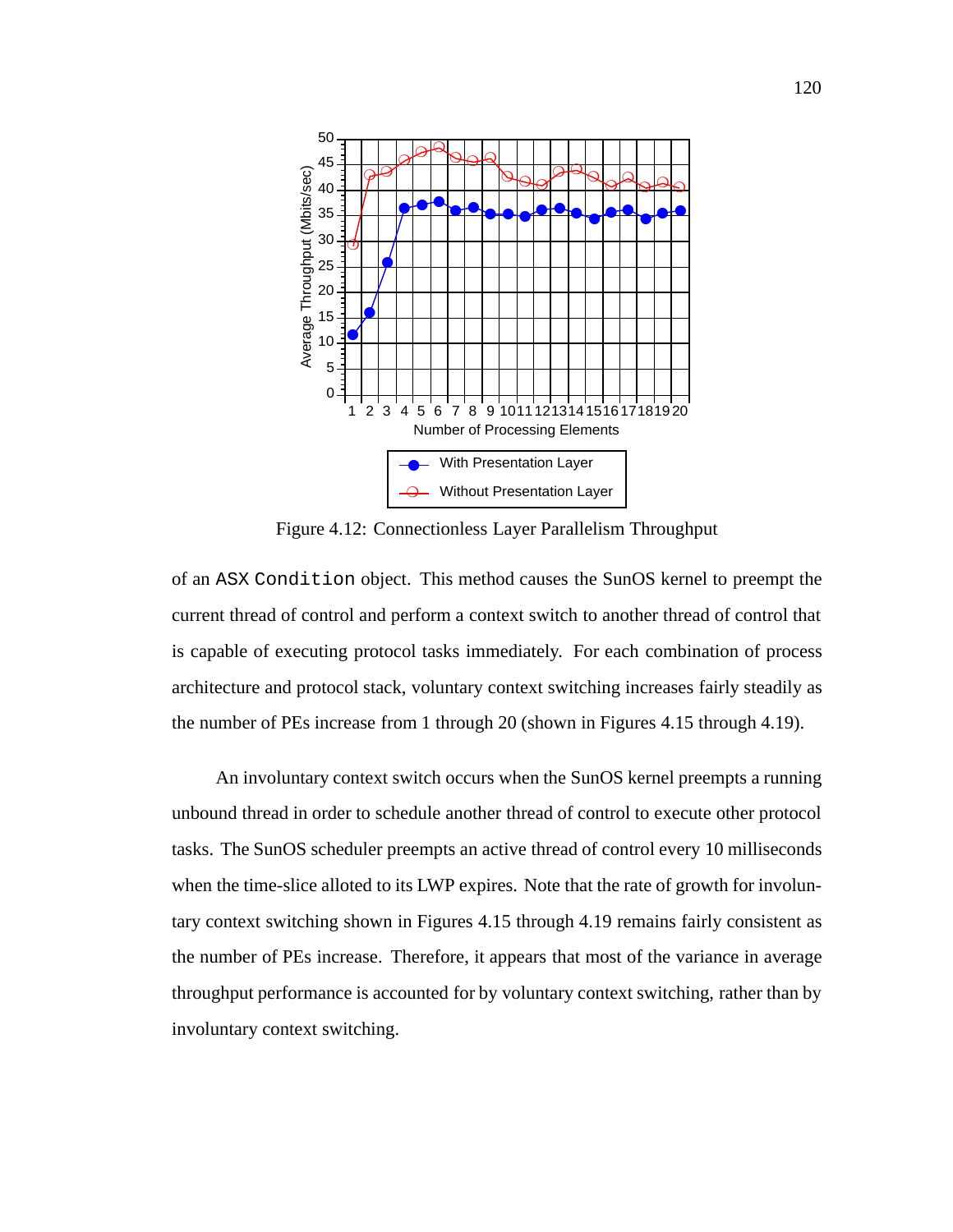

Figure 4.13: Relative Speedup for Connectionless Message Parallelism

The task-based process architectures (shown in Figures 4.18 and 4.19) exhibited approximately 4 to 5 times higher levels of voluntary context switching than the message-based process architectures (shown in Figures 4.15, 4.16, and 4.17). This difference stems from the synchronization mechanisms used for the Layer Parallelism process architecture. This process architecture uses sleep-locks to implement flow control between protocol stack layers running in separate PEs. This type of flow control is necessary since processing activities in each layer may execute at different rates. In SunOS, the wait and signal methods on Condition objects are implemented using sleeplocks, which trigger voluntary context switches. In contrast, Connectional Parallelism and Message Parallelism use adaptive spin-lock synchronization, which is less costly since it typically does *not* trigger voluntary context switches. The substantially lowerlevels of voluntary context switching exhibited by Connectional Parallelism and Message Parallelism helps to account for their consistently higher overall throughput and greater relative speedup discussed in Section 4.6.1.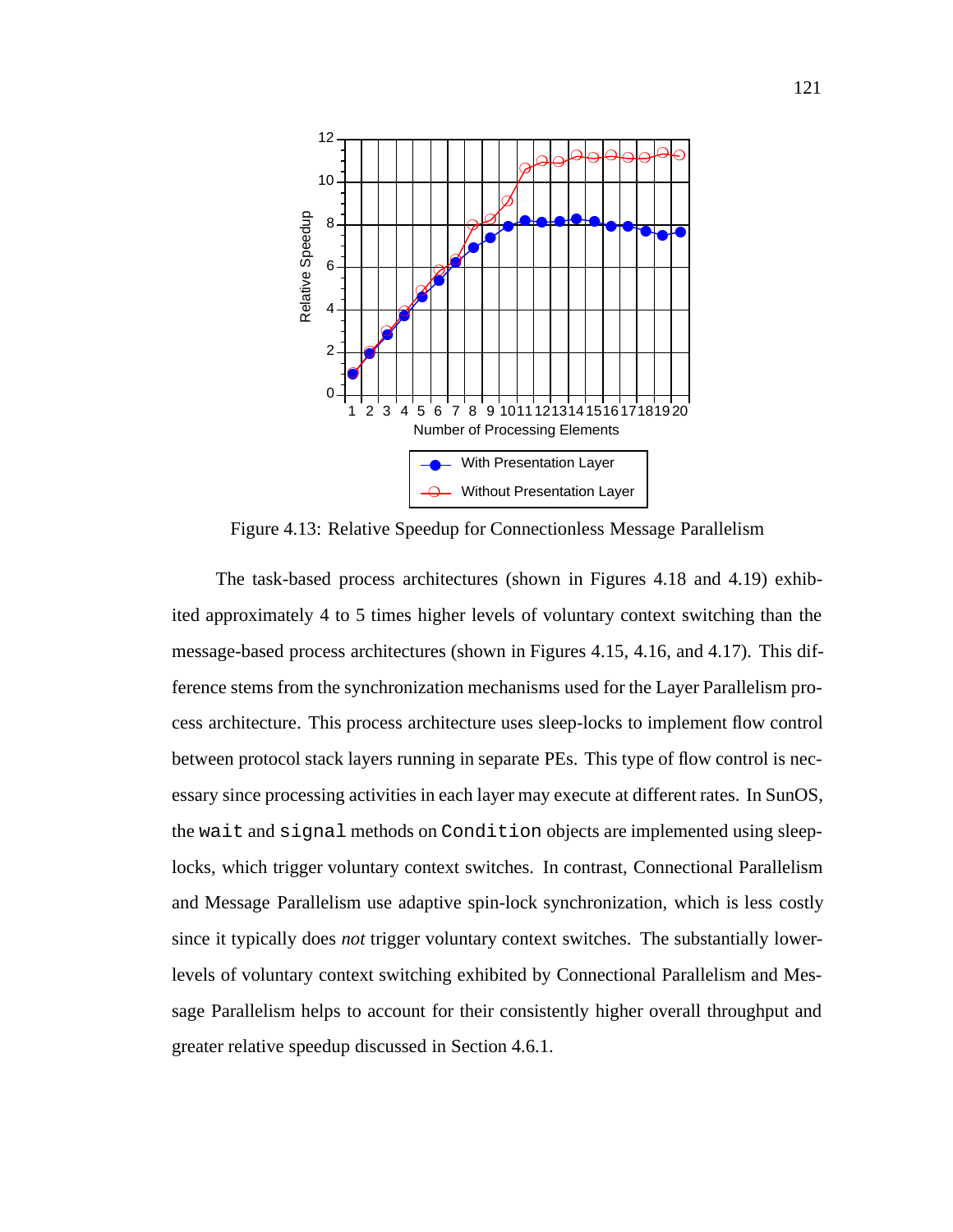

Figure 4.14: Relative Speedup of Connectionless Layer Parallelism

As shown in Figure 4.15, Connectional Parallelism incurred the lowest levels of context switching for the connection-oriented protocol stacks. In this process architecture, after a message has been demultiplexed onto a connection, all that connection's context information is directly accessible within the address space of the associated thread of control. In general, a thread of control in Connectional Parallelism processes its connection's messages without incurring additional context switching overhead.

## **4.6.3 Synchronization Measurements**

Measurements of synchronization overhead were collected to determine the amount of time spent acquiring and releasing locks on ASX Mutex and Condition objects during protocol processing on the 20,000 4 kbyte messages. Unlike context switches, the SunOS 5.3 /proc file system does not maintain accurate metrics on synchronization overhead. Therefore, these measurements were obtained by bracketing the Mutex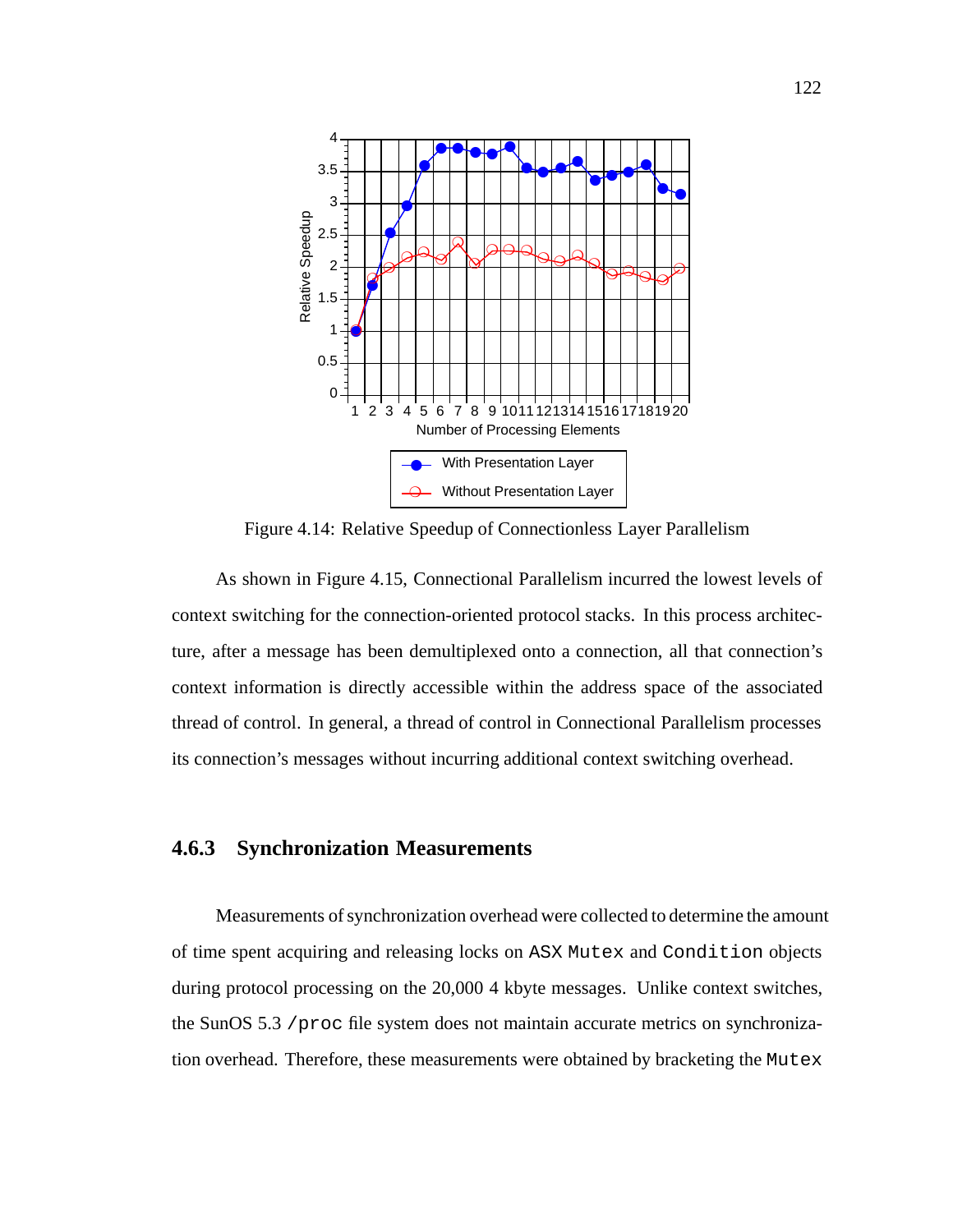

Figure 4.15: Connection-oriented Connectional Parallelism Context Switching

and Condition methods with calls to the gethrtime system call. This system call uses the SunOS 5.3 high-resolution timer, which expresses time in nanoseconds from an arbitrary time in the past. The time returned by the gethrtime system call is not subject to resetting or drifting since it is not correlated with the current time of day.

Figures 4.20 through 4.24 indicate the total time (measured in msecs) used to acquire and release locks on Mutex and Condition synchronization objects. These tests were performed using all three process architectures to implement connectionoriented and connectionless protocol stacks that contained data-link, network, transport, and presentation layer functionality. The message-based process architectures (Connectional Parallelism and Message Parallelism, shown in Figures 4.20, 4.21, and 4.23) used Mutex synchronization mechanisms that utilize adaptive spin-locks (which rarely trigger a context switch). In contrast, the task-based process architecture (Layer Parallelism, shown in Figures 4.22 and 4.24) utilized both Mutex and Condition objects (Condition objects *do* trigger context switches).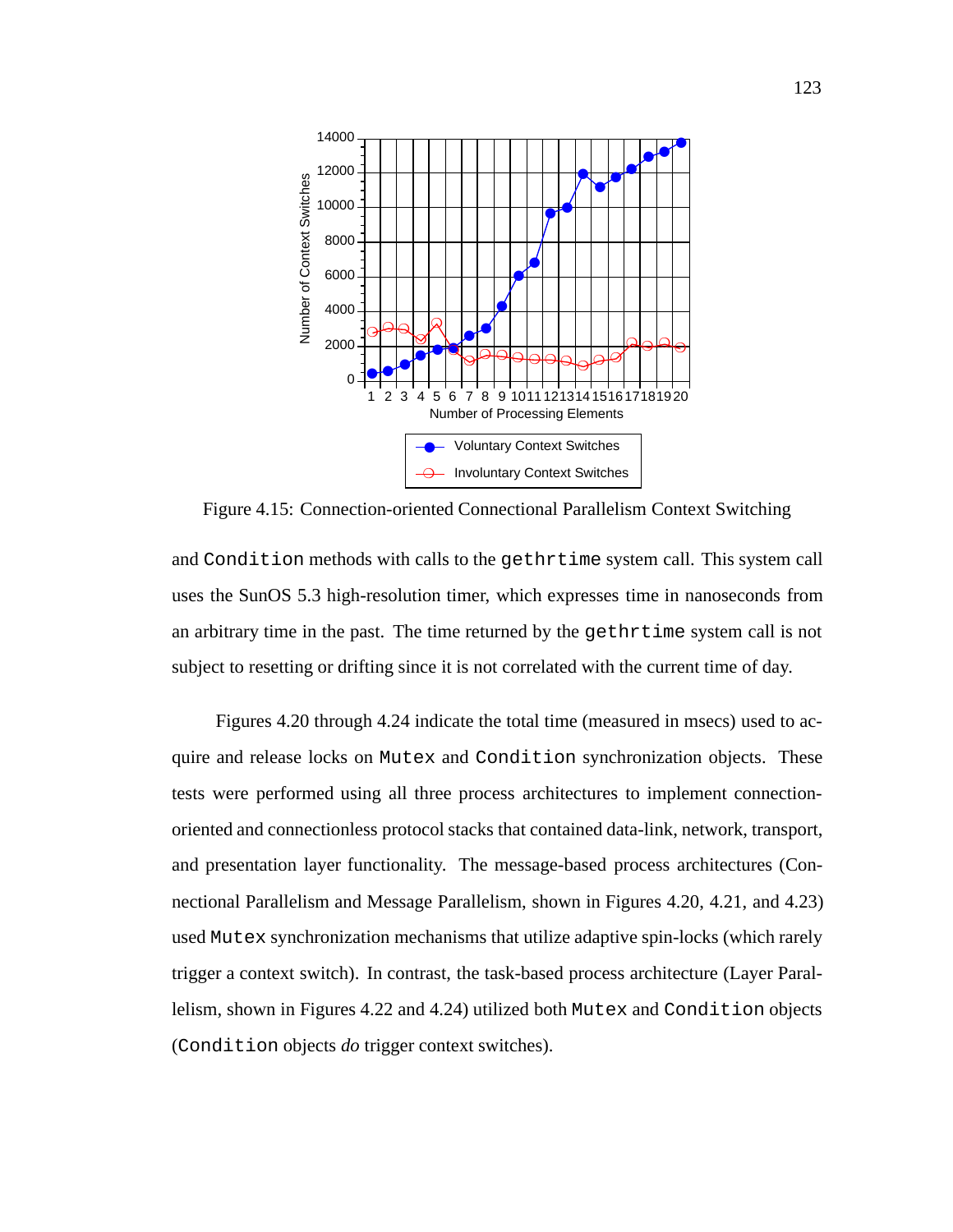

Figure 4.16: Connection-oriented Message Parallelism Context Switching

Connection-oriented Connectional Parallelism (shown in Figure 4.20) exhibited the lowest levels of synchronization overhead, which peaked at approximately 700 msecs. This synchronization overhead was approximately 1 order of magnitude lower than the results shown in Figures 4.21 through 4.24. Moreover, the amount of synchronization overhead incurred by Connectional Parallelism did not increase significantly as the number of PEs increased from 1 to 20. This behavior occurs since after a message is demultiplexed onto a PE/connection, few additional synchronization operations are required. In addition, since Connectional Parallelism processes messages within a single PE cache, it leverages off of SPARCcenter 2000 multi-processor cache affinity properties [VZ91].

The synchronization overhead incurred by connection-oriented Message Parallelism (shown in Figure 4.21) peaked at just over 6,000 msecs. Moreover, the rate of growth increased fairly steadily as the number of PEs increased from 1 to 20. This behavior occurs from the lock contention caused by Mutex objects that serialize access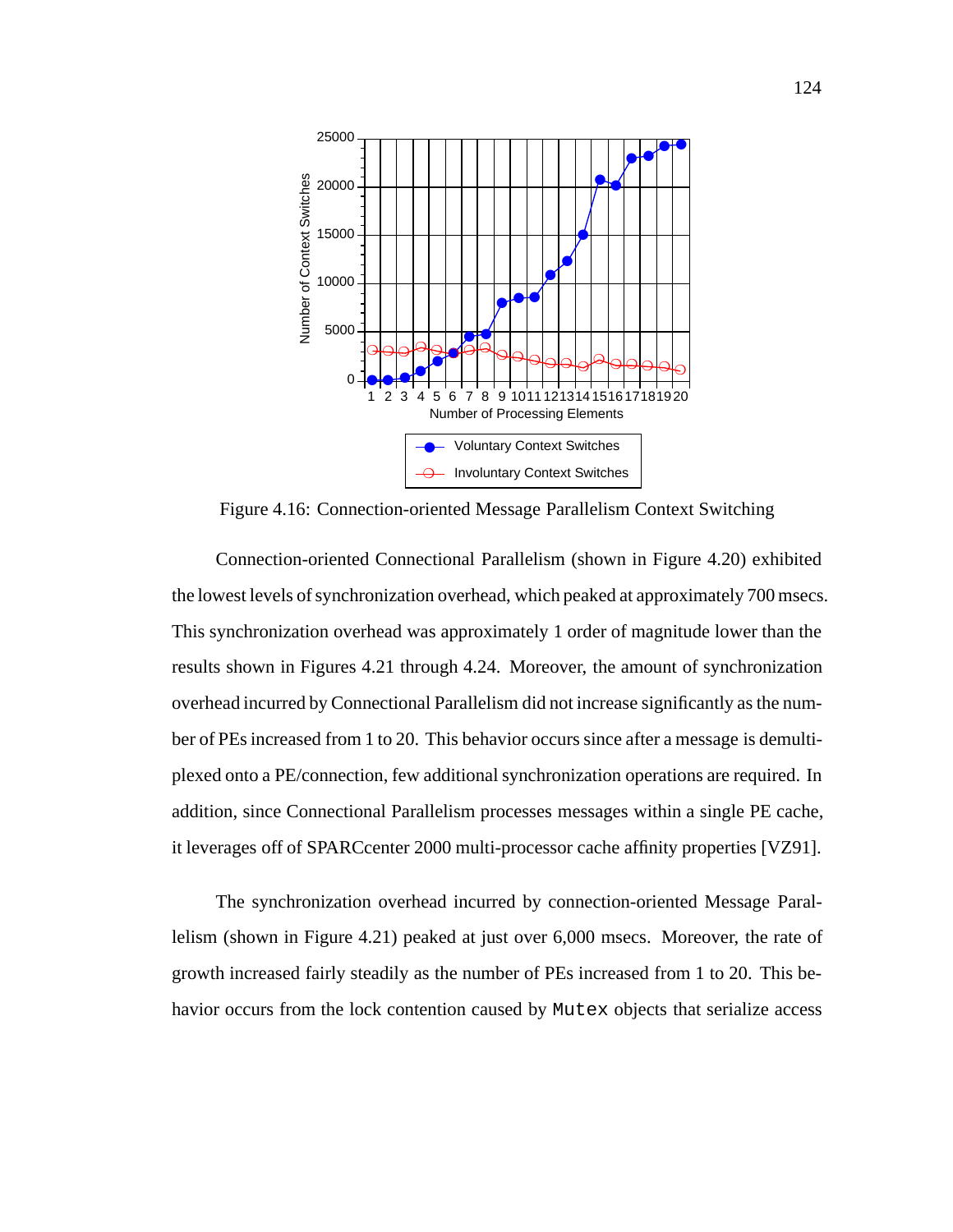

Figure 4.17: Connectionless Message Parallelism Context Switching

to the Map Manager connection demultiplexer (discussed in Section 3.3.4.1). In contrast, the connectionless Message Parallelism protocol stack does not require the use of this connection demultiplexer. Therefore, the amount of synchronization overhead it incurred was much lower, peaking at under 1,800 msecs.

Connection-oriented Layer Parallelism exhibited two types of synchronization overhead (shown in Figure 4.22). The amount of overhead resulting from Mutex objects peaked at just over 2,000 msecs, which was lower than that of connection-oriented Message Parallelism (shown in Figure 4.21). However, the amount of synchronization overhead from the Condition objects was much higher, peaking at approximately 18,000 msecs (shown in Figure 4.22). In the Layer Parallelism implementation, the Condition objects implemented flow control between separate layers executing on different PEs in a protocol stack. The connectionless version of Layer Parallelism also exhibited high levels of synchronization overhead (shown in Figure 4.24).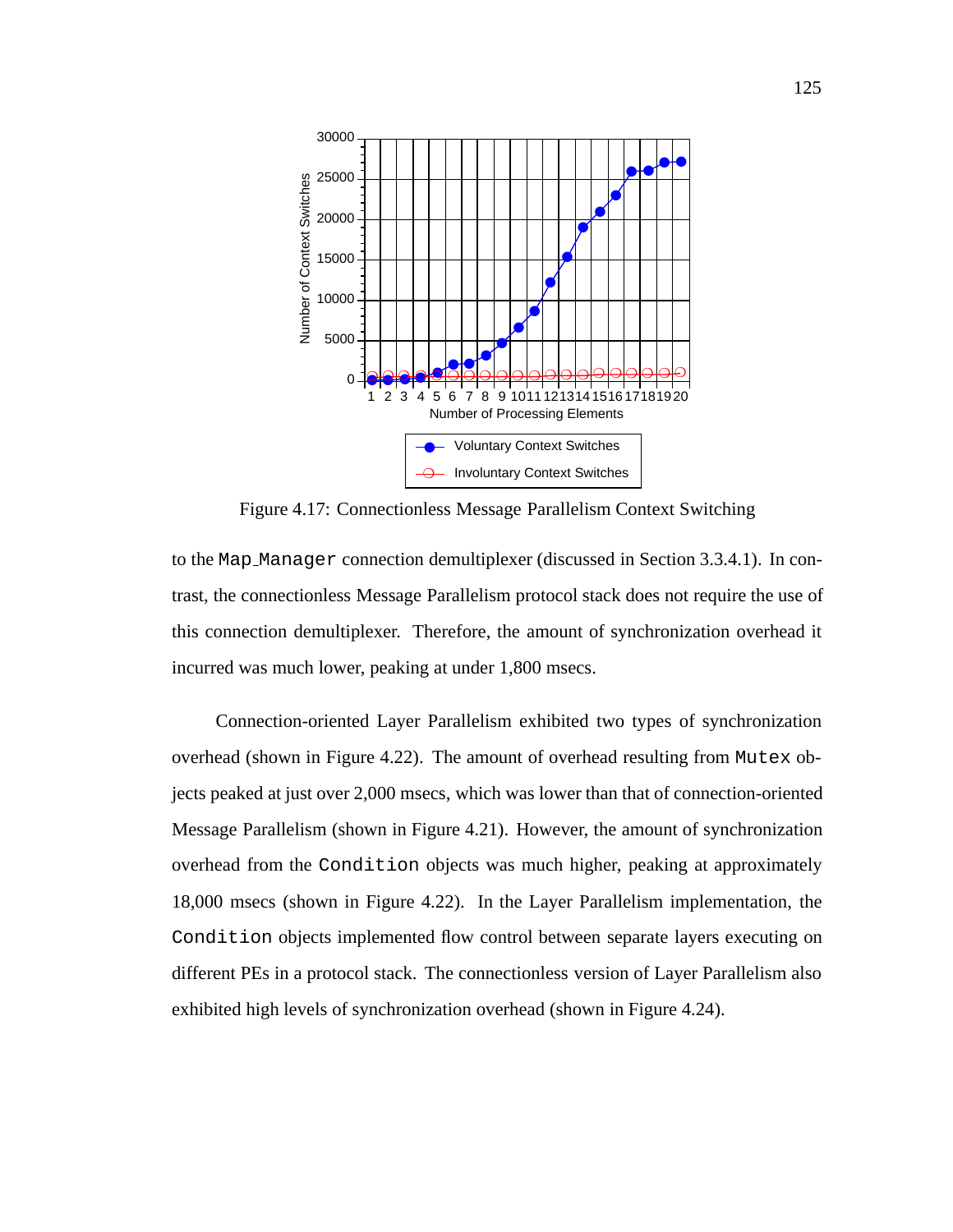

Figure 4.18: Connection-oriented Layer Parallelism Context Switching

## **4.7 Summary**

The following observations resulted from our experience gained by conducting performance experiments on alternative process architectures for connectionless and connection-oriented protocol stacks:

 Implementing the task-based process architectures was relatively straightforward. These process architectures map onto conventional layered communication models using well-structured "producer/consumer" designs [Atk88]. Minimal synchronization was necessary *within* a layer since parallel processing was serialized at a service access point (such as the service access point defined between the network and transport layers). However, as shown by the performance experiments, the task-based Layer Parallelism process architecture exhibited high levels of context switching and synchronization overhead on the SunOS shared memory multi-processor platform.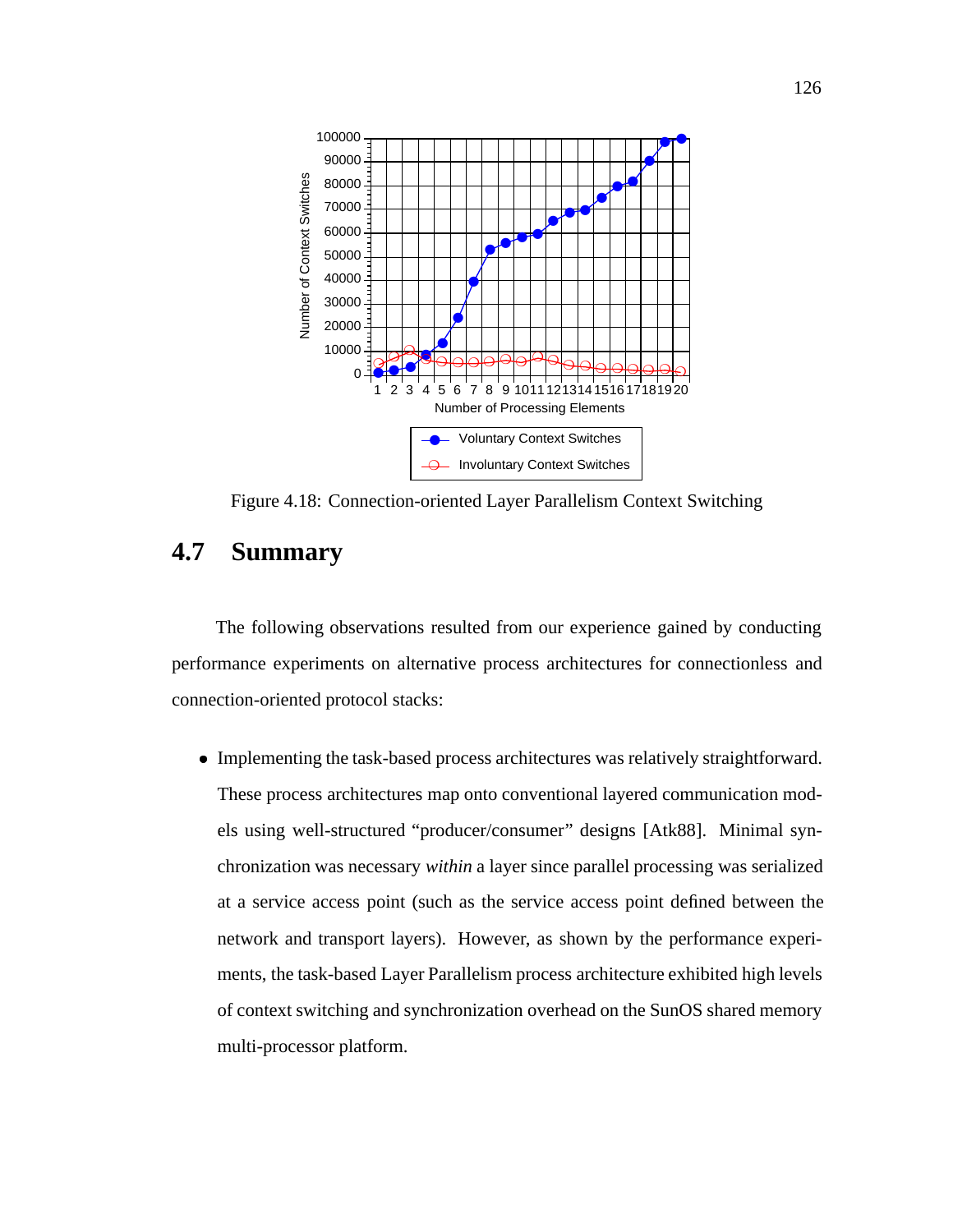

Figure 4.19: Connectionless Layer Parallelism Context Switching

 Implementing the message-based process architectures was challenging since the concurrency control mechanisms were more complex. However, the messagebased process architectures used parallelism more effectively than the task-based process architectures. This is due in part to the fact that message-based process architecture parallelism was based upon dynamic characteristics (such as messages or connections). This dynamism enables the message-based process architectures to use a larger number of PEs effectively. As described in Section 4.6.1, the relative speedups gained from parallel message-based process architectures scaled up to use a relatively high number of PEs. In contrast, the parallelism used by the task-based process architectures depended on relatively static characteristics (such as the number of layers or protocol tasks), which did not scale up. In addition, the higher rate of growth for context switching and synchronization (discussed in Sections 4.6.2 and 4.6.3) hampered the ability of Layer Parallelism to effectively utilize a large number of PEs.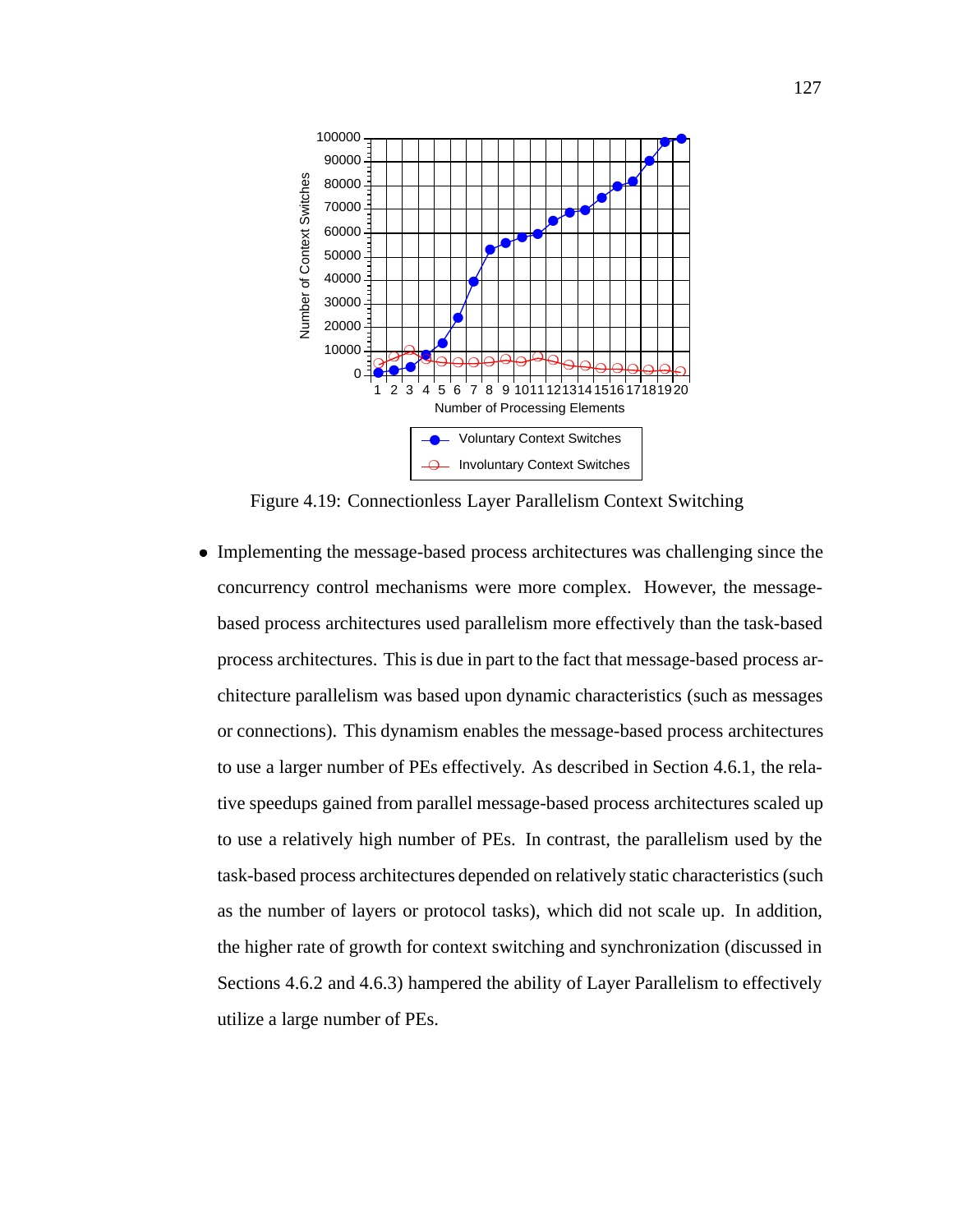

Figure 4.20: Connection-oriented Connectional Parallelism Synchronization Overhead

- Connectional Parallelism becomes more suitable than Message Parallelism as the number of connections approaches the number of PEs. Message Parallelism, on the other hand, is more suitable when the number of active connections is significantly less than the number of available PEs. In addition, unlike Connectional Parallelism, Message Parallelism is suitable for connectionless applications.
- It appears that connection-oriented Message Parallelism benefits more from parallelism when the protocol stack contains presentation layer processing. As shown in Figure 4.8, the speedup curve for connection-oriented Message Parallelism without presentation layer processing flattens out after 8 PEs. In contrast, when presentation layer processing is performed, the speedup continues until 16 PEs. This behavior results from the relatively low amount of synchronization overhead associated with parallel processing at the presentation layer. In contrast, the relative speedup for Connectional Parallelism without presentation layer processing continues to increase steadily up to 20 PEs (shown in Figure 4.7). Connectional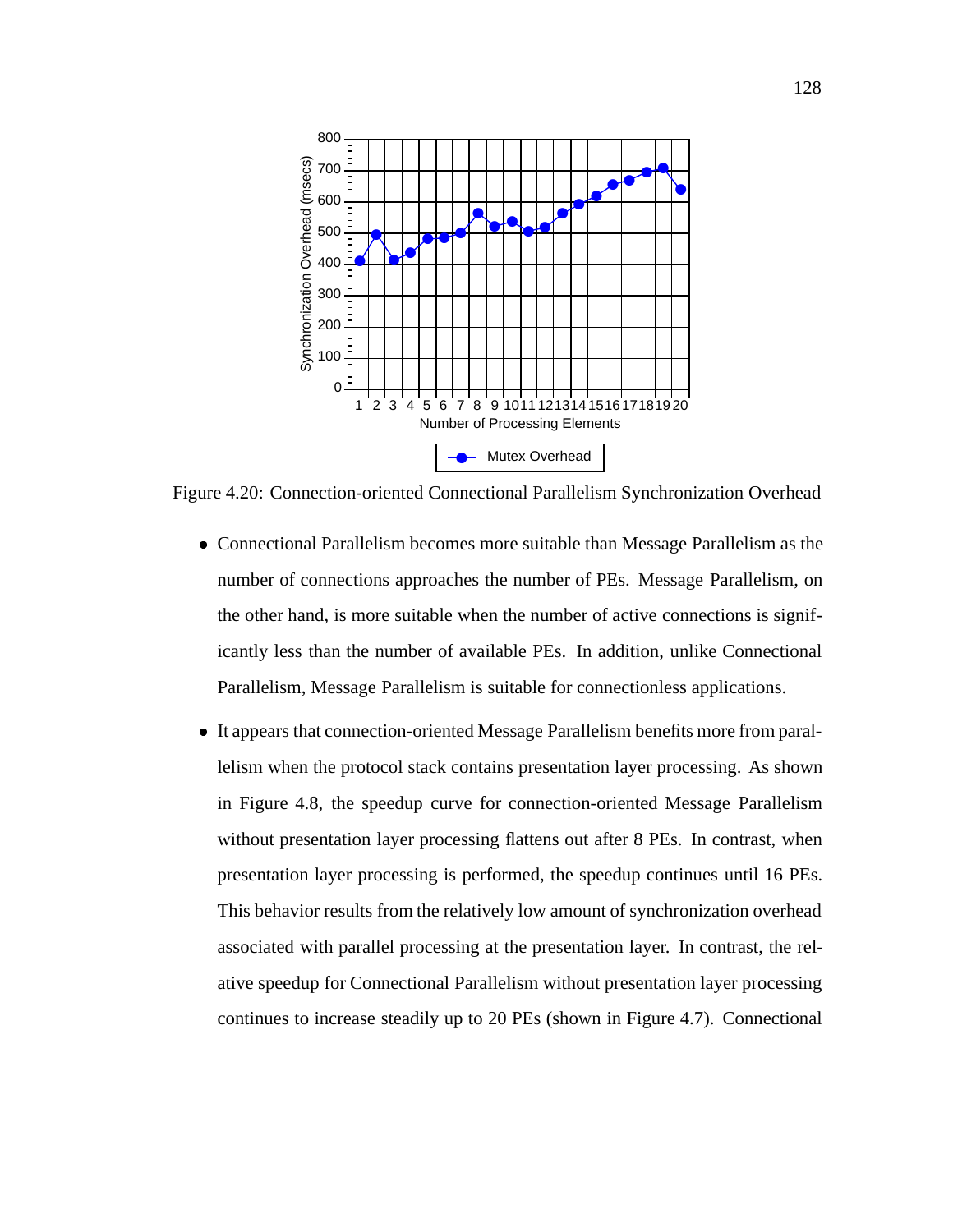

Figure 4.21: Connection-oriented Message Parallelism Synchronization Overhead

Parallelism performs well in this case due to its low levels of synchronization and context switching overhead.

 It appears that the relative cost of synchronization operations has a substantial impact on process architecture performance. On the SPARCcenter 2000 shared memory multi-processor running SunOS 5.3, the message-based process architectures benefit from their use of inexpensive adaptive spin-locks. In contrast, the task-based process architectures were penalized by the much higher (*i.e.,* two orders of magnitude) cost of sleep-lock synchronization. We conjecture that a multi-processor platform possessing different synchronization properties would produce significantly different results. For example, if the experiments reported in this chapter were replicated on a non-shared memory, message-passing transputer platform [Zit91], it is likely that the performance of the task-based process architectures would improve relative to the message-based process architectures.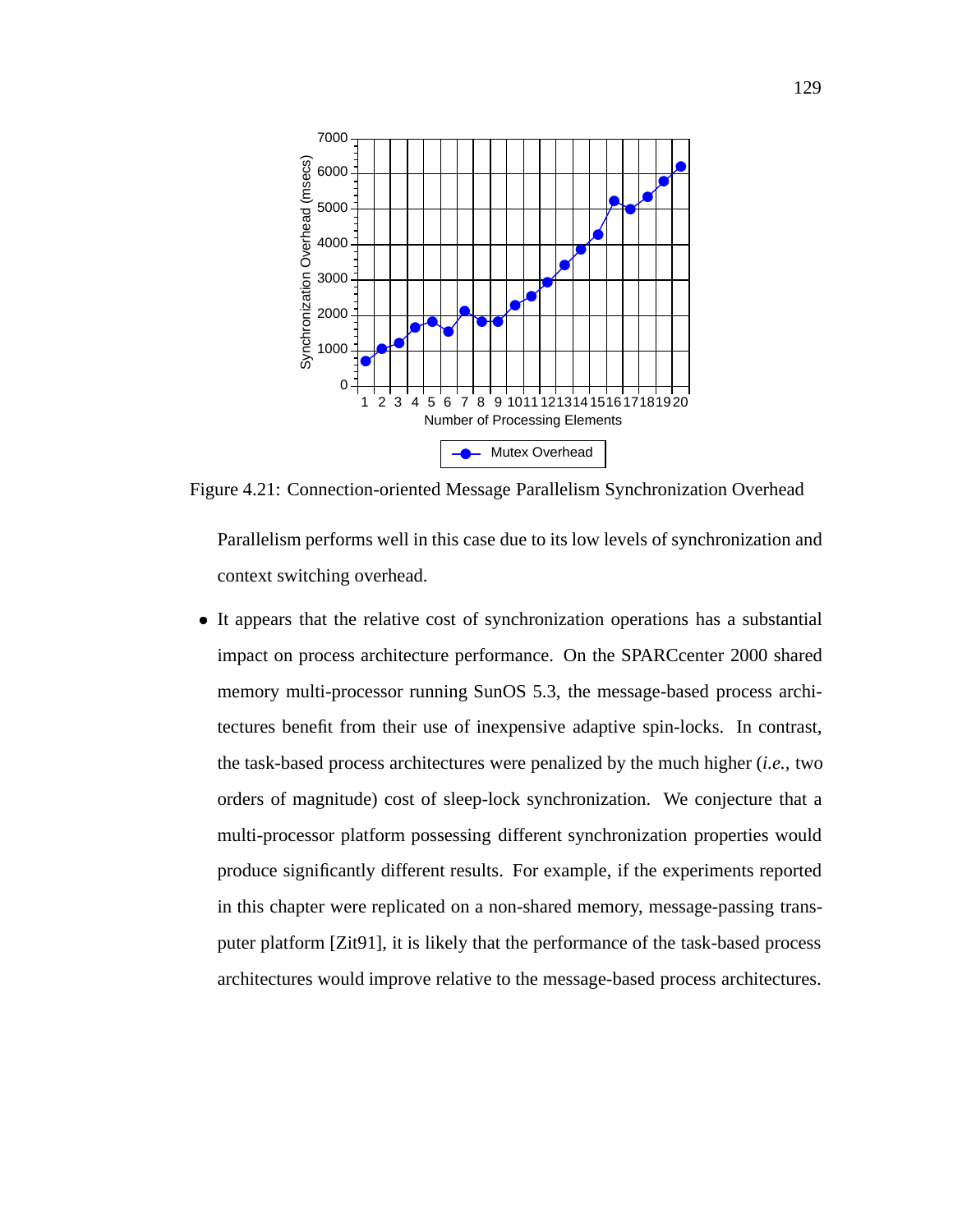

Figure 4.22: Connection-oriented Layer Parallelism Synchronization Overhead



Figure 4.23: Connectionless Message Parallelism Synchronization Overhead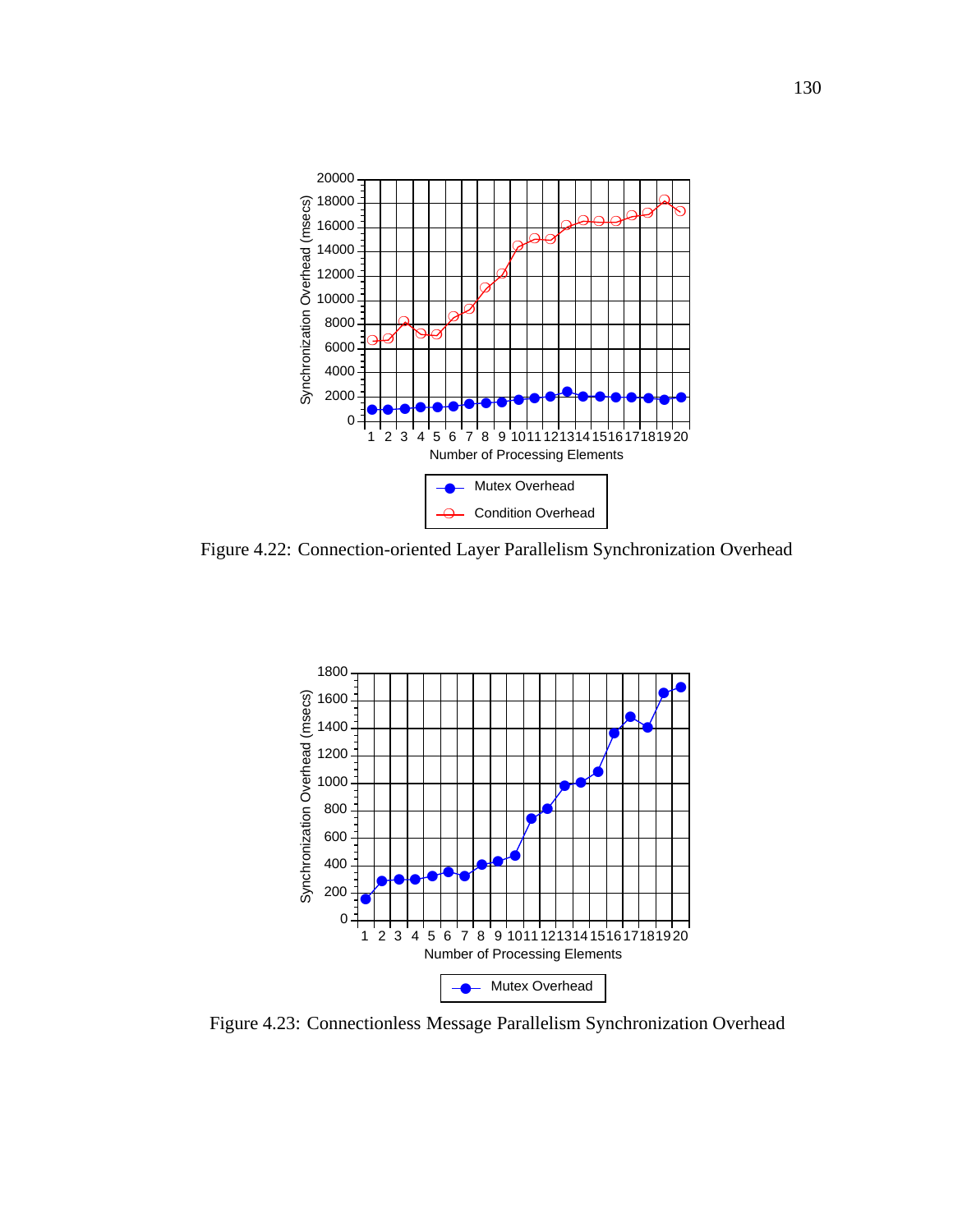

Figure 4.24: Connectionless Layer Parallelism Synchronization Overhead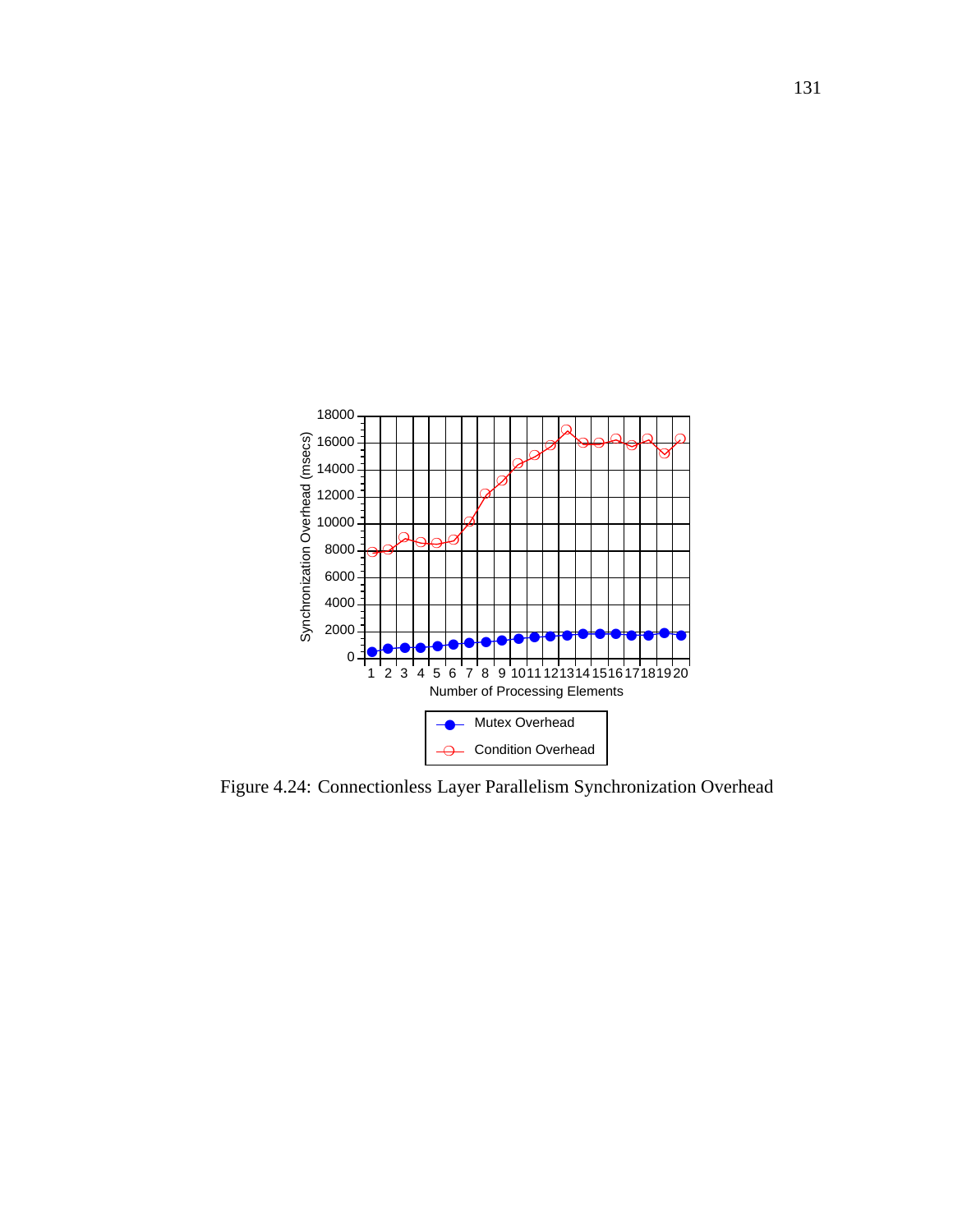## **Chapter 5**

## **Conclusions and Future Research Problems**

This paper describes performance measurements obtained by using the ASX framework to parallelize a connection-oriented protocol stack implemented with Connectional Parallelism and Message Parallelism process architectures. The ASX framework provides an integrated set of object-oriented components that facilitate experimentation with different types of process architectures on multi-processor platforms. By decoupling the protocol-specific functionality from the underlying process architecture, the ASX framework increased component reuse and simplified the development, configuration, and experimentation with parallel protocol stacks.

The experimental results presented in this dissertation demonstrate that to increase performance significantly, the speed-up obtained from parallelizing a protocol stack must outweight the context switching and synchronization overhead associated with parallel processing. If these sources of overhead are large, parallelizing a protocol stack will not yield substantial benefits. The task-based Layer Parallelism process architecture exhibited high levels of context switching and synchronization, and did not effectively utilize the available multi-processing resources on a SPARCcenter 2000 shared memory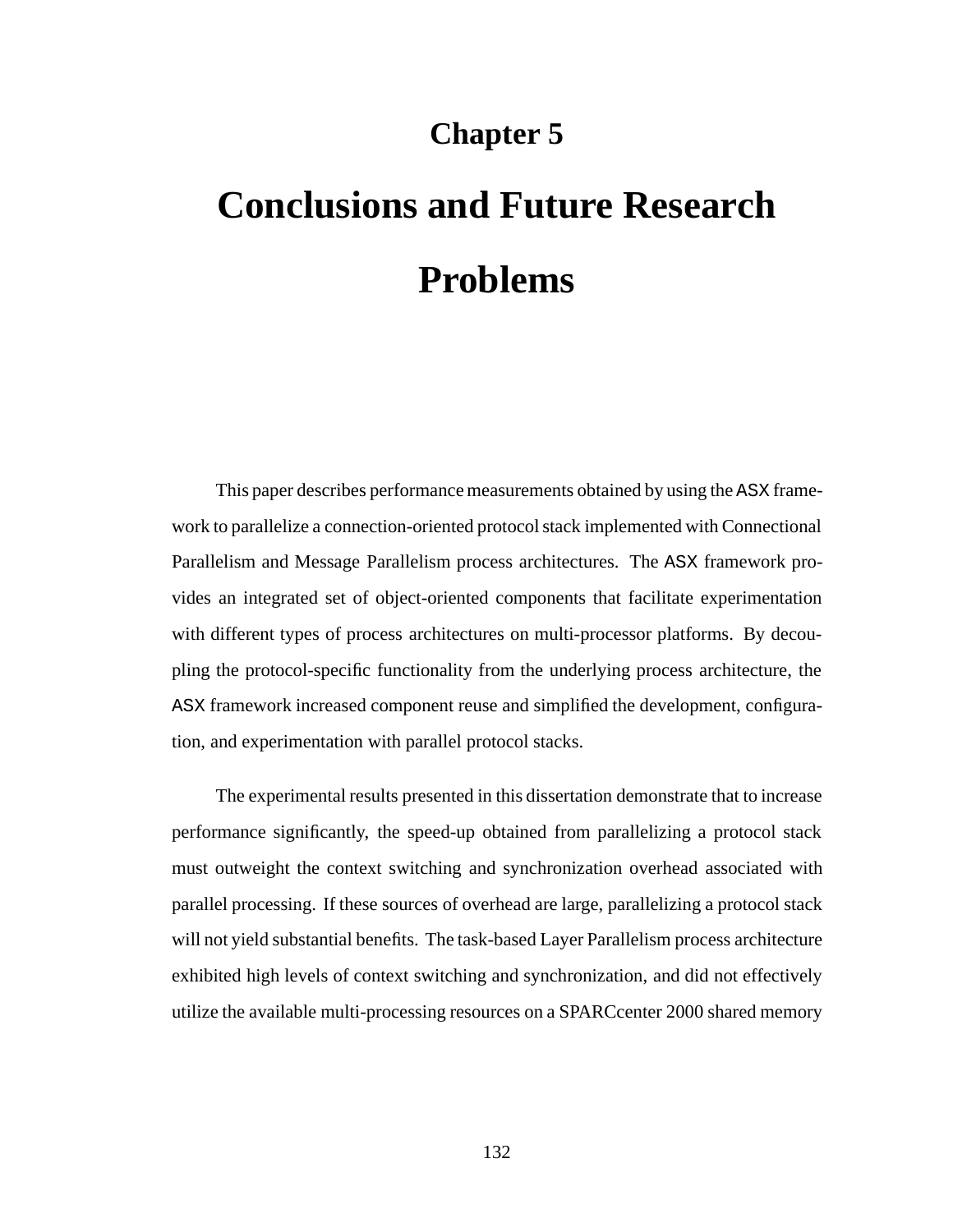multi-processor platform containing 20 processing elements. In contrast, the messagebased process architectures (Connectional Parallelism and Message Parallelism) incurred significantly less context switching and synchronization overhead, and exhibited much higher levels of performance and multi-processing resource utilization. In general, the results from these experiments underscore the importance of the process architecture on parallel communication subsystem performance.

Selecting an appropriate process architecture is an important design consideration in application domains other than communication subsystems. Over the next several years, I plan to replicate my performance experiments using more powerful multiprocessor end-systems (based on both shared memory and message passing computer architectures – such as Transputers) and higher-capacity networks (such as ATM) in order to investigate the scalability of the alternative process architectures on a range of applications. For example, I am currently working on generalizing my dissertation research to address more general distributed system topics involving system and network management (such as high-speed event service mechanisms for terrestrial- and satellite-based telecommunication switch management) and integrated database/high-speed communication systems (such as wide-area video-on-demand servers). These types of systems also benefit from a flexible framework that automates and simplifies the dynamic configuration and parallel execution of their distributed services.

My current research involves extending the ASX framework to use parallel processing, along with various filter composition techniques, to optimize event filtering [Sch94c] for dynamic multi-point (DMP) applications. Examples of DMP applications include satellite telemetry processing systems, fault management in large-scale network management systems, real-time market data analysis systems, on-line news "clipping" services, and distributed agents for mobile personal communication systems. Event filtering is a data reduction mechanism that eliminates unnecessary network traffic and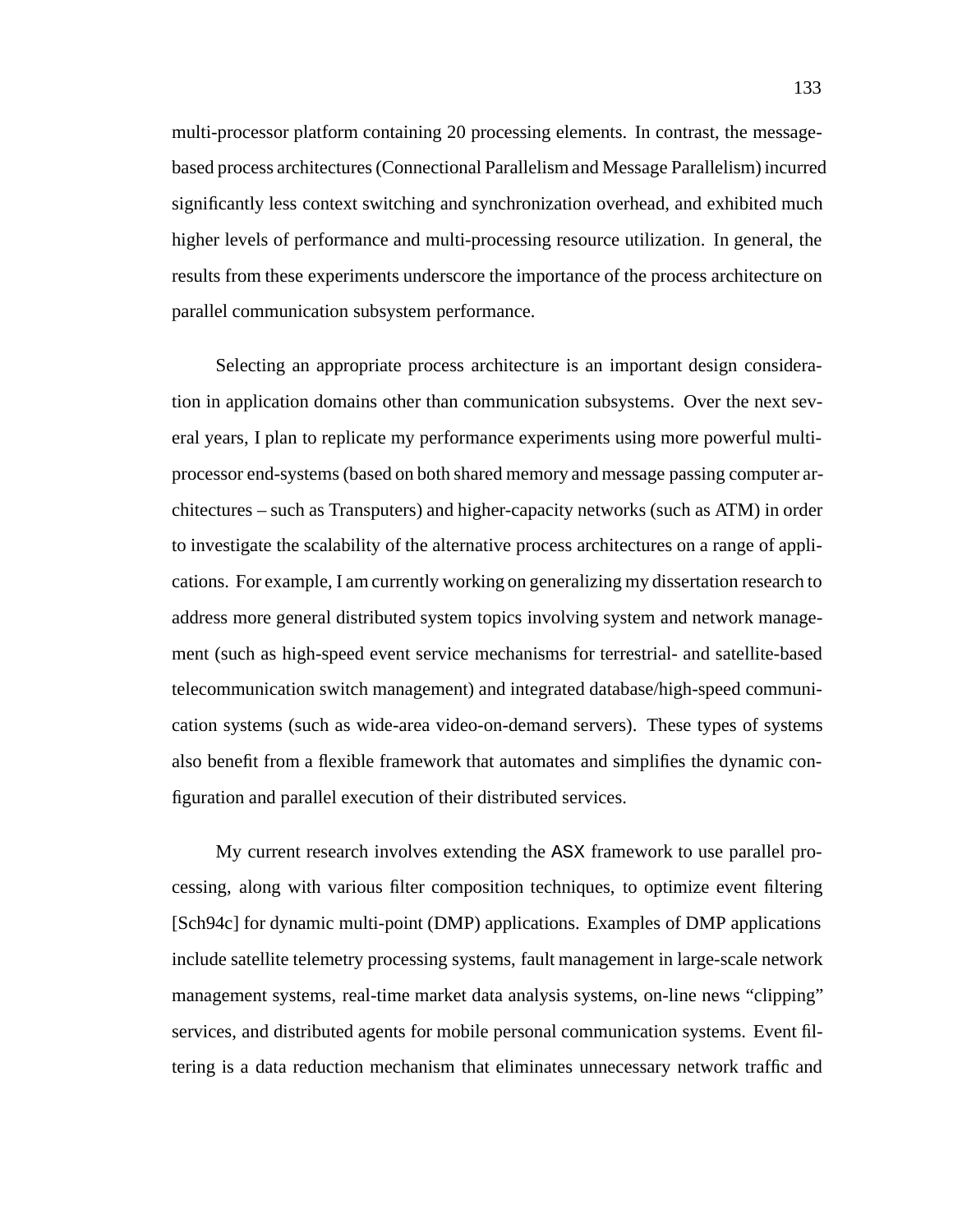unnecessary processing at consumer endsystems in DMP systems. In addition, filtering is used to demultiplex and classify events, which supports network monitoring and automated fault management.

In the next five years, I envision that my research will involve experimentationbased techniques for integrating distributed computing and end-system parallel processing to address applications like tele-conferencing, scientific visualization, medical imaging, and global personal communication systems in a gigabit network environment. Ideally, I would like to become a participant in a gigabit testbed environment that would enable me to conduct my research in both wide-area and local-area settings.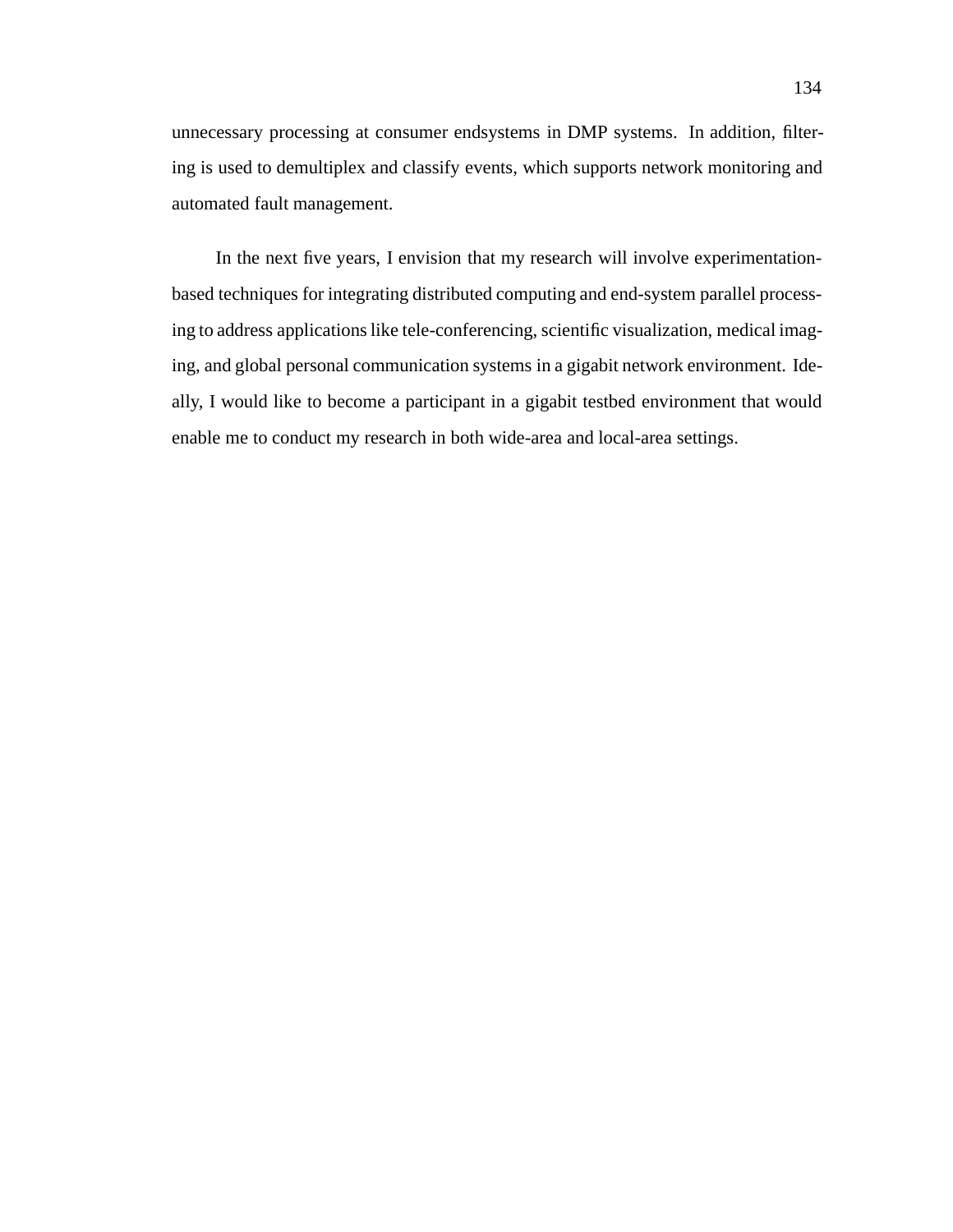## **Bibliography**

- $[ABG+86]$ M. Accetta, R. Baron, D. Golub, R. Rashid, A. Tevanian, and M. Young. Mach: A New Kernel Foundation for UNIX Development. In *Proceedings of the Summer 1986 USENIX Technical Conference and Exhibition*, June 1986.
- [ABLL92] Thomas E. Anderson, Brian N. Bershad, Edward D. Lazowska, and Henry M. Levy. Scheduler Activiation: Effective Kernel Support for the User-Level Management of Parallelism. *ACM Transactions on Computer Systems*, pages 53–79, February 1992.
- [ACR88] M. Stella Atkins, Samuel T. Chanson, and James B. Robinson. LNTP An Efficient Transport Protocol for Local Area Networks. In *Proceedings of the Conference on Global Communications (GLOBECOM)*, pages 705– 710, 1988.
- [Atk88] M. Stella Atkins. Experiments in SR with Different Upcall Program Structures. *ACM Transactions on Computer Systems*, 6(4):365–392, November 1988.
- [Bir89] Andrew D. Birrell. An Introduction to Programming with Threads. Technical Report SRC-035, Digital Equipment Corporation, January 1989.
- [Bja90] Bjarne Stroustrup and Margret Ellis. *The Annotated C++ Reference Manual*. Addison-Wesley, 1990.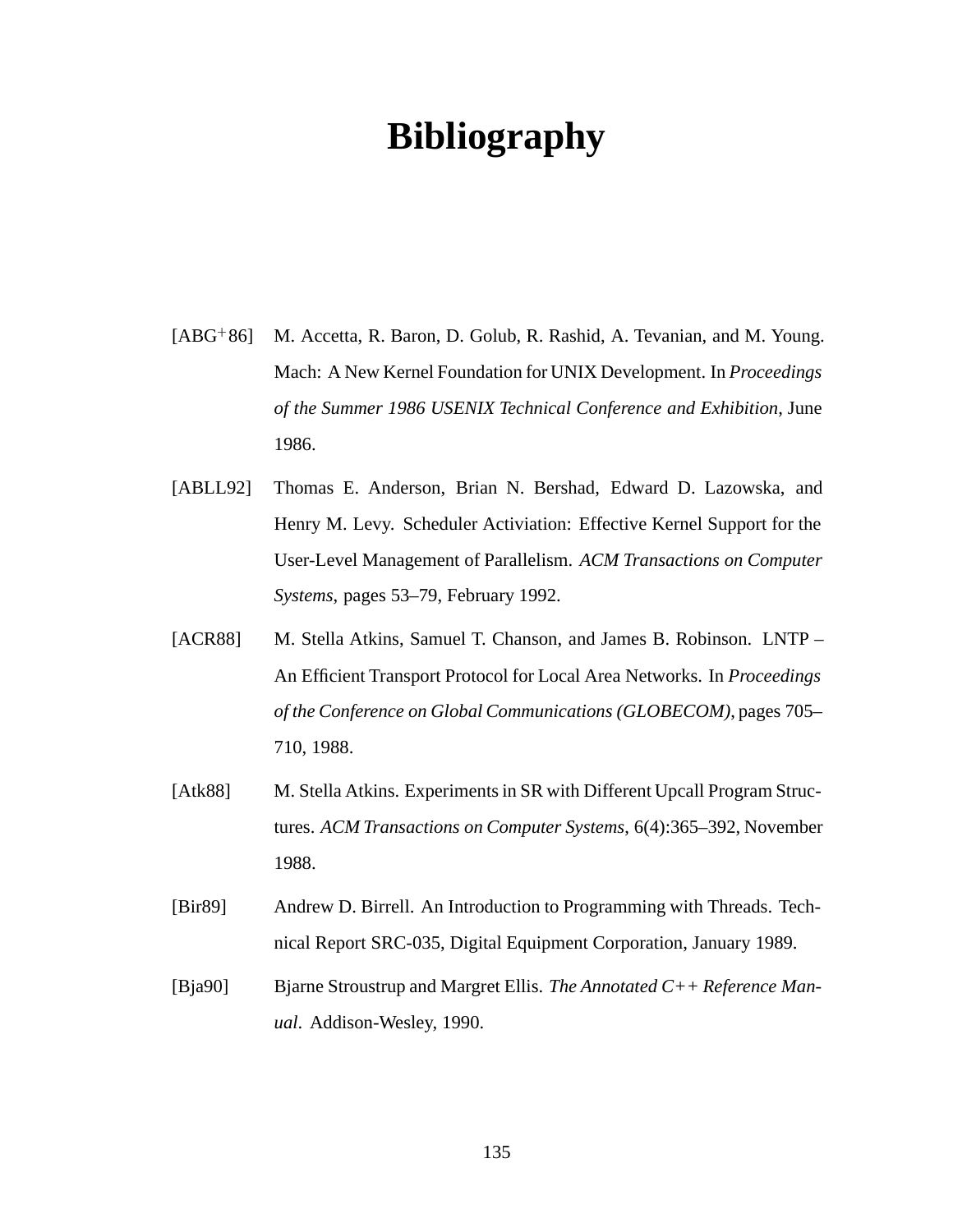- [Bja91] Bjarne Stroustrup. *The C++ Programming Language, 2*nd *Edition*. Addison-Wesley, 1991.
- [BL88] Ronald E. Barkley and T. Paul Lee. A Heap-Based Callout Implementation to Meet Real-Time Needs. In *Proceedings of the USENIX Summer Conference*, pages 213–222. USENIX Association, June 1988.
- [BO92] Don Batory and Sean W. O'Malley. The Design and Implementation of Hierarchical Software Systems Using Reusable Components. *ACM Transactions on Software Engineering and Methodology*, 1(4), October 1992.
- [Boo93] Grady Booch. *Object Oriented Analysis and Design with Applications (*2nd *Edition)*. Benjamin/Cummings, Redwood City, California, 1993.
- [BSS93] Donald F. Box, Douglas C. Schmidt, and Tatsuya Suda. ADAPTIVE: An Object-Oriented Framework for Flexible and Adaptive Communication Protocols. In *Proceedings of the 4*th *IFIP Conference on High Performance Networking*, pages 367–382, Liege, Belgium, 1993. IFIP.
- [BZ93] Torsten Braun and Martina Zitterbart. Parallel Transport System Design. In *Proceedings of the 4*th *IFIP Conference on High Performance Networking*, Belgium, 1993. IFIP.
- [CDJM91] Ramon Caceres, Peter Danzig, Sugih Jamin, and Danny Mitzel. Characteristics of Wide-Area TCP/IP Conversations. In *Proceedings of the SIGCOMM Symposium on Communications Architectures and Protocols*, pages 101–112, Zurich Switzerland, September 1991. ACM.
- [Che87] David R. Cheriton. UIO: A Uniform I/O System Interface for Distributed Systems. *ACM Transactions on Computer Systems*, 5(1):12–46, February 1987.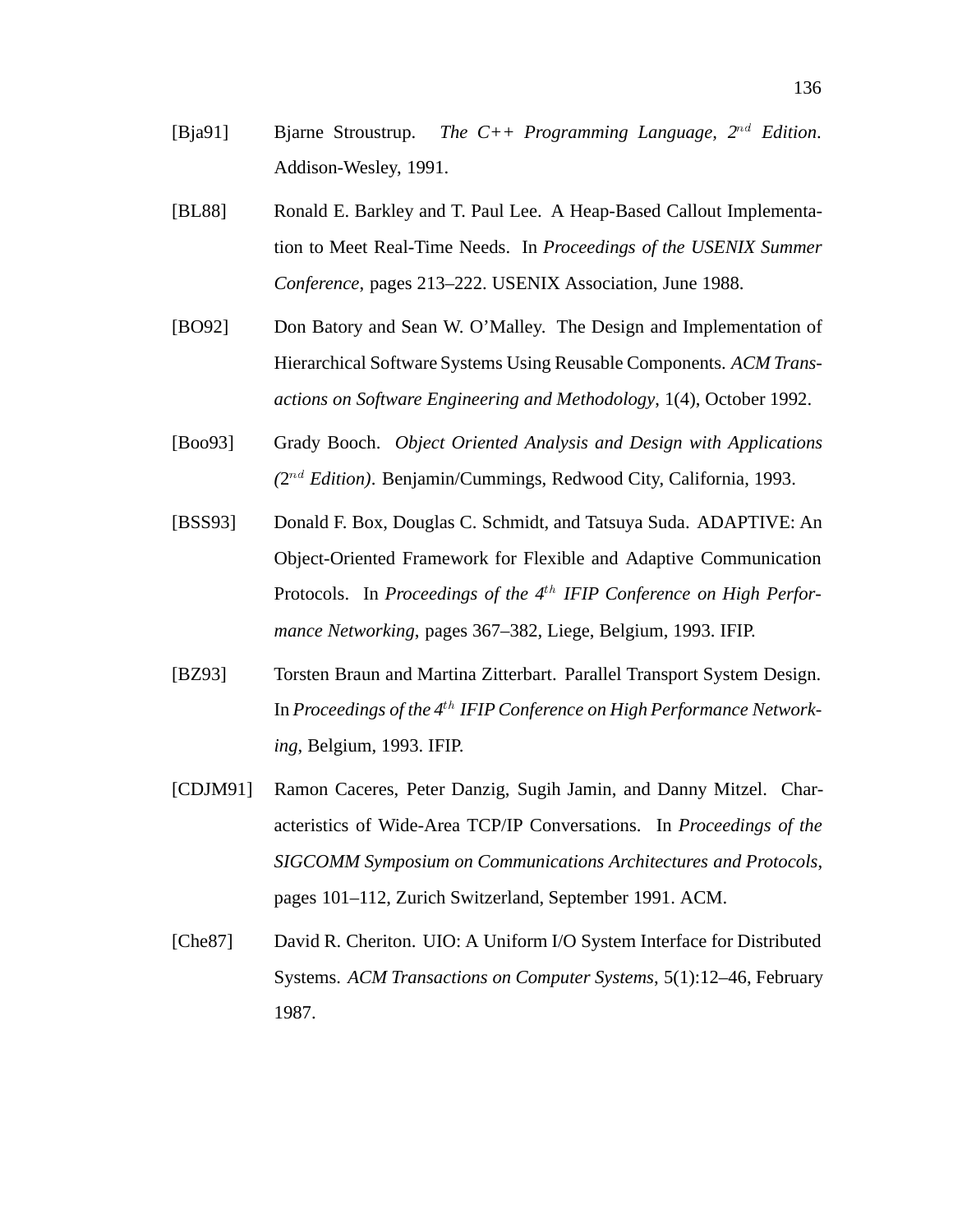- [Cla85] David D. Clark. The Structuring of Systems Using Upcalls. In *Proceed*ings of the 10<sup>th</sup> Symposium on Operating System Principles, Shark Is., WA, 1985.
- [CRJ87] Roy Campbell, Vincent Russo, and Gary Johnson. The Design of a Multiprocessor Operating System. In *Proceedings of the USENIX C++ Workshop*, pages 109–126. USENIX Association, November 1987.
- [CS91] Douglas E. Comer and David L. Stevens. *Internetworking with TCP/IP Vol II: Design, Implementation, and Internals*. Prentice Hall, Englewood Cliffs, NJ, 1991.
- [CSSZ90] Eric C. Cooper, Peter A. Steenkiste, Robert D. Sansom, and Brian D. Zill. Protocol Implementation on the Nectar Communication Processor. In *Proceedings of the SIGCOMM Symposium on Communications Architectures and Protocols*, pages 135–144, Philadelphia, PA, September 1990. ACM.
- [CT90] David D. Clark and David L. Tennenhouse. Architectural Considerations for a New Generation of Protocols. In *Proceedings of the SIGCOMM Symposium on Communications Architectures and Protocols*, pages 200– 208, Philadelphia, PA, September 1990. ACM.
- [Cus93] Helen Custer. *Inside Windows NT*. Microsoft Press, Redmond, Washington, 1993.
- [CWWS92] Jon Crowcroft, Ian Wakeman, Zheng Wang, and Dejan Sirovica. Is Layering Harmful? *IEEE Network Magazine*, January 1992.
- [DAPP93] Peter Druschel, Mark B. Abbott, Michael Pagels, and Larry L. Peterson. Network subsystem design. *IEEE Network (Special Issue on End-System Support for High Speed Networks)*, 7(4), July 1993.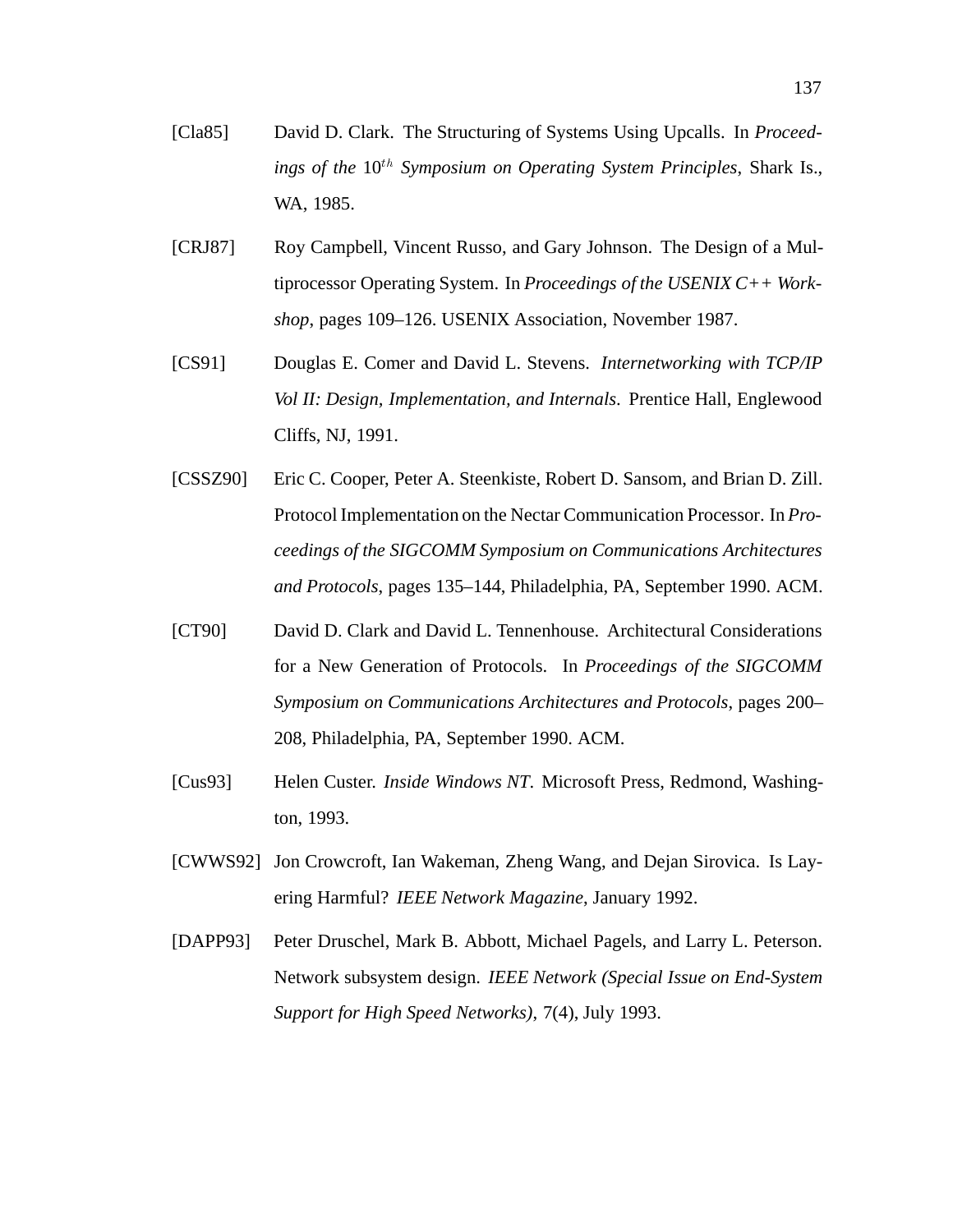- $[DDK+90]$ 90] Willibald Doeringer, Doug Dykeman, Matthias Kaiserswerth, Bernd Meister, Harry Rudin, and Robin Williamson. A Survey of Light-Weight Transport Protocols for High-Speed Networks. *IEEE Transactions on Communication*, 38(11):2025–2039, November 1990.
- $[EKB+92]$ J.R. Eykholt, S.R. Kleiman, S. Barton, R. Faulkner, A Shivalingiah, M. Smith, D. Stein, J. Voll, M. Weeks, and D. Williams. Beyond Multiprocessing... Multithreading the SunOS Kernel. In *Proceedings of the Summer USENIX Conference*, San Antonio, Texas, June 1992.
- [Fel90] David C. Feldmeier. Multiplexing Issues in Communications System Design. In *Proceedings of the SIGCOMM Symposium on Communications Architectures and Protocols*, pages 209–219, Philadelphia, PA, September 1990. ACM.
- [FM92] D.C. Feldmeier and A.J. McAuley. Reducing Ordering Constraints to Improve Performance. In *Proceedings of the* 3<sup>rd</sup> *IFIP Workshop on Protocols for High-Speed Networks*, Stockholm, Sweden, May 1992.
- [Gar90] Arun Garg. Parallel STREAMS: a Multi-Process Implementation. In *Proceedings of the Winter USENIX Conference*, Washington, D.C., January 1990.
- [GHJV94] Erich Gamma, Richard Helm, Ralph Johnson, and John Vlissides. *Design Patterns: Elements of Reusable Object-Oriented Software*. Addison-Wesley, Reading, MA, 1994.
- [GKWW89] D. Giarrizzo, M. Kaiserswerth, T Wicki, and R. Williamson. High-Speed Parallel Protocol Implementations. In *Proceedings of the 1st International Workshop on High-Speed Networks*, pages 165–180, May 1989.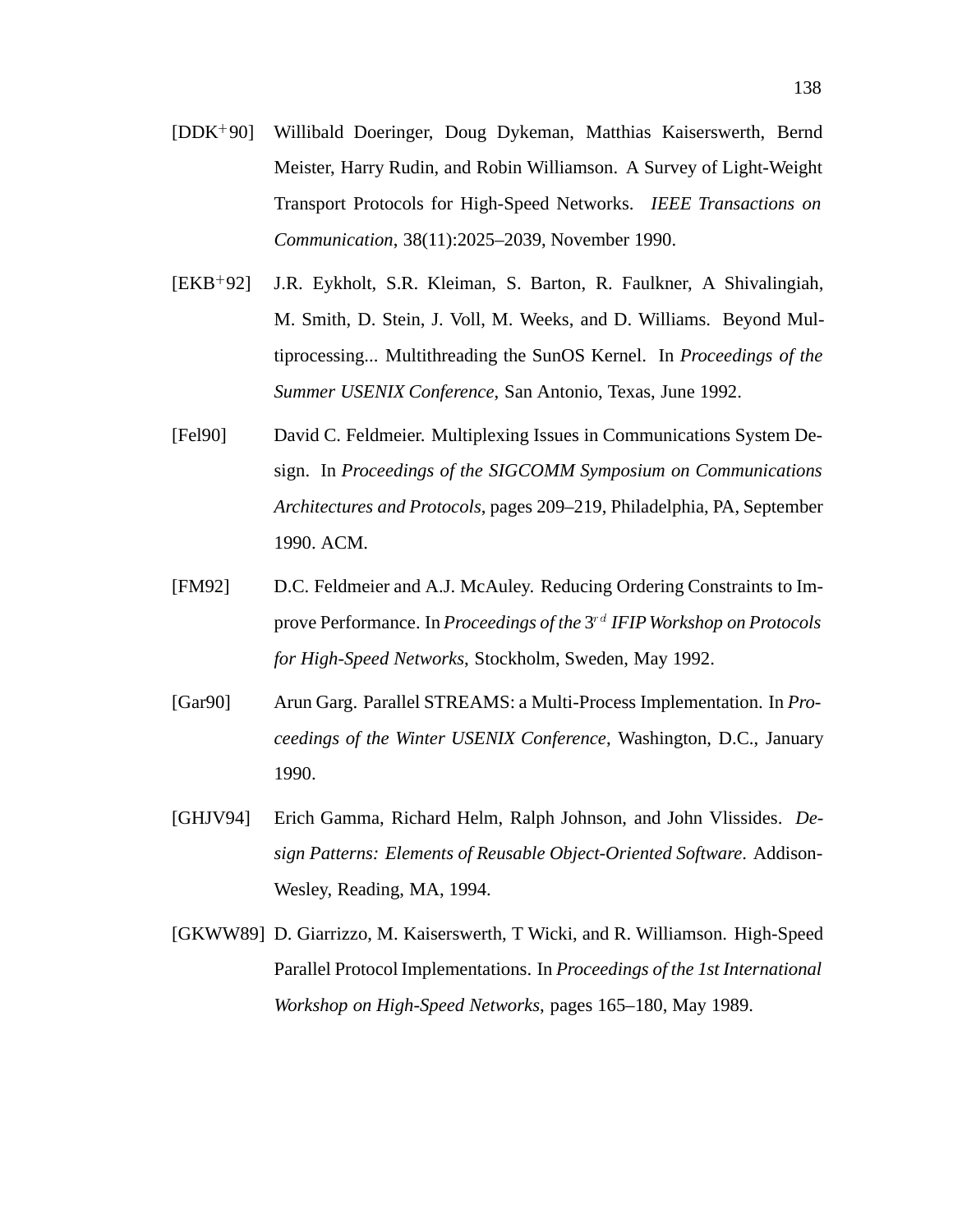- [GNI92] M. Goldberg, Gerald Neufeld, and Mabo Ito. A Parallel Approach to OSI Connection-Oriented Protocols. In *Proceedings of the* 3<sup>rd</sup> *IFIP Workshop on Protocols for High-Speed Networks*, Stockholm, Sweden, May 1992.
- [Haa91] Zygmunt Haas. A Protocol Structure for High-Speed Communication Over Broadband ISDN. *IEEE Network Magazine*, pages 64–70, January 1991.
- [HMPT89] Norman C. Hutchinson, Shivakant Mishra, Larry L. Peterson, and Vicraj T. Thomas. Tools for Implementing Network Protocols. *Software Practice and Experience*, 19(9):895–916, September 1989.
- [HP91] Norman C. Hutchinson and Larry L. Peterson. The *x*-kernel: An Architecture for Implementing Network Protocols. *IEEE Transactions on Software Engineering*, 17(1):64–76, January 1991.
- [Jac88] Van Jacobson. Congestion Avoidance and Control. In *Proceedings of the SIGCOMM Symposium on Communications Architectures and Protocols*, Stanford, Calif., August 1988.
- [JBB92] Van Jacobson, Robert Braden, and David Borman. TCP Extensions for High Performance. *Network Information Center RFC 1323*, pages 1–37, October 1992.
- [JF88] R. Johnson and B. Foote. Designing Reusable Classes. *Journal of Object-Oriented Programming*, 1(5):22–35, June/July 1988.
- [JSB90] Jiraj Jain, Mischa Schwartz, and Theodore Bashkow. Transport Protocol Processing at GBPS Rates. In *Proceedings of the SIGCOMM Symposium on Communications Architectures and Protocols*, pages 188–199, Philadelphia, PA, September 1990. ACM.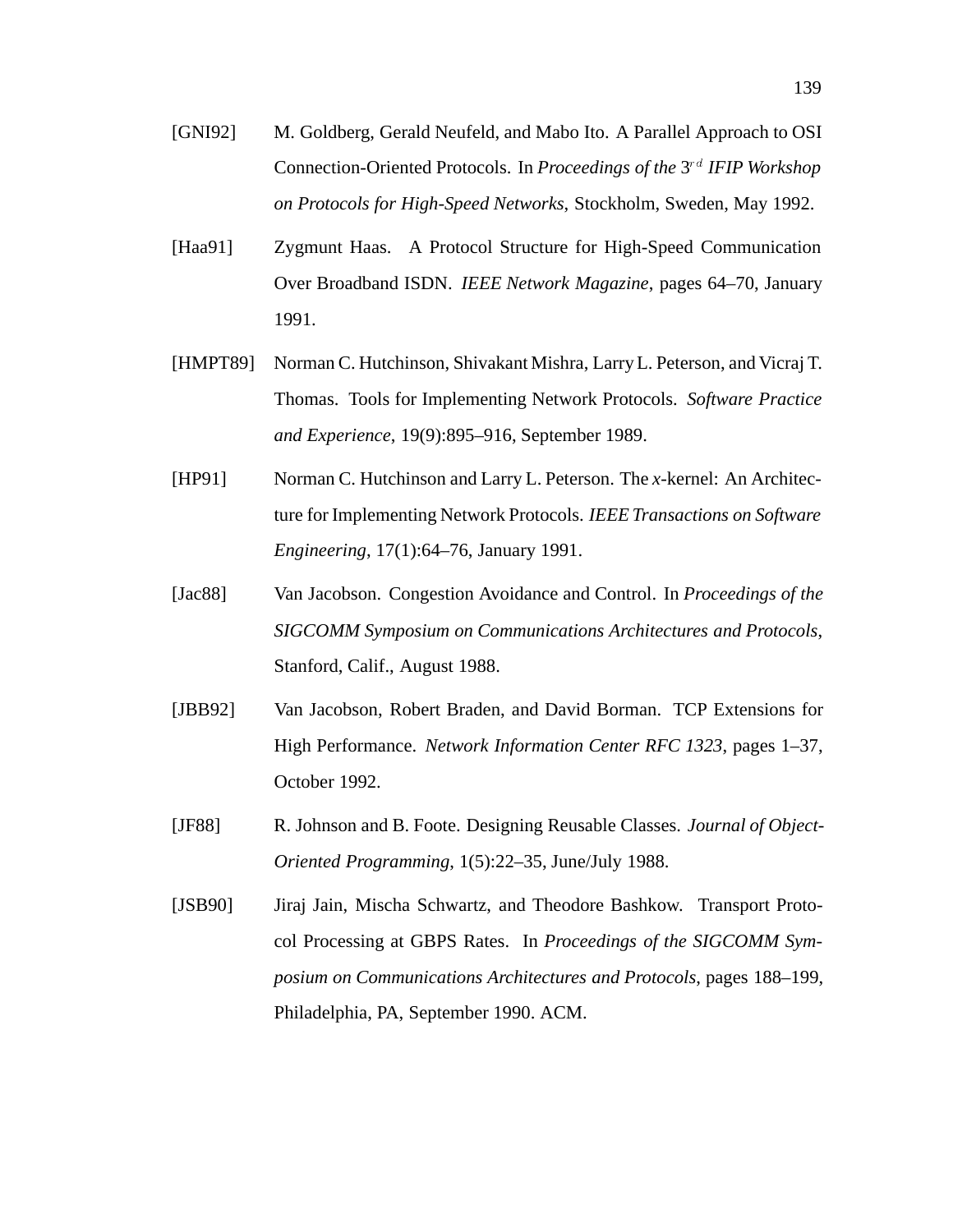- [KC88] Hemant Kanakia and David R. Cheriton. The VMP Network Adapter Board (NAB): High-Performance Network Communication for Multiprocessors. In *Proceedings of the SIGCOMM Symposium on Communications Architectures and Protocols*, pages 175–187, Stanford, CA, August 1988. ACM.
- [LC87] Mark A. Linton and Paul R. Calder. The Design and Implementation of InterViews. In *Proceedings of the USENIX C++ Workshop*, November 1987.
- [LKAS93] Bert Lindgren, Bobby Krupczak, Mostafa Ammar, and Karsten Schwan. Parallelism and Configurability in High Performance Protocol Architectures. In *Proceedings of the Second Workshop on the Architecture and Implementation of High Performance Communication Subsystems*, Williamsburg, Virgina, September 1993. IEEE.
- [LMKQ89] S. J. Leffler, M.K. McKusick, M.J. Karels, and J.S. Quarterman. *The Design and Implementation of the 4.3BSD UNIX Operating System*. Addison-Wesley, 1989.
- [Mat93] Mats Bjorkman and Per Gunningberg. Locking Strategies in Multiprocessor Implementations of Protocols. In *Proceedings of the SIGCOMM Symposium on Communications Architectures and Protocols*, San Francisco, California, 1993. ACM.
- [MB91] J. C. Mogul and A. Borg. The Effects of Context Switches on Cache Performance. In *Proceedings of the* 4th *International Conference on Architectural Support for Programming Languages and Operating Systems (ASP-LOS)*, Santa Clara, CA, April 1991. ACM.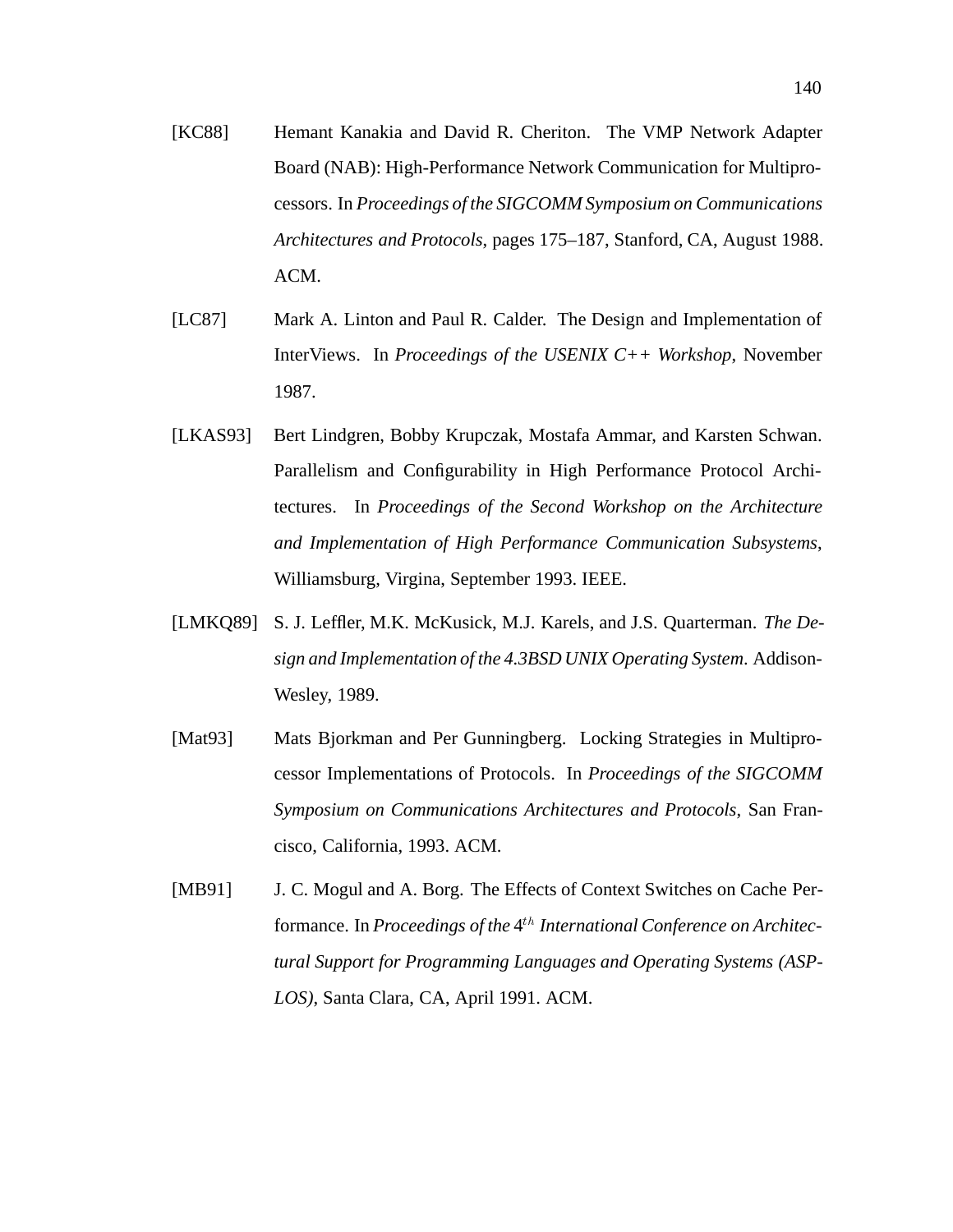- [MD91] Paul E. McKenney and Ken F. Dove. Efficient Demultiplexing of Incoming TCP Packets. Technical Report SQN TR92-01, Sequent Computer Systems, Inc., December 1991.
- [MJ93] Steven McCanne and Van Jacobson. The BSD Packet Filter: A New Architecture for User-level Packet Capture. In *Proceedings of the Winter USENIX Conference*, pages 259–270, San Diego, CA, January 1993.
- [MK91] Maria D. Maggio and David W. Krumme. A Flexible System Call Interface for Interprocess Communication in a Distributed Memory Multicomputer. *Operating Systems Review*, 25(2):4–21, April 1991.
- [MS92] H. E. Meleis and D. N. Serpanos. Memory Management in High-Speed Communication Subsystems. In *Proceedings of the* 1<sup>st</sup> *IEEE Workshop on the Architecture and Implementation of High Performance Communication Subsystems*, February 1992.
- [NYKT94] Erich M. Nahum, David J. Yates, James F. Kurose, and Don Towsley. Performance Issues in Parallelized Network Protocols. In *Submission to the Operating Systems Design and Implementation conference*. USENIX Association, November 1994.
- [OP92] Sean W. O'Malley and Larry L. Peterson. A Dynamic Network Architecture. *ACM Transactions on Computer Systems*, 10(2):110–143, May 1992.
- [PBS89] Larry L. Peterson, Nick Buchholz, and Richard D. Schlichting. Preserving and Using Context Information in Interprocess Communication. *ACM Transactions on Computer Systems*, 7(3):217–246, August 1989.
- [PR90] D. L. Presotto and D. M. Ritchie. Interprocess Communication in the Ninth Edition UNIX System. *UNIX Research System Papers, Tenth Edition*, 2(8):523–530, 1990.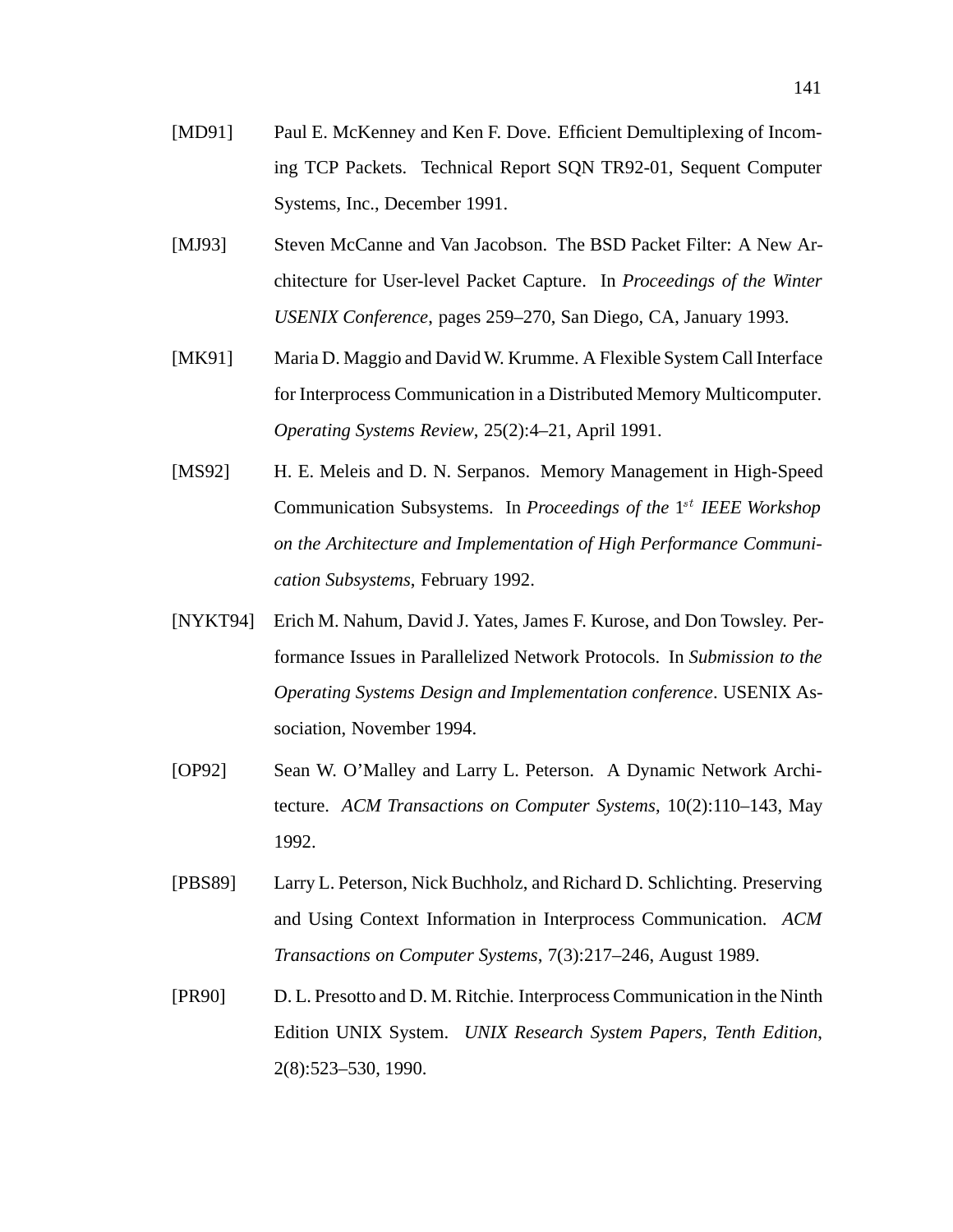- [Pre93] David Presotto. Multiprocessor Streams for Plan 9. In *Proceedings of the United Kingdom UNIX User Group Summer Proceedings*, London, England, January 1993.
- [PS91] Thomas F. La Porta and Mischa Schwartz. Architectures, Features, and Implementation of High-Speed Transport Protocols. *IEEE Network Magazine*, pages 14–22, May 1991.
- [PS93] Thomas La Porta and Mischa Schwartz. Performance Analysis of MSP: a Feature-Rich High-Speed Transport Protocol. In *Proceedings of the Conference on Computer Communications (INFOCOM)*, San Francisco, California, 1993. IEEE.
- [Rag93] Steve Rago. *UNIX System V Network Programming*. Addison-Wesley, Reading, MA, 1993.
- [Rit84] Dennis Ritchie. A Stream Input–Output System. *AT&T Bell Labs Technical Journal*, 63(8):311–324, October 1984.
- [SBS93] Douglas C. Schmidt, Donald F. Box, and Tatsuya Suda. ADAPTIVE: A Dynamically Assembled Protocol Transformation, Integration, and eValuation Environment. *Journal of Concurrency: Practice and Experience*, 5(4):269–286, June 1993.
- [Sch92] Douglas C. Schmidt. IPC SAP: An Object-Oriented Interface to Interprocess Communication Services. *C++ Report*, 4(9), November/December 1992.
- [Sch93a] Douglas C. Schmidt. The Object-Oriented Design and Implementation of the Reactor: A C++ Wrapper for UNIX I/O Multiplexing (Part 2 of 2). *C++ Report*, 5(7), September 1993.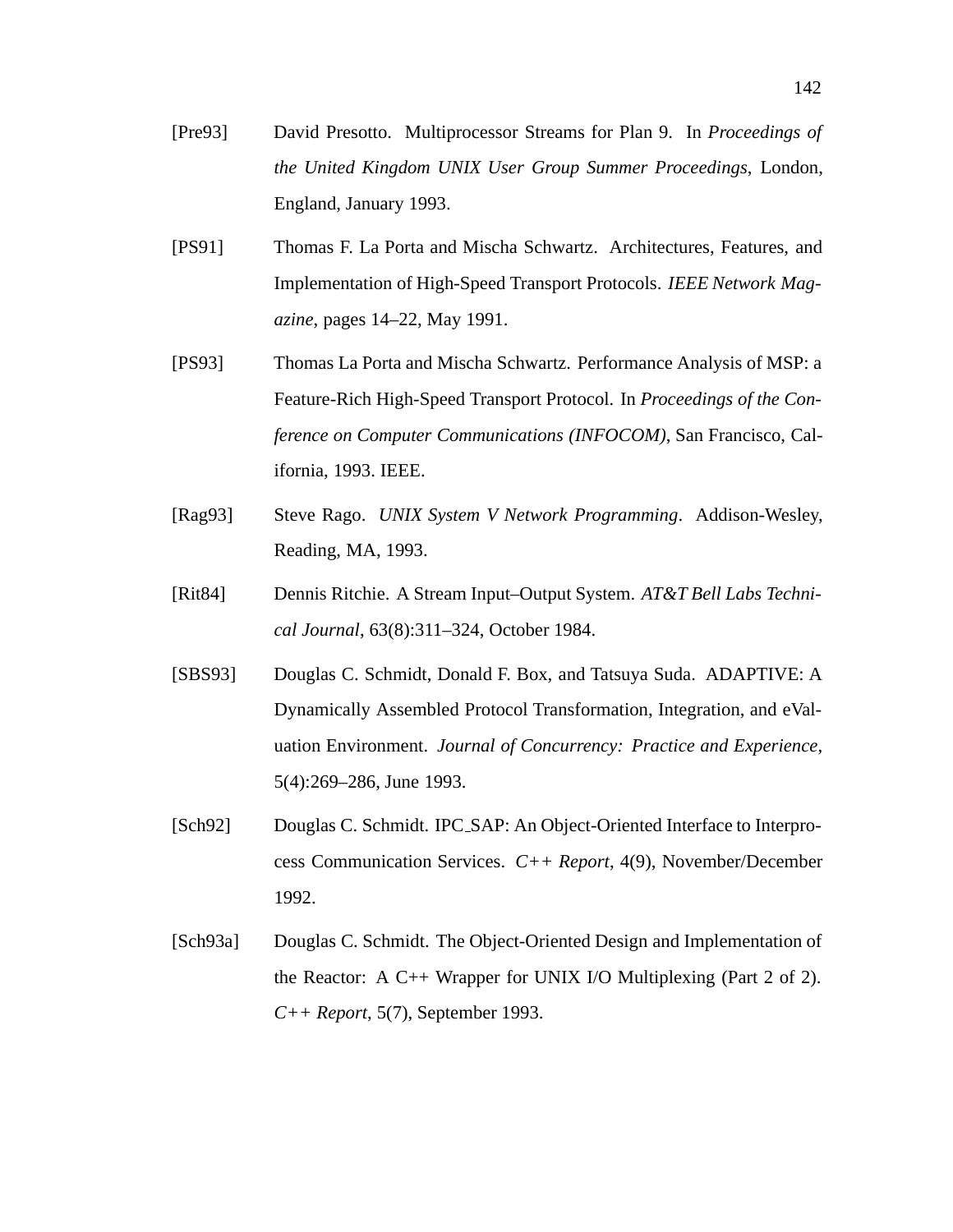- [Sch93b] Douglas C. Schmidt. The Reactor: An Object-Oriented Interface for Event-Driven UNIX I/O Multiplexing (Part 1 of 2). *C++ Report*, 5(2), February 1993.
- [Sch94a] Douglas C. Schmidt. A Domain Analysis of Network Daemon Design Dimensions. *C++ Report*, 6(3), March/April 1994.
- [Sch94b] Douglas C. Schmidt. ASX: an Object-Oriented Framework for Developing Distributed Applications. In *Proceedings of the* 6<sup>th</sup> USENIX C++ *Technical Conference*, Cambridge, Massachusetts, April 1994. USENIX Association.
- [Sch94c] Douglas C. Schmidt. High-Performance Event Filtering for Dynamic Multi-point Applications. In 1st *Workshop on High Performance Protocol Architectures (HIPPARCH)*. INRIA, December 1994.
- [Sch94d] Douglas C. Schmidt. Transparently Parameterizing Synchronization Mechanisms into a Concurrent Distributed Application. *C++ Report*, 6(6), July/August 1994.
- [Sch95] Douglas C. Schmidt. Reactor: An Object Behavioral Pattern for Concurrent Event Demultiplexing and Event Handler Dispatching. In James O. Coplien and Douglas C. Schmidt, editors, *Pattern Languages of Programs*, Reading, MA, June 1995. Addison-Wesley.
- [SP90] J. Sterbenz and G. Parulkar. AXON: Application-Oriented Lightweight Transport Protocol Design. In *International Conference on Computers and Communications*, New Delhi, India, November 1990.
- $[SPY+93]$ Sunil Saxena, J. Kent Peacock, Fred Yang, Vijaya Verma, and Mohan Krishnan. Pitfalls in Multithreading SVR4 STREAMS and other Weightless Processes. In *Proceedings of the Winter USENIX Conference*, pages 85– 106, San Diego, CA, January 1993.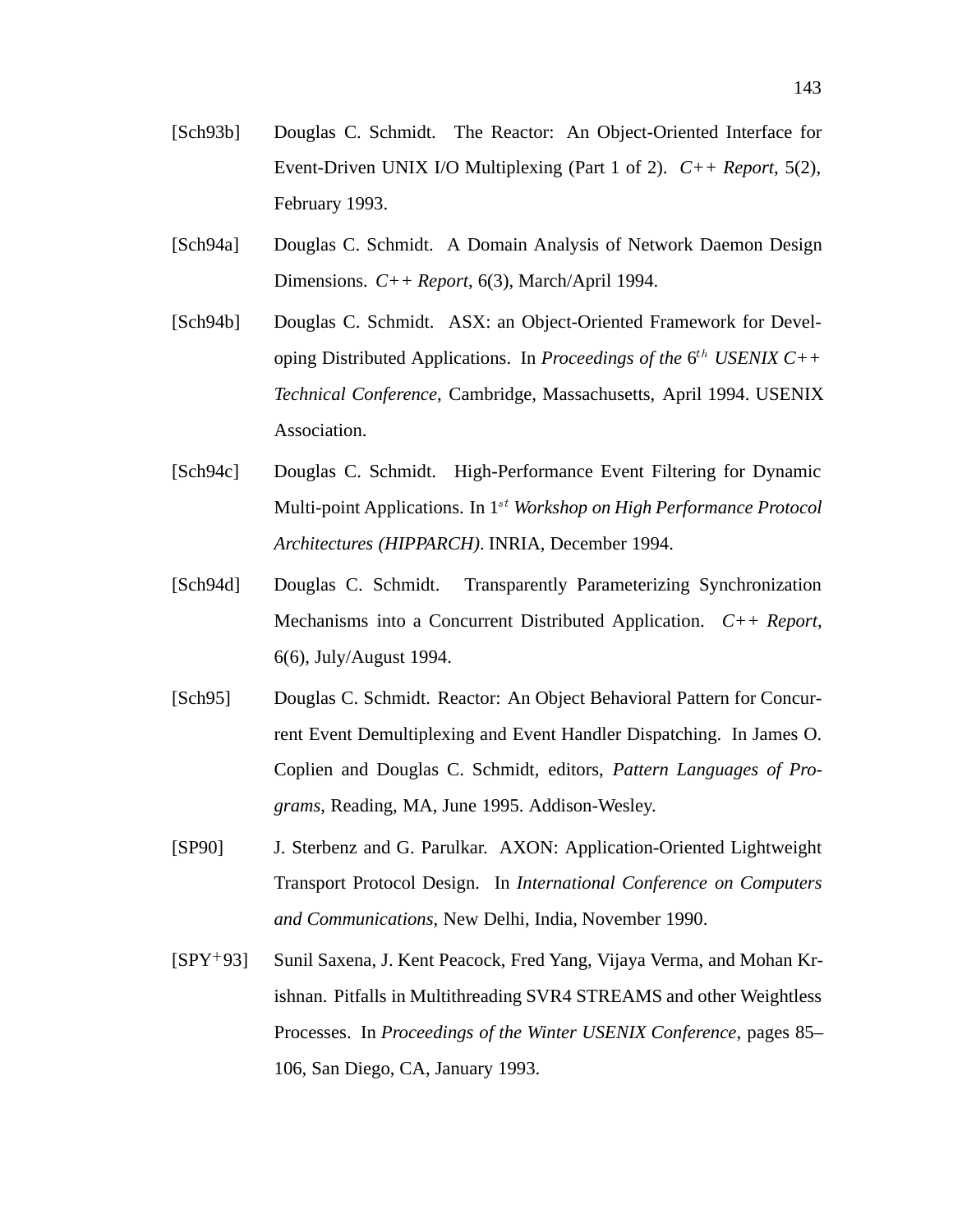- [SS93] Douglas C. Schmidt and Tatsuya Suda. Transport System Architecture Services for High-Performance Communications Systems. *IEEE Journal on Selected Areas in Communication*, 11(4):489–506, May 1993.
- [SS94a] Douglas C. Schmidt and Tatsuya Suda. An Object-Oriented Framework for Dynamically Configuring Extensible Distributed Communication Systems. *IEE/BCS Distributed Systems Engineering Journal (Special Issue on Configurable Distributed Systems)*, 2:280–293, December 1994.
- [SS94b] Douglas C. Schmidt and Tatsuya Suda. Experiences with an Object-Oriented Architecture for Developing Extensible Distributed System Management Software. In *Proceedings of the Conference on Global Communications (GLOBECOM)*, San Francisco, CA, November/December 1994. IEEE.
- [SS94c] Douglas C. Schmidt and Tatsuya Suda. Measuring the Impact of Alternative Parallel Process Architectures on Communication Subsystem Performance. In *Proceedings of the* 4<sup>th</sup> *International Workshop on Protocols for High-Speed Networks*, Vancouver, British Columbia, August 1994. IFIP.
- [SS94d] Douglas C. Schmidt and Tatsuya Suda. The Service Configurator Framework: An Extensible Architecture for Dynamically Configuring Concurrent, Multi-Service Network Daemons. In *Proceedings of the Second International Workshop on Configurable Distributed Systems*, pages 190– 201, Pittsburgh, PA, March 1994. IEEE.
- [SS95a] Douglas C. Schmidt and Tatsuya Suda. Measuring the Performance of Alternative Process Architectures for Parallelizing Communication Subsystems. *Submitted to the IEEE/ACM Journal of Transactions on Networking*, 1995.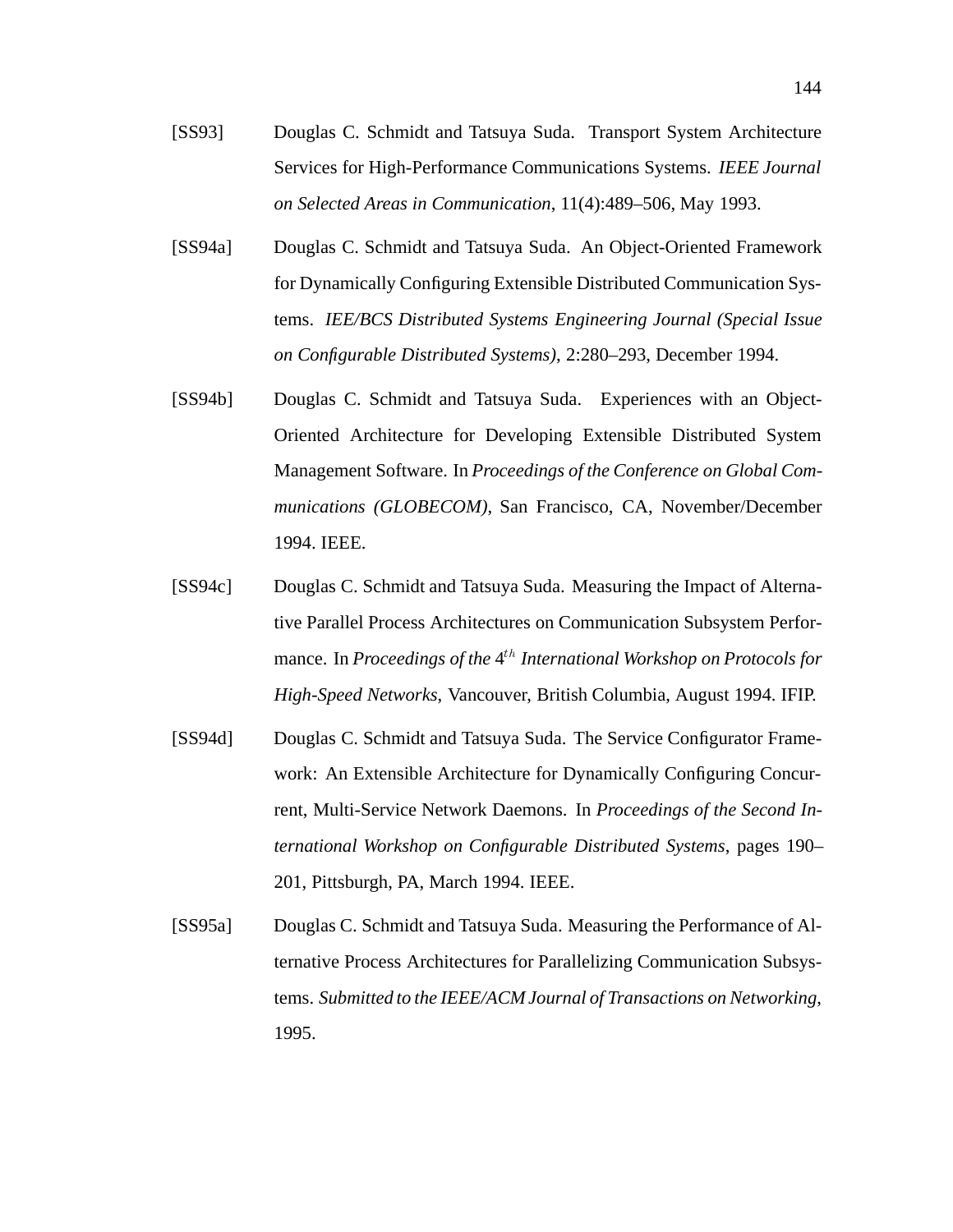- [SS95b] Douglas C. Schmidt and Tatsuya Suda. Measuring the performance of parallel message-based process architectures. In *Proceedings of the Conference on Computer Communications (INFOCOM)*, Boston, MA, April 1995. IEEE.
- $[SSS^+93]$ 93] Douglas C. Schmidt, Burkhard Stiller, Tatsuya Suda, Ahmed Tantawy, and Martina Zitterbart. Language Support for Flexible, Application-Tailored Protocol Configuration. In *Proceedings of the* 18<sup>th</sup> Conference on Local *Computer Networks*, pages 369–378, Minneapolis, Minnesota, September 1993.
- [Ste90] W. Richard Stevens. *UNIX Network Programming*. Prentice Hall, Englewood Cliffs, NJ, 1990.
- [Ste92] W. Richard Stevens. *Advanced Programming in the UNIX Environment*. Addison Wesley, Reading, Massachusetts, 1992.
- [Sun87] Sun Microsystems. XDR: External Data Representation Standard. *Network Information Center RFC 1014*, June 1987.
- [Sun92] Sun Microsystems. *Network Interfaces Programmer's Guide*, Chapter 6 (TLI Interface) edition, 1992.
- [Svo89] Liba Svobodova. Implementing OSI Systems. *IEEE Journal on Selected Areas in Communications*, SAC-7:1115–1130, September 1989.
- [Ten89] David L. Tennenhouse. Layered Multiplexing Considered Harmful. In *Proceedings of the* 1<sup>st</sup> *International Workshop on High-Speed Networks*, May 1989.
- $TRG+87$ 87] Avadis Tevanian, Richard Rashid, David Golub, David Black, Eric Cooper, and Michael Young. Mach Threads and the Unix Kernel: The Battle for Control. In *Proceedings of the USENIX Summer Conference*. USENIX Association, August 1987.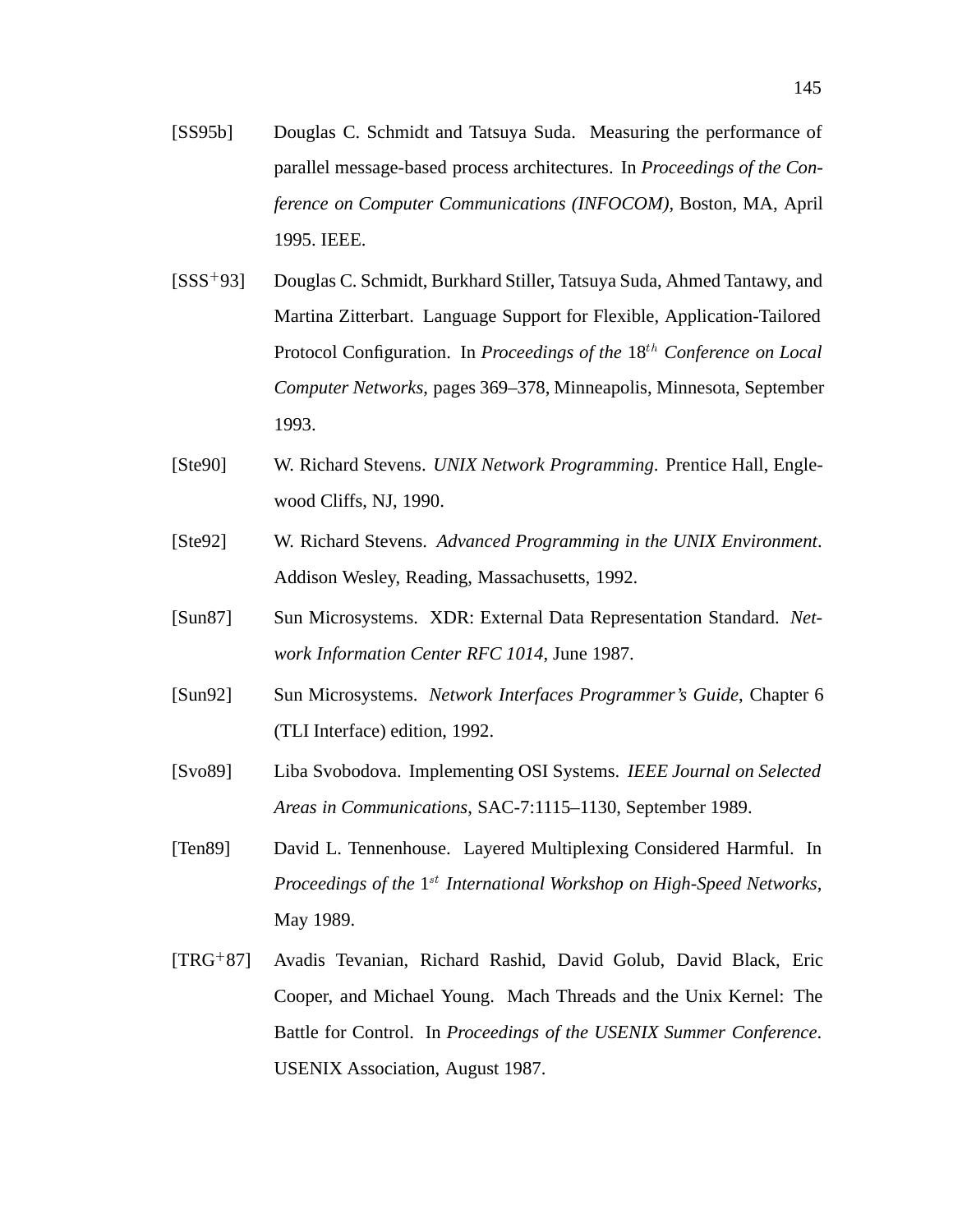- [VL87] George Varghese and Tony Lauck. Hashed and Hierarchical Timing Wheels: Data Structures for the Efficient Implementation of a Timer Facility. In *The Proceedings of the* 11th *Symposium on Operating System Principles*, November 1987.
- [VZ91] Raj Vaswani and John Zahorjan. The Implications of Cache Affinity on Processor Scheduling for Multiprogrammed, Shared Memory Multiprocessors. In *Proceedings of the* 13th *Symposium on Operating System Principles*, pages 26–40, Pacific Grove, CA, October 1991. ACM.
- [WBC<sup>+</sup> 93] G. Watson, D. Banks, C. Calamvokis, C. Dalton, A. Edwards, and J. Lumley. Afterburner. *IEEE Network Magazine*, 7(4), July 1993.
- [WF93] C. Murray Woodside and R. Greg Franks. Alternative Software Architectures for Parallel Protocol Execution with Synchronous IPC. *IEEE/ACM Transactions on Networking*, 1(2), April 1993.
- [WGM88] A. Weinand, E. Gamma, and R. Marty. ET++ an object-oriented application framework in C++. In *Proceedings of the Object-Oriented Programming Systems, Languages and Applications Conference*, pages 46– 57. ACM, September 1988.
- [WM87] Richard W. Watson and Sandy A. Mamrak. Gaining Efficiency in Transport Services by Appropriate Design and Implementation Choices. *ACM Transactions on Computer Systems*, 5(2):97–120, May 1987.
- [WM89] C. Murray Woodside and J. Ramiro Montealegre. The Effect of Buffering Strategies on Protocol Execution Performance. *IEEE Transactions on Communications*, 37(6):545–554, June 1989.
- [Zit91] Martina Zitterbart. High-Speed Transport Components. *IEEE Network Magazine*, pages 54–63, January 1991.

<sup>[</sup>USN84] USNA. *TTCP: a test of TCP and UDP Performance*, Dec 1984.